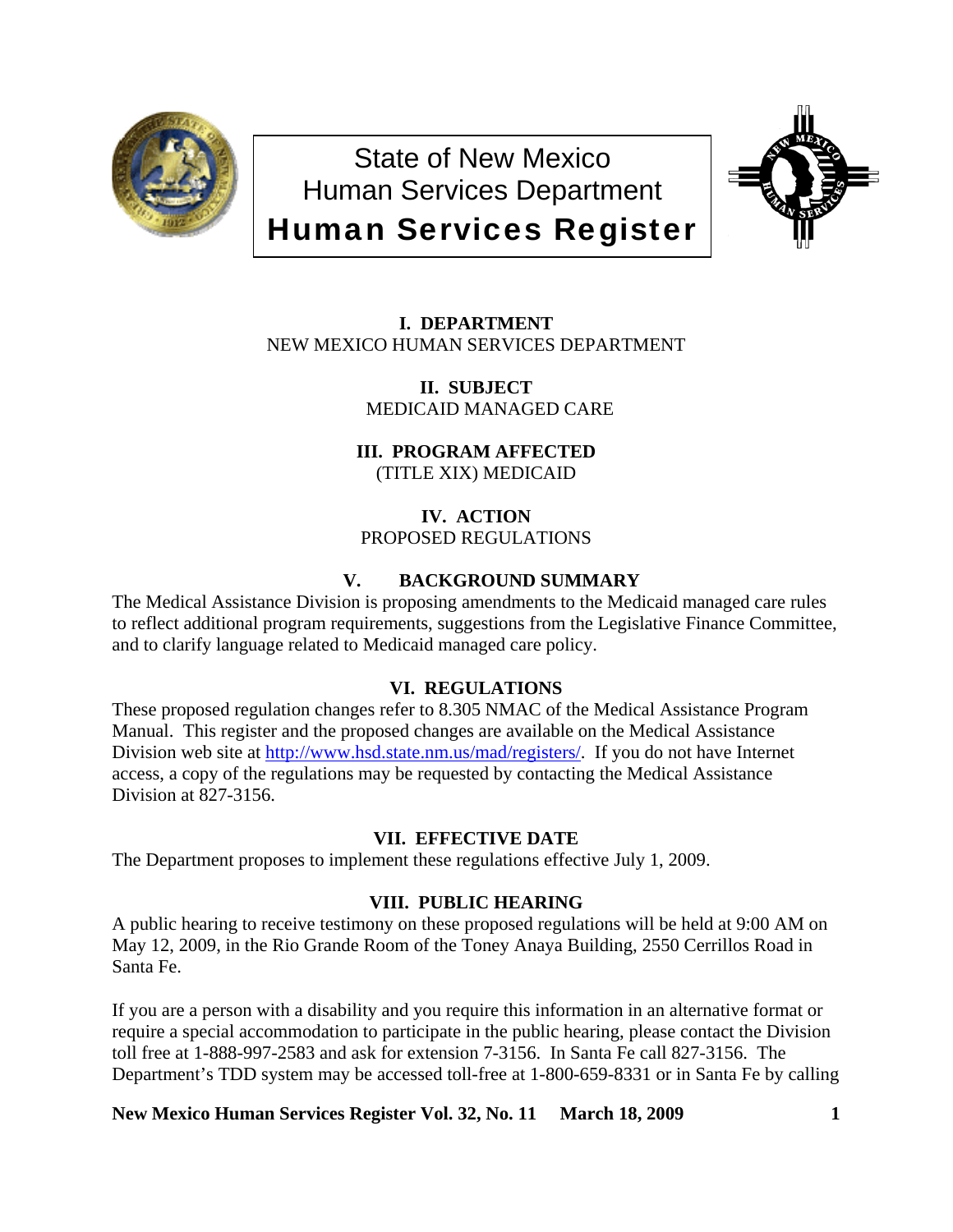827-3184. The Department requests at least ten (10) days advance notice to provide requested alternative formats and special accommodations.

## **IX. ADDRESS**

Interested persons may address written or recorded comments to:

Pamela S. Hyde, J.D., Secretary Human Services Department P.O. Box 2348 Santa Fe, New Mexico 87504-2348

These comments must be received no later than 5:00 PM on May 12, 2009. Written and recorded comments will be given the same consideration as oral comments made at the public hearing. Interested persons my also address comments via electronic mail to: [Magdalena.Romero@state.nm.us.](mailto:Magdalena.Romero@state.nm.us)

# **X. PUBLICATIONS**

Publication of these regulations approved by:

PAMELA S. HYDE, J.D., SECRETARY HUMAN SERVICES DEPARTMENT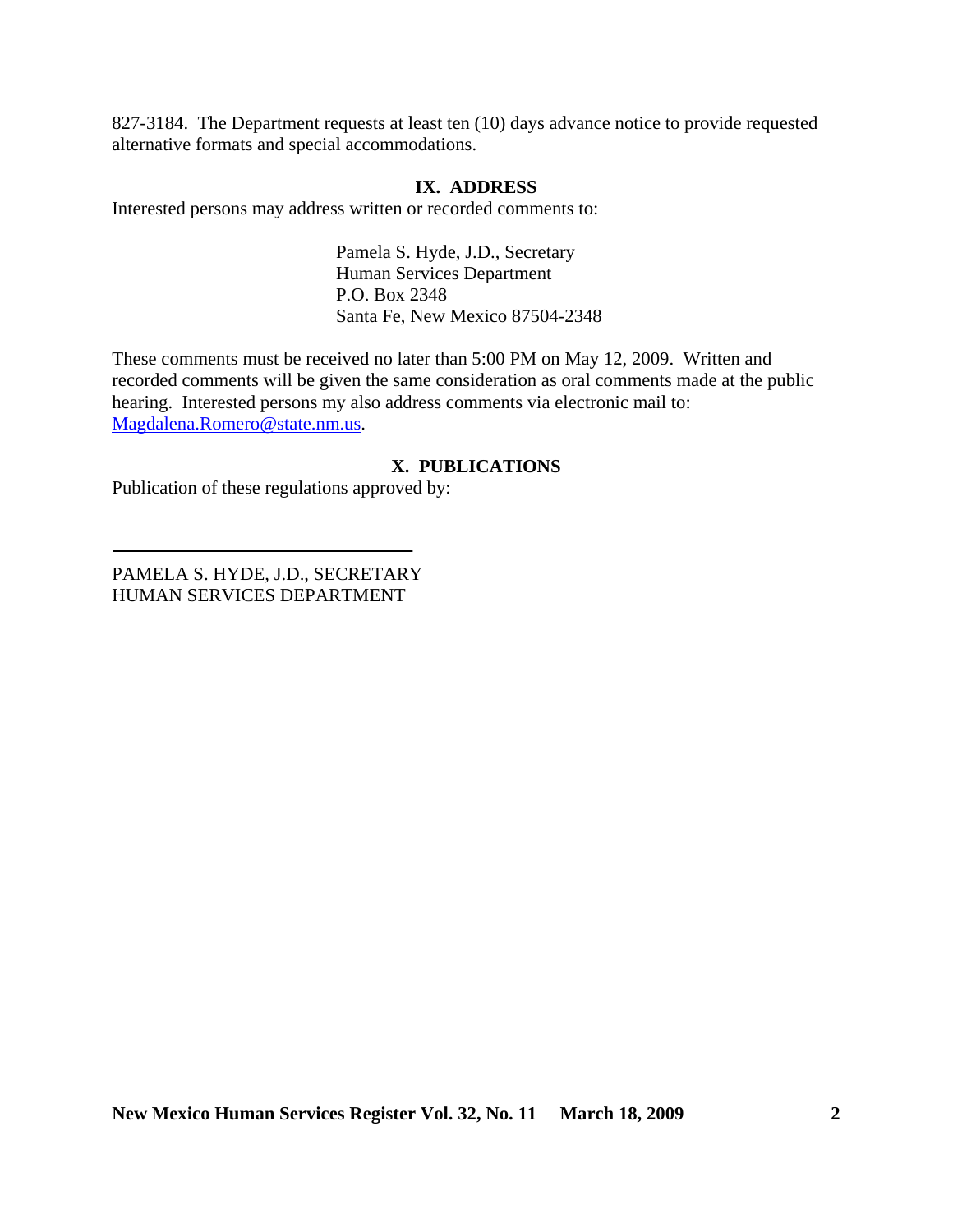## **TITLE 8 SOCIAL SERVICES CHAPTER 305 MEDICAID MANAGED CARE PART 1 GENERAL PROVISIONS**

**8.305.1.7 DEFINITIONS:** The state of New Mexico is committed to improving the health status of New Mexico residents whose health care services are funded by the Title XIX (medicaid) program. As a means of improving health status, a capitated managed care plan has been implemented. This section contains the glossary for the New Mexico medicaid managed care policy. The following definitions apply to terms used in this chapter.

A. Definitions beginning with letter "A":

 (1) **Abuse:** Provider practices that are inconsistent with sound fiscal, business or medical practices and result in unnecessary cost to medicaid, or the interagency behavioral health purchasing collaborative (the collaborative), in reimbursement for services that are not medically necessary, or in services that fail to meet professionally recognized standards for health care. Abuse also includes client or member practices that result in unnecessary costs to medicaid or the collaborative.

 (2) **Action:** The denial or limited authorization of a requested service, including the type or level of service; the reduction, suspension, or termination of a previously authorized service; the denial, in whole or in part, of payment for a service; or the failure to provide services in a timely manner. An untimely service authorization constitutes a denial and is thus considered an action.

 (3) **Appeal, member:** A request from a member or provider, on the member's behalf with the member's written permission, for review by the managed care organization (MCO) or the single statewide entity (SE) for behavioral health of an MCO or SE action as defined above in Paragraph (2) of Subsection A of 8.305.1.7 NMAC.

 (4) **Appeal, provider:** A request by a provider for a review by the MCO or SE of an MCO or SE action related to the denial of payment or an administrative denial.

 (5) **Approvals:** Approvals are either initial or concurrent review decisions, which yield utilization management authorizations based on the client meeting the clinical criteria for the requested medicaid service(s) or level of care.

 (6) **Assignment algorithm:** Predetermined method for assigning mandatory enrollees who do not select an MCO.

B. Definitions beginning with letter "B":

(1) **Behavioral health:** Refers to mental health and substance abuse.

 (2) **Behavioral health planning council (BHPC):** Refers to the council created by HB 271 to meet federal advisory council requirements and to provide consistent, coordinated input to behavioral health service delivery in New Mexico. The SE will be expected to interact with the BHPC as an advisory council.

 (3) **Behavioral health purchasing collaborative:** Refers to the interagency behavioral health purchasing collaborative pursuant to the passage of HB 271, effective May 19, 2004. The collaborative is made up of 17 publicly funded statutory member agencies, including eight agencies that provide and fund direct services, including the human services department.

 (4) **Benefit package:** Medicaid covered services that must be furnished by the MCO/SE and for which payment is included in the capitation rate.

C. Definitions beginning with letter "C":

 (1) **Capitation:** A per-member, monthly payment to an MCO/SE that covers contracted services and is paid in advance of service delivery. A set amount of money received or paid out, based on membership rather than on services delivered. It is usually expressed as "per member per month" (PM/PM).

 (2) **Care coordination for behavioral health:** An office-based administrative function to assist members with multiple, complex and special cognitive, behavioral or physical health care needs on an as needed basis. It is member-centered and consumer-directed, family-focused when appropriate, culturally competent and strengths-based. Care coordination ensures that medical and behavioral health needs are identified and services are provided and coordinated with the member and family, if appropriate. Care coordination operates independently within the SE and has separately defined functions with a dedicated care coordination staff, but is structurally linked to other SE systems, such as quality assurance, member services and grievances. Clinical decisions shall be based on the medically necessary covered services and not fiscal or administrative considerations. The care coordinator coordinates services within the behavioral health delivery system, as well as with other service providing systems. The care coordinator may interface and collaborate with the consumer's case manager, if applicable, for those who receive case management services. If both physical and behavioral health conditions exist, the primary care coordination responsibility lies with the condition that is most acute.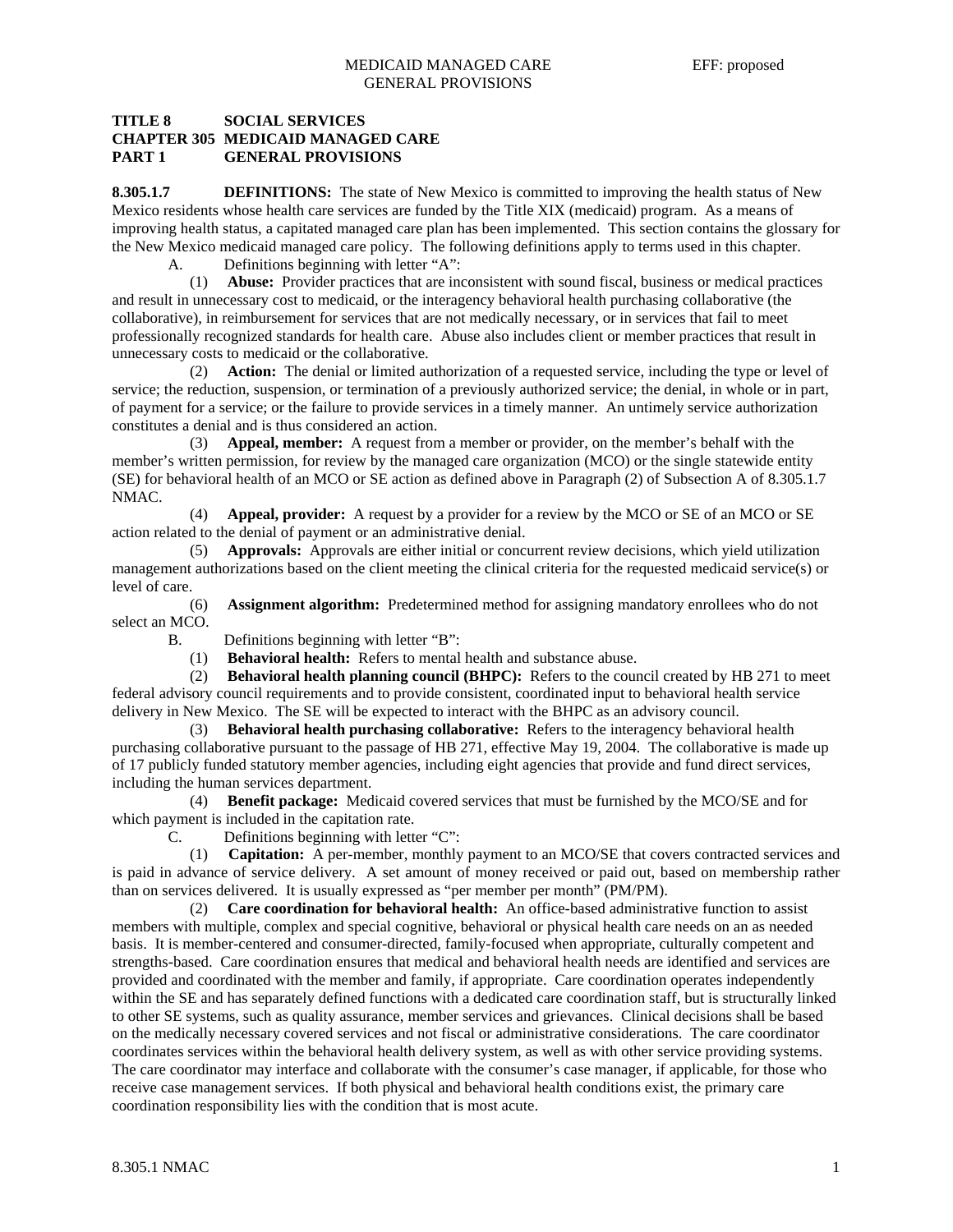#### MEDICAID MANAGED CARE EFF: proposed GENERAL PROVISIONS

 (3) **Care coordination for physical health:** An office-based administrative function to assist members with multiple, complex and special cognitive, behavioral or physical health care needs on an as needed basis. It is member-centered and consumer-directed, family-focused when appropriate, culturally competent and strengths-based. Care coordination ensures that medical and behavioral health needs are identified and services are provided and coordinated with the member and family if appropriate. Care coordination operates independently within the MCO and has separately defined functions with a dedicated care coordination staff, but is structurally linked to other MCO systems, such as quality assurance, member services and grievances. Clinical decisions shall be based on the medically necessary covered services and not fiscal or administrative considerations. The care coordinator coordinates services within the physical health delivery system, as well as with other service providing systems. The care coordinator may interface and collaborate with the member's case manager, if applicable, for those who receive case management services. If both physical and behavioral health conditions exist, the primary care coordination responsibility lies with the condition that is most acute.

 (4) **Care coordination plan/individual plan of care (SE only):** The care coordination plan is based on a comprehensive assessment of the goals, capacities and the behavioral health service needs of the member and with consideration of the needs and goals of the family, if appropriate.

 (5) **Case:** A household that medicaid treats as a unit for purposes of eligibility determination; for example, a parent and child; a legal guardian and child; or a set of siblings.

 (6) **Case management for physical health:** The targeted case management programs, that are part of the medicaid benefit package. The targeted case management programs will continue to be important service components. In these programs, case managers typically function independently and assess a member's/family's needs and strengths; develop a service/treatment plan, coordinate, advocate for and link members to all needed services related to the targeted case management program.

 (7) **Children with special health care needs (CSHCN):** Individuals under 21 years of age, who have, or are at an increased risk for, a chronic physical, developmental, behavioral, neurobiological or emotional condition, and who also require health and related services of a type or amount beyond that required by children generally.

 (8) **Clean claim:** A manually or electronically submitted claim from a participating provider that contains substantially all the required data elements necessary for accurate adjudication without the need for additional information from outside the health plan's system. It does not include a claim from a provider who is under investigation for fraud or abuse, or a claim under review for medical necessity. A clean claim is not materially deficient or improper, such as lacking substantiating documentation currently required by the health plan, or has no particular or unusual circumstances requiring special treatment that prevents payment from being made by the health plan within 30 days of the date of receipt if submitted electronically or 45 days if submitted manually.

 (9) **Client:** An individual who has applied for and been determined eligible for Title XIX (medicaid). A "client" may also be referred to as a "member", "customer", or "consumer".

(10) **CMS:** Centers for medicare and medicaid services.

 (11) **Community-based care:** A system of care, which seeks to provide services to the greatest extent possible, in or near the member's home community.

 (12) **Comprehensive community support services:** These services are goal-directed mental health rehabilitation services and supports for children, adolescents, and adults necessary to assist individuals in achieving recovery and resiliency goals. These services assist in the development and coordination of a member's service plan and include therapeutic interventions which address barriers that impede the development of skills necessary for independent functioning in the community.

 (13) **Continuous quality improvement (CQI):** CQI is a process for improving quality that assumes opportunities for improvement are unlimited; is customer-oriented, data driven, and results in implementation of improvements; and requires continual measurement of implemented improvements and modification of improvements, as indicated.

 (14) [**Coordinated]Coordination of long-term services [(CLTS)] (CoLTS):** A coordinated program of physical health and community-based supports and services implemented under the authority of concurrent section 1915(b) and section 1915(c) home and community-based waivers. The [CLTS] CoLTS program includes individuals eligible for both medicare and medicaid, and persons eligible for medicaid long-term care services based on assessed need for nursing facility level of care. The [CLTS] CoLTS program does not include individuals who meet eligibility criteria set forth in New Mexico's developmental disabilities, AIDS and medically fragile waiver programs.

 (15) **Cultural competence:** A set of congruent behaviors, attitudes and policies that come together in a system, agency, or among professionals, that enables them to work effectively in cross-cultural situations.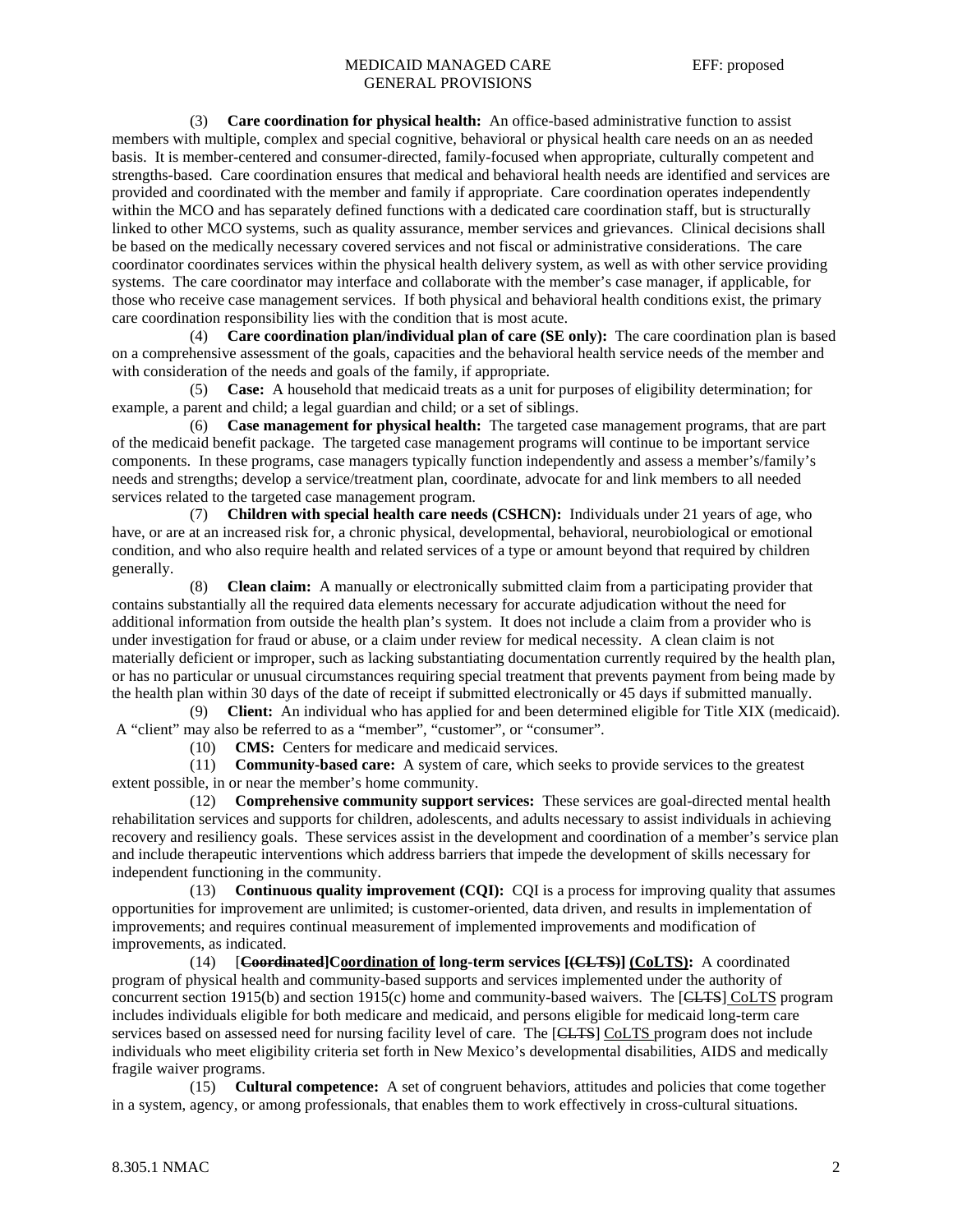Cultural competency involves the integration and transformation of knowledge, information and data about individuals and groups of people into specific clinical standards, skills, service approaches, techniques and marketing programs that match an individual's culture and increase the quality and appropriateness of health care and outcomes.

D. Definitions beginning with letter "D":

 (1) **Delegation:** A formal process by which an MCO/SE gives another entity the authority to perform certain functions on its behalf. The MCO/SE retains full accountability for the delegated functions.

 (2) **Denial-administrative/technical:** A denial of authorization requests due to the requested procedure, service or item not being covered by medicaid, not being on the MCO/SE formulary or due to provider noncompliance with administrative policies and procedures established by either the MCO/SE or the medical assistance division.

 (3) **Denial-clinical:** A non-authorization decision at the time of an initial request for a medicaid service or a formulary exception request based on the member not meeting medical necessity for the requested service. The utilization management (UM) staff may recommend an alternative service, based on the client's need for a lower level of service. If the requesting provider accepts this alternative service, it is considered a new request for the alternative service and a clinical denial of the original service request.

 (4) **Disease management plan:** A comprehensive plan following nationally recognized components for chronic disease interventions including population identification/stratification process, collaborative practice models, patient self-management education process, evidence-based practice guidelines, process and outcomes measurements, and internal quality improvement processes.

 (5) **Disenrollment, MCO initiated:** When requested by an MCO for substantial reason, removal of a medicaid member from membership in the requesting MCO, as determined by HSD, on a case-by-case basis.

 (6) **Disenrollment, member initiated (switch):** When requested by a member for substantial reason, transfer of a medicaid member as determined by HSD on a case-by-case basis, from one MCO to a different MCO during a member lock-in period.

 (7) **Durable medical equipment (DME):** Equipment that can withstand repeated use, is primarily used to serve a medical purpose, is not useful to individuals in the absence of an illness or injury and is appropriate for use at home.

E. Definitions beginning with letter "E":

 (1) **Emergency:** An emergency condition is a medical or behavioral health condition manifesting itself by acute symptoms of sufficient severity (including severe pain) such that a prudent layperson, who possesses an average knowledge of health and medicine could reasonably expect the absence of immediate medical attention to result in placing the health of the individual (or with respect to a pregnant woman, the health of the woman or her unborn child) in serious jeopardy, serious impairment to body function or serious dysfunction of any bodily organ or part.

 (2) **Encounter:** The record of a physical or behavioral health service rendered by a provider to an MCO/SE member, client, customer, or consumer.

 (3) **Enrollee:** A medicaid recipient who is currently enrolled in a managed care organization in a given managed care program.

(4) **Enrollee rights**: Rights which each managed care enrollee is guaranteed.

 (5) **Enrollment:** The process of enrolling eligible clients in an MCO/SE for purposes of management and coordination of health care delivery.

(6) **EPSDT:** Early and periodic screening, diagnostic and treatment.

(7) **Exempt:** The enrollment status of a client who is not mandated to enroll in managed care.

 (8) **Exemption:** Removal of a medicaid member from mandatory enrollment in managed care and placement in the medicaid fee-for-service program. Such action is only for substantial reason, as determined by HSD on a case-by-case basis.

 (9) **Expedited appeal:** A federally mandated provision for an expedited resolution within three working days of the requested appeal, which includes an expedited review by the MCO/SE of an MCO/SE action.

 (10) **External quality review organization (EQRO):** An independent organization with clinical and health services expertise capable of reviewing the evidence of compliance of health care delivery and internal quality assurance/improvement requirements.

F. Definitions beginning with letter "F":

 (1) **Family-centered care:** When a child is the patient, the system of care reflects the importance of the family or legal guardian in the way services are planned and delivered. Family-centered care facilitates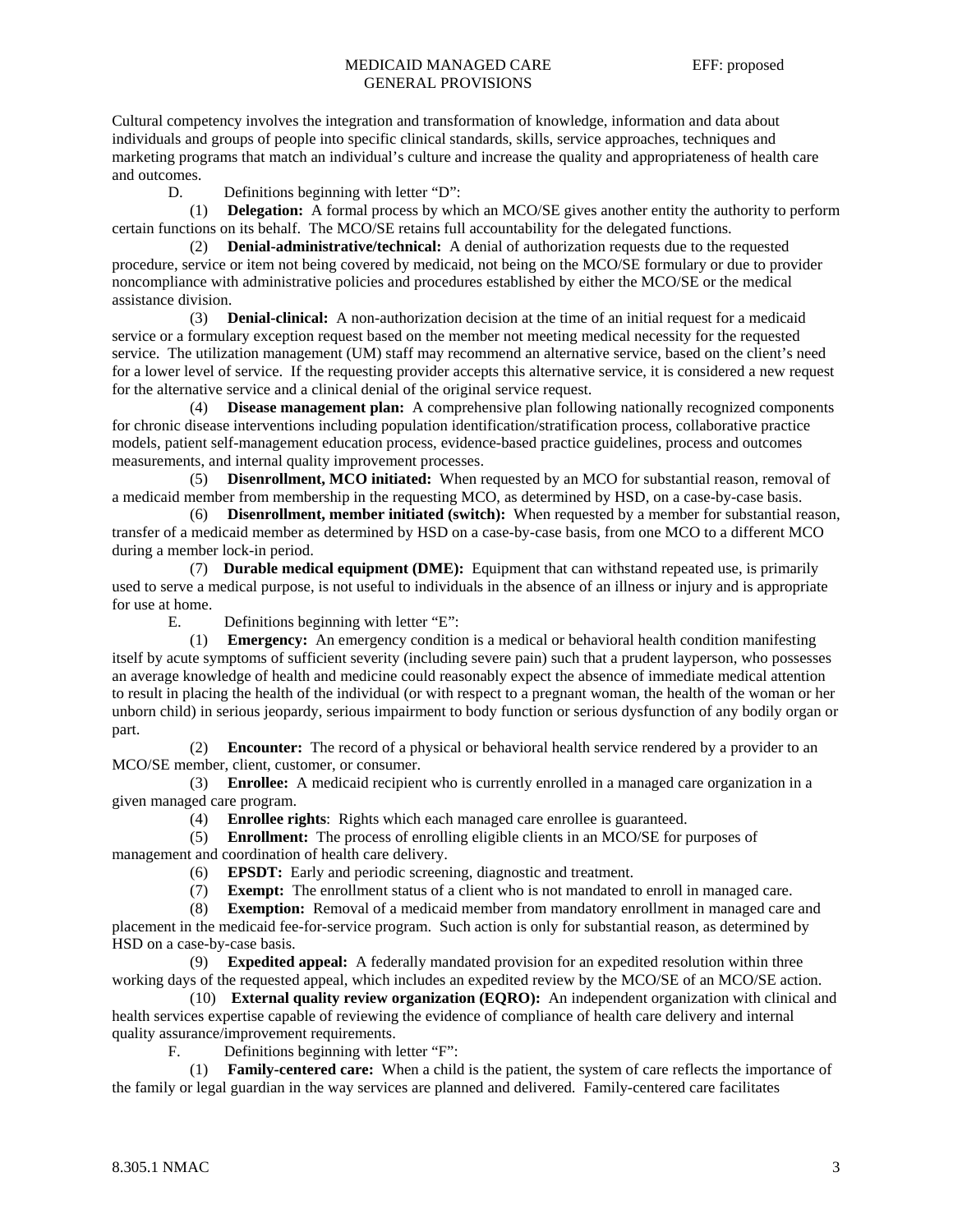collaboration between family members and medical professionals, builds on individual and family strengths and respects diversity of families.

 (2) **Family planning services:** Services provided to members of childbearing age to temporarily or permanently prevent or delay pregnancy (see MAD-762, *Reproductive Health Services*).

 (3) **Fee-for-service (FFS):** The traditional medicaid payment method whereby payment is made by HSD to a provider after services are rendered and billed.

 (4) **Fraud:** An intentional deception or misrepresentation made by an entity or person, including but not limited to, an MCO/SE, subcontractor, provider or client with the knowledge that the deception could result in some unauthorized benefit to himself or to some other previously described entity or person. It includes any act that constitutes fraud under applicable federal or state law.

 (5) **Full risk contracts:** Contracts that place the MCO/SE at risk for furnishing or arranging for comprehensive services.

G. Definitions beginning with letter "G":

 (1) **Gag order:** Subcontract provisions or MCO/SE practices, either written, oral or implied, that effectively prevent a provider from furnishing accurate or complete information to members about options for diagnosis or treatment of physical, mental or behavioral illness, injury, or condition; or prevent a provider from talking to the member or HSD about the MCO/SE or its business practices.

 (2) **Grievance (member):** Oral or written statement by a member expressing dissatisfaction with any aspect of the MCO/SE or its operations that is not an MCO/SE action.

 (3) **Grievance (provider):** Oral or written statement by a provider to the MCO/SE expressing dissatisfaction with any aspect of the MCO/SE or its operations that is not an MCO/SE action.

H. Definitions beginning with letter "H":

 (1) **HCFA:** Health care financing administration. Effective 2001, the name was changed to centers for medicare and medicaid services (CMS).

 (2) **Health plan:** A health maintenance organization (HMO), managed care organization (MCO), prepaid inpatient health plan (PIHP), or third party payer or their agents.

(3) **HIPAA:** Health Insurance Portability and Accountability Act of 1996.

 (4) **Hospitalist:** A physician employed by a hospital to manage the care of a member admitted to the hospital for inpatient care.

 (5) **Human services department (HSD):** The sole executive department in New Mexico responsible for the administration of Title XIX (medicaid). "HSD" may also indicate the department's designee, as applicable.

Definitions beginning with letter "I":

 (1) **IBNR (claims incurred but not reported):** Claims for services authorized or rendered for which the MCO/SE has incurred financial liability, but the claim has not been received by the MCO/SE. This estimating method relies on data from prior authorization and referral systems, other data analysis systems and accepted accounting practices.

 (2) **Individuals with special health care needs (ISHCN):** Individuals who have, or are at an increased risk for, a chronic physical, developmental, behavioral, neurobiological or emotional condition, or have low to severe functional limitation and who also require health and related services of a type or amount beyond that required by individuals generally.

J - L: [RESERVED]

M. Definitions beginning with letter "M":

 (1) **Managed care organization (MCO):** An organization licensed to manage, coordinate and assume financial risk on a capitated basis for the delivery of specified services to enrolled members from a certain geographic area. Also referred to as a managed care plan and managed care program.

 (2) **Marketing:** The act or process of promoting a business or commodity. Marketing includes brochures, leaflets, internet, newspaper, magazine, radio, television, billboard materials, MCO/SE yellow page advertisements, and any other presentation materials used by an MCO/SE, MCO/SE representative, or MCO/SE subcontractor to attract or retain medicaid enrollment.

 (3) **MCO/SE:** The use of MCO/SE in these medicaid managed care regulations indicates the following regulation applies to both the MCO and the SE who must each comply with the regulation independent of each other.

(4) **MCO/SE mandatory enrollee:** A client whose enrollment into an MCO/SE is mandated.

 (5) **Medicaid:** The medical assistance program authorized under Title XIX of the Social Security Act or its successors, furnished to New Mexico residents who meet specific eligibility requirements.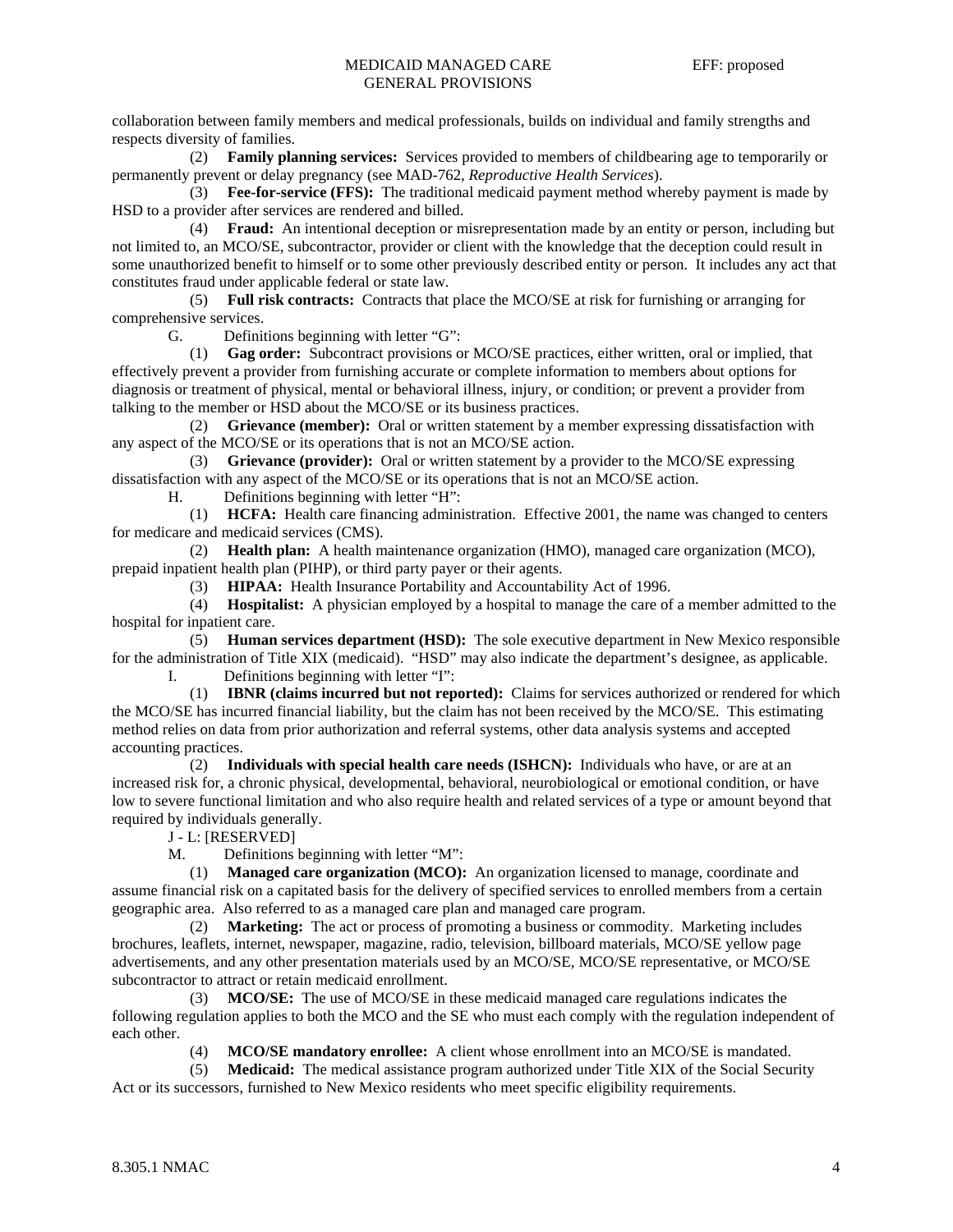(6) **Medical/clinical home:** A conceptual model that facilitates the provision of quality care that is accessible, family-centered, continuous, coordinated, compassionate and culturally competent.

#### (7) **Medically necessary services:**

 (a) Medically necessary services are clinical and rehabilitative physical or behavioral health services that:

 (i) are essential to prevent, diagnose or treat medical conditions or are essential to enable the individual to attain, maintain or regain functional capacity;

 (ii) are delivered in the amount, duration, scope and setting that is clinically appropriate to the specific physical, mental and behavioral health care needs of the individual;

(iii) are provided within professionally accepted standards of practice and national

guidelines; and

 (iv) are required to meet the physical and behavioral health needs of the individual and are not primarily for the convenience of the individual, the provider or the payer.

(b) Application of the definition:

 (i) a determination that a health care service is medically necessary does not mean that the health care service is a covered benefit or an amendment, modification or expansion of a covered benefit;

 (ii) the MCO/SE making the determination of the medical necessity of clinical, rehabilitative and supportive services consistent with the medicaid benefit package applicable to an eligible individual shall do so by: 1) evaluating individual physical and behavioral health information provided by qualified professionals who have personally evaluated the individual within their scope of practice, who have taken into consideration the individual's clinical history including the impact of previous treatment and service interventions and who have consulted with other qualified health care professionals with applicable specialty training, as appropriate; 2) considering the views and choices of the individual or the individual's legal guardian, agent or surrogate decision maker regarding the proposed covered service as provided by the clinician or through independent verification of those views; and 3) considering the services being provided concurrently by other service delivery systems;

 (iii) physical and behavioral health services shall not be denied solely because the individual has a poor prognosis; required services may not be arbitrarily denied or reduced in amount, duration or scope to an otherwise eligible individual solely because of the diagnosis, type of illness or condition; and

 (iv) decisions regarding benefit coverage for children shall be governed by the EPSDT coverage rules.

(8) **Member:** A client enrolled in an MCO/SE.

(9) **Member month:** A calendar month during which a member is enrolled in an MCO/SE.

 (10) **Mi via home and community-based waiver:** The New Mexico self-directed medicaid waiver program that supports New Mexicans with disabilities and the elderly by allowing recipients to be active participants in choosing where and how they live and what services and supports they purchase.

N. Definitions beginning with letter "N":

 (1) **National committee for quality assurance (NCQA):** A private national organization that develops quality standards for managed health care.

 (2) **Network provider:** An individual provider, clinic, group, association or facility employed by or contracted with an MCO/SE to furnish medical or behavioral health services to the MCO's/SE's members under the provisions of the medicaid managed care contract.

O. [RESERVED]

P. Definitions beginning with letter "P":

 (1) **Pend decision:** A prior authorization decision is considered pended when the decision is delayed due to lack of documentation, inability to contact parties involved or other reason which delays finalizing an approval. A decision by an MCO/SE to pend approval does not extend or modify required utilization management decision timelines.

 (2) **Performance improvement project (PIP):** An MCO/SE QM program activity must include projects that are designed to achieve significant improvement in clinical or non-clinical care areas. PIPs must involve measurements using objective quality indicators, system intervention to achieve improvement, evaluation of the effectiveness of interventions and activities for increasing or sustaining improvement. Outcomes must be measurable over a period of time.

 (3) **Performance measurement (PM):** Data specified by the state that enables the MCO/SE's performance to be determined.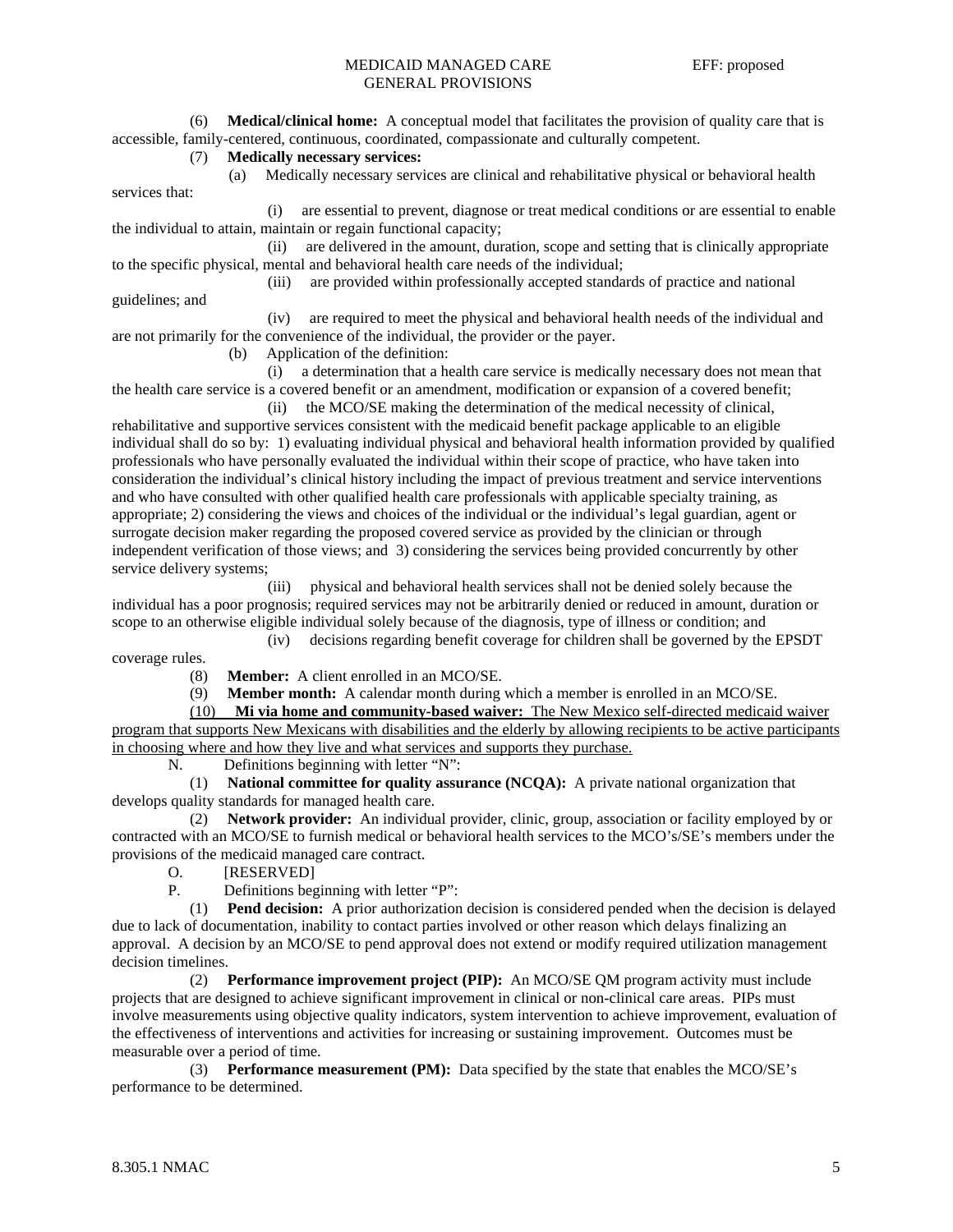## MEDICAID MANAGED CARE EFF: proposed GENERAL PROVISIONS

 (4) **Plan of care:** A written document including all medically necessary services to be provided by the MCO/SE for a specific member.

(5) **Policy:** The statement or description of requirements.

 (6) **Potential enrollee:** A medicaid recipient who is subject to mandatory enrollment or may voluntarily elect to enroll in a given managed care program, but is not yet an enrollee of a specific [MCO] MCO/SE.

 (7) **Pregnancy-related services:** Medically necessary medical or surgical services related to pregnancy, including procedures to terminate pregnancy.

 (8) **Primary care:** All health services and laboratory services customarily furnished by or through a general practitioner, family physician, internal medicine physician, obstetrician/gynecologist, pediatrician, physician assistant or certified nurse practitioner.

 (9) **Preventive health services:** Services that follow current national standards for prevention including both physical and behavioral health.

 (10) **Primary care case management (PCCM):** A medical care model in which clients are assigned to a primary care provider who is responsible for managing the quality, appropriateness, and efficiency of the care they receive. The primary care provider is responsible for furnishing case management services to medicaid eligible recipients that include the location, coordination, and monitoring of primary health care services and the appropriate referral to specialty care services.

 (11) **Primary care case manager :** A physician, a physician group practice, an entity that medicaideligible recipients employ or arrange with physicians to furnish primary care case management services or, at state option, any of the following:

(a) a physician assistant;

- (b) a nurse practitioner; or
- (c) a certified nurse mid-wife.

 (12) **Primary care provider (PCP):** A provider who agrees to manage and coordinate the care provided to members in the managed care program.

(13) **Procedure:** Process required to implement a policy.

Q. [RESERVED]

R. Definitions beginning with letter "R":

 (1) **Rate cell:** A combination of category of eligibility and demographics used to isolate utilization patterns for the determination of capitation.

 (2) **Received but unpaid claims (RBUC):** Claims received by the MCO/SE but not paid affecting appropriate expense and aging accounting categories. Such claims are counted as of the date of receipt by the MCO/SE.

 (3) **Reduction of care:** A utilization management staff authorization of the type of service requested by the provider but in lesser amounts or units of service than were originally requested. The authorization is based on the client's physical health (medical needs) or behavioral health (clinical needs).

 (4) **Referral:** Any specialty, inpatient, outpatient, or diagnostic services that a physician or physician group orders or arranges, but does not provide directly.

 (5) **Reinsurance:** Reinsurance is a proactive financial tool that may be used by an MCO/SE to minimize exposure to losses incurred when members utilize health care services beyond anticipated levels or overall member utilization is greater than expected.

 (6) **Risk:** The possibility that revenues of the MCO/SE will not be sufficient to cover expenditures incurred in the delivery of contractual services.

(7) **Routine care:** All care, which is not emergent or urgent.

S. Definitions beginning with letter "S":

(1) **Salud!;** the New Mexico managed care program implemented in 1997, covering children,

pregnant women and disabled New Mexicans. Parents of medicaid-eligible children are also covered by medicaid if they met eligibility requirements.

 [(1)] (2) **Single statewide entity (SE):** The entity selected by the state of New Mexico through the behavioral health collaborative to perform all contract functions defined in the behavioral health request for proposal (RFP). The SE is a single contractor selected to provide all defined service responsibilities statewide, including medicaid behavioral health benefits. The SE will administer both the medicaid managed care and medicaid fee-forservice (FFS) programs for all medicaid behavioral health services. The SE shall be responsible for contracting with providers, paying provider claims, assuring care coordination, conducting utilization review and utilization management activities, assuring quality review and service delivery improvement, credentialing practitioners and provider agencies, privileging practitioners to deliver critical services or service approaches, evaluating and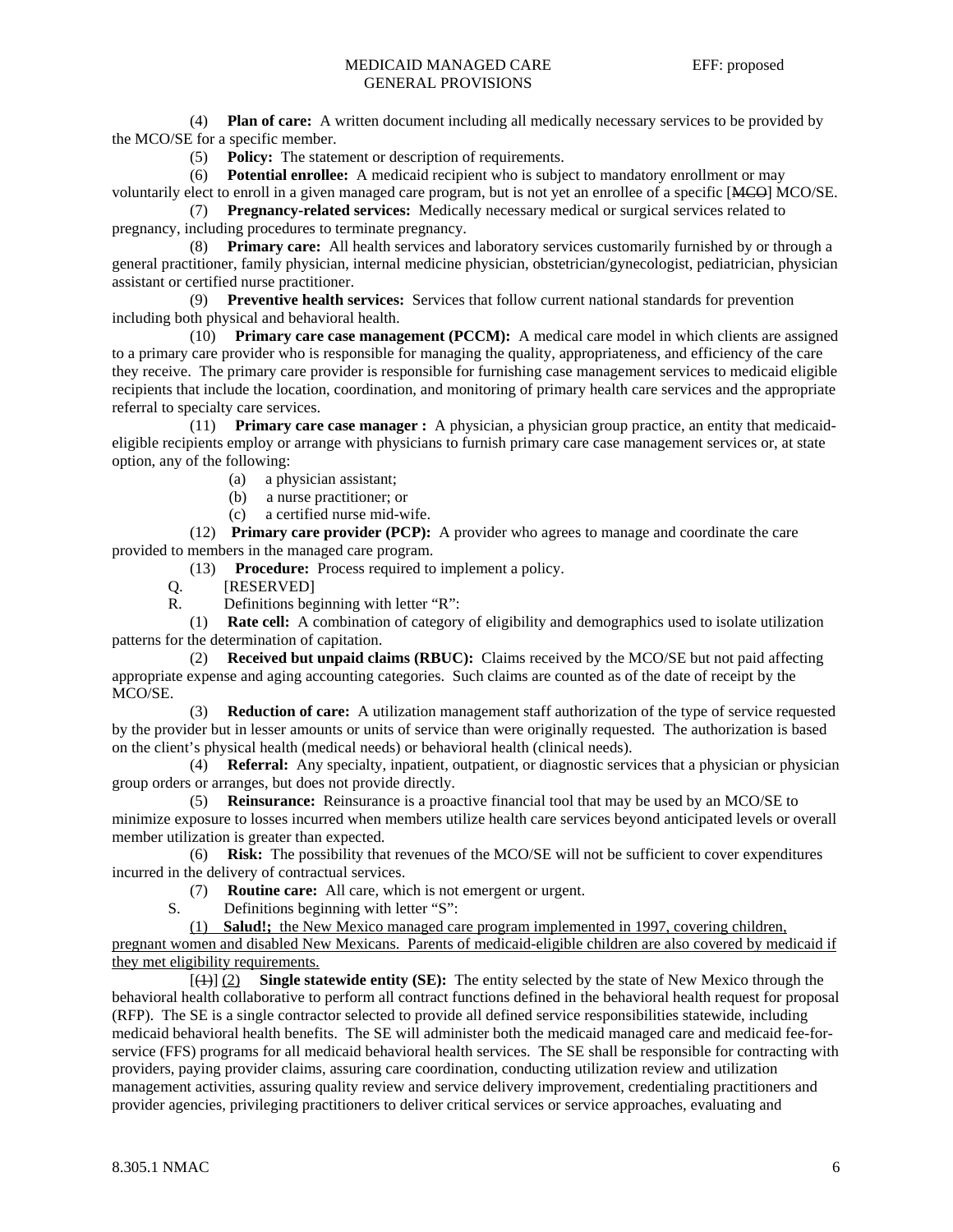## MEDICAID MANAGED CARE EFF: proposed GENERAL PROVISIONS

monitoring of service delivery and conducting any other administrative functions necessary to achieve the goals of the collaborative. The SE is the agent of the collaborative and shall "coordinate", "braid" or "blend" the funding, human resources and service capacity available from the various state agencies so as to increase flexibility, maximize available resources and create a seamless single behavioral health service delivery system for New Mexico.

 [(2)] (3) **Subcontract:** A written agreement between the MCO/SE and a third party, or between a subcontractor and another subcontractor, to provide services.

 [(3)] (4) **Subcontractor:** A third party who contracts with the MCO/SE or an MCO/SE subcontractor for the provision of services.

T. Definitions beginning with letter "T":

 (1) **Targeted case management:** Services that are aimed specifically at special groups of members like adults with developmental disabilities.

 [(1)] (2) **Terminations of care:** The utilization management review decision made during a concurrent review, which yields a denial, based on the current service being no longer medically necessary.

 [(2)] (3) **Third party:** An individual entity or program, which is or may be, liable to pay all or part of the expenditures for medicaid members for services furnished under a state plan.

 (4) **Transition of care:** The process when a member is assisted with access to necessary care when the member moves from one health care practitioner or setting to another as their condition and care needs change.

 U. Definitions beginning with letter "U": **Urgent condition:** Acute signs and symptoms, which, by reasonable medical judgment, represent a condition of sufficient severity such that the absence of medical attention within 24 hours could reasonably be expected to result in an emergency condition.

V. Definitions beginning with letter "V": **Value added service:** Any service offered to members by the MCO/SE that is not included in the managed care medicaid benefit package and is not a medicaid funded service, benefit or entitlement under the NM Public Assistance Act.

[8.305.1.7 NMAC - Rp 8.305.1.7 NMAC, 7-1-04; A, 7-1-05; A, 7-1-07; A, 7-1-08; A, 7-1-09]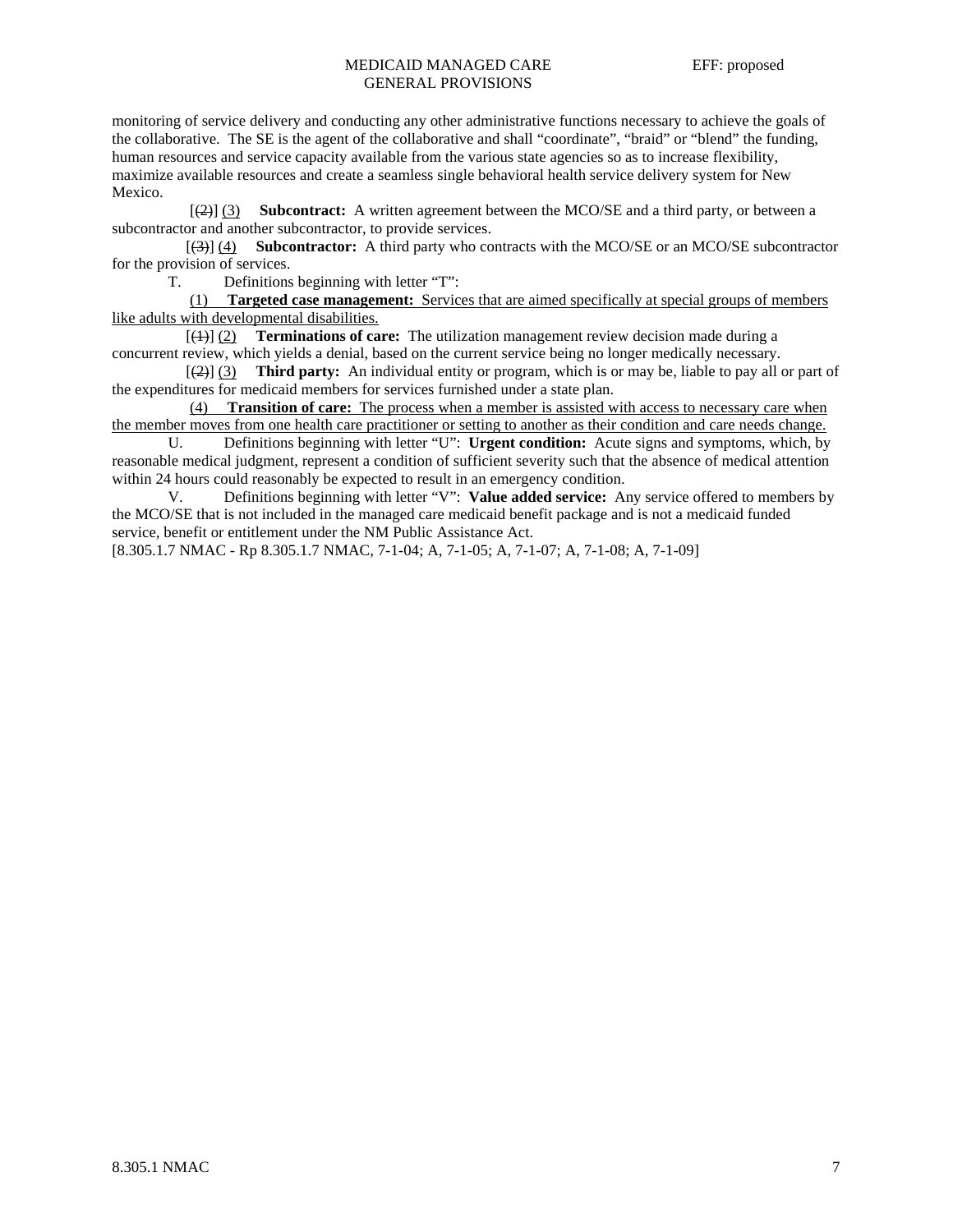## **TITLE 8 SOCIAL SERVICES CHAPTER 305 MEDICAID MANAGED CARE PART 2 MEMBER EDUCATION**

**8.305.2.9 MEMBER EDUCATION:** Medicaid members shall be educated about their rights, responsibilities, service availability and administrative roles under the managed care program. Member education is initiated when a member becomes eligible for medicaid and is augmented by information provided by HSD and the managed care organization (MCO) or the single statewide entity [SE] (SE).

 A. **Initial information:** The education of the member is initiated by the eligibility determination agencies. HSD distributes information about medicaid managed care and the enrollment process to these agencies.

B. **MCO/SE enrollment information:** Once a member is determined to be an MCO/SE mandatory enrollee, HSD will provide to the member information about services included in the MCO/SE benefit package, and the MCOs from which the member can choose to enroll as a member.

 C. **Informational materials:** The MCO/SE is responsible for providing members and potential members, upon request, a member handbook and a provider directory. The member handbook and the provider directory shall be available in formats other than English. If there is a prevalent population of 5% within the MCO/SE membership, as determined by the MCO/SE or HSD, these materials shall be made available in the language of the identified prevalent population.

(1) The MCO member handbook must include the following:

(a) MCO/SE demographic information, including the organization's hotline telephone number;

 (b) information on how to obtain services such as after-hours and emergency services, including the 911 telephone system or its local equivalent;

 (c) member bill of rights and member responsibilities, including any restrictions on the member's freedom of choice among network providers;

 (d) information pertaining to coordination of care by and with PCPs (within the MCO/SE) as well as information pertaining to transition of care (between the MCOs);

 (e) how to obtain care in emergency and urgent conditions and that prior authorization is not required for emergency services;

(f) [description] the amount, duration and scope of mandatory benefits;

 (g) information on accessing behavioral health or other specialty services, including a discussion of the member's rights to self-refer to in-plan and out-of-plan family planning providers and a female member's right to self-refer to a women's health specialist within the network for covered care;

(h) limitations to the receipt of care from out-of-network providers;

(i) a list of services for which prior authorization or a referral is required and the method of

obtaining both;

(j) a policy on referrals for specialty care and other benefits not furnished by the member's

- PCP;
- (k) notice to members about the grievance process and about HSD's fair hearing process;

 (l) information on the member's right to terminate enrollment and the process for voluntarily disenrolling from the plan;

(m) information regarding advance directives;

- (n) information regarding obtaining a second opinion;
- (o) information on cost sharing, if any;
- (p) how to obtain information, upon request, determined by HSD as essential during the

member's initial contact with the MCO, which may include a request for information regarding the MCO's structure, operation, and physician's or senior staff's incentive plans;

 (q) populations excluded from enrollment, subject to mandatory enrollment, or free to enroll voluntarily in the program; [and]

 (r) physical health benefits under the state medicaid plan which are not covered by the contract and how the member will be able to access those benefits; and

 (s) language that clearly explains that a Native American Salud! member may self refer to an Indian health service or a Tribal health care facility for services.

- (2) The SE member handbook shall include the following:
	- (a) MCO/SE demographic information, including the organization's hotline telephone number;
	- (b) information on how to obtain services such as after-hours and emergency services,

including the 911 telephone system or its local equivalent;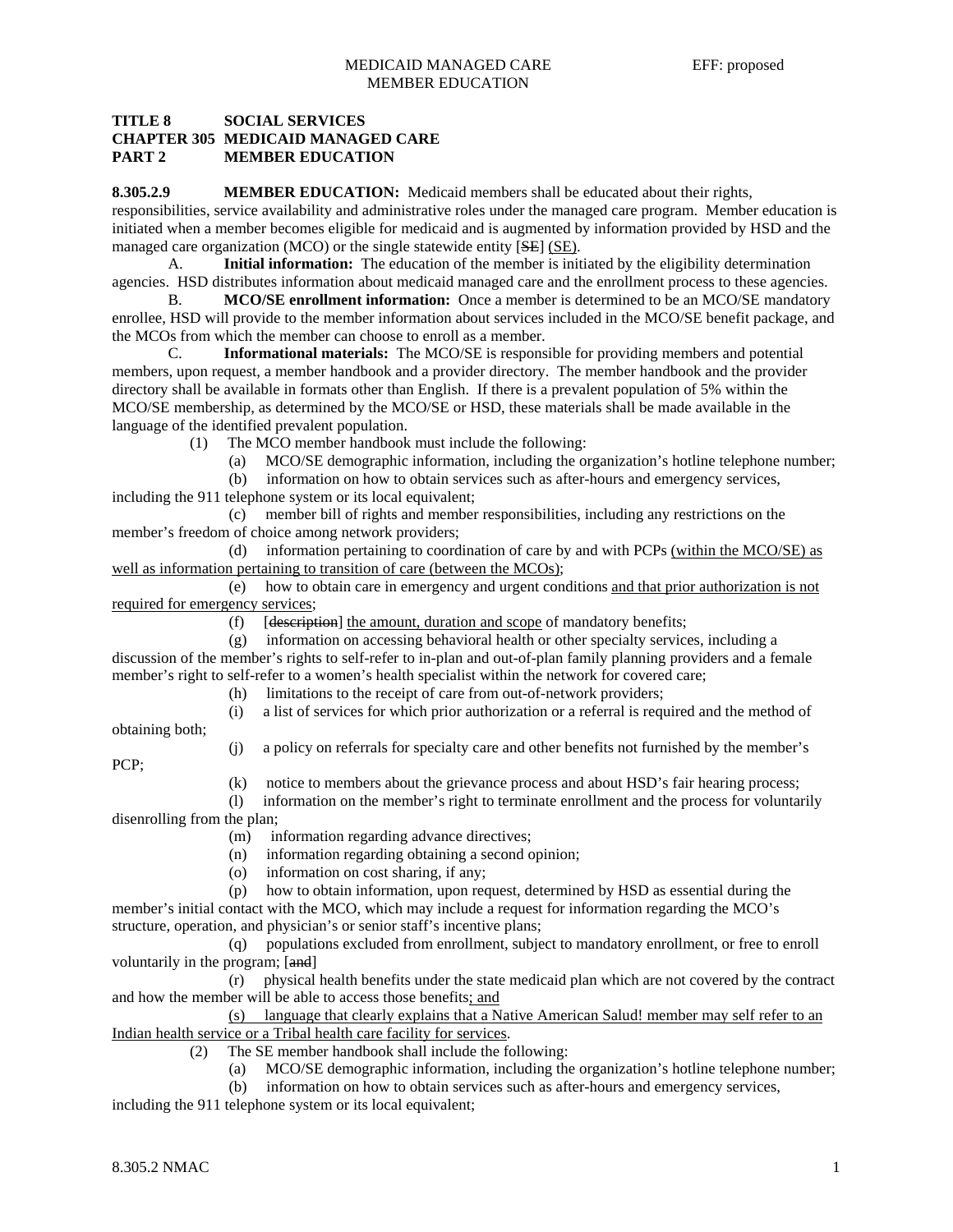## MEDICAID MANAGED CARE EFF: proposed MEMBER EDUCATION

 (c) member bill of rights and member responsibilities, including any restrictions on the member's freedom of choice among network providers;

- (d) information pertaining to coordination of care with PCPs;
- (e) how to obtain care in emergency and urgent conditions;
- (f) description of mandatory benefits;

(g) information on accessing behavioral health services, including a discussion of the member's

rights to self-refer;

- (h) limitations to the receipt of care from out-of-network providers;
- (i) a list of services for which prior authorization or a referral is required and the method of

obtaining both;

- (j) notice to members about the grievance process and about HSD's fair hearing process;
- (k) information regarding advance directives;
- (l) information regarding obtaining a second opinion;
- (m) information on cost sharing, if any;
- (n) how to obtain information, upon request, determined by HSD as essential during the

member's initial contact with the SE, which may include a request for information regarding the SE's structure, operation, and physician's or senior staff's incentive plans;

 (o) language that clearly explains that a Native American Salud! member may self refer to an Indian health service or a Tribal health care facility for services; and

(p) information regarding the birthing option plan.

- (3) The provider directory must include the following:
	- (a) MCO/SE addresses and telephone numbers;

 (b) MCO: a listing of primary care and self-refer specialty providers with the identity, location, phone number, and qualifications to include area of special expertise and non-English languages spoken that would be helpful to individuals. MCO contracted specialty providers for self-referral shall include, but not be limited to,  $[\frac{\{family of \}}{\{family of \}]}$  urgent and emergency care providers, and Indian health service $[\frac{1}{2}]$  and Tribal health care [<del>other Native American</del>] providers [and pharmacies] including hospitals, outpatient clinics, pharmacies and dental clinics;

 (c) SE: a listing of behavioral health providers with the name, location, phone number, and qualifications to include area of special expertise and non-English languages spoken that would be helpful to individuals including Indian health service and Tribal behavioral health providers; and

 (d) the material shall be available in a manner and format that can be easily understood by all identified prevalent populations.

#### D. **Other requirements:**

 (1) The MCO/SE shall provide to enrolled members the member handbook and provider directory within 30 calendar days of enrollment.

 (2) The handbook and directory shall be provided, in a comprehensive, understandable format that takes into consideration the special needs population, and is in accordance with federal mandates and meets communication requirements delineated in 8.305.8.15 NMAC, *Member Bill Of Rights*. This information may also be accessible via the internet, and be provided as requested by HSD. The MCO/SE shall have a process in place for notifying potential members and members of the availability of this information in alternate formats.

 (3) Oral and sign language interpretation must be made available free of charge to members and to potential members, upon request, and be available in all non-English languages.

 (4) The member handbook shall be approved by HSD prior to distribution to medicaid members. The SE's behavioral health member (or consumer) handbook shall be approved by HSD or its designee prior to distribution [by HSD or its designee].

 (5) Notification of material changes in the administration of the MCO/SE, changes to the MCO's/SE's provider network, significant changes in applicable state law, and any other information deemed relevant by HSD shall be distributed to the members 30 days prior to the intended effective date of the change. In addition, the MCO/SE shall make a good faith effort to give written notice of termination of a contracted provider to affected members within 15 days after receipt or issuance of termination notice.

(6) Notification about any of these changes may be made without reprinting the entire handbook.

 (7) The MCO/SE shall notify all members at least once per year of their right to request and obtain member handbooks and provider directories.

 E. **MCO/SE policies and procedures on member education:** The MCO/SE shall maintain policies and procedures governing the development and distribution of educational material for members. Policies shall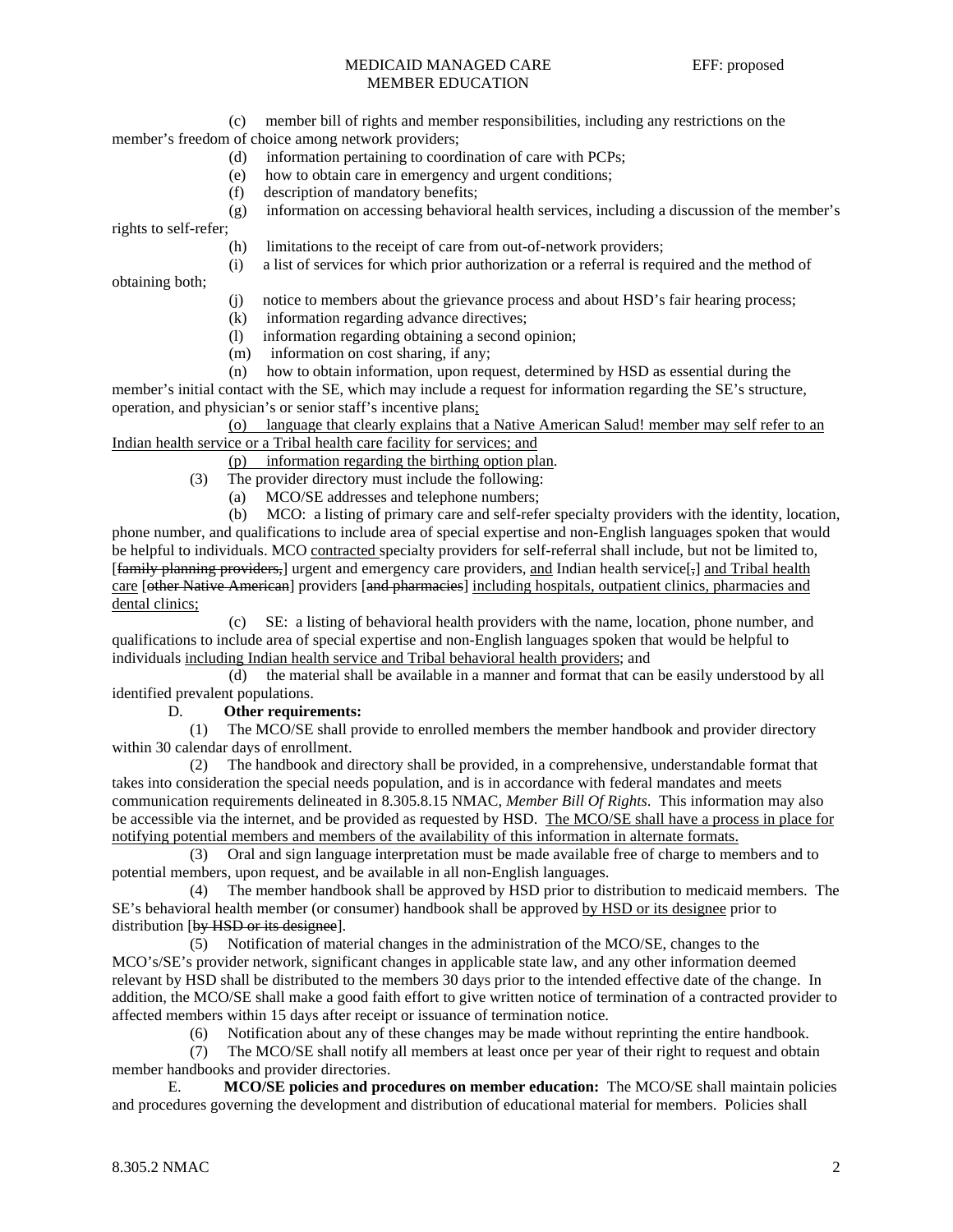## MEDICAID MANAGED CARE EFF: proposed MEMBER EDUCATION

address how members and potential members receive information, the means of dissemination and the content comprehension level and languages of this information. The MCO/SE shall have written policies and procedures regarding the utilization of information on race, ethnicity, and primary language spoken by its membership.

 F. **Health education:** The MCO/SE shall provide a continuous program of health education without cost to members. Such a program may include publications (brochures, newsletters), electronic media (films, videotapes), presentations (seminars, lunch-and-learn sessions) and classroom instruction. HSD shall not approve health education materials. The MCO/SE shall provide programs of wellness education, including programs provided to address the social, physical, behavioral and emotional consequences of high-risk behaviors.

 G. **Maintenance of toll-free line:** The MCO/SE shall maintain one or more toll-free telephone lines which are accessible 24 hours a day, seven days a week, to facilitate member access to a qualified clinical staff to answer health-related questions. MCO/SE members may also leave voice mail messages to obtain other MCO/SE policy information and to register grievances with the MCO/SE. The MCO/SE shall return the telephone call by the next business day.

 H. **Member services meetings:** The MCO/SE shall meet as requested with HSD staff for member services meetings. Member services meetings are held to plan outreach and medicaid enrollment activities and events which will be jointly conducted by the MCO/SE and HSD outreach staff. [8.305.2.9 NMAC - Rp 8.305.2.9 NMAC, 7-1-04; A, 7-1-05; A, 7-1-07; A, 7-1-09]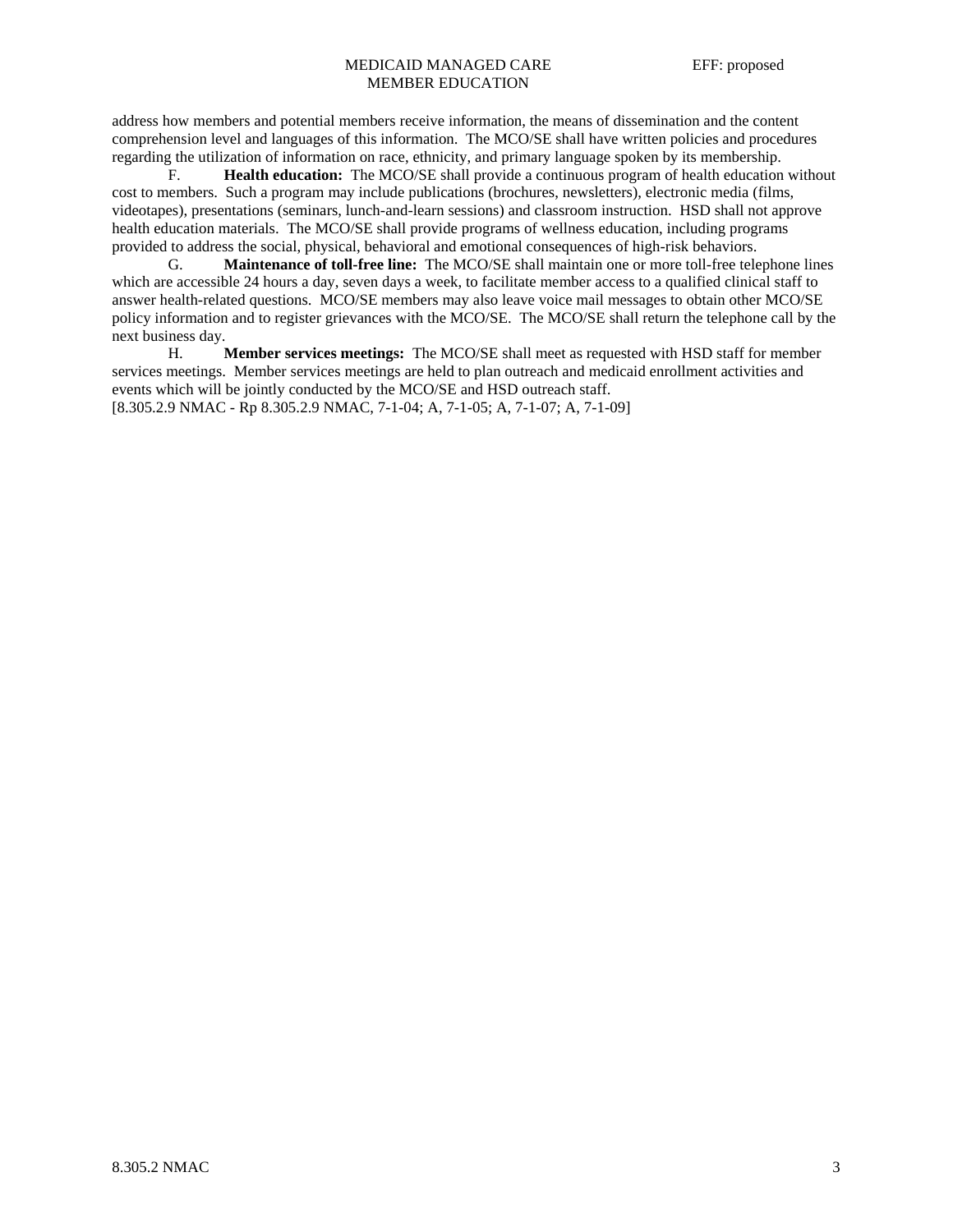## **TITLE 8 SOCIAL SERVICES CHAPTER 305 MEDICAID MANAGED CARE PART 3 CONTRACT MANAGEMENT**

**8.305.3.9 ELIGIBLE MANAGED CARE ORGANIZATIONS (MCO) AND THE BEHAVIORAL HEALTH SINGLE STATEWIDE ENTITY (SE):** The human services department (HSD) shall award risk-based contracts to MCOs and a contract to the single SE with statutory authority to assume risk and enter into prepaid capitation agreements, which meet applicable requirements and standards delineated under state and federal law including Title IV of the Civil Rights Act of 1964, Title IX of the Education Amendments of 1972 (regarding education programs and activities), the Age Discrimination Act of 1975, the Rehabilitation Act of 1973 and the Americans with Disabilities Act.

 A. **Procurement process:** HSD shall award risk-based contracts to MCOs/SE using a competitive procurement process that conforms to the terms of the New Mexico Procurement Code. Offerors must submit their responses to the request for proposal in conformity with the requirements specified in the request for proposal. The behavioral health collaborative shall award a contract to a single statewide entity (SE (SE) to deliver medicaid behavioral health services to medicaid members.

 B. **Contract issuance:** The risk-based contracts shall be awarded for at least a two-year period. Contracts are issued to offerors meeting requirements specified under the terms of the managed care contract. [8.305.3.9 NMAC - Rp 8.305.3.9 NMAC, 7-1-04; A, 7-1-05; A, 7-1-09]

**8.305.3.10 CONTRACT MANAGEMENT:** HSD is responsible for management of the medicaid contracts issued to MCOs/SE. HSD shall provide the oversight and administrative functions to ensure MCO compliance with the terms of the medicaid contract. The collaborative or its designee shall provide the oversight and administrative functions to ensure SE compliance with the terms of its contract. HSD, as a member of the collaborative, shall provide oversight of the SE contract as it relates to medicaid behavioral health services, providers and members.

 A. **General contract requirements:** The MCO/SE shall meet all specified terms of the medicaid contract with HSD and the collaborative as it relates to medicaid members and services and the Health Insurance Portability and Accountability Act (HIPAA). This includes, but is not limited to, insuring confidentiality as it relates to medical records and any other health and enrollment information that identifies a particular member. The MCO/SE shall be held harmless in conversion to HIPAA electronic transmission formats when delays are the result of implementation issues at HSD.

 B. **Subcontracting requirements:** The MCO/SE may subcontract to a qualified individual or organization the provision of any service defined in the benefit package or other required MCO/SE functions with HSD's approval. The MCO/SE shall submit boilerplate contract language and sample contracts for various types of subcontracts for HSD's approval. Any substantive changes to contract templates shall be approved by HSD or the collaborative prior to issuance. The SE may assign, transfer, or delegate to a subcontractor key management functions including, but not limited to, care coordination and universal credentialing with the explicit written approval of HSD and the collaborative.

 (1) **Credentialing requirements:** The MCO/SE shall maintain policies and procedures for verifying that the credentials of its providers and subcontractors meet applicable standards. The MCO/SE shall assure the prospective subcontractor's ability to perform the activities to be delegated.

 (2) **Review requirements:** The MCO/SE shall maintain a fully executed original of all subcontracts and make them accessible to HSD [ $\Theta$ n] upon request.

## (3) **Minimum requirements (MCO/SE):**

 (a) subcontracts shall be executed in accordance with applicable federal and state laws, regulations, policies and rules;

 (b) subcontracts shall identify the parties of the subcontract and the parties' legal basis to [operation] operate in the state of New Mexico;

 $(c)$  subcontracts shall include [ $precedures and criteria for terminating the subcontract$ ] the frequency of reporting (if applicable) to the MCO/SE and the process by which the MCO/SE evaluates the delegate;

 (d) subcontracts shall identify the services to be performed by the subcontractor and the services to be performed under other subcontracts; subcontracts must describe how members access services provided under the subcontract;

- (e) subcontracts shall include reimbursement rates and risk assumption, where applicable;
- (f) subcontractors shall maintain records relating to services provided to members for 10 years;
- (g) subcontracts shall require that member information be kept confidential, as defined by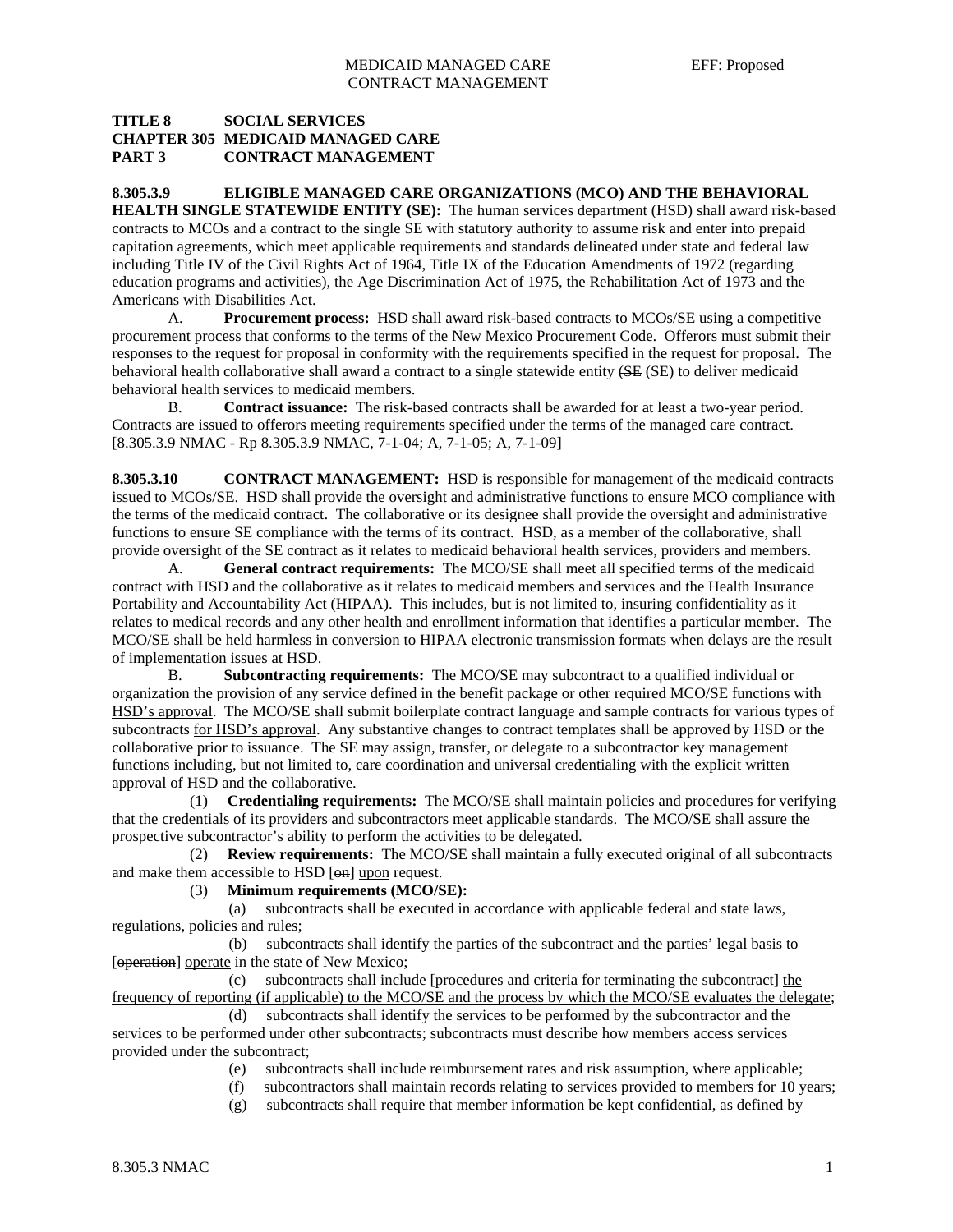## MEDICAID MANAGED CARE EFF: Proposed CONTRACT MANAGEMENT

federal or state law, and be HIPAA compliant;

 (h) subcontracts shall provide that authorized representatives of HSD have reasonable access to facilities, personnel and records for financial and medical audit purposes;

 (i) subcontracts shall include a provision for the subcontractor to release to the MCO/SE any information necessary to perform any of its obligations;

 (j) subcontractors shall accept payment from the MCO/SE for any services included in the benefit package and cannot request payment from HSD for services performed under the subcontract;

 (k) if subcontracts include primary care, provisions for compliance with PCP requirements delineated in the MCO contract with HSD apply;

 (l) subcontractors shall comply with all applicable state and federal statutes, rules and regulations, including the prohibition against discrimination;

 (m) subcontracts shall have procedures and criteria for terminating the subcontract, a provision for the imposition of sanctions for inadequate subcontractor performance, and terminating, rescinding, or canceling the contracts for violation of applicable HSD requirements;

 (n) subcontracts shall not prohibit a provider or other subcontractor from entering into a contractual relationship with another MCO (MCO only);

 (o) subcontracts may not include incentives or disincentives that encourage a provider or other subcontractor not to enter into a contractual relationship with another MCO (MCO only);

 (p) subcontracts shall not contain any gag order provisions nor sanctions against providers who assist members in accessing the grievance process or otherwise [protecting member's interests] act to protect members' interests;

(q) subcontracts shall specify the time frame for submission of encounter data to the MCO/SE;

 (r) subcontracts to entities that receive annual medicaid payments of at least \$5 million shall include detailed information regarding employee education of the New Mexico and federal False Claims Act [; and]

 (s) subcontracts shall include a provision requiring subcontractors to perform criminal background checks, as required by law, for all individuals providing services;

 (t) (MCO only) subcontracts shall include a provision requiring providers to submit claims electronically; low volume or low dollar providers may have this requirement waived; and

 (u) subcontracts shall include the HSD contractual provisions of the State of New Mexico Executive Order 2007-049 concerning subcontractor health coverage requirements.

 (4) **Excluded providers:** The MCO/SE shall not contract with an individual provider, or an entity, or an entity with an individual who is an officer, director, agent, or manager who owns or has a controlling interest in the entity, who has been convicted of crimes specified in Section 1128 of the Social Security Act, excluded from participation in any other state's medicaid [program], medicare, or any other public or private health or health insurance program, assessed a civil penalty under the provision of Section 1128, or who has a contractual relationship with an entity convicted of a crime specified in Section 1128.

 C. **Provider incentive plans:** The MCO/SE shall ensure that direct or indirect incentives offered in the subcontract shall not serve as an inducement to reduce or limit medically necessary services to members. [8.305.3.10 NMAC - Rp 8.305.3.10 NMAC, 7-1-04; A, 7-1-05; A, 9-1-06; A, 7-1-07; A, 7-1-08; A, 7-1-09]

## **8.305.3.11 ORGANIZATIONAL REQUIREMENTS:**

 A. **Organizational structure:** The MCO/SE shall provide the following information to HSD and updates, modifications, or amendments to HSD within 30 days:

 (1) current written charts of organization or other written plans identifying organizational lines of accountability;

 (2) articles of incorporation, bylaws, partnership agreements, or similar documents that describe the MCO's/SE's mission, organizational structure, board and committee composition, mechanisms to select officers and directors and board and public meeting schedules; and

 (3) documents describing the MCO's/SE's relationship to parent affiliated and related business entities including, but not limited to, subsidiaries, joint ventures or sister corporations.

 B. **Policies, procedures and job descriptions:** The MCO/SE shall establish and maintain written policies, procedures and job descriptions as required by HSD. The MCO/SE shall establish, maintain and implement guidelines for developing, reviewing and approving policies, procedures and job descriptions. The MCO/SE shall provide MCO/SE policies, procedures and job descriptions for key personnel and guidelines for review to HSD, or its designee on request. The MCO/SE shall notify HSD within 30 days when changes in key personnel occur.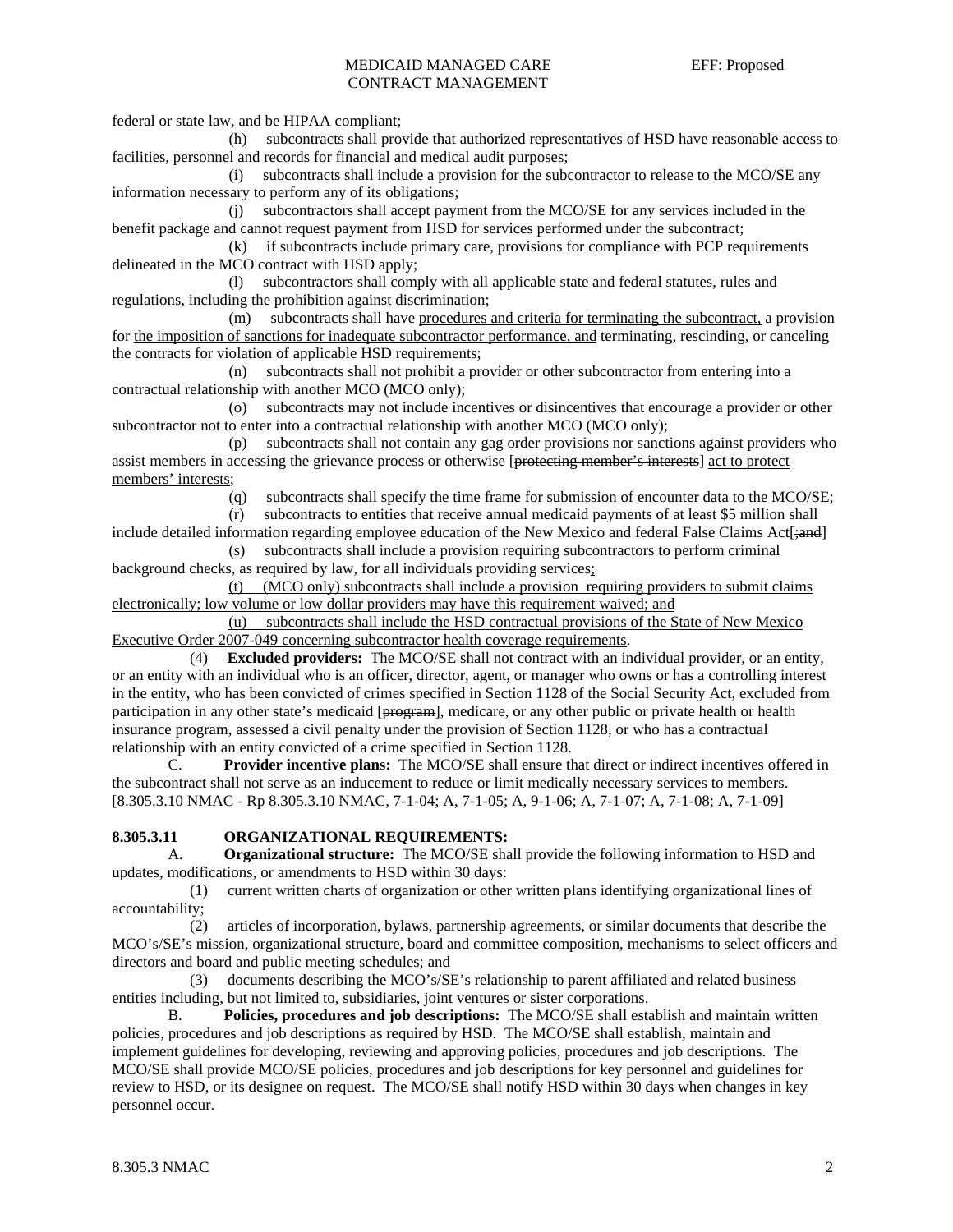## MEDICAID MANAGED CARE EFF: Proposed CONTRACT MANAGEMENT

 (1) **Review of policies and procedures:** The MCO/SE shall review the MCO's/SE's policies and procedures at least every two years, unless otherwise specified herein, to ensure that they reflect the MCO's/SE's current best industry practices. Job descriptions shall be reviewed to ensure that current employee duties reflect written requirements. Modifications or amendments to current policies, procedures or job descriptions of key positions shall be made using the guidelines delineated during the procurement process. Substantive modification or amendment to key positions must be reviewed by HSD.

 (2) **Distribution of information:** The MCO/SE shall distribute to providers information necessary to ensure that providers meet all contract requirements.

 (3) **Business requirements:** The MCO/SE shall have the administrative, information and other systems in place necessary to fulfill the terms of the medicaid managed care contracts. Any change in identified key MCO/SE personnel shall conform to the requirements of the managed care contract. The MCO/SE shall retain financial records, supporting documents, statistical records, and all other records for a period of 10 years from the date of submission of the final expenditure report, except as otherwise specified in writing by HSD.

 (4) **Financial requirements:** The MCO/SE shall meet minimum requirements delineated by federal and state law with respect to solvency and performance guarantees for the duration of the contract. In addition, the MCO/SE shall meet additional financial requirements specified in the contract.

 (5) **Member services:** The MCO/SE shall have a member services function that coordinates communication with members and acts as a member advocate. Member services shall include sufficient staff to assist members in resolving problems or making inquiries. The MCO's/SE's policies and procedures shall be made available on request to members or member representatives for review during normal business hours.

 (6) **Consumer advisory board:** The MCOs and the SE shall establish their respective consumer advisory board that includes regional representation of consumers, family members, advocates and providers. The SE's behavioral health consumer advisory board shall also interact with the behavioral health planning council (BHPC) as directed by the collaborative. The MCO and the SE consumer advisory boards shall interface and collaborate with one another as appropriate. If the formation of a separate SCI consumer advisory board is deemed impractical because of enrollment of less than 2,500 members, the MCO shall include at least three SCI members in the Salud! consumer advisory board meetings.

 (a) The MCO consumer advisory board members shall serve to advise the MCO on issues concerning service delivery and quality of service, the member bill of rights and member responsibilities, resolution of member grievances and the needs of groups represented by board member as they pertain to medicaid, including managed care. The SE consumer advisory board members shall serve to advise the SE on issues concerning service delivery and quality of service, the member bill of rights and member responsibilities, resolution of member grievances and the needs of groups represented by board member as they pertain to medicaid, including managed care. [The MCO and the SE board shall meet at least quarterly and keep a written record of meetings.] The MCO/SE shall hold quarterly, centrally located meetings every year. The [board] attendance roster and minutes shall be made available to HSD on request. The [MCO]MCO/SE shall advise HSD 10 days in advance of meetings to be held. HSD shall attend and observe the [MCOs<sup>2</sup>] MCO's consumer advisory board meetings at their discretion. HSD shall attend and observe the SE's consumer advisory board meetings at its discretion.

 (b) The SE shall attend at least two statewide consumer driven or hosted meetings per year, of the SE's choosing, that focus on consumer issues and needs, to ensure that members' concerns are heard and addressed. The MCO will hold at least two additional statewide consumer advisory board meetings each contract year that focus on consumer issues to help ensure that consumer issues and concerns are heard and addressed. Attendance rosters and minutes for these two statewide meetings shall be made available to HSD.

 (7) **Requirements for Native American membership:** Per HSD direction, the MCO shall hold at least one annual meeting with Native American representatives from around the state of New Mexico that represent geographic and member diversity. The minutes of such meetings shall be submitted to HSD within thirty days of such meetings.

 [(7)] (8) **Contract enforcement:** HSD shall enforce contractual and state and federal regulatory requirements specified in the scope of work of the contract. HSD may use the following types of sanctions for less than satisfactory or nonperformance of contract provisions:

- (a) require plans of correction;
- (b) impose directed plans of correction;
- (c) impose monetary penalties or sanctions to the extent authorized by federal or state law: (i) HSD retains the right to apply progressively stricter sanctions against the MCO/SE,

including an assessment of a monetary penalty against the MCO/SE, for failure to perform in any contract area;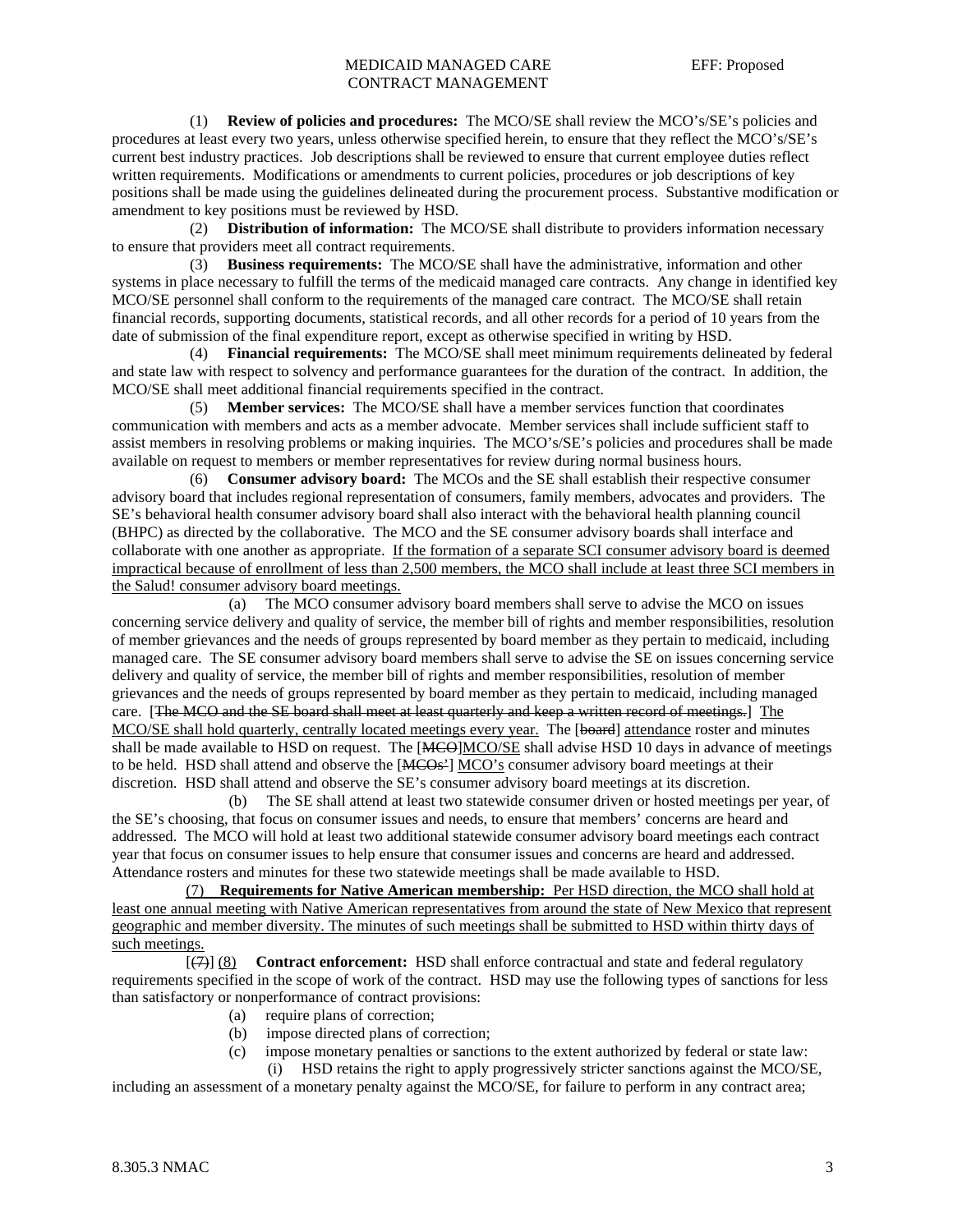## MEDICAID MANAGED CARE EFF: Proposed CONTRACT MANAGEMENT

 (ii) unless otherwise required by law, the level of sanctions shall be based on the frequency or pattern of conduct, or the severity or degree of harm posed to or incurred by members or the integrity of the medicaid program;

 (iii) a monetary penalty, depending upon the severity of the infraction; penalty assessments shall range up to 5% of the MCO's/SE's medicaid capitation payment for each month in which the penalty is assessed;

 (iv) any withholding of capitation payments in the form of a penalty assessment does not constitute just cause for the MCO/SE to interrupt services provided to members; and

 (v) all administrative, contractual or legal remedies available to HSD shall be employed in the event that the MCO/SE violates or breaches the terms of the contract;

 (d) impose other civil or administrative monetary penalties and fines under the following guidelines:

 (i) a maximum of \$25,000.00 for each of the following determinations: failure to provide service; misrepresentation or false statements to members, potential members, or health care providers; failure to comply with physician incentive plan requirements; and marketing violations;

 (ii) a maximum of \$100,000.00 for each of the following determinations: discrimination or misrepresentation or false statements to HSD or CMS;

 (iii) a maximum of \$15,000.00 for each member HSD determines was not enrolled, or reenrolled, or enrollment was terminated because of a discriminatory practice; this is subject to an overall limit of \$100,000.00 under (ii) above;

 (iv) a maximum of \$25,000.00 or double the amount of the excess charges, whichever is greater, for premiums or charges in excess of the amount permitted under the medicaid program; the state must deduct from the penalty the amount of overcharge and return it to the affected enrollees;

- (e) adjust automatic assignment formula;
- (f) rescind marketing consent;
- (g) suspend new enrollment, including default enrollment after the effective date of the

sanction;

- (h) appoint a state monitor, the cost of which shall be borne by the MCO/SE;
- (i) deny payment;
- (j) assess actual damages;
- (k) assess liquidated damages;
- (l) remove members with third party coverage from enrollment with the MCO/SE;
- (m) allow members to terminate enrollment;
- (n) suspend agreement;
- (o) terminate MCO/SE contract;
- (p) apply other sanctions and remedies specified by HSD; and
- (q) impose temporary management only if it finds, through on-site survey, enrollee complaints, or any other means that;

 (i) there is continued egregious behavior by the MCO/SE, including but not limited to, behavior that is described in Subparagraph (d) above, or that is contrary to any requirements of 42 USC Sections 1396b(m) or 1396u-2; or

- (ii) there is substantial risk to member's health; or
- (iii) the sanction is necessary to ensure the health and safety of the MCO's/SE's

members while improvement is made to remedy violations made under Subparagraph (d) above; or until there is orderly termination or reorganization of the MCO/SE;

 (iv) HSD shall not delay the imposition of temporary management to provide a hearing before imposing this sanction; HSD shall not terminate temporary management until it determines that the MCO/SE can ensure that the sanction behavior will not re-occur; refer to state and federal regulations for due process procedures.

[8.305.3.11 NMAC - Rp 8.305.3.11 NMAC, 7-1-04; A, 7-1-05; A, 7-1-07; A, 7-1-08; A, 7-1-09]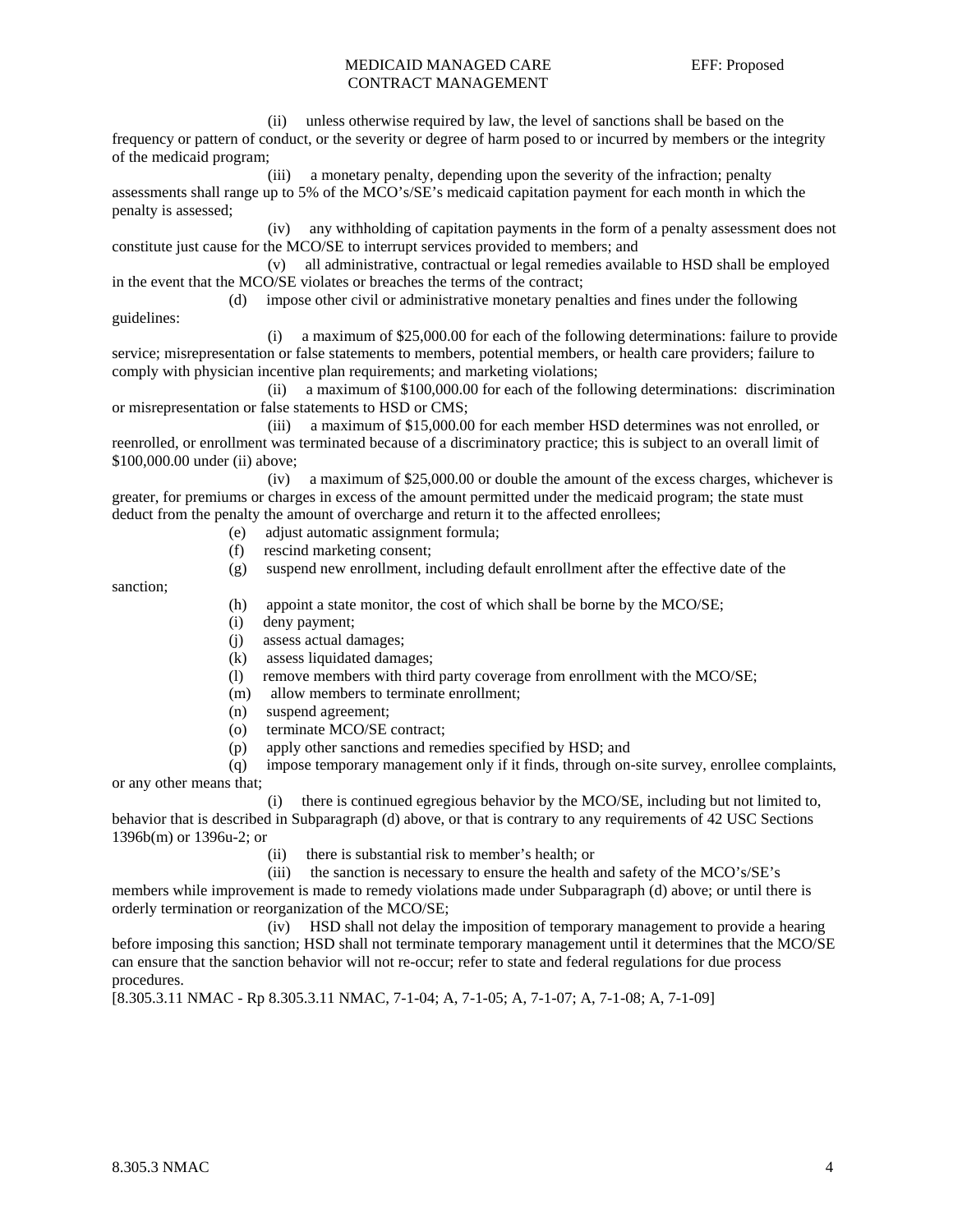## MEDICAID MANAGED CARE EFF: Proposed MANAGED CARE ELIGIBILITY

## **TITLE 8 SOCIAL SERVICES CHAPTER 305 MEDICAID MANAGED CARE PART 4 MANAGED CARE ELIGIBILITY**

**8.305.4.9 MANAGED CARE ELIGIBILITY:** HSD determines eligibility for enrollment in the managed care program. All medicaid eligible clients are required to participate in the medicaid managed care program except for the following:

A. clients eligible for both medicaid and medicare (dual eligibles);

 B. institutionalized clients, defined as those expected to reside in a nursing facility for long term care or permanent placement; this does not include clients placed in a nursing facility to receive subacute or skilled nursing care in lieu of continued acute care;

- C. clients residing in intermediate care facilities for the mentally retarded;
- D. clients participating in the health insurance premium payment (HIPP) program;
- E. children and adolescents in out-of-state foster care or adoption placements;
- F. Native Americans;
- G. clients eligible for medicaid category 029, family planning services only;

H. women eligible for medicaid category 052, breast and cervical cancer program, [and members] approved for the disabled and elderly home and community-based waiver];

- I. adults ages 19-64 eligible for category 062, state coverage insurance;
- J. members with brain injury COE 092; [and]
- K members approved for adult personal care options (PCO) services; and
- L. members approved for the disabled and elderly home and community-based waiver, categories 091, 093 and 094.

[8.305.4.9 NMAC - Rp 8 NMAC 4.MAD.606.3.1, 7-1-01; A, 7-1-02; A, 7-1-04; A, 7-1-05; A, 7-1-08; A, 7-1-09]

## **8.305.4.10 SPECIAL SITUATIONS:**

A. **Newborn enrollment:** The following provisions apply to newborns:

 (1) Medicaid eligible and enrolled newborns of medicaid eligible enrolled mothers are eligible for a period of 12 months starting with the month of birth. These newborns are enrolled retroactive to the date of birth with the same MCO the mother had during the birth month, as soon as the newborn's eligibility is approved, regardless of where the child is born (that is, in the hospital or at home). The MCO is responsible for care of a newborn to a Salud! enrolled mother, whose eligibility is determined through daily rosters provided by [HSD/MAD] HSD or by the MCO's required follow-up of the MAD 313 form.

 (2) If the newborn's mother is not a member of the MCO at the time of the birth in a hospital or at home, the newborn must be medicaid enrolled and shall be MCO enrolled during the next applicable enrollment cycle.

 B. **Hospitalized members:** Regarding Salud! MCO and medicaid fee-for-service (FFS) members: If an MCO or FFS member is hospitalized at the time of enrollment into or disenrollment from managed care or upon an approved switch from one MCO to another, [with the exception of a member transferring to CLTS,] the originating MCO or FFS shall be responsible for payment of all covered inpatient facility and professional services provided within a licensed acute care facility, or a non-psychiatric specialty unit or hospitals as designated by the New Mexico department of health. The payer at the date of admission remains responsible for the services until the date of discharge. [Services provided at a free-standing psychiatric hospital or within a psychiatric unit of an acute care hospital are the responsibility of the SE.] Upon discharge, the member will then become the financial responsibility of the organization or entity receiving capitation payments or FFS in the case of disenrollment from Salud! Regarding Salud!MCO and CoLTS MCO members: For members transitioning to [CLTS] CoLTS, the originating MCO shall be responsible for payment of all covered inpatient facility and professional services up to the date of disenrollment from Salud! to CoLTS or disenrollment from CoLTS to Salud! For either transition, services provided at a free-standing psychiatric hospital or within a psychiatric unit of an acute care hospital are the responsibility of the SE. This does not apply to newborns born to a member mother, see Subsection A of 8.305.4.10 NMAC above. Transition services, e.g., DME supplies for the home, shall be the financial responsibility of the MCO or the SE, if applicable to behavioral health receiving capitation payments. The originating and receiving organization are both required to ensure continuity and coordination of care during the transition.

 C. **Native Americans:** A self-identified Native American shall be afforded the option of participating in managed care or being covered by medicaid fee-for-service for medical or behavioral health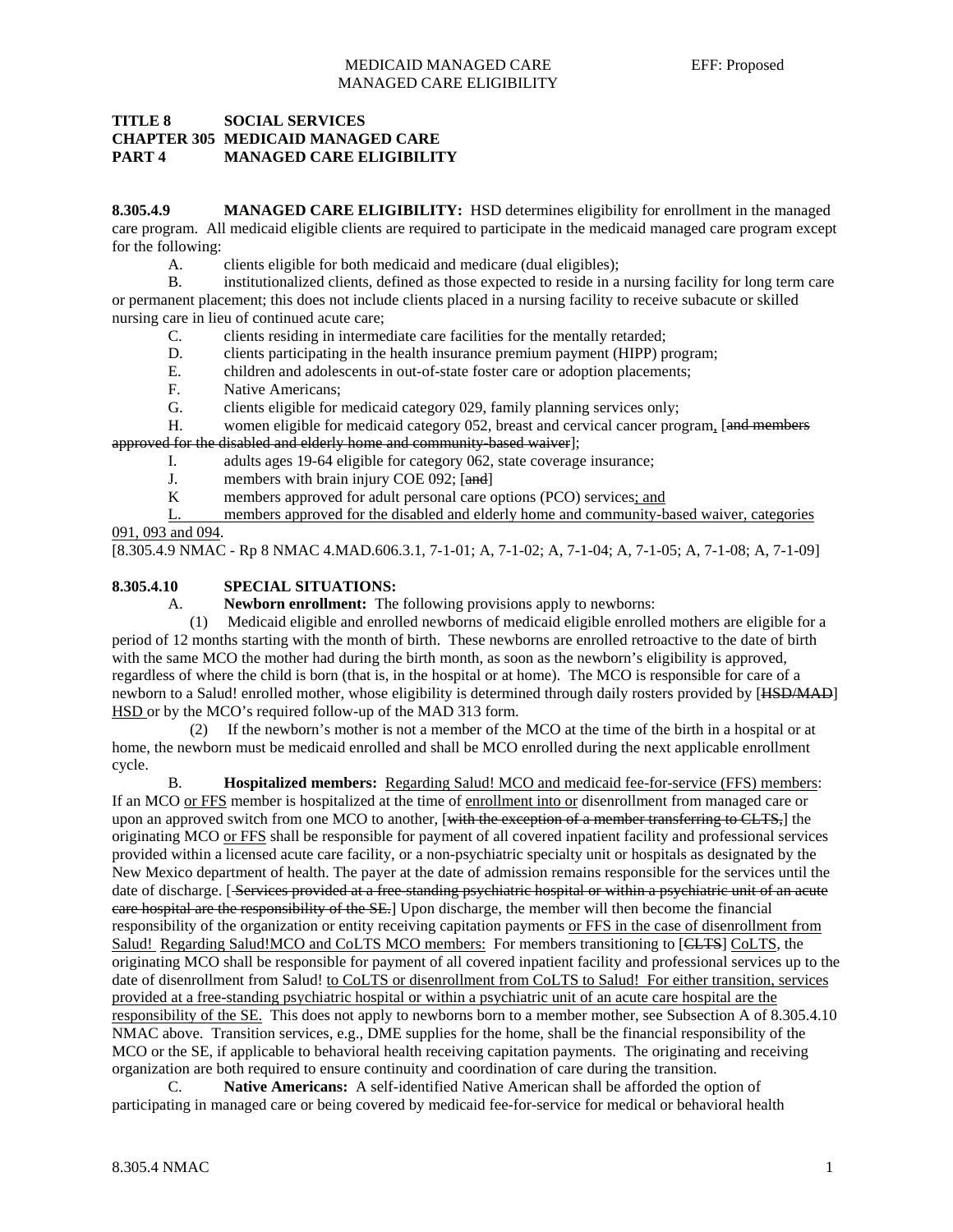## MEDICAID MANAGED CARE EFF: Proposed MANAGED CARE ELIGIBILITY

services. Upon determination of medicaid eligibility, a Native American may choose to participate in managed care, or opt in, by enrolling in an MCO for medical services or by choosing the managed care SE for behavioral health services. By not enrolling in an MCO or not choosing the managed care SE, the Native American chooses not to participate in managed care and shall be covered through medicaid fee-for-service. A medicaid eligible Native American may opt-in at any time by enrolling with an MCO or by choosing the managed care SE. If an opt-in request is made prior to the  $20<sup>th</sup>$  of the month, the opt-in shall become effective the following month. If the opt-in request is made after the  $20<sup>th</sup>$  of the month and before the first day of the next month, the opt-in shall be effective on the first day of the second full month following the request. After enrolling in an MCO or the managed care SE, a Native American may opt out during the first 90 days of any 12-month enrollment lock-in period (disenrollment). Disenrollment is effective the following month. At the end of the lock-in period, a Native American may choose to either continue enrollment in managed care or opt-out of managed care.

 D. **Members receiving hospice services:** Members who have elected to receive hospice services and are receiving hospice services at the time they are determined eligible for medicaid will be exempt from enrolling in managed care unless they revoke their hospice election.

 E. **Members placed in nursing facilities:** If a member is placed in a nursing facility for what is expected to be a long term or permanent placement, the MCO or the SE, remains responsible for the member until the member is disenrolled [by HSD] from Salud! and enrolled into the CoLTS program at the time that the nursing facility determination (the approved abstract) is entered into the MMIS system. Failure of a nursing facility to maintain abstract authorization for an institutionalized member that causes the system to enroll the member into managed care is considered an error in enrollment. The MCO/SE is not responsible for payment of any medical or behavioral services delivered and all capitations shall be recouped.

 F. **Members in third trimester of pregnancy:** A woman in her third trimester of pregnancy at the time of enrollment, who has an established obstetrical provider may continue that relationship. Refer to Paragraph (4) of Subsection H of 8.305.11.9 NMAC for special payment requirements.

 G. **Members placed in institutional care facilities for the mentally retarded (ICF/MR):** If a member is placed in an ICF/MR for what is expected to be a long-term or permanent placement, the MCO/SE remains responsible for the member until the member is disenrolled by HSD.

 [H. In compliance with federal law and authorizations, HSD may mandate that a member eligible for medicaid and medicare (dual eligibles) shall be enrolled with an MCO/SE to receive benefits from the medicaid benefit package that are not provided by medicare. This program will be implemented in compliance with federal law and requirements.]

[8.305.4.10 NMAC - Rp 8 NMAC 4.MAD.606.3.2, 7-1-01; A, 7-1-04; A, 7-1-05; A, 9-1-06; A, 7-1-07; A, 7-1-08; A, 7-1-09]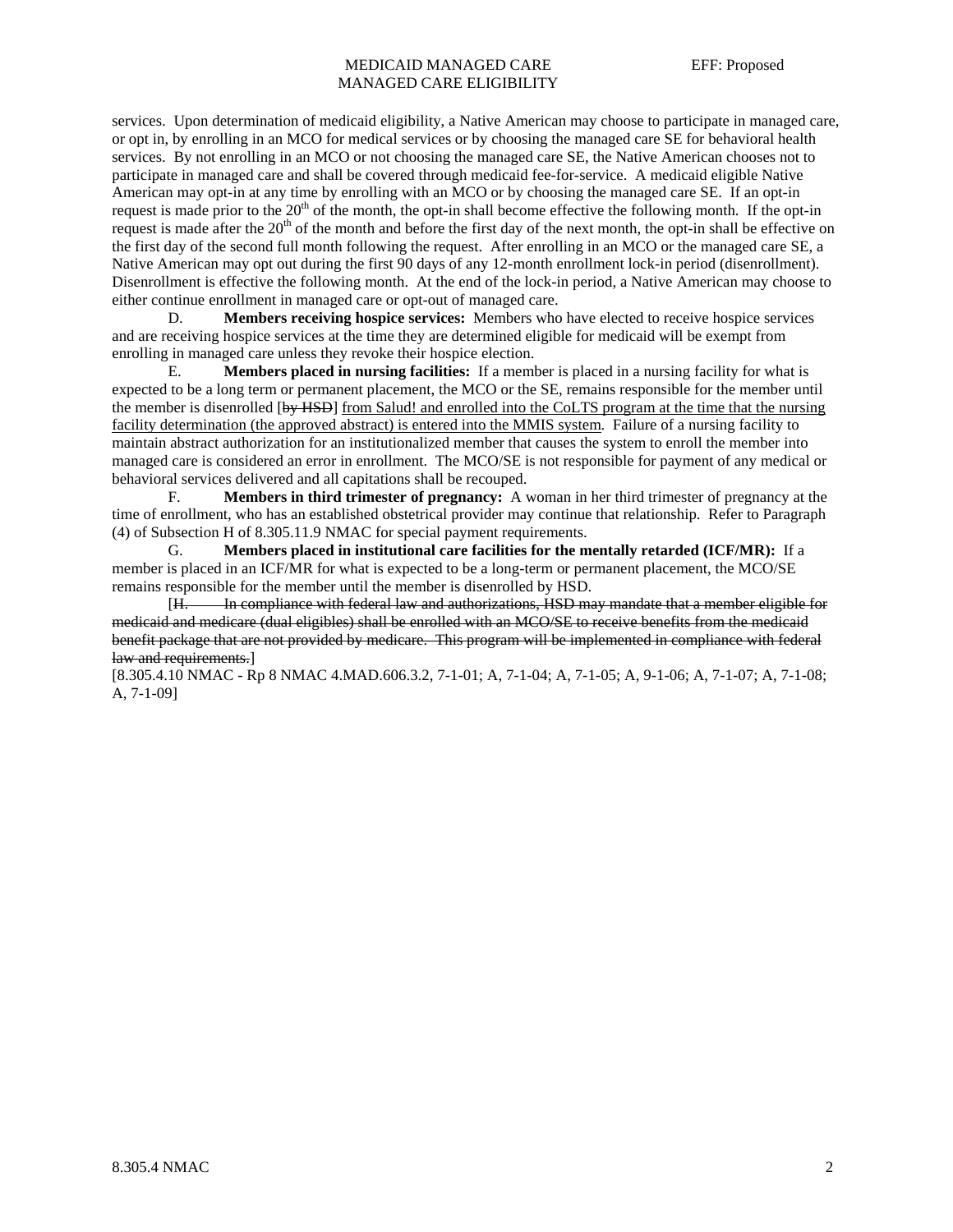## **TITLE 8 SOCIAL SERVICES CHAPTER 305 MEDICAID MANAGED CARE PART 5 ENROLLMENT IN MANAGED CARE**

## **8.305.5.9 ENROLLMENT PROCESS.**

 A. **Enrollment requirements:** The managed care organization (MCO) shall provide an open enrollment period during which the MCO shall accept eligible individuals in the order in which they apply without restriction, unless authorized by the CMS regional administrator, up to the limits contained in the contract. The MCO shall not discriminate on the basis of health status or a need for health care services. The MCO shall not discriminate against individuals eligible to enroll on the basis of race, color, national origin, or sexual orientation and will not use any policy or practice that has the effect of discriminating on the basis of race, color, national origin, or sexual orientation. All enrollments in a specific MCO shall be member choice. Enrollment in the SE is mandatory for all members enrolled in managed care or medicaid fee-for-service.

 B. **Selection period:** The member shall have [14] at least 16 calendar days to select an MCO. If a selection is not made [in 14 days], the member shall be assigned to an MCO by HSD. Members mandated into managed care shall be automatically assigned to the SE.

C. **Enrollment methods when no selection made:**

 (1) **Enrollment with previous MCO:** The member is automatically enrolled with the previous MCO unless the MCO is no longer in good standing, is no longer contracting with HSD or has had enrollment suspended.

 (2) **Enrollment based on case continuity:** Enrollment based on case continuity is applied in the following manner:

 (a) **Processing case continuity:** The member is enrolled with the MCO to which the majority of the case (family) members is assigned. If an equal number of case (family) members are assigned to different MCOs and a majority cannot be identified, the member is assigned to an MCO to which other case (family) members are assigned.

 (b) **Newborn enrollment:** [A newborn whose mother is a member in an MCO is automatically enrolled in the mother's MCO and in the SE. When a child is born to a mother enrolled with a Salud! contractor, hospitals or other providers shall complete a Notification of Birth, MAD Form 313. The newborn remains enrolled with the mother's MCO until the mother selects a new MCO for the child.

 (3) **Percentage-based assignment (assignment algorithm):** As determined by HSD, members who are not enrolled using the previous methods may be enrolled in an MCO using a percentage-based assignment process. The percentage-based assignments for each MCO may be determined based upon consideration of the MCO's performance in such areas as the quality assurance standards, encounter data submissions, reporting requirements, third party liability collections, marketing plan, community relations, coordination of service, grievance resolution, claims payment, price and consumer input.

 D. **Begin date of enrollment:** Enrollment begins the first day of the first full month following selection or assignment except in the following circumstances:

(1) newborn enrollment, (Subsection A of 8.305.4.10 NMAC, *newborn enrollment*); and

 (2) members receiving hospice care, (Subsection E of 8.305.4.10 NMAC, *members receiving hospice services*);[and

 $(3)$  if the selection or assignment is made after the 25<sup>th</sup> day of the month and before the first full day of the following month, the enrollment begins on the first day of the second month after the selection or assignment.]

 E. **Member lock-in:** Member enrollment in an MCO runs for a 12-month cycle. During the first 90 days after a member initially selects or is assigned to an MCO, the member shall have the option to choose a different MCO to provide care during the member's remaining period of managed care enrollment.

 (1) If the member does not choose a different MCO, the member will continue to receive care from the MCO that provided the member's care in the first 90 days.

 (2) If, during the member's first 90 days with an MCO, he chooses a different MCO, the member will have a 90-day open enrollment period with this new MCO.

 (3) After exercising his switching rights, and returning to a previously selected MCO, the member shall remain with this MCO until his 12-month lock-in period expires before being permitted to switch MCOs.

 (4) At the conclusion of the 12-month cycle, the member shall have the same choices offered at the time of initial enrollment. The member shall be notified 60 days prior to the expiration date of the member's lock-in period of the expiration of the lock-in and the deadline by when to choose a new MCO.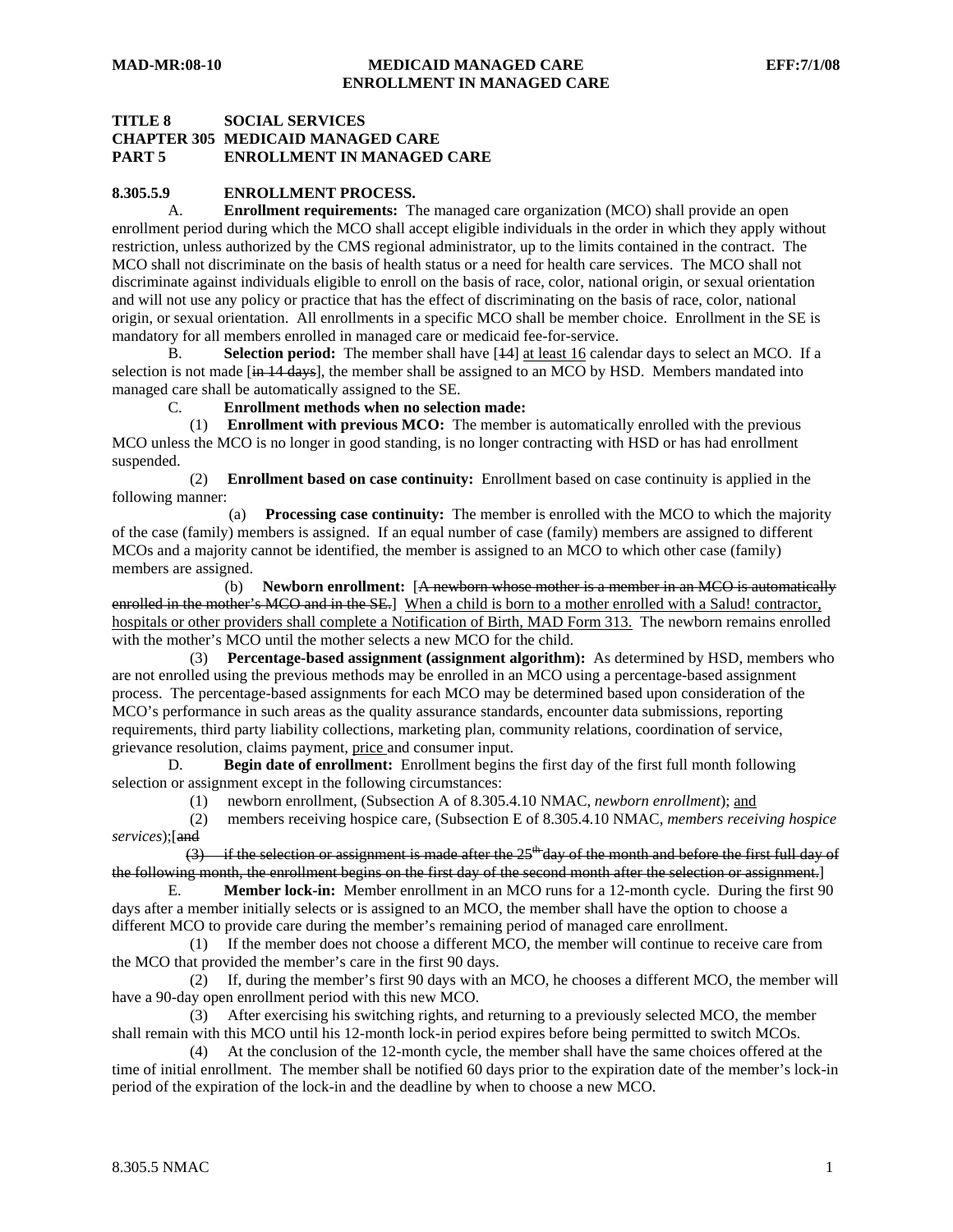## **MAD-MR:08-10 MEDICAID MANAGED CARE EFF:7/1/08 ENROLLMENT IN MANAGED CARE**

 (5) If a member loses medicaid eligibility for a period of two months or less, he will be automatically reenrolled with the former MCO. If the member misses the annual disenrollment opportunity during this two-month time, he may request to be assigned to another MCO.

 F. **Member switch enrollment:** A member who is required to enroll in managed care may request to be disenrolled from an MCO and switch to another MCO "for cause" at any time. The member or his representative shall make the request in writing to HSD. HSD shall review the request and furnish a written response to the member and the MCO no later than the first day of the second month following the month in which the member or his representative files the request. If HSD fails to make a disenrollment determination so that the member may be disenrolled during this timeframe, the disenrollment is considered approved. A member who is denied disenrollment shall have access to HSD's fair hearing process. The following criteria shall be cause for disenrollment:

- (1) continuity of care issues;
- (2) family continuity;
- (3) administrative or data entry error in assigning a member to an MCO;

 (4) assignment of a member where travel for primary care exceeds community standards (90% of urban residents shall travel no further than 30 miles to see a PCP; 90% of rural residents shall travel no further than 45 miles to see a PCP; and 90% of frontier residents shall travel no further than 60 miles to see a PCP); urban counties are: Bernalillo, Los Alamos, Santa Fe and Dona Ana; frontier counties are: Catron, Harding, DeBaca, Union, Guadalupe, Hidalgo, Socorro, Mora, Sierra, Lincoln, Torrance, Colfax, Quay, San Miguel and Cibola; rural counties are those which are not listed as urban or frontier;

- (5) the member moves out of the MCO service area;
- (6) the MCO does not, because of moral or religious objections, cover the service the member seeks;

 (7) the member needs related services to be performed at the same time, not all related services can be provided by the PCP, and another provider determines that receiving the services separately would subject the member to unnecessary risk; and

 (8) other reasons, including but not limited to, poor quality of care, lack of access to services covered under the contract, or lack of access to providers experienced in dealing with the member's health care needs.

 G. **Exemption:** HSD shall grant exemptions to mandatory enrollment on a case-by-case basis. HSD shall grant exemptions to mandatory enrollment for medicaid managed care physical health and behavioral health services for cause on a case-by-case basis. If the exemption is granted, the member shall receive his/her behavioral health services through the SE under the medicaid fee-for-service (FFS) program and his/her physical health services under the medicaid FFS program. A member or the member's representative, parent or legal guardian shall request exemption in writing to HSD, describing the special circumstances that warrant an exemption. Alternatively, HSD may initiate an exemption on a case-by-case basis. Requests for exemption shall be evaluated by HSD clinical staff and forwarded to the medical assistance division medical director or designee for final determination. Members shall be notified of the disposition of exemption requests. A member requesting an exemption, who is not enrolled in managed care at the time of the exemption request, shall remain exempt until a final determination is made. A member already in managed care at the time of the exemption request shall remain in managed care until a final determination is made. HSD shall review the request and furnish a written response to the member no later than the first day of the second month following the month in which the member files the request. If HSD fails to make a determination so that the member may become exempt within this timeframe, the exemption is considered approved. A member who is denied exemption shall have access to HSD's fair hearing process.

H. **Disenrollment, MCO/SE initiated:** The MCO/SE may request that a particular member be disenrolled from managed care. Member disenrollment from an MCO/SE shall be considered in rare circumstances. Disenrollment requests shall be made in writing to HSD. The request and supporting documentation shall meet HSD conditions stated below in Subsection I of 8.305.5.9 NMAC. The MCO/SE shall not request disenrollment because of an adverse change in the member's health status or because of the member's utilization of medical services, diminished mental capacity, or uncooperative or disruptive behavior resulting from his special needs (except when his continued enrollment with the MCO/SE seriously impairs the MCO's or SE's ability to furnish services to either this particular member or other members). The MCO/SE shall notify the member in writing of the disenrollment request at the same time the request is submitted to HSD. The MCO/SE shall submit a copy of the member's notification letter to HSD. If the disenrollment is granted, the MCO/SE retains responsibility for the member's care until the member is enrolled with another MCO or exempted from managed care. In the case of the SE, the member would be exempted from the SE medicaid managed care and would receive behavioral health benefits under the medicaid fee-for-service (FFS) program. The MCO/SE shall assist with transition of care.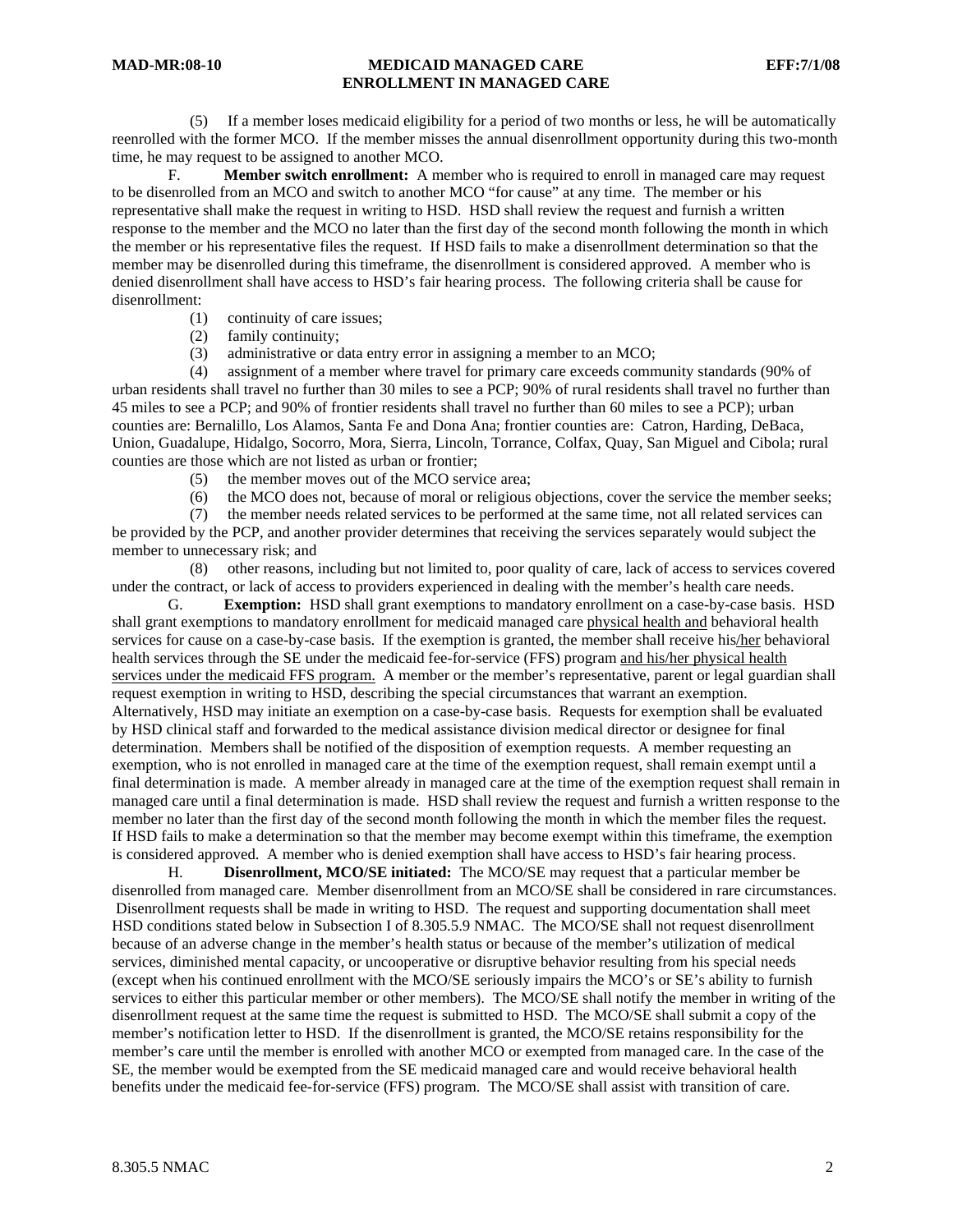I. **Conditions under which an MCO/SE may request member disenrollment:** Conditions under which an MCO/SE may request disenrollment are:

 (1) the MCO/SE demonstrates a good faith effort has been made to accommodate the member and address the member's problems, but those efforts have been unsuccessful;

 (2) the conduct of the member does not allow the MCO/SE to safely or prudently provide medical or behavioral health care subject to the terms of the contract;

 (3) the MCO/SE has offered to the member in writing the opportunity to use the grievance procedures; and

 (4) the MCO/SE has received threats or attempts of intimidation from the member to the MCO's or SE's providers or MCO/SE staff.

 J. **Re-enrollment limitations:** If a request for disenrollment is approved, the member shall not be re-enrolled with the requesting MCO for a period of time to be determined by HSD. The member and the requesting MCO shall be notified by HSD of the period of disenrollment. If a member has been disenrolled by all contracted MCOs, HSD shall evaluate the member for medical management. In the case of the SE, the member would be exempted from the SE medicaid managed care and would receive behavioral health benefits under the medicaid feefor-service (FFS) program.

 K. **Date of disenrollment:** MCO/SE enrollment upon approval, shall terminate at the end of a calendar month.

[8.305.5.9 NMAC - Rp 8.305.5.9 NMAC, 7-1-04; A, 7-1-05; A, 7-1-07; A, 7-1-09]

**8.305.5.11 MEMBER IDENTIFICATION CARD:** The MCO shall issue a member identification card with SE contact information within 30 days of enrollment to each member. HSD shall review and approve the identification card. The card shall be substantially the same as the card issued to commercial enrollees. The card shall not contain information that identifies the member as a medicaid recipient, other than designations commonly used by MCOs to identify for providers the members' benefits, such as group or plan numbers. [8.305.5.11 NMAC - Rp 8.305.5.14 NMAC, 7-1-04; A, 7-1-05; A, 7-1-07; A, 7-1-09]

**8.305.5.12 MASS TRANSFER PROCESS:** The mass transfer process is initiated when HSD determines that the transfer of MCO members from one MCO to another is appropriate.

 A. **Triggering mass transfer process:** The mass transfer process may be triggered by two situations:

(1) a maintenance change, such as changes in MCO identification number or MCO name; and

 (2) a significant change in MCO contracting status, including but not limited to, loss of licensure, substandard care, fiscal insolvency or significant loss in network providers.

 B. **Effective date of mass transfer:** The change in enrollment initiated by the mass transfer begins with the first day of the month following the identification of the need to transfer MCO members.

 C. **Member selection period:** Following a mass transfer, MCO members are given an opportunity to select a different MCO.

 D. **Mass transfer based on maintenance:** The mass transfer maintenance function may be triggered when the medicaid or managed care status change of the MCO is transparent to the member. For instance, a change in the MCO's medicaid identification number is a system change that requires a mass transfer but is not relevant to the member and service continues with the MCO. Upon initiation of the maintenance function by HSD, members are automatically transferred to the prior MCO experiencing the maintenance change.

 E. **Mass transfer based on significant change in contracting status:** The mass transfer function is triggered when the MCO's contract status changes and the change may be significant to the MCO member. Upon initiation of the mass transfer function by HSD, [MCO members are transferred to the "transfer to" MCO and] a notice is sent to members informing them of the transfer and their opportunity to select a different MCO. [8.305.5.12 NMAC - Rp 8.305.5.15 NMAC, 7-1-04; A, 7-1-05; A, 7-1-09]

### **8.305.5.13 MEDICAID MANAGED CARE AND SINGLE STATEWIDE ENTITY MARKETING**

**GUIDELINES:** When marketing to medicaid members, the MCOs/SE shall follow the medicaid managed care marketing guidelines.

 A. **Minimum marketing and outreach requirements:** Marketing is defined as the act or process of promoting a business or commodity**.** The marketing and outreach material must meet the following minimum requirements:

(1) marketing and outreach materials must meet requirements for all communication with medicaid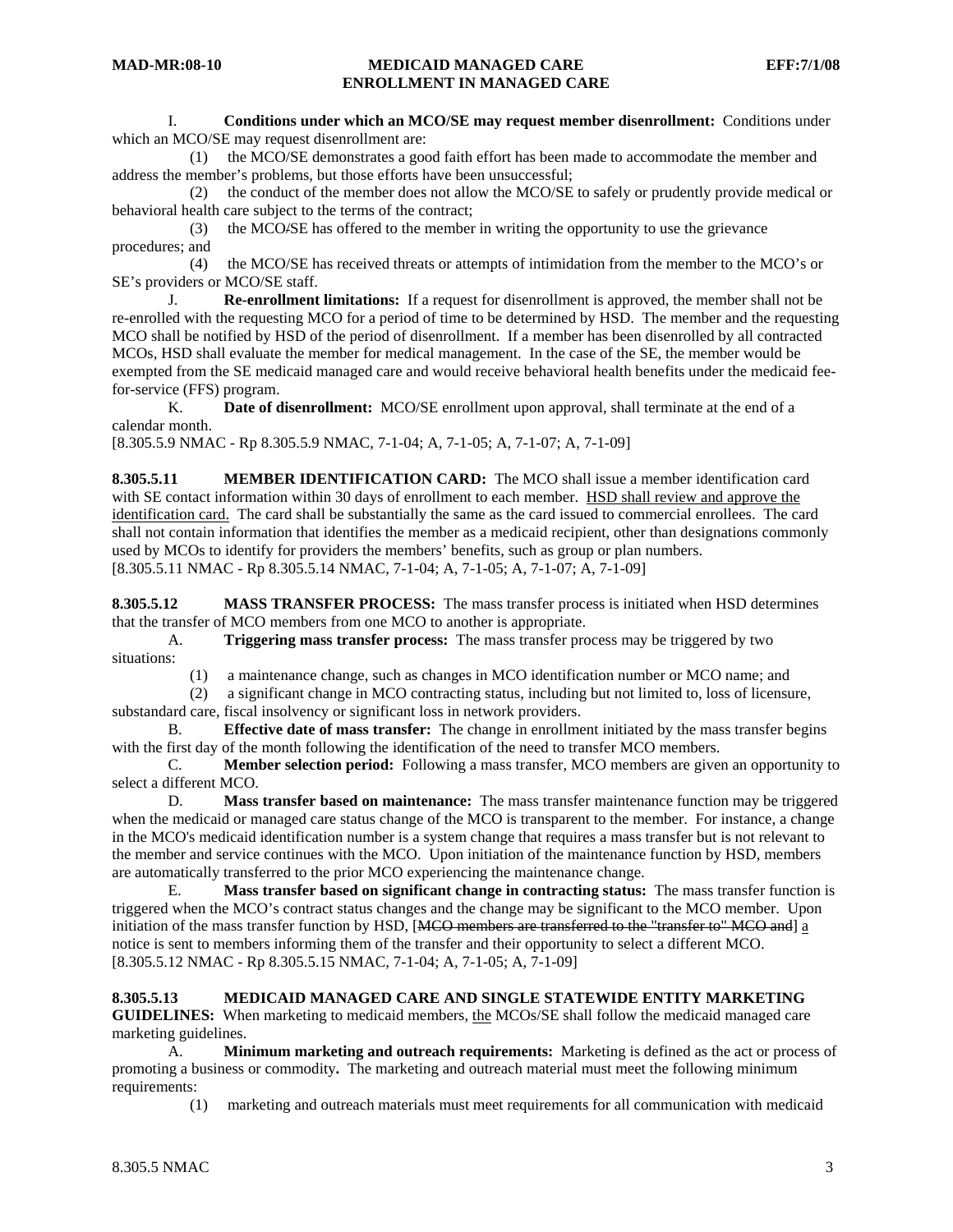members, as delineated in the quality standards (8.305.8.15 NMAC, *member bill of rights*) and incorporated into the managed care contract;<br>(2) all m

all marketing or outreach materials produced by the MCO/SE under the medicaid managed care contract shall state that such services are funded in part under contract with the state of New Mexico;

 (3) marketing and outreach information provided to members shall be accurate, not misleading, and non-threatening;

 (4) if there is a prevalent population of 5% in the MCO/SE membership that has limited English proficiency, as identified by the MCO/SE or HSD, marketing materials must be available in the language of the prevalent population; and<br>(5) other re

other requirements specified by the state.

 B. **Scope of marketing guidelines:** Marketing materials are defined as brochures and leaflets, newspaper, magazine, radio, television, billboard, MCO/SE yellow page advertisement, web site, press releases, telephone scripts and presentation materials used by an MCO/SE, [and] an MCO/SE representative or an MCO/SE sub-contractor to attract or retain medicaid enrollment. HSD may request, review and approve or disapprove any communication to any medicaid member. HSD may request, review and approve or disapprove any communication to any medicaid member regarding behavioral health. The MCO/SE [are] is not restricted by HSD in their general communications to the public. HSD shall approve advertisements mailed to, distributed to, or aimed at medicaid members and marketing material that mentions medicaid, medical assistance, Title XIX or makes reference to medicaid behavioral health services. The MCO/SE shall notify HSD of significant format changes to advertisements. Examples of medicaid-specific materials would be those that:

 (1) are in any way targeted to medicaid populations, such as billboards or bus posters disproportionately located in low-income neighborhoods;

(2) mention the MCO/SE's medicaid product name; or

(3) contain language or information designed to attract medicaid enrollment.<br>  $\Gamma$  **Advertising and marketing material:** The dissemination of medicaid-sr

 C. **Advertising and marketing material:** The dissemination of medicaid-specific advertising and marketing materials, including materials disseminated by a sub-contractor and information disseminated via the internet requires the approval of HSD or its designee. In reviewing this information, HSD shall apply a variety of criteria.

 (1) **Accuracy:** The content of the material must be accurate. Information deemed inaccurate shall be disallowed.

 (2) **Misleading references to MCO/SE strengths:** Misleading information shall not be allowed even if it is accurate. For example, an MCO/SE may seek to advertise that its health care services, including behavioral health, are free to medicaid members. HSD would not allow the language because it could be construed by members as being a particular advantage of the MCO/SE. In other words, they might believe they would have to pay for medicaid health services if they chose another MCO or remained in fee-for-service medicaid.

 (3) **Threatening messages:** An MCO/SE shall not imply that another managed care or other behavioral health program is endangering members' health status, personal dignity or the opportunity to succeed in various aspects of their lives. An MCO/SE may differentiate itself by promoting its legitimate strengths and positive attributes, but not by creating threatening implications about the mandatory assignment process or other aspects of the program.

 D. **Marketing and outreach activities not permitted:** The following marketing and outreach activities are not permitted regardless of the method of communication (oral, written or other means of communication) or whether the activity is performed by the MCO/SE directly, its network providers, its subcontractors or any other party affiliated with the MCO/SE. HSD shall prohibit additional marketing activities at its discretion.

 (1) asserting or implying that a member will lose medicaid benefits if he does not enroll with the MCO or creating other scenarios that do not accurately depict the consequences of choosing a different MCO;

 (2) designing a marketing or outreach plan that discourages or encourages MCO selection based on health status or risk;

 (3) initiating an enrollment request on behalf of a medicaid member except under circumstances in which the MCO, its representative, network provider or subcontractor may perform presumptive eligibility screening or Medicaid onsite application assistance as an agent of the state;

(4) making inaccurate, misleading or exaggerated statements designed to recruit a potential member;

 (5) asserting or implying that the MCO offers unique covered services where another MCO provides the same or similar services;

(6) the use of more than nominal gifts such as diapers, toasters, infant formula or other incentives to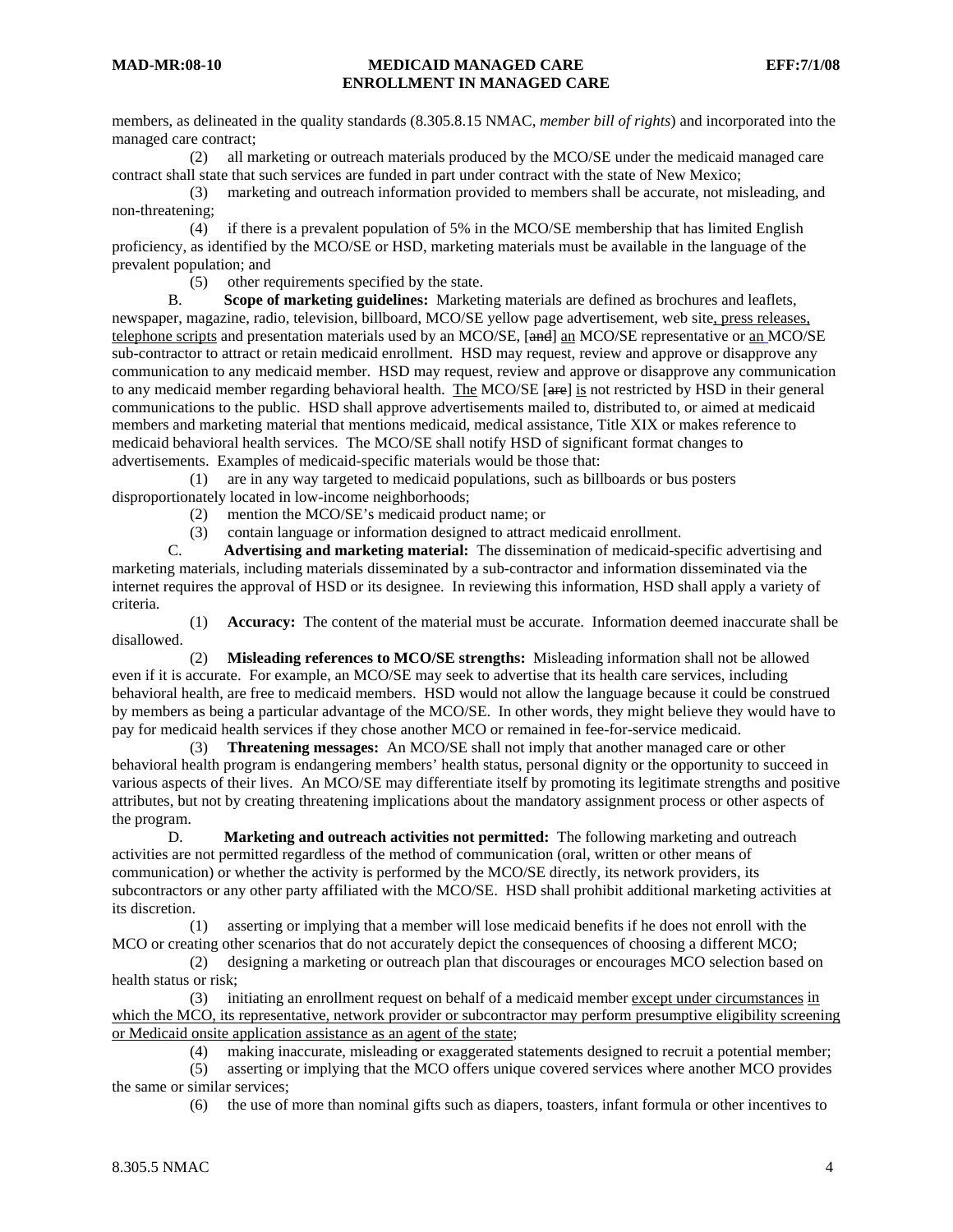## **MAD-MR:08-10 MEDICAID MANAGED CARE EFF:7/1/08 ENROLLMENT IN MANAGED CARE**

entice medicaid members to join a specific health plan;

- (7) telemarketing or door-to-door marketing with potential members;
- (8) conducting any other marketing activity prohibited by HSD or its designee;
- (9) explicit direct marketing to members enrolled with other MCOs unless the member requests the

information;

- (10) distributing any marketing materials without first obtaining the approval of HSD or its designee;
- (11) seeking to influence enrollment in conjunction with the sale or offering of any private insurance;
- (12) engaging in telephone or other cold call marketing activities, directly or indirectly; and
- (13) other requirements specified by HSD  $\left[\frac{1}{2}\right]$

 (14) initiating an enrollment request on behalf of a medicaid recipient except under circumstances in which the MCO, its representative, network provider or subcontractor may perform presumptive eligibility screening or medicaid on site application assistance as an agent of the state].

 E. **Marketing in current care sites:** Promotional materials may be made available to members and potential MCO/SE enrollees in care delivery sites, including patient waiting areas, if HSD has prior approved the content. Face-to-face meetings at care delivery sites for the purpose of marketing to potential MCO/SE enrollees by MCO/SE staff shall not be permitted.

 F. **Provider communications with medicaid members about MCO/SE options:** HSD marketing restrictions shall apply to MCO/SE subcontractors and providers as well as to the MCO/SE. The MCO/SE is required to notify participating providers of the HSD marketing restrictions, including providing a copy of these regulations. HSD shall not review yellow page ads of individual providers, unless specifically requested to do so.

 G. **Member-initiated meetings with MCO/SE staff prior to enrollment:** Face-to-face meetings requested by a member are permitted. These meetings may occur at a mutually agreed upon site. All verbal interaction with the member must be in compliance with the guidelines identified in these regulations.

 H. **Mailings by the MCO/SE:** MCO/SE mailings shall be permitted in response to a member's oral or written request for information. The content of marketing or promotional mailings shall be prior approved by HSD or its designee. MCO/SE may, with HSD approval, provide potential members with information regarding the MCO/SE medicaid benefit package. MCO/SE shall not send gifts however nominal in value, in these mailings. MCO/SE may send solicited and unsolicited mailings to members and potential members. Unsolicited mailings are defined as: newsletters; notification of outreach events and member services meetings; educational materials and literature related to the MCO/SE preventive medicine initiatives, (such as, diabetes screening, drug and alcohol awareness, and mammograms). HSD shall approve the content of mailings except health education materials. The target audience of the mailings shall be prior approved by HSD or its designee.

 I. **Group meetings:** The MCO/SE may hold public meetings. HSD shall be furnished with notice of the meetings and shall prior approve any marketing material to be presented at the meeting. HSD, or its designee shall approve the methodology used by the MCO/SE to solicit attendance for the public meetings. HSD or its designee may attend the meeting.

 J. **Light refreshments for members at meetings:** The MCO/SE may offer light refreshments at approved group meetings. The availability of food and beverages shall not be mentioned in advertisements for the meetings. *Alcoholic beverages shall not be offered at meetings.*

 K. **Gifts, cash incentives or rebates to members:** MCO/SE and their providers, with HSD approval, may disseminate marketing materials, including nominal gifts such as pens, key chains and magnets to potential members.

 L. **Gifts to members at health milestones unrelated to enrollment:** Members may be given "rewards" for accessing care, such as a baby T-shirt when a woman completes a targeted series of prenatal visits. Items that reinforce a member's healthy behavior, (car seats, infant formula, magnets and telephone labels) that advertise the member services hotline and the PCP office telephone number for members are examples of "rewards". HSD shall approve gifts with a retail value of over \$25.00. Health education videos may be provided. HSD encourages MCOs/SE to include reward items in information sent to new MCO/SE members.

 M. **Marketing time frames:** The MCO/SE may initiate marketing and outreach activities at any time.

[8.305.5.13 NMAC - Rp 8.305.5.16 NMAC, 7-1-04; A, 7-1-05; A, 7-1-07; A, 7-1-08; A, 7-1-09]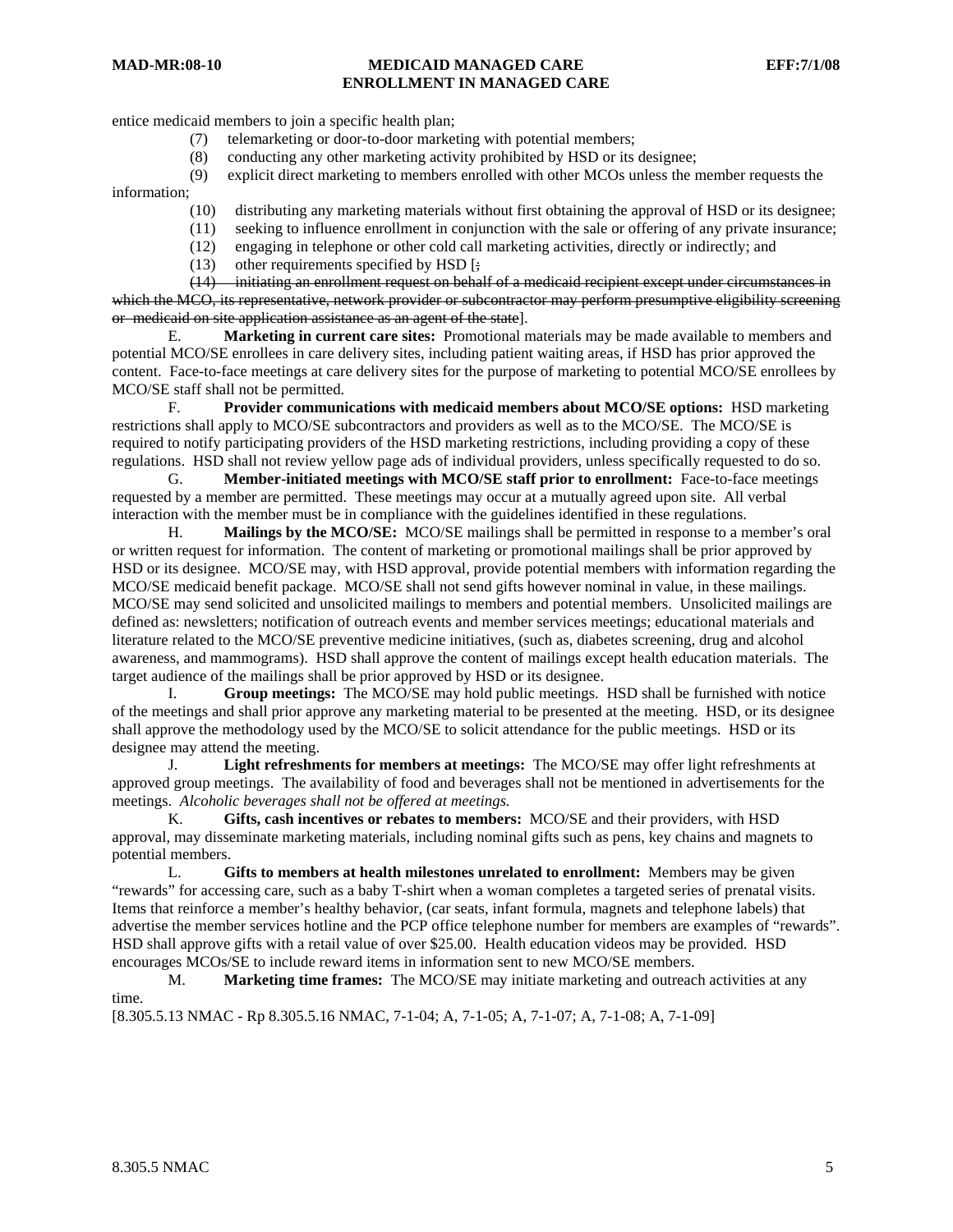## **TITLE 8 SOCIAL SERVICES CHAPTER 305 MEDICAID MANAGED CARE PART 6 PROVIDER NETWORKS**

**8.305.6.9 GENERAL NETWORK REQUIREMENTS:** The MCO/SE shall establish and maintain a comprehensive network of providers willing and capable of serving members enrolled with the MCO/SE.

 A. **Service coverage:** The MCO/SE shall provide or arrange for the provision of services described in 8.305.7 NMAC, *Benefit Package*, in a timely manner. The MCO/SE is solely responsible for the provision of covered services and must ensure that its network includes providers in sufficient numbers and required specialists to make all services included in the package available and in accordance with access standards.

 B. **Comprehensive network:** The MCO/SE shall contract with the full array of providers necessary to deliver a level of care at least equal to, or better than, community norms. The MCO/SE shall contract with a number of providers sufficient to maintain equivalent or better access than that available under medicaid fee-forservice. The MCO/SE shall take into consideration the characteristics and health care needs of its individual medicaid populations. The MCO/SE must contractually require that all network providers and subcontractors be in compliance with the Health Insurance Portability and Accountability Act (HIPAA). In establishing and maintaining the network of appropriate providers, the MCO/SE shall consider the following:

 (1) the numbers of network providers who are not accepting new medicaid members, as identified by checking the open/closed panel status;

 (2) the geographic location of providers and medicaid members, considering distance, travel time, the means of transportation ordinarily used by medicaid members; and

 (3) whether the location provides physical access for medicaid members, including members with disabilities.

 C. **Maintenance of provider network:** The MCO/SE shall notify HSD within five working days of unexpected changes to the composition of its provider network that negatively affects members' access or the [MCO/SE's] MCO's/SE's ability to deliver services included in the benefit package in a timely manner. The MCO/SE shall regularly update open and closed panel status and post this information on their website. Anticipated material changes in an MCO/SE provider network shall be reported to HSD in writing within 30 days prior to the change, or as soon as the MCO/SE knows of the anticipated change. A notice of significant change must contain:

- (1) the nature of the change;
- (2) how the change affects the delivery of or access to covered services; and
- (3) the [MCO/SE's] MCO's/SE's plan for maintaining access and the quality of member care.

D. **Required policies and procedures:** The MCO/SE shall maintain policies and procedures on provider recruitment and termination of provider participation with the MCO/SE. The recruitment policies and procedures shall describe how an MCO/SE responds to a change in the network that affects access and its ability to deliver services in a timely manner. The MCO/SE:

 (1) must not discriminate against particular providers that serve high-risk populations or specialize in conditions that require costly treatment;

 (2) must not discriminate against providers with respect to participation, reimbursement, or indemnification for any provider acting within the scope of that provider's license or certification under applicable state law solely on the basis of the provider's license or certification;

 (3) must not decline to include individual or groups of providers in its network without giving the affected providers written notice of the reason for its decision;

 (4) shall not be required to contract with providers beyond the number necessary to meet the needs of its members;

 (5) shall be allowed to use different reimbursement amounts for different specialties or for different practitioners within the same specialty;

 (6) shall be allowed to establish measures that are designed to maintain quality of services and control costs and are consistent with its responsibility to members;

 (7) may not employ or contract with providers or entities excluded from participation in federal health care programs because of misconduct; and

 (8) shall not be required to contract with providers who are ineligible to receive reimbursement under medicaid fee-for-service.

 E. **General information submitted to HSD:** The MCO shall maintain an accurate unduplicated list of contracted, subcontracted and terminated PCPs, specialists, hospitals and other providers participating or affiliated with the MCO. The SE shall maintain an accurate unduplicated list of contracted, subcontracted, and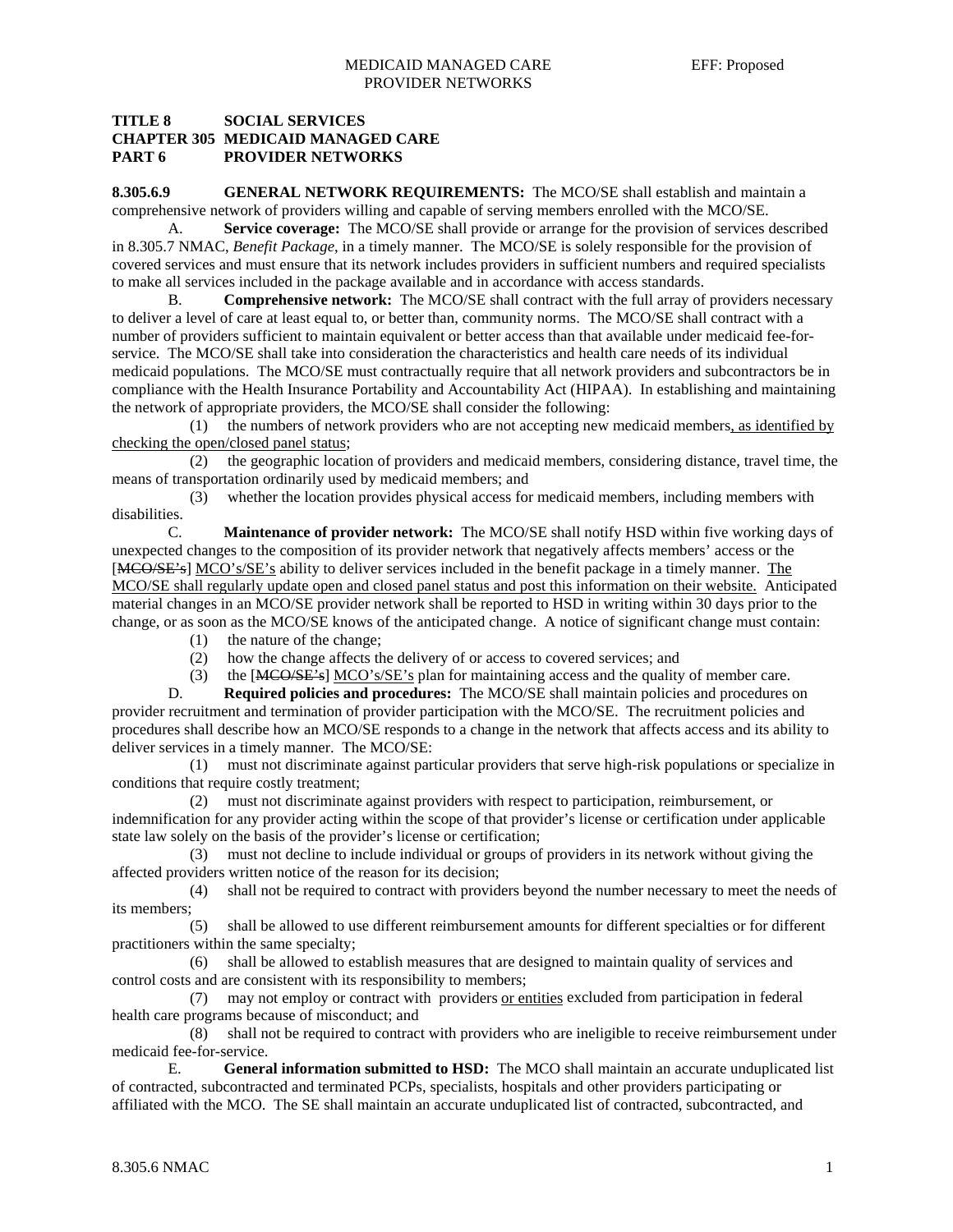terminated behavioral health providers for both mental health and substance abuse. The MCO/SE shall submit a list to HSD on a regular basis, as determined by HSD, and include a clear delineation of all additions and terminations that have occurred since the last submission.

[8.305.6.9 NMAC - Rp 8 NMAC 4.MAD.606.5.1, 7-1-01; A, 7-1-03; A, 7-1-04; A, 7-1-05; A, 7-1-07; A, 7-1-09]

**8.305.6.12 PRIMARY CARE PROVIDERS:** The primary care provider (PCP) must be a participating MCO medical provider who has the responsibility for supervising, coordinating and providing primary health care to members, initiating referrals for specialist care and maintaining the continuity of the member's care. The MCO shall distribute information to the providers explaining the medicaid-specific policies and procedures outlining PCP responsibilities.

 A. **Primary care responsibilities:** The MCO shall develop policies and procedures to ensure that the following primary care responsibilities are met by the PCP or in another manner:

(1) 24-hour, seven day a week access to care;

 (2) coordination and continuity of care with providers who participate within the MCO network and with providers outside the MCO network according to MCO policy;

 (3) maintenance of a current medical record for the member, including documentation of services provided to the member by the PCP and specialty or referral services;

 (4) ensuring the provision of services under the EPSDT program based on the periodicity schedule for members under age 21;

 (5) requiring PCPs contracted with the MCO to vaccinate members in their offices and not refer members elsewhere for immunizations; the MCO shall encourage its PCPs to participate in the vaccines for children program administered by the department of health (DOH);

(6) ensuring the member receives appropriate prevention services for his age group;

 (7) ensuring that care is coordinated with other types of health and social program providers, including but not limited to behavioral health, including mental health and substance abuse, the women, infants and children program (WIC), children, youth, and families department (CYFD), adult and child protective services and juvenile justice division;

 (8) governing how coordination with the PCP will occur with hospitals that require in-house staff to examine or treat members having outpatient or ambulatory surgical procedures performed; and

 (9) governing how coordination with the PCP and hospitalists will occur when an individual with a special health care need is hospitalized.

 B. **Types of primary care providers:** The MCO may designate the following providers as PCPs, as appropriate:

 (1) medical doctors or doctors of osteopathic medicine with the following specialties: general practice, family practice, internal medicine, gerontology, obstetrics, gynecology and pediatrics;

(2) certified nurse practitioners, certified nurse midwives and physician assistants;

 (3) specialists, on an individualized basis for members whose care is more appropriately managed by a specialist, such as members with infectious diseases, chronic illness or a disability;

 (4) primary care teams consisting of residents and a supervising faculty physician for contracts with teaching facilities or teams that include certified mid-level practitioners who, at the member's request, may serve as the point of first contact; in both instances, the MCO shall organize its teams to ensure continuity of care to members and shall identify a "lead physician" within the team for each member; the "lead physician" shall be an attending physician (medical students, interns and residents cannot serve as the "lead physician"); or

(5) other providers who meet the MCO credentialing requirements as a PCP.

 C. **Providers that shall not be excluded as PCPs:** MCOs shall not exclude providers as primary care providers based on the proportion of high-risk patients in their caseloads.

**Selection or assignment to a PCP:** The MCO shall maintain written policies and procedures governing the process of member selection of a PCP and requests for a change in PCP.

 (1) **Initial enrollment:** At the time of enrollment into the MCO, the MCO shall ensure that each member may choose a PCP within a reasonable distance from the member's residence.

(a) The MCO shall assume responsibility for assisting members with PCP selection.

(b) The process whereby the MCO assigns members to PCPs shall include at least the

following features:

 (i) the MCO shall contact the member within five business days of enrollment and provide information on options for selecting a PCP;

(ii) the MCO must offer freedom of choice to members in making a selection;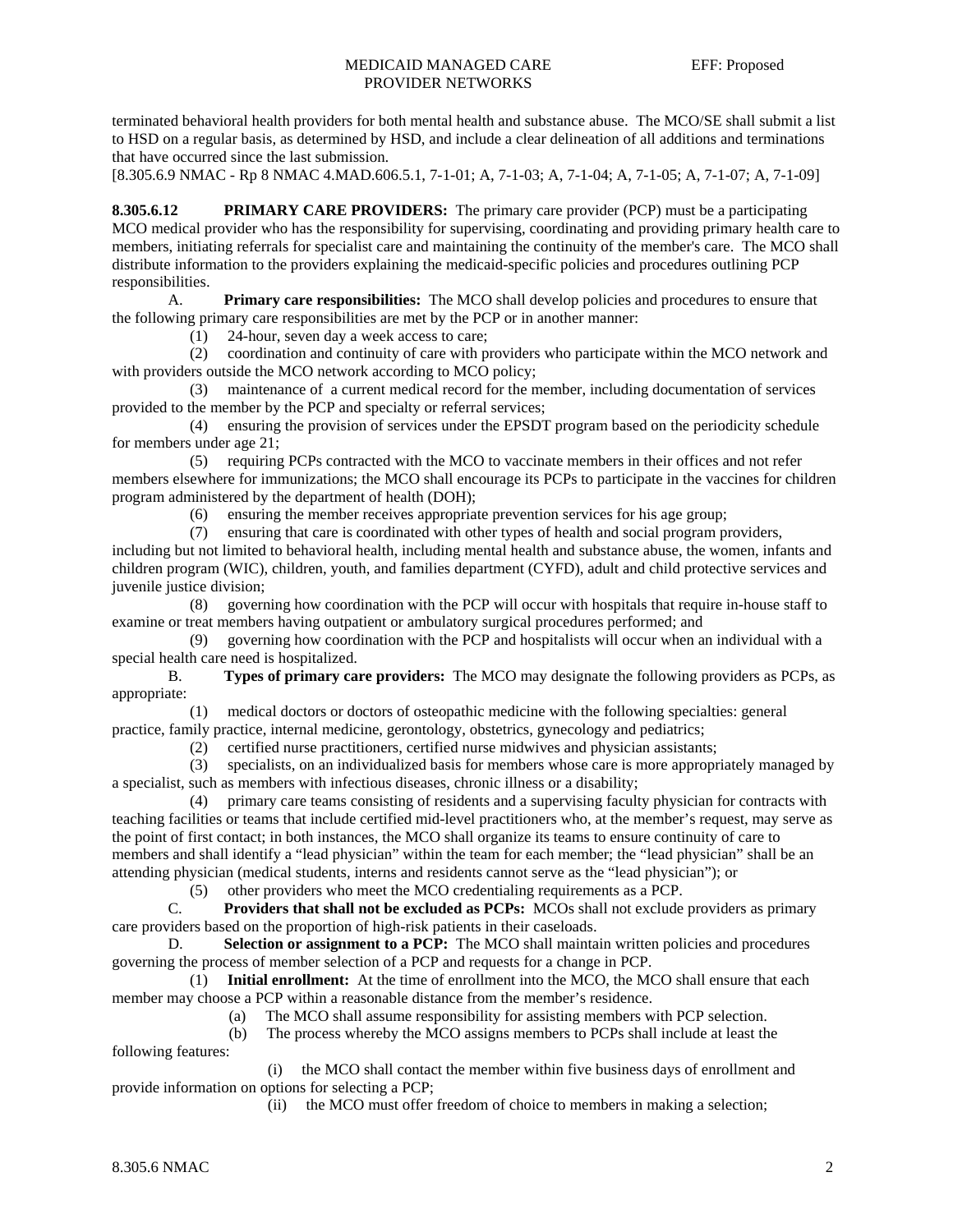#### MEDICAID MANAGED CARE EFF: Proposed PROVIDER NETWORKS

 (iii) a member shall choose a PCP or the MCO will assign a PCP within 15 calendar days of enrollment with the MCO; a member may select a PCP from the information provided by the MCO; a member may choose a PCP anytime during this selection period;

 (iv) the MCO shall notify the member in writing of his PCP's name, location and office telephone number; and

 (v) the MCO shall provide the member with an opportunity to select a different PCP if he is dissatisfied with the assigned PCP.

 (2) **Subsequent change in PCP initiated by member:** Members may initiate a PCP change at any time, for any reason. The request for PCP change may be made in writing or by telephone. If the change is requested by the 20<sup>th</sup> day of the month it will become effective the first day of the following month. If the request is made after the  $20<sup>th</sup>$  day it will become effective the first day of the second month following the request. A PCP change may also be initiated on behalf of a member by the member's parents or legal guardians of a minor or incapacitated adult.

 (3) **Subsequent change in PCP initiated by the MCO:** In instances where a PCP has been terminated or suspended for potential quality or fraud and abuse issues, the MCO shall allow affected members to select another PCP or make an assignment within 15 calendar days of the termination effective date. The MCO shall notify the member in writing of the PCP's name, location and office telephone number. The MCO may initiate a PCP change for a member under certain circumstances such as:

 (a) the member and MCO agree that assignment to a different PCP in the MCO is in the member's best interest, based on the member's medical condition;

(b) a member's PCP ceases to participate in the MCO's network;

(c) a member's behavior toward the PCP is such that it is not feasible to safely or prudently

provide medical care and the PCP has made all reasonable efforts to accommodate the member; or

(d) a member has initiated legal action against the PCP.

 (4) **Provider lock-in:** HSD shall allow the MCO to require that a member see a certain provider while ensuring reasonable access to quality services when identification of utilization of unnecessary services or a member's behavior is detrimental or indicates a need to provide case continuity. Prior to placing a member on provider lock-in, the MCO shall inform the member of the intent to lock-in, including the reasons for imposing the provider lock-in and that the restriction does not apply to emergency services furnished to the member. The MCO's grievance procedure shall be made available to a member disagreeing with the provider lock-in. The member shall be removed from provider lock-in when the MCO has determined that the utilization problems or detrimental behavior have ceased and that recurrence of the problems is judged to be improbable. HSD shall be notified of provider lock-ins on a quarterly basis and informed of provider lock-in removals at the time they occur.

 (5) **Pharmacy lock-in:** HSD shall allow the MCO/SE to require that a member see a certain pharmacy provider when member compliance or drug seeking behavior is suspected. Prior to placing the member on pharmacy lock-in, the MCO/SE shall inform the member or his/her representative of the intent to lock-in. The MCO's/SE's grievance procedure shall be made available to the member being designated for pharmacy lock-in. The pharmacy lock-in shall be reviewed and documented by the MCO/SE and reported to HSD every quarter. The member shall be removed from pharmacy lock-in when the MCO/SE has determined that the compliance or drug seeking behavior has been resolved and the recurrence of the problem is judged to be improbable. HSD shall be notified of all lock-in removals.

 E. **MCO responsibility for PCP services:** The MCO shall be responsible for monitoring PCP actions to ensure compliance with MCO and HSD policies. The MCO shall communicate with and educate PCPs about special populations and their service needs. The MCO shall ensure that PCPs are successfully identifying and referring members to specialty providers as medically necessary.

[8.305.6.12 NMAC - Rp 8 NMAC 4.MAD.606.5.4, 7-1-01; A, 7-1-04; A, 7-1-05; A, 7-1-09]

**8.305.6.18 MCO/SE PROVIDER TRANSITION OF CARE:** The MCO shall notify HSD and the SE shall notify the collaborative of unexpected changes to the composition of its provider network that would have a significantly negative effect on member access to services or on the [MCO/SE's] MCO's/SE's ability to deliver services included in the benefit package in a timely manner. In the event that provider network changes are unexpected or when it is determined that a provider is unable to meet their contractual obligation, the MCO shall be required to submit a transition plan(s) to HSD for all affected members and the SE shall be required to submit transition plans to the collaborative for all affected consumers.

 $[8.305.6.18 \text{ NMAC} - \text{N}, 7-1-07; \text{A}, 7-1-09]$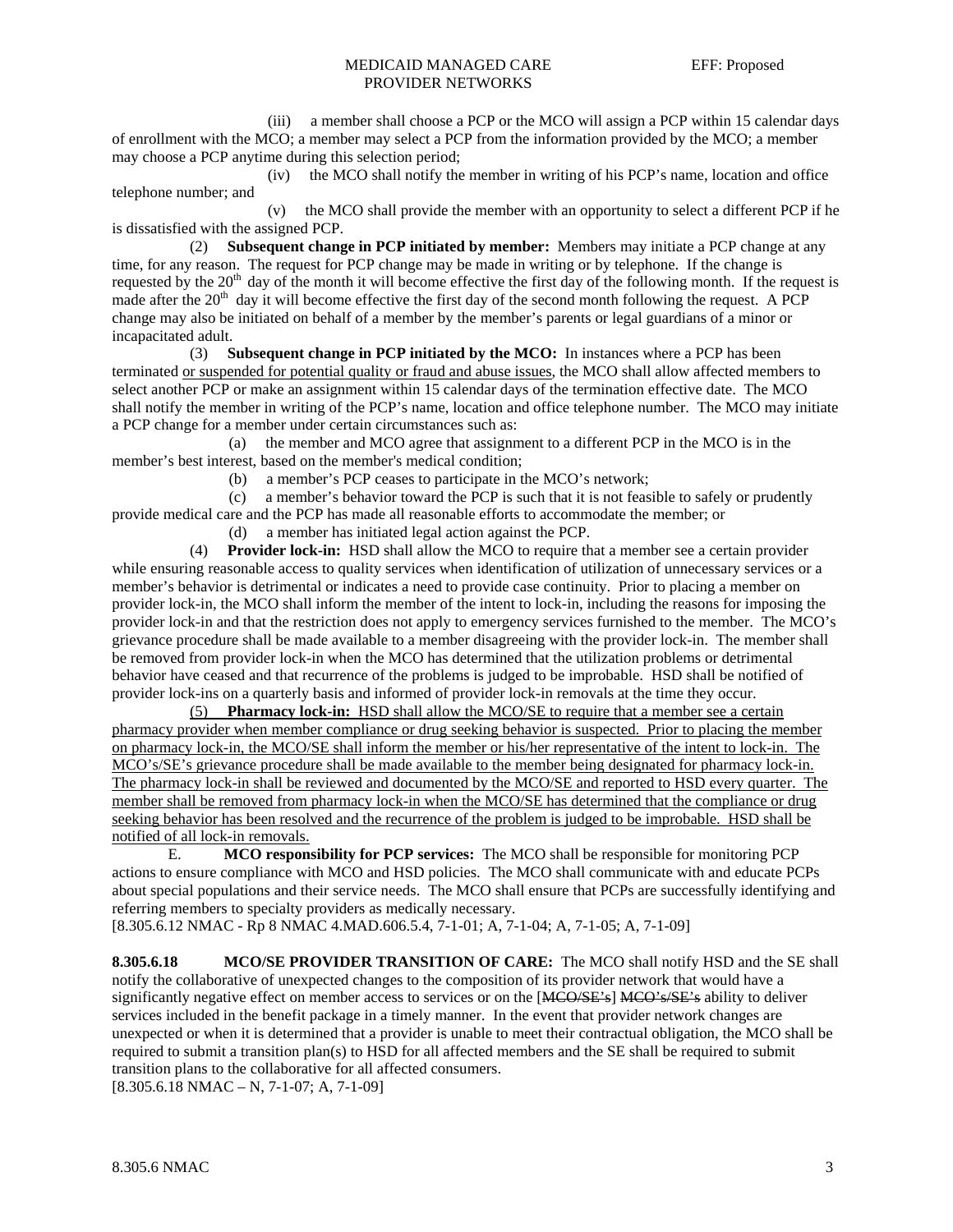## **TITLE 8 SOCIAL SERVICES CHAPTER 305 MEDICAID MANAGED CARE PART 7 BENEFIT PACKAGE**

#### **8.305.7.11 SERVICES INCLUDED IN THE MEDICAID BENEFIT PACKAGE:**

 A. **Inpatient hospital services (MCO/SE):** The benefit package includes hospital inpatient acute care, procedures and services for members, as detailed in 8.311.2 NMAC, *Hospital Services*. The MCO shall comply with the maternity length of stay in the Health Insurance Portability and Accountability Act of 1996. Coverage for a hospital stay following a normal, vaginal delivery may not be limited to less than 48 hours for both the mother and the newborn child. Health coverage for a hospital stay in connection with childbirth following a caesarian section may not be limited to less than 96 hours for mother and newborn child.

 B. **Transplant services (MCO only):** The following transplants are covered in the benefit package as long as the indications are not considered experimental or investigational: heart transplants, lung transplants, heart-lung transplants, liver transplants, kidney transplants, autologous bone marrow transplants, allogeneic bone marrow transplants and corneal transplants, as detailed in 8.325.5 NMAC, *Transplant Services*. Also see 8.325.6 NMAC, *Experimental or Investigational Procedures, Technologies or Non-Drug Therapies* for guidance on determining if transplants are experimental or investigational.

 C. **Hospital outpatient service (MCO/SE):** The benefit package includes hospital outpatient services for preventive, diagnostic, therapeutic, rehabilitative or palliative medical or behavioral health services as detailed in 8.311.2 NMAC, *Outpatient Covered Services.*

 D. **Case management services (MCO):** The benefit package includes case management services necessary to meet an identified service need as detailed in 8.326.2 NMAC through 8.326.6 NMAC and 8.320.5 NMAC.

 E. **Specific case management programs:** The following are specific case management programs available to medicaid members within the MCO, which meet the requirements specified in policy manual parts:

 (1) **case management services for adults with developmental disabilities (MCO only):** Case management services provided to adult members (21 years of age or older) who are developmentally disabled, as detailed in 8.326.2 NMAC, *Case Management Services for Adults with Developmental Disabilities*;

 (2) **case management services for pregnant women and their infants (MCO only):** Case management services provided to pregnant women up to 60 days following the end of the month of the delivery, as detailed in 8.326.3 NMAC, *Case Management Services for Pregnant Women and Their Infants*;

 (3) **case management services for traumatically brain injured adults (MCO only):** Case management services provided to adults who are 21 years of age or older who are traumatically brain injured, as detailed in 8.326.5 NMAC, *Case Managed Services for Traumatically Brain Injured Adults*;

 (4) **case management services for children up to the age of three (MCO only):** Case management services for children up to the age of three who are medically at risk due to family conditions and not developmentally delayed, as detailed in 8.326.6 NMAC, *Case Management Services for Children Up to Age Three*; and

 (5) **case management services for the medically at risk (MCO only):** Case management services for individuals who are under 21 who are medically at risk for physical or behavioral health conditions, as detailed in 8.320.5 NMAC, *EPSDT Case Management*; the benefit package does not include case management provided to developmentally disabled children ages 0-3 who are receiving early intervention services, or case management services provided by the children, youth and families department and defined as protective services case management or juvenile probation and parole officer case management; "medically at risk" is defined as those individuals who have a diagnosed physical or behavioral health condition which has a high probability of impairing their cognitive, emotional, neurological, social, behavioral or physical development.

 F. **Emergency services (MCO/SE):** The benefit package includes inpatient and outpatient services meeting the definition of emergency services. It is the responsibility of the MCOs to cover emergency room facility costs even when the primary diagnosis is a behavioral health diagnosis, with the exception of UNM psychiatric emergency room, which will be the responsibility of the SE. Services shall be available 24 hours per day and 7 days per week. Services meeting the definition of emergency services shall be provided without regard to prior authorization or the provider's contractual relationship with the MCO/SE. If the services are needed immediately and the time necessary to transport the member to a network provider would mean risk of permanent damage to the member's health, emergency services shall be available through a facility or provider participating in the MCO/SE network or from a facility or provider not participating in the MCO/SE network. Either provider type shall be paid for the provision of services on a timely basis. Emergency services include services needed to evaluate and stabilize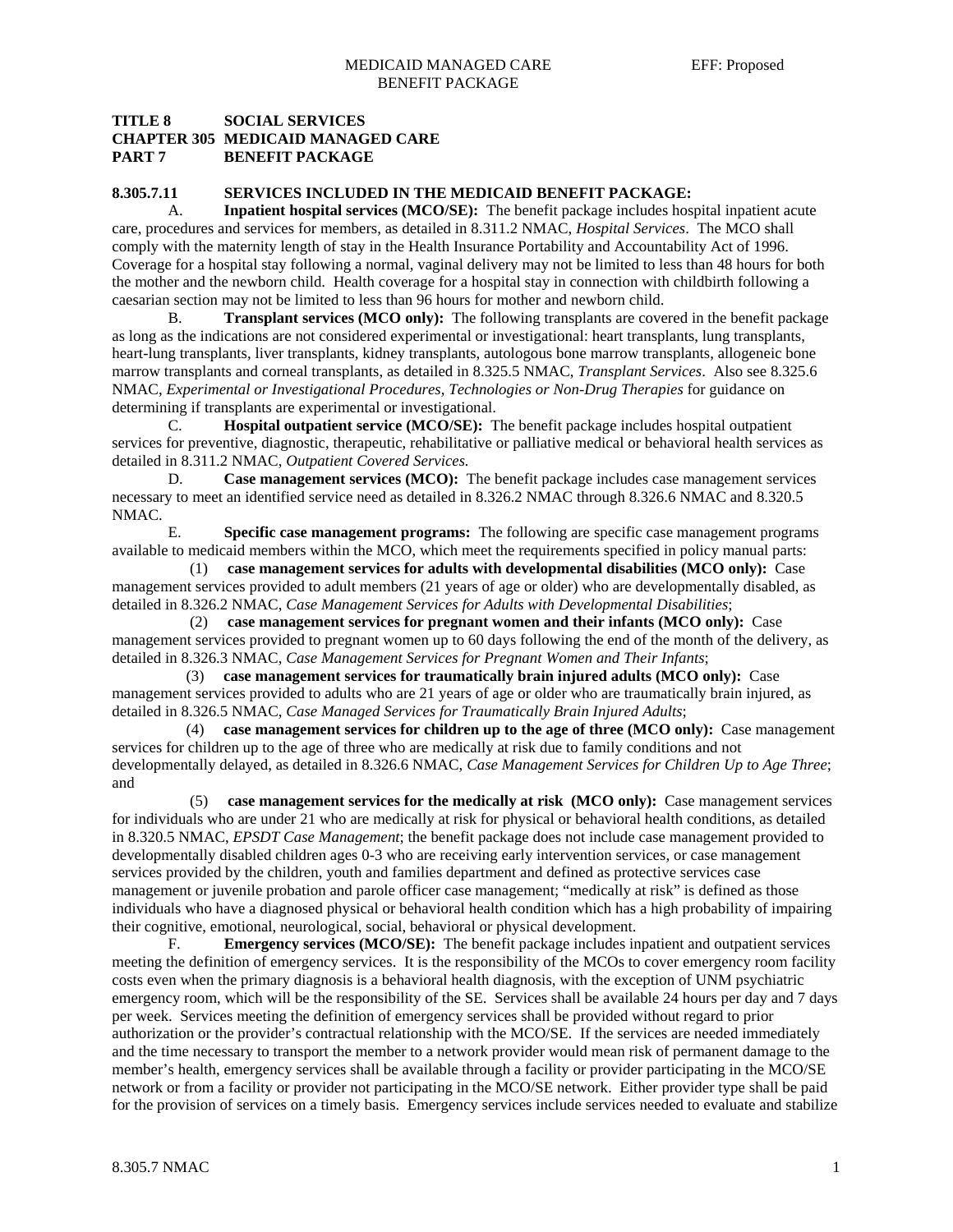an emergency medical or behavioral condition. Post stabilization care services means covered services, related to an emergency medical or behavioral condition, that are provided after a member is stabilized in order to maintain this stabilized condition. This coverage may include improving or resolving the member's condition if either the MCO/SE has authorized post-stabilization services in the facility in question, or there has been no authorization; and

- (1) the hospital was unable to contact the MCO/SE; or
- (2) the hospital contacted the MCO/SE but did not get instructions within an hour of the request.

 G. **Physical health services (MCO only):** The benefit package includes primary (including those provided in school-based settings) and specialty physical health services provided by a licensed practitioner performed within the scope of practice, as defined by state law and detailed in 8.310.2 NMAC, *Medical Services Providers*; 8.310.10 NMAC, *Midwife Services*, including out of hospital births and other related birthing services performed by certified nurse midwives or direct-entry midwives licensed by the state of New Mexico, who are either validly contracted with and fully credentialed by the MCO or validly contracted with HSD and participate in HSD's Birthing Options Program; 8.310.11 NMAC, *Podiatry Services*; 8.310.3 NMAC, *Rural Health Clinic Services*; and 8.310.4 NMAC, *Federally Qualified Health Center Services*.

 H. **Laboratory services (MCO or SE):** The benefit package includes laboratory services provided according to the applicable provisions of Clinical Laboratory Improvement Act (CLIA), as detailed in 8.324.2 NMAC, *Laboratory Services*. Laboratory costs shall be the responsibility of the SE when they are provided within, and billed by, a freestanding psychiatric hospital, a PPS exempt unit of a general acute hospital or UNM psychiatric emergency room. In the event that a psychiatrist orders lab work but completes that lab work in his/her office/facility and bills for it, the SE shall be responsible for payment. Lab costs shall be the responsibility of the MCO when a BH provider orders lab work that is performed by an outside, independent laboratory, including those lab services provided for persons within a freestanding psychiatric hospital, a psychiatric unit, a psychiatric unit within a general hospital or UNM psychiatric ER. All other covered laboratory services shall be the responsibility of the MCO.

 I. **Diagnostic imaging and therapeutic radiology services (MCO or SE):** The benefit package includes medically necessary diagnostic imaging and radiology services, as detailed in 8.324.3 NMAC, *Diagnostic Imaging and Therapeutic Radiology Services*. Radiology costs shall be the responsibility of the SE when they are provided within, and billed by, a freestanding psychiatric hospital, a PPS exempt unit of a general acute hospital or UNM psychiatric emergency room. In the event that a psychiatrist orders radiology services but completes those tests in his/her office/facility and bills for it, the SE shall be responsible for payment. Radiology costs shall be the responsibility of the MCO when a BH provider orders radiology services that are performed by an outside, independent radiology facility, including those radiology services provided for persons within a freestanding psychiatric hospital, a psychiatric unit, a psychiatric unit within a general hospital or UNM psychiatric ER. All other diagnostic imaging and therapeutic radiology services shall be the responsibility of the MCO.

 J. **Anesthesia services (MCO):** The benefit package includes anesthesia and monitoring services necessary for the performance of surgical or diagnostic procedures, as detailed in 8.310.5 NMAC, *Anesthesia Services*. Reimbursement for anesthesia related to electroconvulsive therapy (ECT) shall be the responsibility of the MCO.

 K. **Vision services (MCO only):** The benefit package includes vision services, as detailed in 8.310.6 NMAC, *Vision Care Services*.

 L. **Audiology services (MCO only):** The benefit package includes audiology services, as detailed in 8.324.6 NMAC, *Hearing Aids and Related Evaluation*.

 M. **Dental services (MCO only):** The benefit package includes dental services, as detailed in 8.310.7 NMAC, *Dental Services*.

 N. **Dialysis services (MCO only):** The benefit package includes medically necessary dialysis services, as detailed in 8.325.2 NMAC, *Dialysis Services*. Dialysis providers shall assist members in applying for and pursuing final medicare eligibility determination.

 O. **Pharmacy services (MCO/SE):** The benefit package includes all pharmacy and related services, as detailed in 8.324.4 NMAC, *Pharmacy Services*. The MCO/SE shall maintain written policies and procedures governing its drug utilization review (DUR) program in compliance with all applicable federal medicaid laws. The MCO/SE shall use a single medicaid preferred drug list (PDL). The MCO/SE shall cover brand name drugs and drug items not generally on the MCO/SE formulary or PDL when determined to be medically necessary by the MCO/SE or through a fair hearing process. The MCO/SE shall include on their formulary or PDL all multi-source generic drug items with the exception of items used for cosmetic purposes, items consisting of more than one (1) therapeutic ingredient, anti-obesity items, items which are not medically necessary, and cough, cold and allergy medications. The MCO/SE shall reimburse family planning clinics, school-based health clinics, and DOH public health clinics for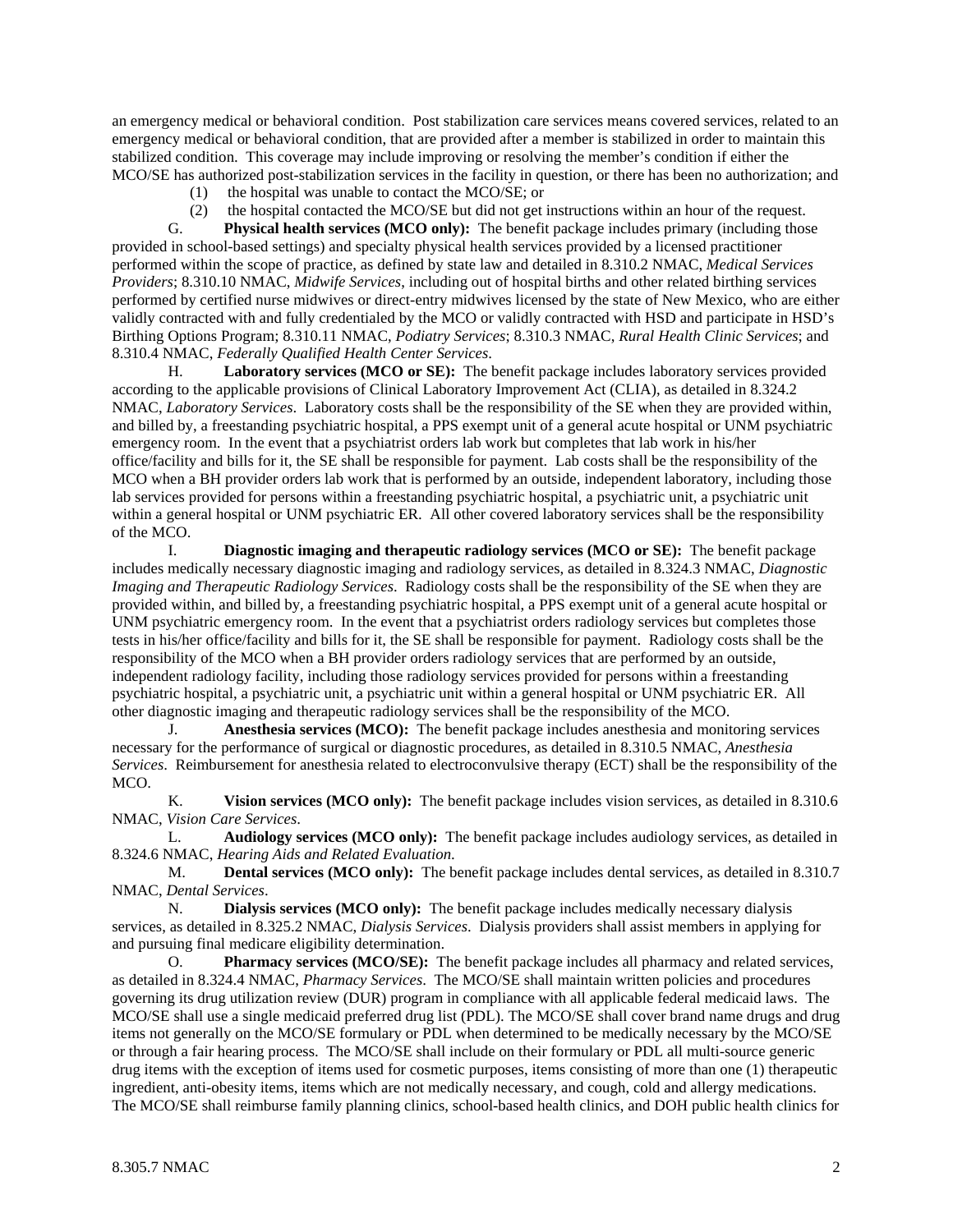oral contraceptive agents and Plan B when dispensed to members and billed using HCPC codes and CMS 1500 claim forms. The MCO shall coordinate as necessary with the SE, and the SE shall coordinate with the MCO and the member's PCP when administering pharmacy services. The SE shall be responsible for payment of all drug items prescribed by a behavioral health provider, such as psychiatrists, psychologists certified to prescribe, psychiatric clinical nurse specialists, psychiatric nurse practitioners, and any other prescribing practitioner contracted with the SE. The MCO/SE shall ensure that Native American members accessing the pharmacy benefit at IHS or Tribal 638 facilities will be exempt for the MCO's/SE's preferred drug list.

 P. **Durable medical equipment and medical supplies (MCO only):** The benefit package includes the purchase, delivery, maintenance and repair of equipment, oxygen and oxygen administration equipment, nutritional products, disposable diapers, augmentative alternative communication devices and disposable supplies essential for the use of the equipment, as detailed in 8.324.5 NMAC, *Durable Medical Equipment and Medical Supplies*.

 Q. **EPSDT services (MCO/SE):** The benefit package includes the delivery of the federally mandated early and periodic screening, diagnostic and treatment (EPSDT) services provided by a PCP and physical or behavioral health specialist, as detailed in 8.320.2 NMAC, *EPSDT Services*. The SE shall provide access to early intervention programs/services for members identified in an EPSDT screen as being at risk for developing or having a severe emotional, behavioral or neurobiological disorder.

 R. **Tot-to-teen health checks (MCO only):** The MCO shall adhere to the periodicity schedule and ensure that eligible members receive EPSDT screens (tot-to-teen health checks). The services include the following with respect to treatment follow-up:

(1) education of and outreach to members regarding the importance of the health checks;

(2) development of a proactive approach to ensure that the members receive the services;

(3) facilitation of appropriate coordination with school-based providers;

 (4) development of a systematic communication process with MCO network providers regarding screens and treatment coordination;

(5) processes to document, measure and assure compliance with the periodicity schedule; and

 (6) development of a proactive process to insure the appropriate follow-up evaluation, referral and treatment, including early intervention for vision and hearing screening, dental examinations and current immunizations; the MCO will facilitate referral to the SE for identified behavioral health conditions.

 S. **EPSDT private duty nursing (MCO only):** The benefit package includes private duty nursing for the EPSDT population, as detailed in 8.323.4 NMAC, *EPSDT Private Duty Nursing Services*. The services shall either be delivered in the member's home or the school setting.

 T. **EPSDT personal care (MCO only):** The benefit package includes personal care services for the EPSDT population, as detailed in 8.323.2 NMAC, *EPSDT Personal Care Services*.

 U. **Services provided in schools (MCO/SE):** The benefit package includes services provided in schools, excluding those specified in the individual education plan (IEP) or the individualized family service plan (IFSP), as detailed in 8.320.6 NMAC, *School-Based Services for Recipients under 21 Years Of Age*.

 V. **Nutritional services (MCO only):** The benefit package includes nutritional services furnished to pregnant women and children as detailed in 8.324.9 NMAC, *Nutrition Services*.

W. **Home health services (MCO only):** The benefit package includes home health services, as detailed in 8.325.9 NMAC, *Home Health Services*. The MCO is required to coordinate home health and the home and community-based waiver programs if a member is eligible for both home health and waiver services.

 X. **Hospice services (MCO only):** The benefit package includes hospice services, as detailed in 8.325.4 NMAC, *Hospice Care Services*.

 Y. **Ambulatory surgical services (MCO only):** The benefit package includes surgical services rendered in an ambulatory surgical center setting, as detailed in 8.324.10 NMAC, *Ambulatory Surgical Center Services*.

 Z. **Rehabilitation services (MCO only):** The benefit package includes inpatient and outpatient hospital and outpatient physical, occupational and speech therapy services, as detailed in 8.325.8 NMAC, *Rehabilitation Services Providers* and licensed speech and language pathology services furnished under the EPSDT program as detailed in 8.323.5 NMAC, *Licensed Speech and Language Pathologists*. The MCO is required to coordinate rehabilitation services with the home and community-based waiver programs if a member is eligible for rehabilitation and waiver services.

 AA. **Reproductive health services (MCO only):** The benefit package includes reproductive health services, as detailed in 8.325.3 NMAC, *Reproductive Health Services*. The MCO will provide female members with direct access to women's health specialists within the network for covered care necessary to provide women's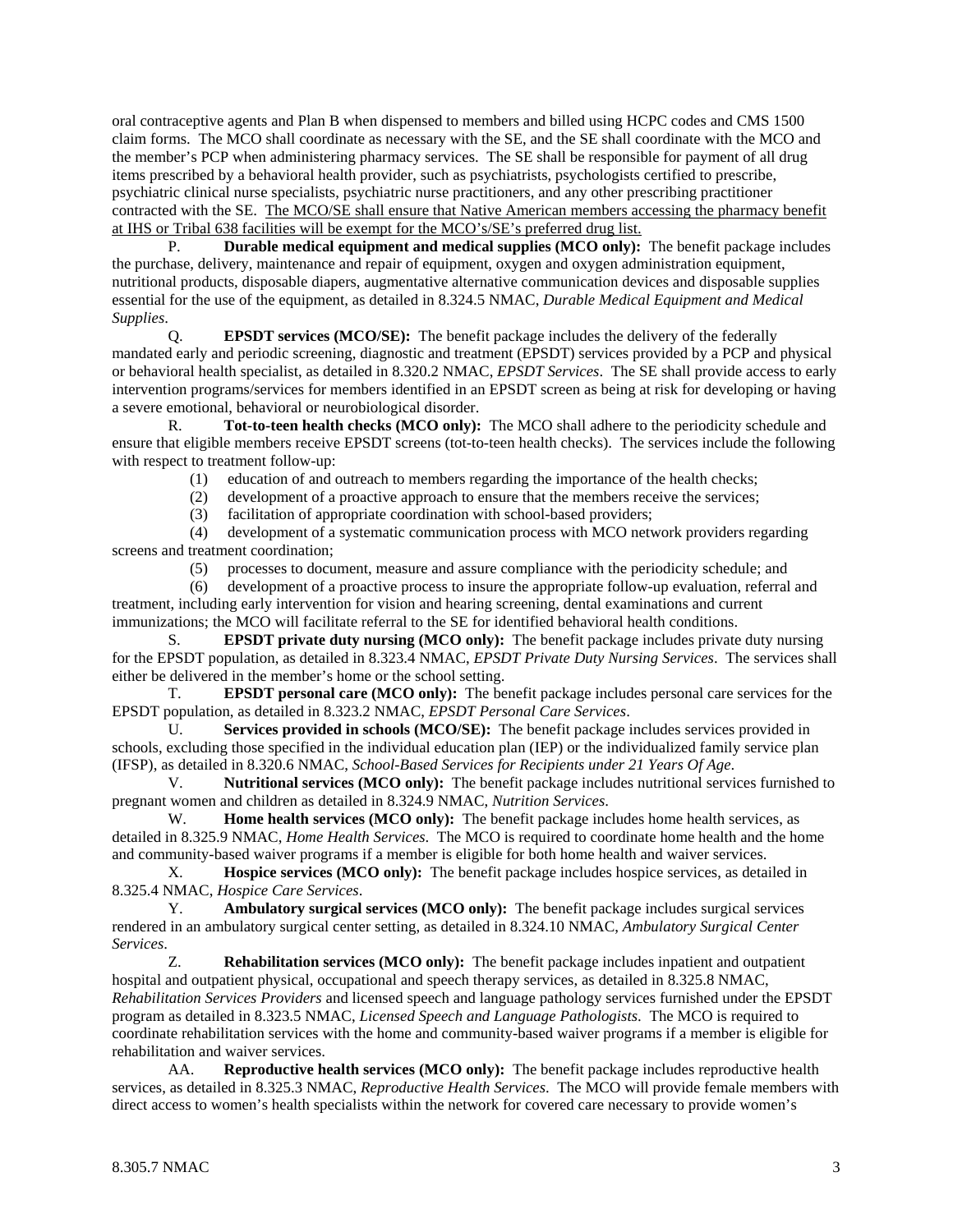routine and preventive health care services. This is in addition to the member's designated source of primary care if that source is not a women's health specialist.<br>(1) The MCO shall provide means

The MCO shall provide medicaid members with sufficient information to allow them to make informed choices including the following:

- (a) types of family planning services available;
- (b) a member's right to access these services in a timely and confidential manner; and

 (c) freedom to choose a qualified family planning provider who participates in the MCO network or from a provider who does not participate in the MCO network.

 (2) If members choose to receive family planning services from an out-of-network provider, they shall be encouraged to exchange medical information between the PCP and the out-of-network provider for better coordination of care.

 BB. **Pregnancy termination procedures (MCO only):** The benefit package includes services for the termination of pregnancy as allowed by 42 CFR 441.200 et seq. Medically necessary pregnancy terminations which do not meet the requirements of 42 CFR 441.202 are excluded from the capitation payment made to the MCO and shall be reimbursed solely from state funds pursuant to the provisions of 8.325.7 NMAC.

 CC. **Emergency and non-emergency transportation services (MCO only):** The benefit package includes transportation service such as ground ambulance, air ambulance, taxicab and handivan, commercial bus, commercial air, meal and lodging services as indicated for medically necessary physical and behavioral health services, as detailed in 8.324.7 NMAC, *Transportation Services*. Non-emergency transportation is covered only when a member does not have a source of transportation available and when the member does not have access to alternative free sources. The MCO/SE shall coordinate efforts when providing transportation services for medicaid members/customers requiring physical or behavioral health services.

 DD. **Prosthetics and orthotics (MCO only):** The benefit package includes prosthetic and orthotic services as detailed in 8.324.8 NMAC, *Prosthetics and Orthotics*.

 EE. **Preventative physical health services (MCO only):** The benefit package shall include preventative services that follow current national standards and are recommended by the U.S preventive services task force, the centers for disease control and prevention, or the American college of obstetricians and gynecologists. The MCO shall follow current national standards for preventive health services.

 FF. **Telehealth Services (MCO/SE):** The benefit package includes telehealth services as detailed in 8.310.13 NMAC, *Telehealth Services.* 

[8.305.7.11 NMAC - Rp 8.305.7.11 NMAC, 7-1-04; A, 7-1-05; A, 9-1-06; A, 7-1-07; A, 7-1-08; A, 7-1-09]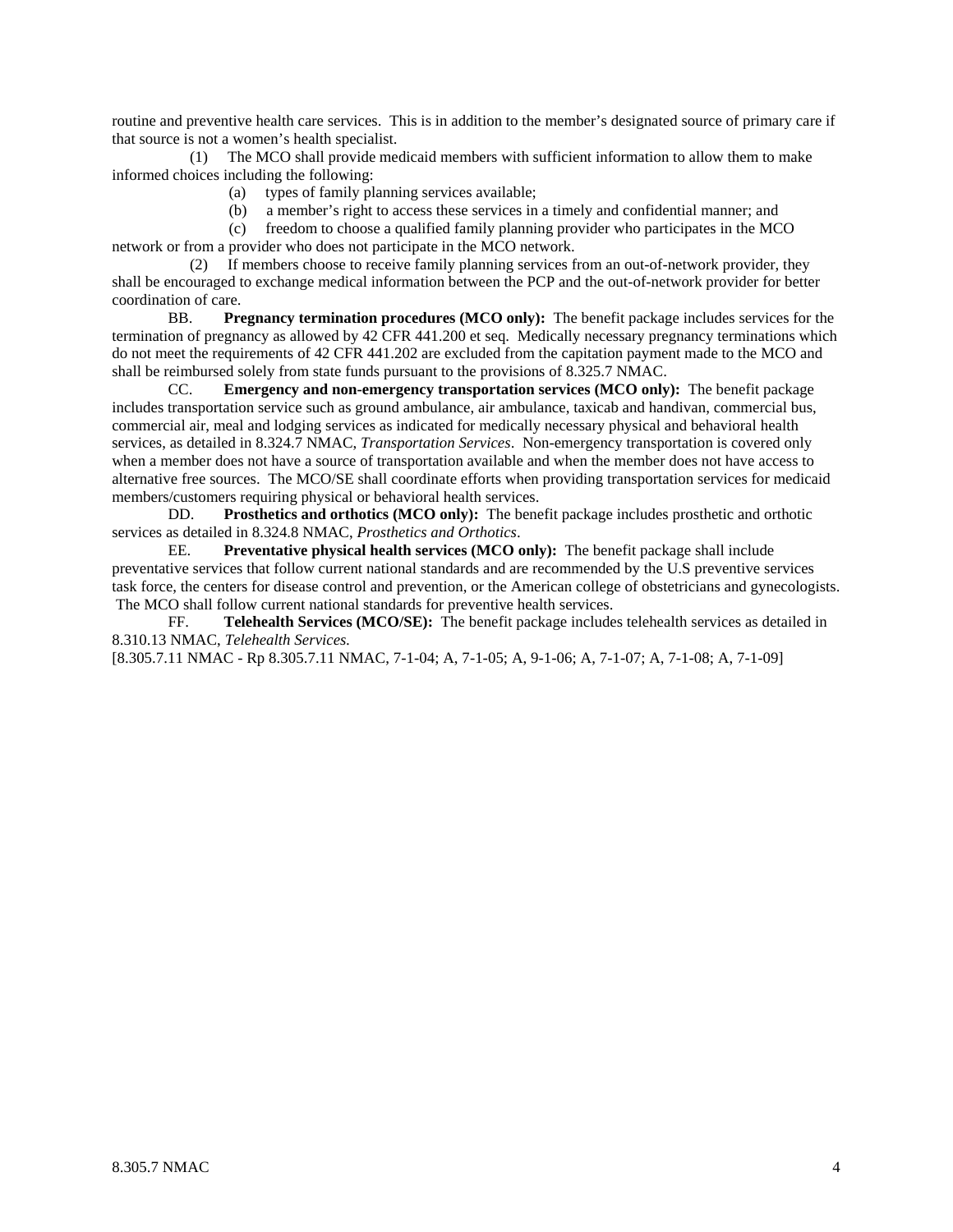## **TITLE 8 SOCIAL SERVICES CHAPTER 305 MEDICAID MANAGED CARE PART 8 QUALITY MANAGEMENT**

**8.305.8.9 QUALITY MANAGEMENT:** [HSD recognizes that strong programs of quality improvement and assurance help ensure that better care is delivered in a cost-effective manner to the member. Under the terms of the medicaid managed care contracts, quality management programs are incorporated into health care delivery and administrative systems.] Quality management is both a philosophy and a method of management designed to improve the quality of services; includes both quality assurance and quality improvement activities; and, is incorporated into health care delivery and administrative systems.

[8.305.8.9 NMAC - Rp 8 NMAC 4.MAD.606.7, 7-1-01; A, 7-1-04; a, 7-1-09]

## **8.305.8.11 BROAD STANDARDS:**

 A. **NCQA requirement:** The MCO shall have and maintain national committee for quality assurance (NCQA) accreditation for its medicaid product line. If the MCO is not so accredited, it will actively pursue such accreditation. NCQA accreditation is not required for the SE.

 (1) [An MCO with NCQA national accreditation shall provide HSD a copy of its current certificate of accreditation together with a copy of the survey report, scores for the medicaid product line using the standards categories and scores using the reporting categories. In addition, the MCO shall provide to HSD a copy of any annual NCQA or national accreditation review/revision of accreditation status for the medicaid product line.] An MCO with NCQA national accreditation shall provide HSD with a copy of its current certificate of accreditation, a copy of any accreditation review/revision of accreditation status and a copy of the NCQA survey report for the Medicaid product line.

(2)  $[If the MCO is not accrelated, it] A non-accredicted MCO must provide a copy of the$ NCQA/national accreditation confirmation letter indicating the date for the site visit.

B. **HEDIS requirement:** The MCO shall submit a copy of its audited health plan employer [data] and information set (HEDIS) data submission tool [to HSD] and the results of the MCO's HEDIS Compliance Audit  $\frac{TM}{}$  to HSD or its designee at the same time it is submitted to NCQA. The MCO is expected to use and rely u HEDIS data as an important measure of performance for HSD. The MCO is expected to use HEDIS data as a measure of performance and to incorporate the results of each year's HEDIS data submission into its QI/QM plan. [For the MCO accredited by NCQA, the data submission shall be at the same time it is submitted to NCQA. The results of the MCO's HEDIS ® Compliance Audit <sup>™</sup> shall accompany its data submission tool.]

 C. **Mental health reporting requirement:** The SE shall [be responsible for the collection and submission of] collect and submit a statistically valid New Mexico consumer/family satisfaction project (C/FSP) survey for both the medicaid adult and child family population annually. [as an annual reporting requirement. The SE shall adhere to the established HSD survey administration and reporting process.] [The annual C/FSP shall also] The annual C/FSP survey shall be conducted on a calendar year basis and shall include non-survey indicators defined by HSD [as part of this reporting requirement for] each contract calendar year. [The SE shall report the C/FSP data set and any additional HSD requested data that are similar to that of C/FSP to HSD annually each fiscal year.] The SE shall submit to HSD a written analysis of the annual C/FSP report for medicaid based on the aggregate survey data results for both the child/family and adult medicaid populations.

 D. **Collection of clinical data:** [For indicators requiring clinical data as a data source, the] The MCO/SE shall collect [and utilize a sample of clinical records sufficient to produce statistically valid results. The size of the sample shall support stratification of the population by a range of demographic and clinical factors pertinent to the special vulnerable populations served. These populations shall include, but are not limited to, ethnic minorities, homeless, pregnant women, gender and age-based populations] clinical data utilizing a sample of clinical records sufficient to produce statistically valid results. The sample shall support stratification of the population served.

 E. **Behavioral health data (SE only):** [For reporting purposes, BH data shall be collected and reported for any medicaid managed care member receiving any behavioral health service provided by a licensed or certified behavioral health practitioner, regardless of setting or location as required by HSD. This includes behavioral health licensed professionals, practicing within the SE. The SE shall monitor and ensure the integrity of data. Findings shall be reported to HSD upon request. For reporting purposes, BH data for medicaid managed care members shall include all behavioral health services regardless of setting or location. Data shall be collected and reported as required to HSD.

F. **Provision of emergency services:** The MCO shall ensure that acute general hospitals are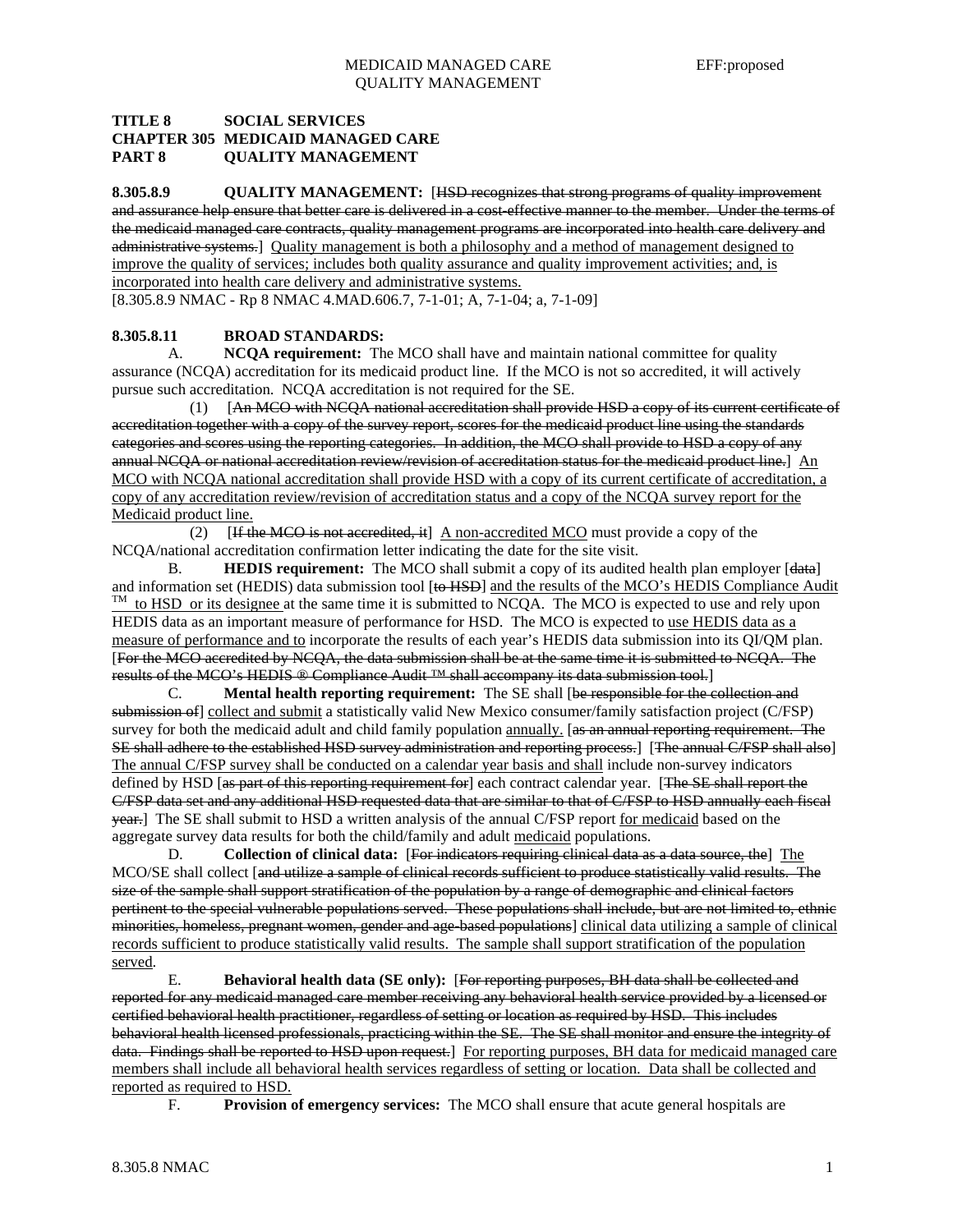reimbursed for emergency services provided in compliance of federal mandates, [which they will provide because of federal mandate,] such as the "anti-dumping" law in the Omnibus Reconciliation Act of 1989, P.L. (101-239) and 42 U.S.C. Section 1395dd. (1867 of the Social Security Act). The SE shall ensure that the UNM psychiatric emergency room is reimbursed for emergency services provided.

 G. **Disease reporting:** The MCO/SE shall require its providers to comply with the disease reporting required by the "New Mexico Regulations Governing the Control of Disease and Conditions of Public Health Significance, 1980".

 H. **Other required reporting:** The MCO/SE agrees to comply with all applicable standards, orders or regulations issued pursuant to the Clean Air Act, 42 U.S.C. Section 7401 et seq. and the Federal Water Pollution Control Act, as amended and codified at 33 U.S.C. Section 1251 et seq. [In addition to any and all remedies or penalties set forth in this agreement, any] Any violation of this provision shall be reported to the HHS and the appropriate regional office of the environmental protection agency.

[8.305.8.11 NMAC - Rp 8 NMAC 4.MAD.606.7.2, 7-1-01; A, 7-1-04; A, 7-1-05; A, 7-1-07; A, 7-1-08; A, 7-1-09]

## **8.305.8.12 STANDARDS FOR QUALITY MANAGEMENT AND IMPROVEMENT:**

 A. **Program structure:** [Quality management is an integrated approach that links knowledge, structure and processes together throughout an MCO/SE's system to assess and improve quality. The goal of quality improvement activities is to improve the quality of clinical care and services provided to members in the areas of health care delivery as well as supportive administrative systems.] The MCO/SE's quality management (QM) and improvement (QI) structures and processes shall be planned, systematic, clearly defined, and at least as stringent as federal requirements; responsibilities shall be assigned to appropriate individuals. [The MCO/SE shall submit annually its comprehensive QM/QI plan for the coming year as well as a comprehensive QM/QI evaluation of the previous year's achievement and performance of its QM/QI goals and initiatives. The QI program for the MCO/SE shall be reviewed and approved by HSD annually.] Internal processes shall be transparent and accountable. The MCO/SE's [QI/QM] QM/QI activities shall demonstrate the linkage of quality improvement projects to findings from multiple quality evaluations, such as the external quality review (EQR) annual evaluation, [opportunities for improvement identified from either the] annual HEDIS indicators,  $[\Theta_F]$  state defined performance measures and [the annually required] consumer satisfaction surveys and provider surveys [as well as any findings identified by an accreditation body such as NCQA].

 (1) The [QI] QM/QI program shall include: specific [QI] targeted goals, objectives and structure that cover the MCO/SE's immediate objectives for each contract year or calendar year, and long-term objectives for the entire contract period. The annual [QI] plan shall include the specific interventions to be utilized to improve the quality targets, as well as, the timeframes for evaluation.

 [(2) The QI program shall be accountable to the governing body that reviews and approves the QI program.

 (3) The program description shall specify the roles, authority and responsibilities of a designated physician/psychiatrist in the QI program.

 $(4)$  A quality-related committee shall oversee and be involved in QI activities.

 (5) The program description shall specify the role of the QI committee and subcommittees, including any committees dealing with oversight of delegated activities.

 (6) The program description shall describe QI committee composition, including MCO/SE providers, committee member selection policies, roles and responsibilities.]

 (7) The program description shall include: the QI committee functions, including policy recommendations; review/evaluation of quality improvement activities; institution of needed actions; follow-up of instituted actions; and contemporaneous documentation of committee decisions and actions.]

(2) Internal processes shall be transparent and accountable.

 [(8)] (3) The program description shall address QI for all major demographic groups within the MCO/SE. [, such as, infants, children, adolescents, adults, seniors and special population groups, including, but not limited to, specific racial and ethnic groups, pregnant members, developmentally disabled members and persons with behavioral health disorders (SE only), including co-occurring disorders, or other chronic diseases.

 (9) The program description shall address member satisfaction, including methods of collecting and evaluating information, including the consumer assessment of health plans survey (CAHPS), a survey identifying opportunities for improvement, implementing and measuring effectiveness of intervention and informing providers of results.

 (10)] (4) The QM/QI description or work plan shall address the process by which the MCO/SE adopts reviews, [at least every two years and appropriately] updates and disseminates evidence-based clinical practice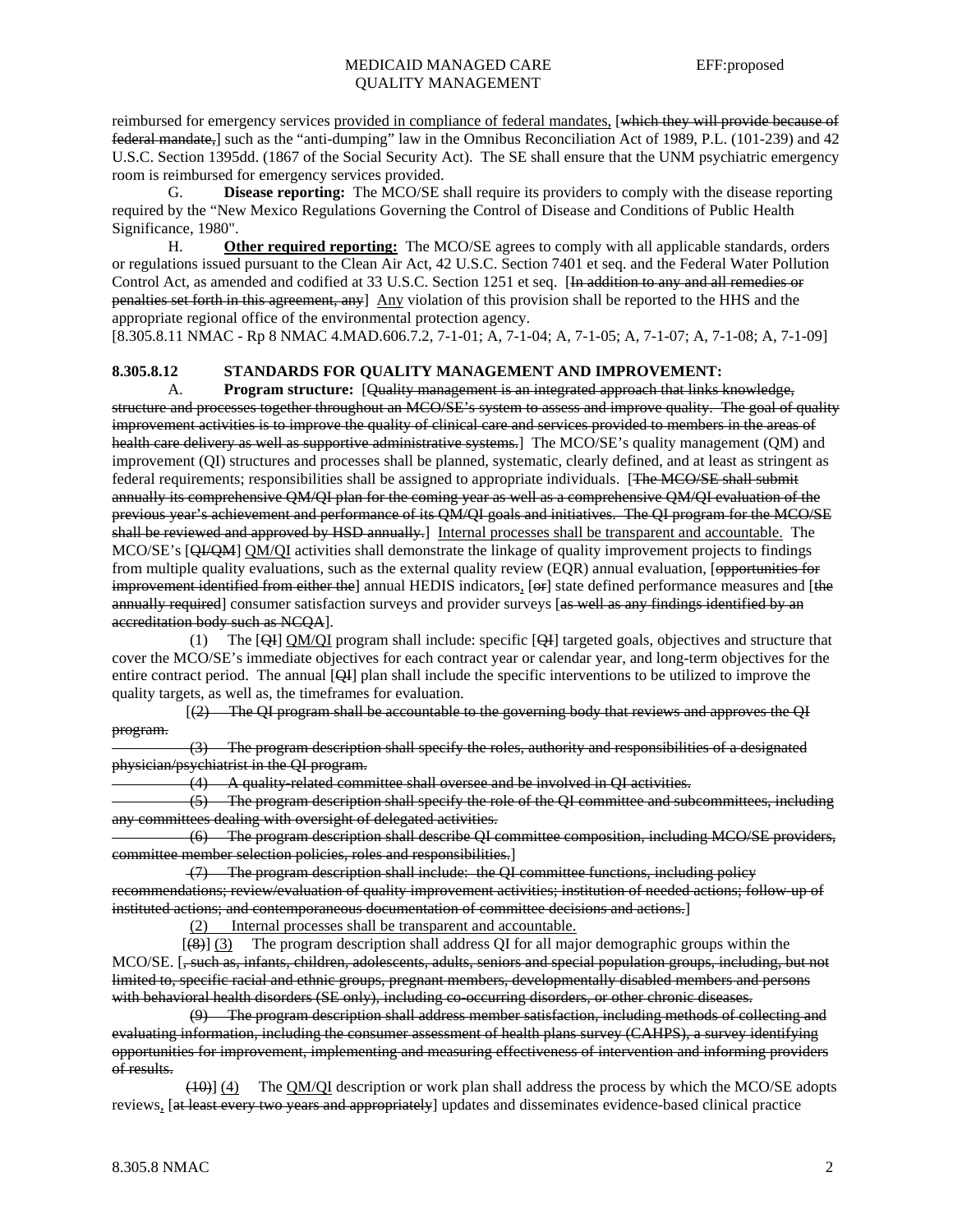guidelines for provision of services for acute and chronic conditions, including behavioral health (SE only). The MCO/SE shall involve its providers in this process.

 [(11) The program description or work plan shall address activities aimed at addressing culturespecific health beliefs and behaviors as well as risk conditions and shall respond to member and provider requests for culturally appropriate services. Culturally appropriate services may include: language and translation services, dietary practices, individual and family interaction norms and the role of the family in compliance with long-term treatment. The MCO/SE shall incorporate cultural competence into utilization management, quality improvement, and the planning for the course of treatment.

 $(12)$ ] (5) The program description or work plan shall address activities to improve health status of members with chronic conditions, including identification of such members; implementation of services and programs to assist such members in managing their conditions, including behavioral health; and informing providers about the programs and services for members assigned to them.

 [(13) The program description or work plan shall address activities that ensure continuity and coordination of care, including physical and behavioral health services, collection and analysis of data, and appropriate interventions to improve coordination and continuity of care.

 (14) The program description or work plan shall include specific activities that facilitate continuity and coordination of physical and behavioral health care. The responsibility for these activities shall not be delegated.

 (15) The program description shall include: objectives for the year; activities regarding quality of clinical care and service, timelines, responsible person, planned monitoring for both newly identified and previously identified issues and an annual evaluation of the QI program.

 (16) The program description shall include means by which the MCO/SE shall, upon request, communicate quality improvement results to its members and providers.

 (17) The QI program personnel and information resources shall be adequate to meet program needs and devoted to and available for quality improvement activities.

 (18)] (6) The annual written evaluation [submitted to HSD] shall include a review of completed and continuing quality improvement activities that address quality of clinical care and quality of service; determination and documentation of any demonstrated improvements in quality of care and service. [; and evaluation of the overall effectiveness of the QI program based on evidence of meaningful improvements (See Subsection J of 8.305.8.12 NMAC, *Effectiveness of the QI Program*)

 (19) For targeting QI activities to the provider and consumer surveys, the program description or work plan shall include specific activities related to findings identified in the annual consumer and provider surveys as areas that indicate targeted QI interventions and monitoring.]

B. **Program operations:** The [QI] QM/QI committee shall:

 (1) [recommend QI policy] review and evaluate the results of quality improvement activities, institute needed action and ensure follow-up, as appropriate;

 (2) have contemporaneous dated and signed minutes that reflect all [QI] QM/QI committee decisions and actions;

[(3) ensure that the MCO/SE's providers participate actively in the QI program;

 $(4)$ ] (3) ensure that the MCO/SE shall coordinate the [QI] QM/QI program with performance monitoring activities throughout the organization, including but not limited to, utilization management, fraud and abuse detection, credentialing, monitoring and resolution of member grievances and appeals, assessment of member satisfaction and medical records review; and

 $[(-5)]$  (4) ensure that [there shall be evidence that] the results of [QI] QM/QI activities, performance improvement projects and reviews are used to improve quality; [there will be evidence of communication of and use of the results of QI activities, performance improvement projects and reviews, with appropriate individual and institutional providers;

 (6) ensure that the MCO/SE shall also coordinate the QI program with performance monitoring activities throughout the organization, including but not limited to, its compliance with all quality standards and other specifications in the contract for medicaid services, such as compliance with state standards;

 (7) ensure that the MCO/SE QI program is applied to the entire range of health services provided through the MCO/SE by assuring that all major population groups, care settings and types of service are included in the scope of the review; a major population or prevalent group is one that represents at least 5% of an MCO/SE's enrollment; and

(8) ensure that stakeholders/members have an opportunity to provide input.]

C. **Health services contracting:** Contracts with individual and institutional providers shall specify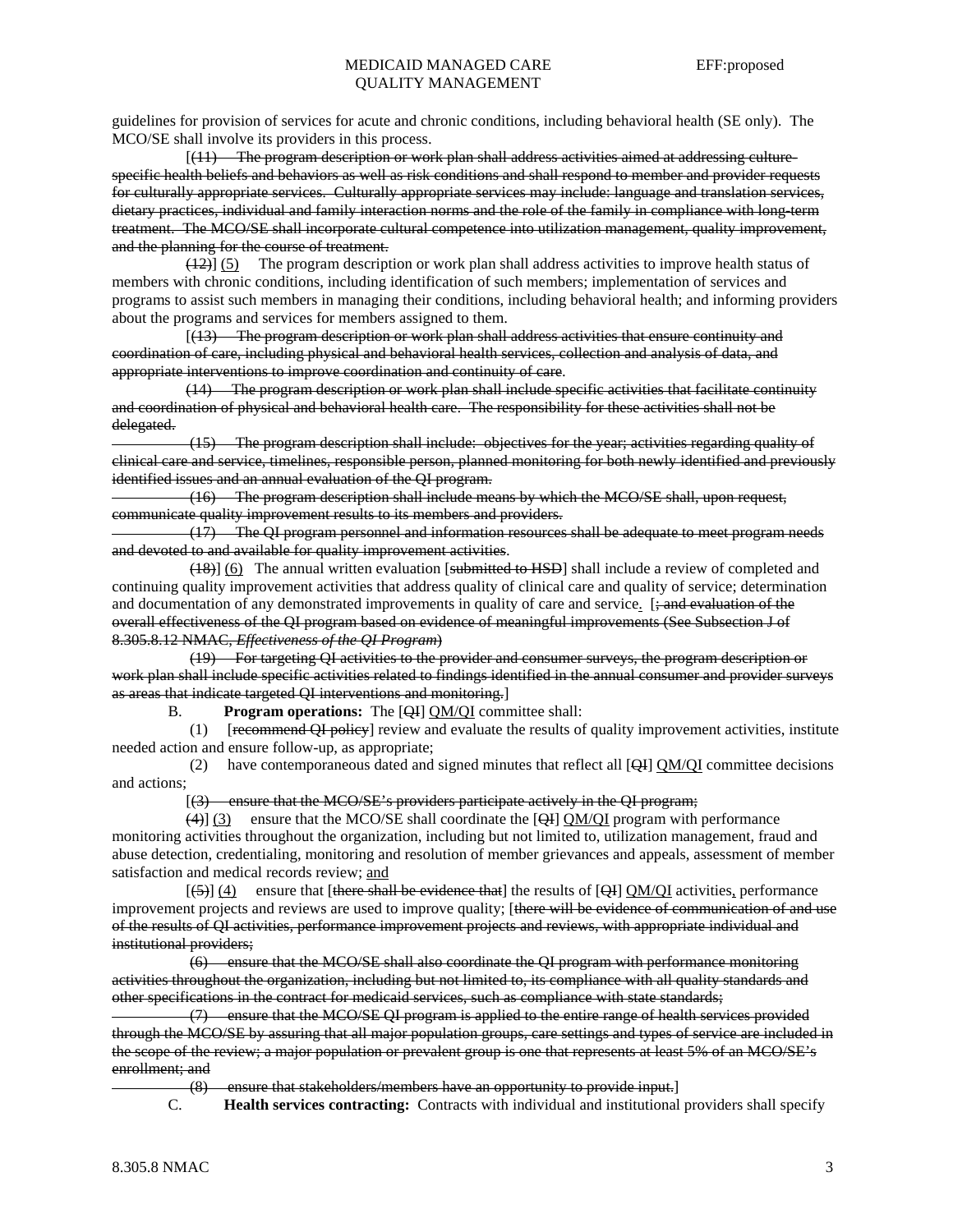[that contractors cooperate] compliance with the MCO/SE's [QI] QM/QI program.

 D. **Continuous quality improvement/total quality management:** The MCO/SE shall ensure that both clinical and nonclinical aspects of the MCO/SE quality management program shall be based on principles of continuous quality improvement/total quality management (CQI/TQM). Such an approach shall include at least the following:

- (1) recognition that opportunities for improvement are unlimited;
- (2) be data driven;
- (3) use real-time member and provider input to develop CQI activities; and

 (4) require on-going measurement of clinical and non-clinical effectiveness and programmatic improvements.

 E. **Member satisfaction:** The MCO/SE shall [implement methods aimed at member satisfaction with the active involvement and participation of members and their families, whenever possible] ensure results of member satisfaction surveys are used to improve quality.

 [(1) The MCO in accordance with NCQA requirements, shall conduct and submit to HSD as part of its HEDIS reporting requirements, an annual survey of member satisfaction (CAHPS or latest version of adult and child instruments). The SE, in accordance with the requirement for the annual consumer satisfaction survey, will submit the C/FSP analysis report to HSD and utilize its results in the following year's quality initiatives.

 (2)] (1) The MCO/SE shall evaluate member grievances and appeals for trends and specific problems. [, including behavioral health problems.

 (3)] (2) The MCO/SE shall use input from the consumer advisory board to identify opportunities for improvement. [in the quality of MCO/SE performance.

 (4)] (3) The MCO/SE shall implement interventions and measure the effectiveness of these interventions. [to improve its performance.

(5) The MCO/SE shall measure the effectiveness of the interventions.

(6) (4) The MCO/SE shall inform members, providers [,] and HSD [, and the MCO/SE members] of the results of member satisfaction activities as specified by HSD.

 [(7) The MCO shall participate in the design of specific questions for the CAHPS adult and child surveys.]

### F. **Health management systems:**

 (1) The MCO/SE shall actively work to improve the health status of its members with chronic physical and behavioral health conditions, utilizing best practices throughout the MCO/SE's provider networks. [Additionally, the MCO/SE shall implement policies and procedures for coordinating care between their organizations.]

 (a) The MCO shall proactively identify members with chronic medical conditions, and offer appropriate outreach, services and programs to assist in managing and improving their chronic conditions. The SE shall proactively identify members with chronic behavioral health [(both mental health and substance abuse) conditions, including co-occurring disorders,] conditions and offer appropriate outreach, services and programs to assist in managing and improving their chronic behavioral health [conditions] patient outcomes.

 [(b) The SE shall proactively identify the unduplicated number of adult severely disabled mentally ill (SDMI) and severe emotionally, behaviorally and neurobiologically disturbed children (SED); and chronic substance abuse (CSA) members served, including those with co-occurring mental health and substance abuse disorders.

The MCO/SE shall report the following adverse events involving SDMI, SED, CSA, and cooccurring mental health and substance abuse members to HSD on a monthly basis: suicides, other deaths, attempted suicides, involuntary hospitalizations, detentions for protective custody and detentions for alleged criminal activity utilizing and HSD-provided reporting template. The SE shall utilize HSD's definitions for the identification of these categories of behavioral health members for standardization purposes.

 (d)] (b) The MCO/SE shall proactively identify individuals with special health care needs who have or are at increased risk for a chronic physical or behavioral health condition.

 $[\text{e}]$  (c) The MCO/SE shall inform and educate its providers about using the health management programs for the members.

 (d) The MCO/SE shall facilitate, through their committee structure, a process for identifying and addressing the appropriate use of psychopharmacological medications and adverse drug reactions.

 [(f) The MCO/SE shall participate with providers to reduce inappropriate use of psychopharmacological medications and adverse drug reactions.

(g) The MCO/SE shall periodically update its providers regarding best practices and on the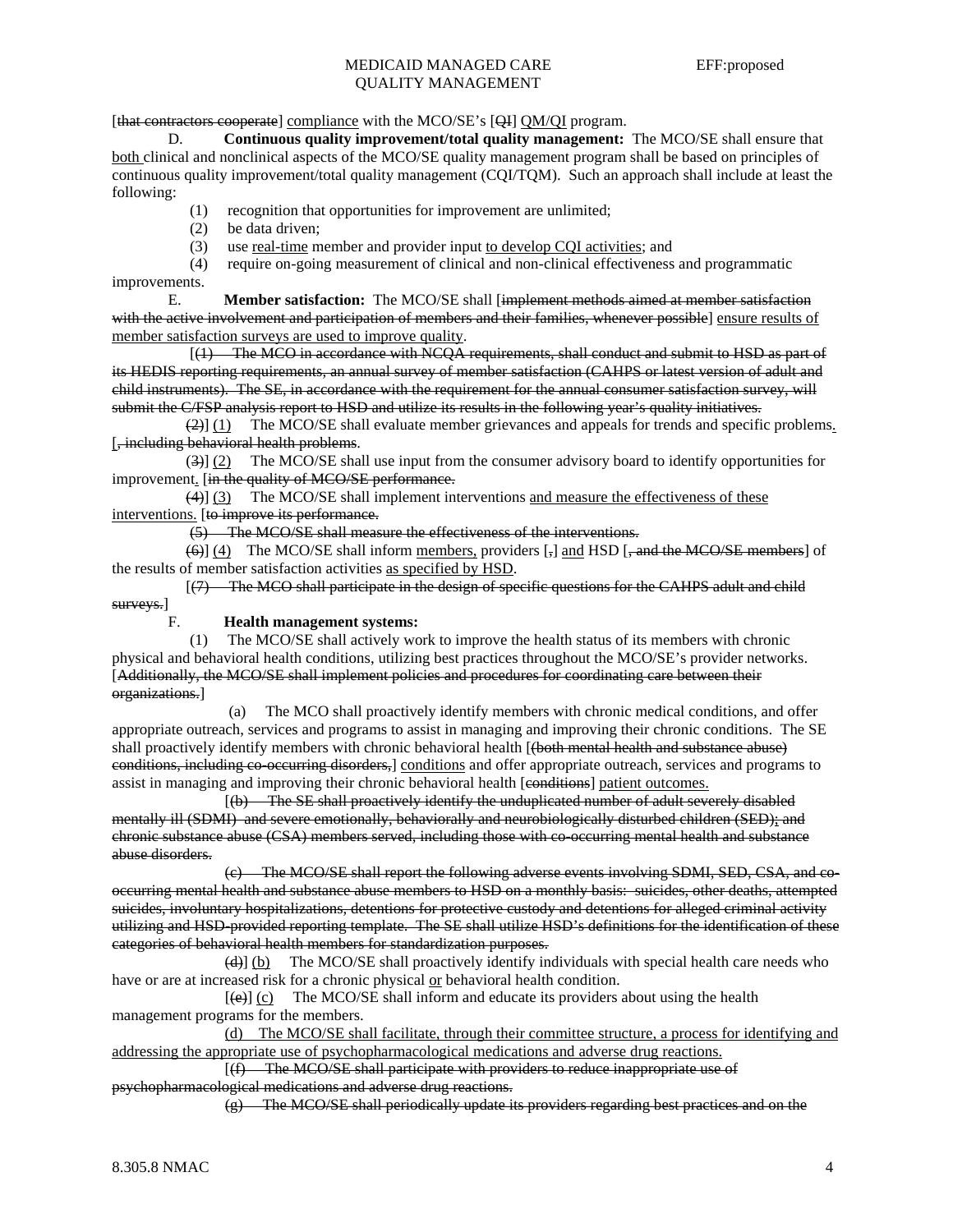procedures for appropriate healthcare referral.]

(2) The MCO/SE shall pursue continuity of care for members.

[(a) The MCO/SE shall report changes in its provider network to HSD.

 (b) The MCO/SE shall have a defined health delivery process to promote a high level of member compliance with follow-up appointments, consultations/referrals and diagnostic laboratory, diagnostic imaging and other testing.

 $\left(\frac{e}{e}\right)$  (a) The MCO/SE shall have a defined process to ensure prompt member notification by its providers of abnormal results of diagnostic laboratory, diagnostic imaging and other testing and this will be documented in the medical record.

[(d)] (b) The MCO/SE shall ensure that the processes for follow-up visits, consultations and referrals are consistent with high quality care and service and do not create a clinically significant impediment to timely medically necessary services. The determination of medical necessity shall be based on HSD's medical necessity definition and its application.

 (c) The MCO/SE shall develop a policy and procedure that addresses the promotion of member compliance with follow up appointments, consultation/referrals and diagnostic laboratory, imaging and other testing.

 [(e) The MCO/SE shall ensure that all medically necessary referrals are arranged and coordinated by either the referring provider or by the MCO/SE's care coordination unit.

 (f) The MCO/SE shall implement policies and procedures to ensure that continuity and coordination of care occur across practices, provider sites and between the MCO/SE. In particular, the MCO/SE shall coordinate, in accordance with applicable state and federal privacy laws, with other state agencies such as DOH, CYFD protective services and juvenile justice, corrections community reentry services, as well as, with the schools. In addition, the SE shall coordinate services with all applicable state agencies comprising the collaborative.

 (g) The MCO/SE shall assist and monitor for continuity of care the transitions between providers in order to avoid abrupt changes in treatment plan and caregiver for members currently being served. (3) At the request of a member or legal guardian, the MCO/SE shall provide information on options

for converting coverage to a different insurance to members whose enrollment is terminated due to loss of medicaid eligibility and this shall be documented.

 G. **Clinical practice guidelines:** The MCO/SE shall disseminate recommended practice guidelines, practice parameters, consensus statements and specific criteria for the provision of acute and chronic physical and behavioral health care services.

 (1) The MCO/SE shall select the clinical issues to be addressed with clinical guidelines based on the needs of the medicaid populations.

(2) The clinical practice guidelines shall be evidence-based.

 (3) The MCO/SE shall involve board certified providers from its network who are appropriate to the clinical issue in the development and adoption of clinical practice guidelines.

 (4) The MCO/SE shall develop a mechanism for reviewing the guidelines when clinically appropriate, but at least every two years, and updating them as necessary.

 (5) The MCO/SE shall distribute the guidelines to the appropriate providers and, upon request, to HSD [, upon request].

 [(6) The MCO/SE shall annually measure practitioner performance against at least two important aspects of three clinical practice guidelines and determine consistency of decision-making based on the clinical practices guidelines.}

 (7)] (6) Decision-making in utilization management, member education, interpretation of covered benefits and other areas shall be consistent with those guidelines.

 $[$ ( $\rightarrow$ )] (7) The  $[$ MCOs MCO/SE shall implement targeted disease management protocols  $[$ and procedures] for chronic diseases or conditions [, such as asthma, diabetes, and hypertension] that are appropriate to meet the needs of the varied medicaid populations. [The SE shall implement targeted disease management protocols and procedures for chronic diseases or conditions, such as bipolar disorder, depression, and schizophrenia that are appropriate to meet the needs of the varied medicaid populations.]

 H. **Quality assessment and performance improvement:** The MCO/SE shall achieve required minimum performance levels on performance measures, as established by HSD. [and by CMS, on certain quality performance measures and projects. These required levels of performance would address a broad spectrum of key aspects of enrollee care and services. These] The quality measures [may change from year to year and] may be used in part to determine the MCO assignment algorithm. [In addition, the MCO shall provide HSD with copies of all studies performed for national accreditation such as NCQA. The SE shall annually provide HSD with copies of its QM/QI studies including its data analysis.]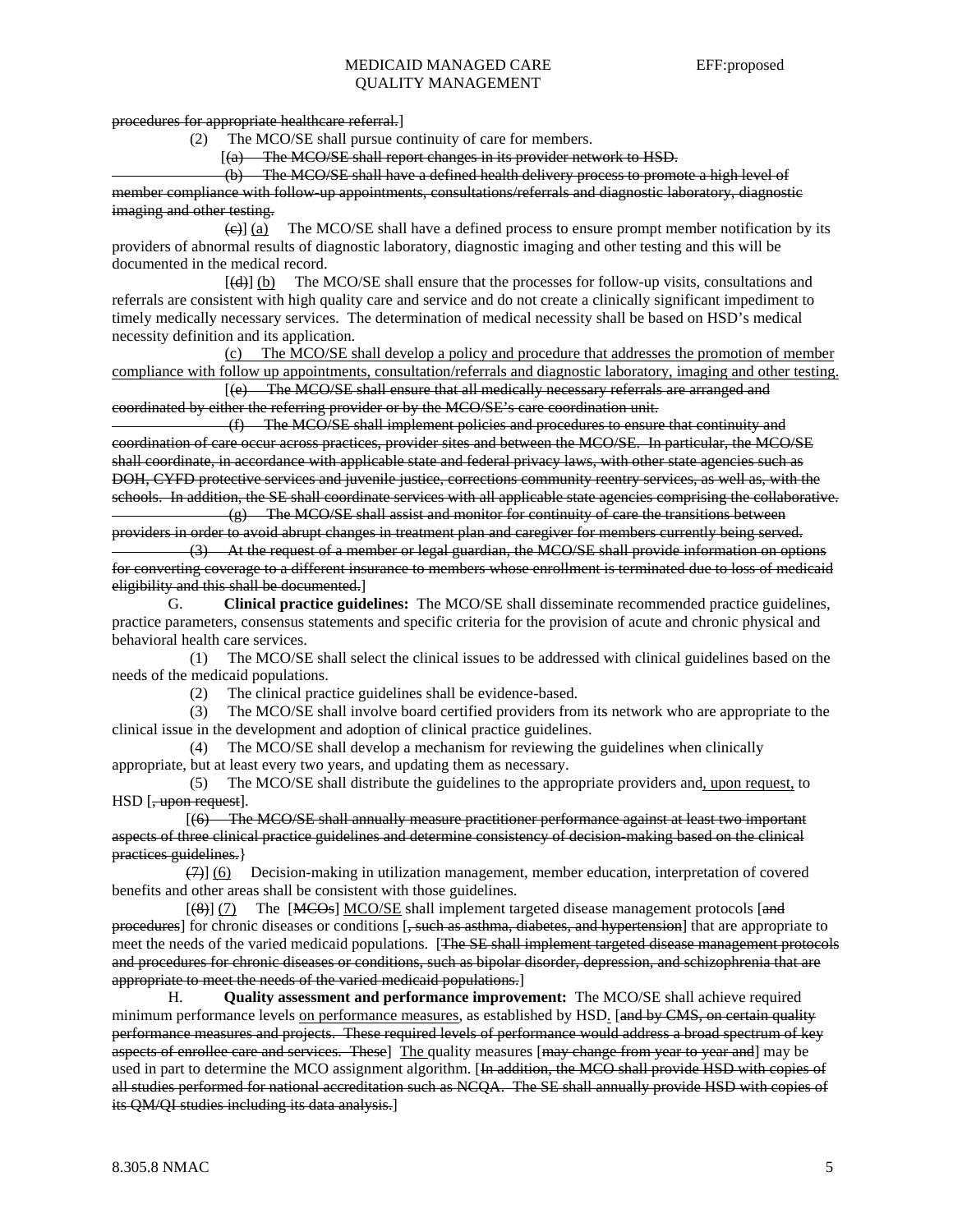(1) [An agreed upon number of disease] Disease management/performance measures shall be identified [by HSD, in consultation with the MCO, at the beginning of each contract year. The MCO/SE shall achieve minimum performance levels set by HSD for each performance measure. Examples of quality measures used in performance improvement projects may include: EPSDT screening rates, childhood and adolescent immunization rates, ER visits or adherence to grievance resolution timeframes. The SE shall implement the required number of targeted disease management programs as defined by HSD such as depression, bipolar disorder and co-occurring disorders.] at the beginning of each contract year by HSD.

 (2) The MCO/SE shall measure its performance, using claims, encounter data and other predefined sources of information, and report its performance on each measure to HSD at a frequency to be determined by HSD.

 [I. **Intervention and follow-up for clinical and service issues:** The MCO/SE shall have a process and take action to improve quality by addressing opportunities for improving performance identified through clinical and service QI activities, as appropriate, and shall also assess the effectiveness of the interventions through systematic follow up.

 (1) The MCO/SE shall implement interventions to improve practitioner and system performance as appropriate.

The MCO/SE shall implement appropriate corrective interventions when it identifies individual occurrences of poor or substandard quality, especially regarding health and safety issues.

 (3) The MCO/SE shall implement appropriate corrective interventions when it identifies underutilization or overutilization.

[J.] I. **Effectiveness of the [QI] QM/QI program:** The MCO/SE shall evaluate the overall effectiveness of its [QH]QM/QI program and demonstrate improvements in the quality of clinical care and the quality of service to its members. An annual written evaluation, submitted to HSD, shall include a description of completed and ongoing quality improvement activities; trending of measures; and, analysis of demonstrated improvement of identified opportunities for improvement.

 [(1) The MCO/SE shall perform an annual written evaluation of the QI program and provide a copy to HSD for CMS review. This evaluation shall include at least the following:

(a) a description of completed and ongoing QI activities;

 (b) trending of measures to assess performance in quality of clinical care and quality of service; (c) an analysis of whether there have been demonstrated improvements in the quality of clinical care and quality of service; and

(d) an evaluation of the overall effectiveness of the QI program.

 (2) There shall be evidence that QI activities have contributed to meaningful improvement in the quality of clinical care and quality of service, including preventive health care, provided to members.] [8.305.8.12 NMAC - Rp 8 NMAC 4.MAD.606.7.2, 7-1-01; A, 7-1-04; A, 7-1-05; A, 7-1-07; A, 7-1-08; A, 7-1-09]

**8.305.8.13 STANDARDS FOR UTILIZATION MANAGEMENT:** [New Mexico medicaid requires appropriate utilization management (UM) standards to be implemented as well as activities to be performed so that excellent services are provided in a coordinated fashion with neither over nor under-utilization. The MCO/SE's UM programs shall be based on standard external national criteria, where available, and established clinical criteria[ $\frac{1}{2}$ ] which are] congruent with HSD's medical necessity service definition. The MCO/SE shall request approval from HSD of all UM and level of care criteria. Utilization management (UM) standards shall be applied consistently so excellent services are provided in a coordinated fashion with neither over-nor under-utilization. [as defined in 8.305.1 NMAC and are applied consistently in UM decisions by the MCO/SE. The MCO/SE's utilization management program shall assign responsibility to appropriately qualified, educated, trained, and experienced individuals [in order to manage the use of limited resources; to maximize the effectiveness of care by evaluating clinical appropriateness;] to authorize [the type and volume of] services through fair, consistent and [eulturally] competent decision making  $[\frac{1}{2}, \frac{1}{2}]$  to assure equitable access to care. These standards shall also apply to pharmacy utilization management including the formulary exception process. Services provided within the IHS and tribal 638 networks are not subject to prior authorization requirements, except for behavioral health residential treatment center (RTC) services.

## A. **Program design:**

A written description of the UM program shall outline the program structure and include a clear definition of authority and accountability for all activities between the MCO and entities to which the MCO/SE delegates UM activities.

(2) A designated physician and a behavioral health care physician for the SE shall have substantial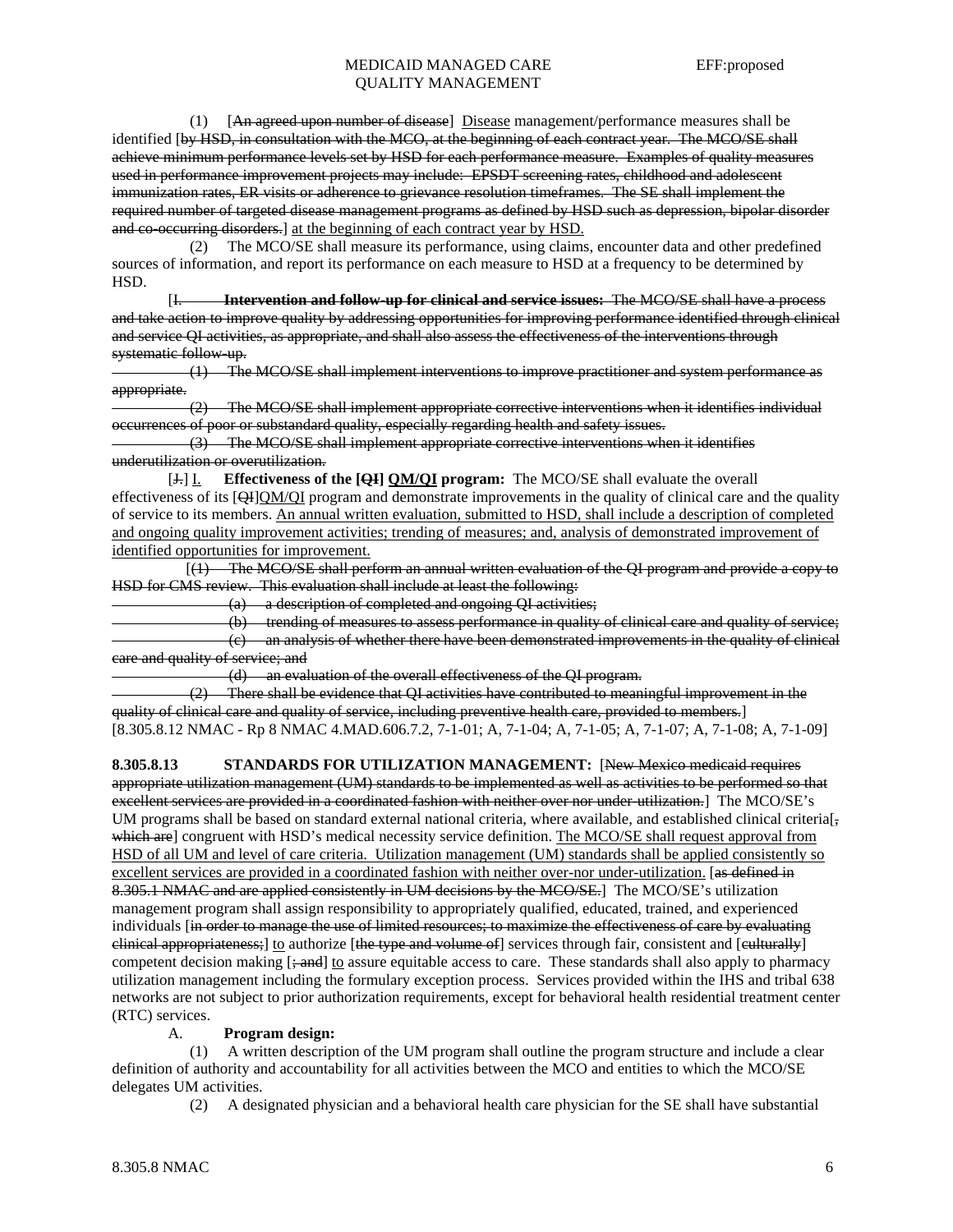involvement in the design and implementation of the UM program.

 (3) The description shall include the scope of the program; the processes and information sources used to determine benefit coverage; clinical necessity, appropriateness and effectiveness; policies and procedures to evaluate care coordination, discharge criteria, [site of services,] levels of care, triage decisions and cultural competence of care delivery; processes to review, approve and deny services; and processes to evaluate service outcomes; and a plan to improve outcomes, as needed. The above service definitions are to be no less than the amount, duration and scope for the same services furnished to members under fee-for-service medicaid as set forth in 42 CFR Section 440.230.

 (4) The MCO/SE shall ensure that the services are sufficient in amount, duration and scope to reasonably be expected to achieve the purpose for which the services are furnished. The MCO/SE may not arbitrarily deny or reduce the amount, duration, or scope of a required service solely because of the beneficiary's diagnosis, type of illness, or condition.

 (5)] (4) The UM program shall be evaluated and approved annually by senior management and the medical (or behavioral health) director or the QI committee.

 $[66]$  (5) The UM program shall include policies and procedures for monitoring inter-rater reliability of all individuals performing UR review. The procedures shall include a monitoring and education process for all UR staff identified as not meeting 90% agreement on test cases, until adequately resolved.

 B. **UM decision criteria:** [To make utilization decisions, the] The MCO/SE shall use written utilization review decision criteria that are based on reasonable medical evidence, consistent with the New Mexico medicaid definition for medically necessary services, and that are applied in a fair, impartial and consistent manner [to serve the best interests of all members].

 (1) [UM decisions shall be based on reasonable and scientifically valid utilization review criteria that are objective and measurable, insofar as practical.] The MCO/SE shall ensure that the services are no less than the amount, duration and scope for the same services furnished to members under fee-for-service medicaid as set forth in 42 CFR Section 440.230. The MCO/SE may not arbitrarily deny or reduce the amount, duration or scope of a required service solely because of the beneficiary's diagnosis, type of illness or condition.

(2) The criteria for determining medical necessity shall be academically defensible  $\frac{1}{2}$  based on national standards of practice when such standards are available; involve appropriate practitioners when developing, adopting and reviewing criteria; and acceptable to the MCO/SE's medical (or behavioral health) director, peer consultants and relevant local providers]. The MCO/SE shall specify what constitutes medically necessary services in a manner that is no more restrictive than that used by HSD [as indicated in state statutes and regulations]. [According to this definition, the] The MCO/SE must be responsible for covered services related to [the following]:

- (a) the prevention, diagnosis, and treatment of health impairments; and
- (b) the ability to attain, maintain, or regain functional capacity.

(3) Criteria for determination of medical appropriateness shall be clearly documented.

(4) The MCO/SE shall maintain evidence that [it has reviewed] the criteria has been reviewed and updated at specified intervals [and that the criteria have been updated, as necessary].

 (5) The MCO/SE shall state in writing how practitioners can obtain UM criteria and shall provide criteria to its practitioners upon request. The MCO/SE shall have written policies and procedures describing how health professionals may access the clinical information used to support UM decisions.

 C. **Authorization of services:** [For the processing of requests for initial and continuing authorization of services, the] The MCO/SE shall:

(1) have a policy and procedure in place for authorization requests and decisions;

(2) require  $[\text{that its}]$  subcontractors have  $[\text{in-place}]$  written policies and procedures for authorization requests and decisions;

(3) [have in effect a mechanism to]ensure consistent application of review criteria for authorization decisions; and

(4) consult with requesting providers when appropriate.

 D. **Use of qualified professionals:** The MCO/SE shall [have written policies and procedures explaining how qualified health professionals shall assess the clinical information used to support UM decisions .] utilize appropriately licensed and experienced health care practitioners whose education, training, experience and expertise are commensurate with the UM reviews and are qualified to supervise review decisions.

 [(1) Appropriately licensed and experienced health care practitioners whose education, training, experience and expertise are commensurate with the UM reviews conducted shall supervise review decisions.

 (2) Denials based on medical necessity shall be made by a designated physician for the UM program. The reason for the denial shall be cited.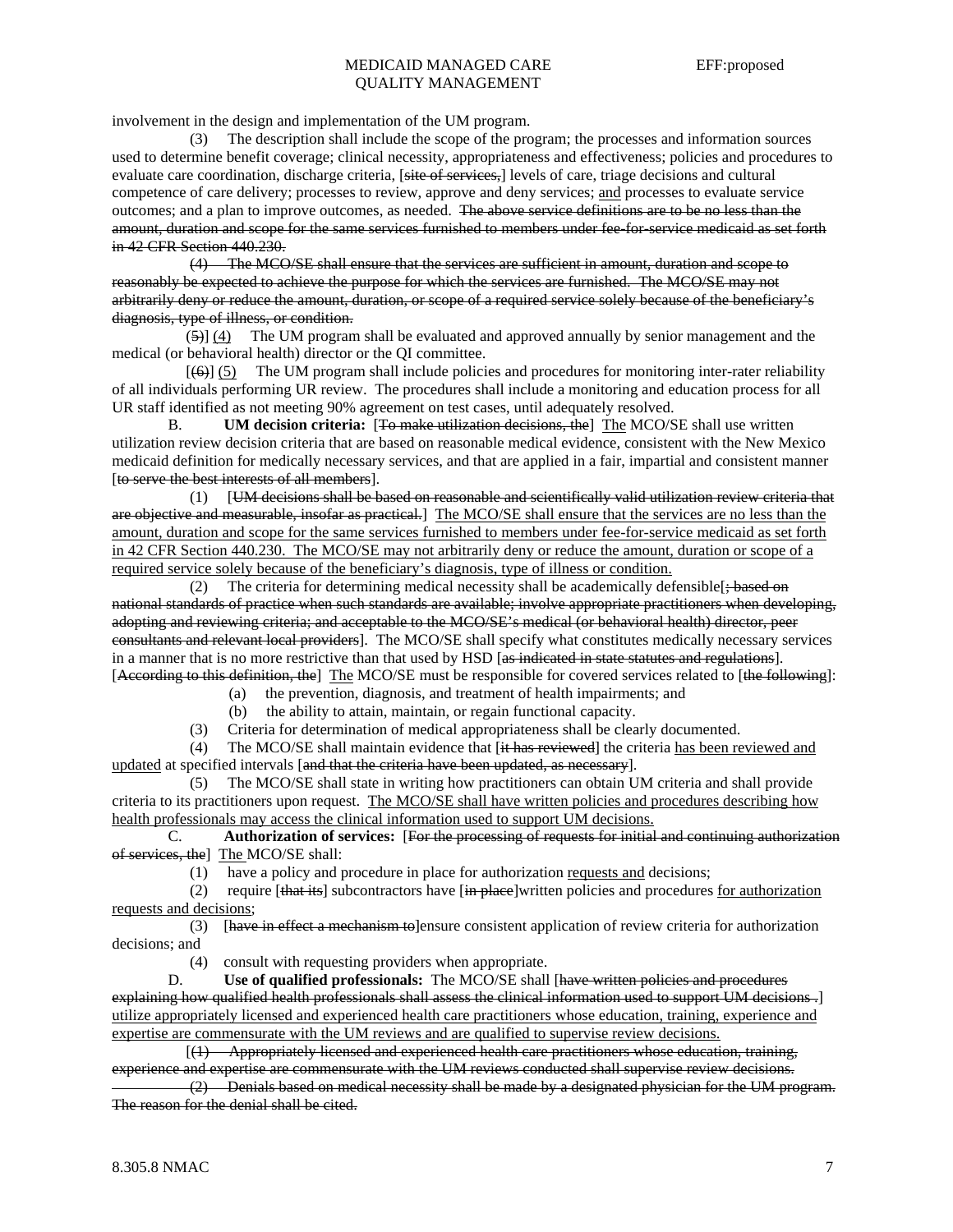(3) For a health service determined to be medically necessary, but for which the level of care (setting) is determined to be inappropriate, the MCO/SE shall approve the appropriate level of care as well as deny that which was determined to be inappropriate.

 (4) The reasons for review decisions (approve/deny) shall be clearly documented and communicated to the requesting practitioner responsible for justifying the medical necessity.]

 E. **Timeliness of decisions and notifications:** The MCO/SE shall make utilization decisions and notifications in a timely manner that accommodates the clinical urgency of the situation and shall minimize disruption in the provision and continuity of health care services. The following time frames are required and shall not be affected by "pend" decisions.

## (1) **Precertification - routine:**

 (a) **Decision:** For precertification of non-urgent (routine) care, the MCO/SE shall make a decision within 14 calendar days from receipt of request for service.

 (b) **Notification:** For authorization or denial of non-urgent (routine) care, the MCO/SE shall notify a provider of the decision within one working day of making the decision.

 (c) **Confirmation - denial:** For denial of non-urgent (routine) care, the MCO/SE shall give the member and provider written or electronic confirmation of the decision within two working days of making the decision.

## (2) **Precertification - urgent:**

 (a) **Decision and notification:** For precertification of urgent care, the MCO/SE shall make a decision and notify the provider of the decision within 72 hours of receipt of request. For authorization of urgent care that results in a denial, the MCO/SE shall notify both the member and provider that an expedited appeal has already occurred.

 (b) **Confirmation - denial:** For denial of urgent care, the MCO/SE shall give the member and provider written or electronic confirmation of the decision within two working days of making the decision. The MCO/SE shall provide written confirmation of its decision within two working days of providing notification of a decision if the initial notification was not in writing.

 (3) **Precertification - residential services (SE only):** For precertification of RTC, TFC and group home, the SE shall make a decision within five working days from receipt of request for service.

 (4) **Precertification - extensions:** For precertification decisions of non-urgent or urgent care, a 14 calendar day extension may be requested by the member or provider. A 14 calendar day extension may also be requested by the MCO/SE. The MCO/SE must justify in the UM file the need for additional information and that the 14 day extension is in the member's interest.

(5) **Concurrent - routine:**

 (a) **Decisions:** For concurrent review of routine services, the MCO/SE shall make a decision within 10 working days of the receipt of the request.

 (b) **Notification:** For authorization or denial of routine continued stay, the MCO/SE shall notify a provider of the decision within one working day of making the decision.

 (c) **Confirmation - denial:** For denial of routine continued stay, the MCO/SE shall give the member and provider written or electronic confirmation within one working day of the decision. The MCO/SE shall provide written confirmation of its decision within two working days of providing notification of a decision if the initial notification was not in writing.

## (6) **Concurrent - urgent:**

 (a) **Decision:** For concurrent review of urgent services, the MCO/SE shall make a decision within one working day of receipt of request.

 (b) **Notification:** For authorization or denial of urgent continued stay, the MCO/SE shall notify a provider of the decision within one working day of making the decision. The MCO/SE shall initiate an expedited appeal for all denials of concurrent urgent services.

 (c) **Confirmation - denial:** For denial of urgent continued stay, the MCO/SE shall give the member and provider written or electronic confirmation within one working day of the decision. The MCO/SE shall provide written confirmation of its decision within two working days of providing notification of a decision if the initial notification was not in writing.

 (7) **Concurrent - residential services (SE only):** For concurrent reviews of RTC, TFC and group home, the SE shall make a decision within five working days from receipt of request for service. Timelines for routine and urgent concurrent shall apply.

 (8) **Administrative/technical denials:** When the MCO/SE denies a request for services due to the requested service not being covered by medicaid or due to provider noncompliance with the MCO/SE's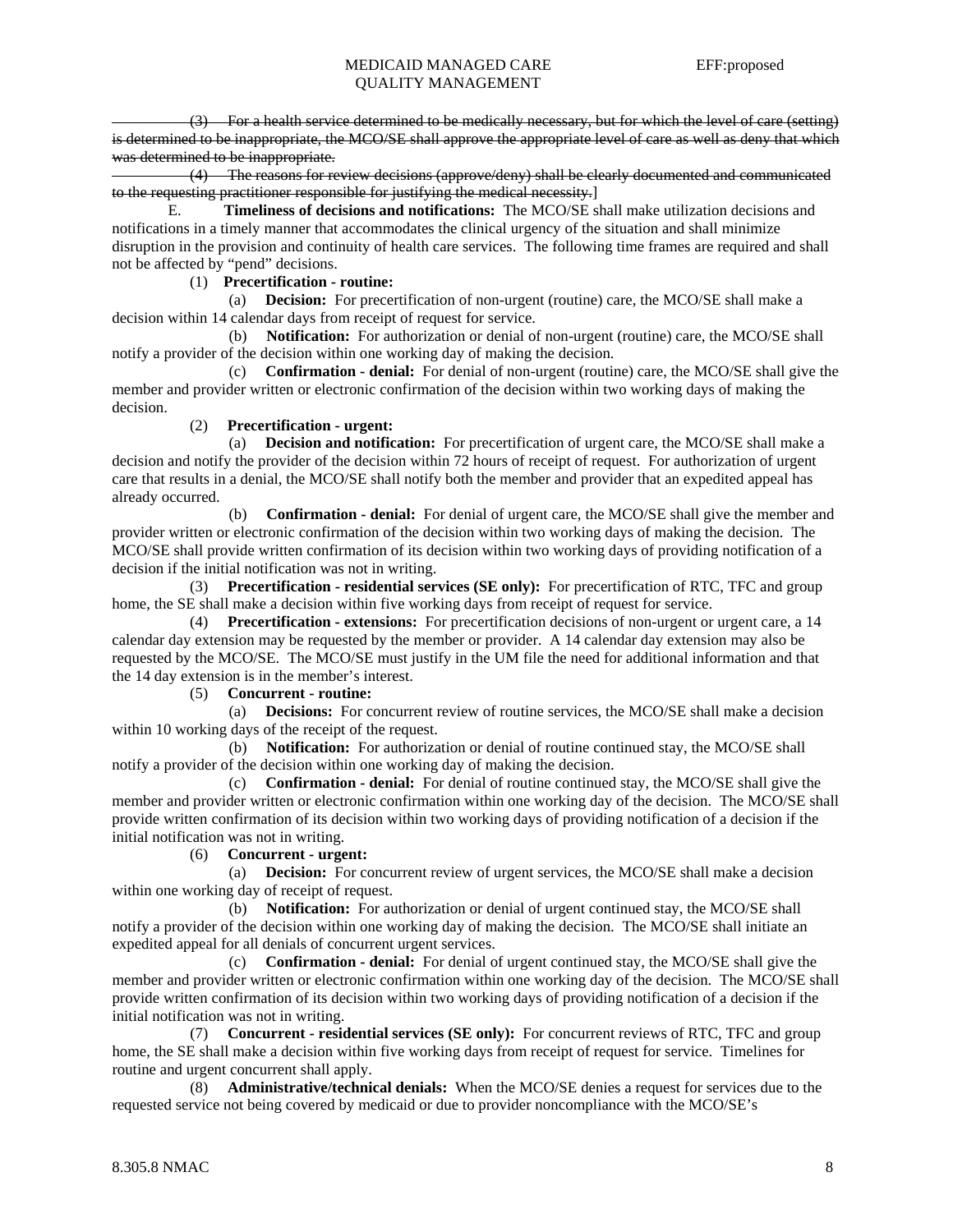administrative policies, the MCO/SE shall adhere to the timelines cited above for decision making, notification and written confirmation.

 F. **Use of clinical information:** When making a determination of coverage based on medical necessity, the MCO/SE shall obtain relevant clinical information and consult with the treating practitioner, as appropriate.

 (1) A written description shall identify the information required and collected to support UM decision making.

 (2) A thorough assessment of the member's needs based on clinical appropriateness and necessity shall be performed.

 (3) There shall be documentation that relevant clinical information is gathered consistently to support UM decision making. The MCO/SE UM policies and procedures will clearly define in writing for providers what constitutes relevant clinical information.

 (4) The clinical information requirements for UM decision making shall be made known in advance to relevant treating providers.

 G. **Denial of services:** A "denial" is a [nonauthorization] non-authorization of a request for care or services. The MCO/SE shall clearly document in the UR file a reference to the provision guideline, protocol or other criteria on which the denial decision is based, and communicate the reason for each denial.

 (1) The MCO/SE shall require that any decision to deny a service authorization request or to authorize a service in an amount, duration, or scope that is less than requested, be made by a health care professional who has appropriate clinical expertise in treating the member's condition or disease, such as the MCO/SE medical director.

 (2) For a health service determined to be medically necessary, but for which the level of care (setting) is determined to be inappropriate, the MCO/SE shall deny that which was determined to be inappropriate, and recommend an appropriate alternative level of care (setting).

 (3) The reasons for review decisions (approve/deny) shall be clearly documented and communicated to the requesting practitioner.

 (4) The MCO/SE shall send written notification to the member of the reason for each denial based on medical necessity and to the provider, as appropriate.

 $[2]$  (5) The MCO/SE shall make available to a requesting provider a physician reviewer to discuss, by telephone, denial decisions based on medical necessity.

 [(3) The MCO/SE shall send written notification to the member of the reason for each denial based on medical necessity and to the provider, as appropriate.

 (4)] (6) The MCO/SE shall recognize that a utilization review decision made by the designated HSD official resulting from a fair hearing is final and shall be honored by the MCO/SE, unless the MCO/SE successfully appeals the decision through judicial hearing or arbitration.

 H. **Compensation for UM activities:** Each MCO/SE contract must provide that, consistent with 42 CFR Sections 438.6(h) and 422.208, compensation to individuals or entities that conduct UM activities is not structured so as to provide incentives for the individual or entity to deny, limit, or discontinue medically necessary services to any member.

 I. **Evaluation and use of new technologies:** The MCO/SE and its delegates shall evaluate the inclusion of new medical technology and the new applications of existing technology in the benefit package. This includes the evaluation of clinical procedures and interventions, drugs and devices.

 (1) The MCO/SE shall have a written description of the process used to determine whether new medical technology and new uses of existing technologies shall be included in the benefit package.

 (a) The written description shall include the decision variables used by the MCO/SE to evaluate whether new medical technology and new applications of existing technology shall be included in the benefit package.

 (b) The process shall include a review of information from appropriate government regulatory bodies as well as published scientific evidence.

 (c) Appropriate professionals shall participate in the process to decide whether to include new medical technology and new uses of existing technology in the benefit package.

 (2) An MCO/SE shall not deem a technology or its application as experimental, investigational or unproven and deny coverage unless that technology or its application fulfills the definition of "experimental, investigational or unproven" contained in 8.325.6 NMAC.

 J. **Evaluation of the UM process:** The MCO/SE shall evaluate member and provider satisfaction with the UM process based on member and provider satisfaction survey results. The MCO/SE shall forward the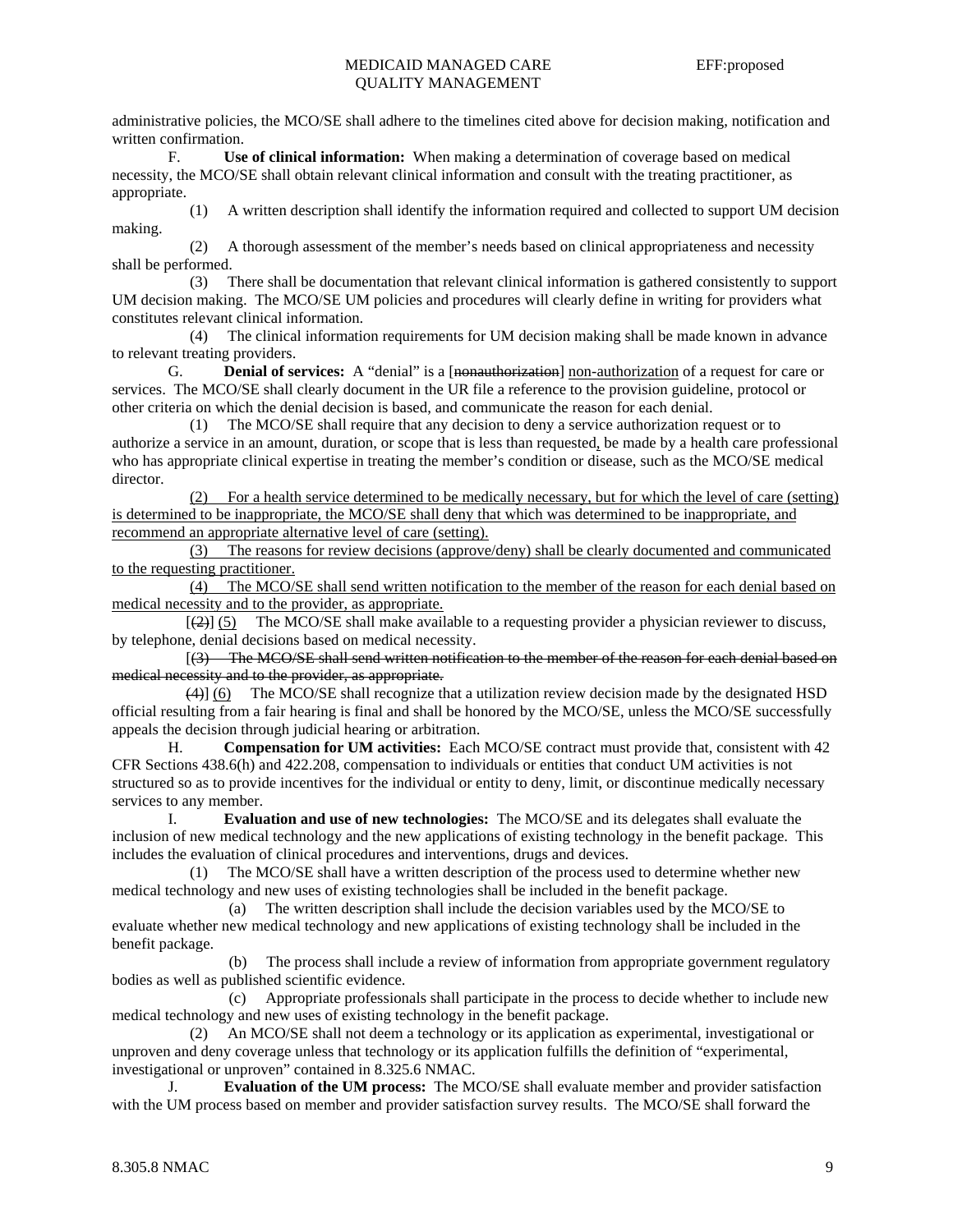evaluation results to HSD.

 K. **HSD access:** HSD shall have access to the MCO/SE's UM review documentation on request. [8.305.8.13 NMAC - Rp 8 NMAC 4.MAD.606.7.4, 7-1-01; A, 7-1-04; A, 7-1-05; A, 7-1-07; A, 7-1-08; A, 7-1-09]

**8.305.8.14 STANDARDS FOR CREDENTIALING AND RECREDENTIALING:** The MCO/SE shall document the mechanism for credentialing and recredentialing of providers with whom it contracts or employs to treat members outside the in-patient setting and who fall under its scope of authority [and action]. [This] The documentation shall include, but not be limited to, defining the scope of providers covered, the criteria and the primary source verification of information used to meet the criteria, the process used to make decisions [that may not be discriminatory], and the extent of delegated credentialing or recredentialing arrangements. The credentialing process shall be completed within [180] 45 days from receipt of completed application with all required documentation unless there are extenuating circumstances. The MCOs shall all use the same primary source verification entity unless there are more cost effective alternatives approved by HSD.

 A. **Practitioner participation:** The MCO/SE shall have a process for receiving input from participating providers regarding credentialing and recredentialing of providers.

 B. **Primary source verification:** [At the time of credentialing the provider, the] The MCO/SE shall verify the following information from primary sources during credentialing:

(1) a current valid license to practice;

 (2) the status of clinical privileges at the institution designated by the practitioner as the primary admitting facility, if applicable;

 (3) valid drug enforcement agency (DEA) or controlled substance registration (CSR) certificate, if applicable;

 (4) education and training of providers, including graduation from an accredited professional program and the highest training program applicable to the academic or professional degree, discipline and licensure of the practitioner;

 (5) board certification if the practitioner states on the application that the practitioner is board certified in a specialty; [and]

 (6) current, adequate malpractice insurance, according to the MCO/SE's policy and history of professional liability claims that resulted in settlement or judgment paid by or on behalf of the practitioner; and

(7) primary source verification shall not be required for work history.

 C. **Credentialing application:** The MCO/SE shall use the HSD-approved credentialing form. The provider shall complete a credentialing application that includes a statement by the applicant regarding:

- (1) ability to perform the essential functions of the positions, with or without accommodation;
	- (2) lack of present illegal drug use;
	- (3) history of loss of license and felony convictions;
	- (4) history of loss or limitation of privileges or disciplinary activity;
	- (5) sanctions, suspensions or terminations imposed by medicare or medicaid; and
	- (6) applicant attests to the correctness and completeness of the application.
- D. **External source verification:** Before a practitioner is credentialed, the MCO/SE shall receive information on the practitioner from the following organizations and shall include the information in the credentialing files:
	- (1) national practitioner data bank, if applicable to the practitioner type;
	- (2) information about sanctions or limitations on licensure from the following agencies, as applicable:

 (a) state board of medical examiners, state osteopathic examining board, federation of state medical boards or the department of professional regulations;

- (b) state board of chiropractic examiners or the federation of chiropractic licensing boards;
- (c) state board of dental examiners;
- (d) state board of podiatric examiners;
- (e) state board of nursing;
- (f) the appropriate state licensing board for other practitioner types, including behavioral

health; and

(g) other recognized monitoring organizations appropriate to the practitioner's discipline[ $\frac{1}{2}$ ].

 (3) HHS/OIG exclusion from participation in medicare, medicaid, the state children's health insurance plan (SCHIP), and all federal health care programs (as defined in section 1128B(f) of the Social Security

Act; sanctions by medicare, [and medicaid, as applicable.] medicaid, the state children's health insurance program or any federal care program.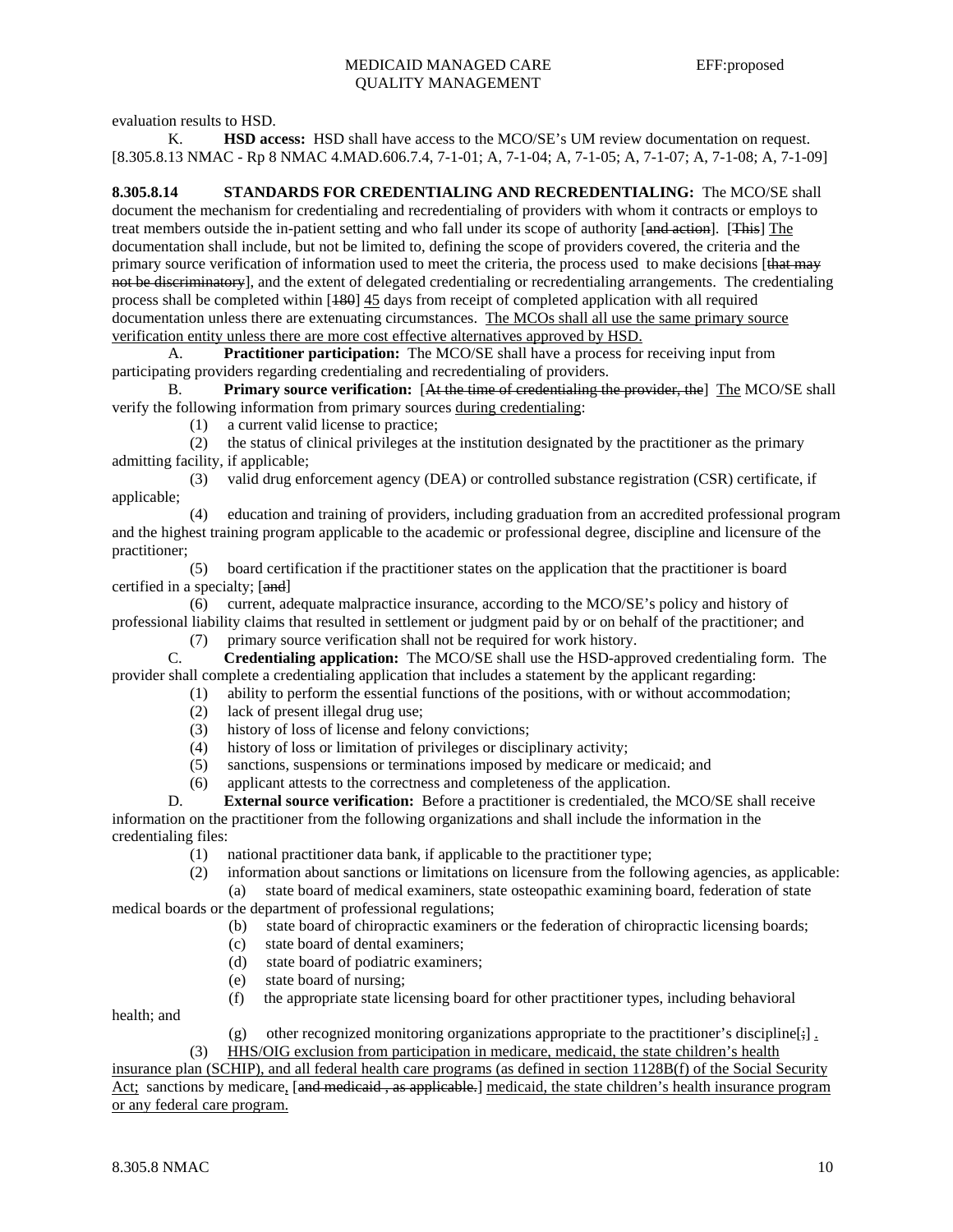E. **Evaluation of practitioner site and medical records.** [At the time of credentialing the] The

MCO shall perform an initial visit to the offices of potential primary care providers, obstetricians, and gynecologists[. The] and the SE shall perform an initial visit to the offices of potential high volume behavioral health care practitioners, prior to acceptance and inclusion as participating providers. The MCO/SE shall determine its method for identifying high volume behavioral health practitioners.

 (1) The MCO/SE shall document a structured review to evaluate the site against the MCO's organizational standards and those specified by the managed care contract.

 (2) The MCO/SE shall document an evaluation of the medical record keeping practices at each site for conformity with the MCO/SE's organizational standards.

F. **Recredentialing:** The MCO/SE shall have formalized recredentialing procedures.

 (1) The MCO/SE shall [formally] recredential its providers at least every three years. [During the recredentialing process the] The MCO/SE shall verify the following information from primary sources during recredentialing:

- (a) a current valid license to practice;
- (b) the status of clinical privileges at the hospital designated by the practitioner as the primary
- (c) valid DEA or CSR certificate, if applicable;

 (d) board certification, if the practitioner was due to be recertified or became board certified since last credentialed or recredentialed;

 (e) history of professional liability claims that resulted in settlement or judgment paid by or on behalf of the practitioner; and

- (f) a current, signed attestation statement by the applicant regarding:
	- (i) ability to perform the essential functions of the position, with or without

accommodation;

admitting facility;

- (ii) lack of current illegal drug use;
- (iii) history of loss or limitation of privileges or disciplinary action; and
- (iv) current professional malpractice insurance coverage.

 (2) There shall be evidence that, before making a recredentialing decision, the MCO has received information about sanctions or limitations on licensure from the following agencies, if applicable:

- (a) the national practitioner data bank;
- (b) medicare and medicaid;
- (c) state board of medical examiners, state osteopathic examining board, federation of state medical boards or the department of professional regulations;
	- (d) state board of chiropractic examiners or the federation of chiropractic licensing boards;
		- (e) state board of dental examiners;
		- (f) state board of podiatric examiners;
		- (g) state board of nursing;
		- (h) the appropriate state licensing board for other practitioner types; [and]
		- (i) other recognized monitoring organizations appropriate to the practitioner's discipline  $[\cdot]$ ;

and

 (j) HHS/OIG exclusion from participation in medicare, medicaid, the state children's health insurance program and all federal health care programs.

 (3) The MCO/SE shall incorporate data from the following sources in its recredentialing decisionmaking process for providers:

- (a) member grievances and appeals;
- (b) information from quality management and improvement activities; and
- (c) medical record reviews conducted under Subsection E of 8.305.8.14 NMAC.

 G. **Imposition of remedies:** The MCO/SE shall have policies and procedures for altering the conditions of the practitioner's participation with the MCO/SE based on issues of quality of care and service. These policies and procedures shall define the range of actions that the MCO/SE may take to improve the provider's performance prior to termination.

 (1) The MCO/SE shall have procedures for reporting to appropriate authorities, including HSD, serious quality deficiencies that could result in a practitioner's suspension or termination.

 (2) The MCO/SE shall have an appeal process by which the MCO/SE may change the conditions of a practitioner's participation based on issues of quality of care and service. The MCO/SE shall inform providers of the appeal process in writing.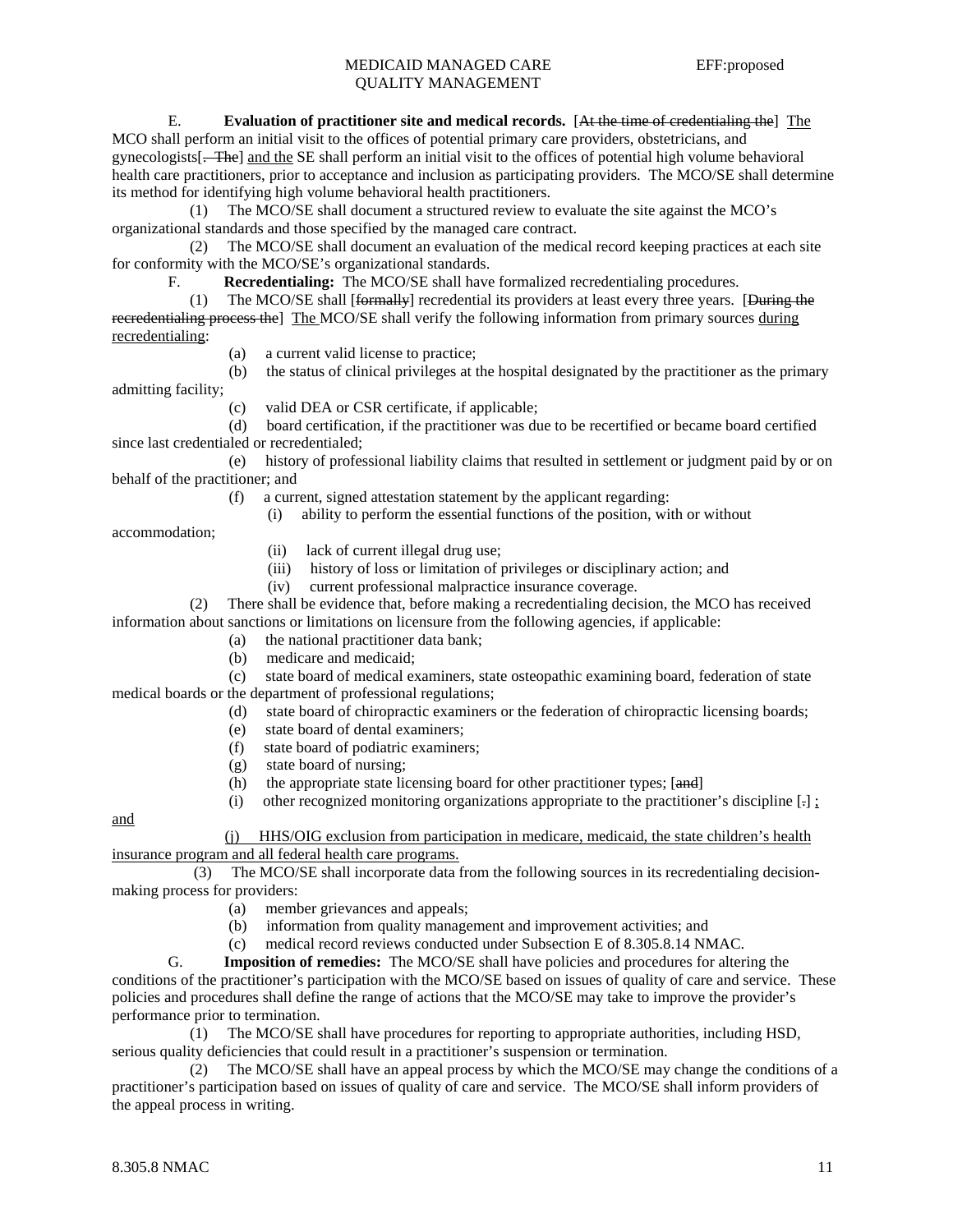H. **Assessment of organizational providers:** The MCO/SE shall have written policies and procedures for the initial and ongoing assessment of organizational providers with whom it intends to contract or which it is contracted. [Providers include, but are not limited to, hospitals, home health agencies, nursing facilities, free-standing surgical centers, behavioral, psychiatric and addiction disorder facilities or services, residential treatment centers, clinics, 24-hour programs, behavioral health units of general hospitals and free-standing psychiatric hospitals.] At least every three years, the MCO/SE shall: [confirm that the provider is in good standing with state and federal regulatory bodies, including HSD, and has been accredited or certified by the appropriate accrediting body and state certification agency or has met standards of participation required by the MCO/SE.]

 (1) [The MCO/SE shall] confirm that the provider has been certified by the appropriate state certification agency, when applicable. Behavioral health organizational providers and services are certified by the following:

 (a) DOH is the certification agency for organizational services and providers that require certification, except for child and adolescent behavioral health services; and

 (b) CYFD is the certification agency for child and adolescent behavioral health organizational services and providers that require certification.

(2) [The MCO/SE shall] confirm that the provider has been accredited by the appropriate accrediting body or has a detailed written plan [that could reasonably be] expected to lead to accreditation within a reasonable period of time. Behavioral health organizational providers and services are accredited by the following:

 (a) adult behavioral health organizational services or providers are accredited by the council on accreditation of rehabilitation facilities (CARF);

 (b) child and adolescent accredited residential treatment centers are accredited by the joint commission on accreditation of healthcare organizations (JCAHO); other child behavioral health organizational services or providers are accredited by the council on accreditation (COA); and

 (c) organizational services or providers who serve adults, children and adolescents are accredited by either CARF or COA.

[8.305.8.14 NMAC - Rp 8 NMAC 4.MAD.606.7.5, 7-1-01; A, 7-1-04; A, 7-1-05; A, 7-1-07; A, 7-1-09]

**8.305.8.15 MEMBER BILL OF RIGHTS:** [Under medicaid managed care, members have certain rights and responsibilities and the] The MCO/SE shall have policies and procedures governing member rights and responsibilities and require adherence by all providers, including MCO-contracted providers. The following subsections shall be known as the "Member Bill of Rights".

#### A. **Members' rights:**

 (1) Members shall have the right to be treated equitably and with respect and recognition of their dignity and need for privacy.

(2) Members shall have the right to receive health care services in a non-discriminatory fashion.<br>
(3) Members who have a disability shall have the right to receive any information in an alternative

 (3) Members who have a disability shall have the right to receive any information in an alternative format in compliance with the Americans with Disabilities Act.

 (4) Members or their legal guardians shall have the right to participate with their health care providers in decision making in all aspects of their health care, including the course of treatment development, acceptable treatments and the right to refuse treatment.

(5) Members or their legal guardians shall have the right to informed consent.

 (6) Members or their legal guardians shall have the right to choose a surrogate decision-maker to be involved as appropriate, to assist with care decisions.

 (7) Members or their legal guardians shall have the right to seek a second opinion from a qualified health care professional within the MCO/SE network, or the MCO/SE shall arrange for the member to obtain a second opinion outside the network, at no cost to the member. A second opinion may be requested, when the member or member's legal guardian needs additional information regarding recommended treatment or believes the provider is not authorizing requested care.

 (8) Members or their legal guardians shall have a right to voice grievances about the care provided by the MCO/SE and to make use of the MCO/SE's grievance process and the HSD fair hearings process without fear of retaliation.

 (9) Members or their legal guardians shall have the right to choose from among the available providers within the limits of the plan network and its referral and prior authorization requirements.

 (10) Members or their legal guardians shall have the right to make their wishes known through advance directives regarding health care decisions (e.g., living wills, right to die directives, "do not resuscitate" orders, etc.) consistent with federal and state laws and regulations.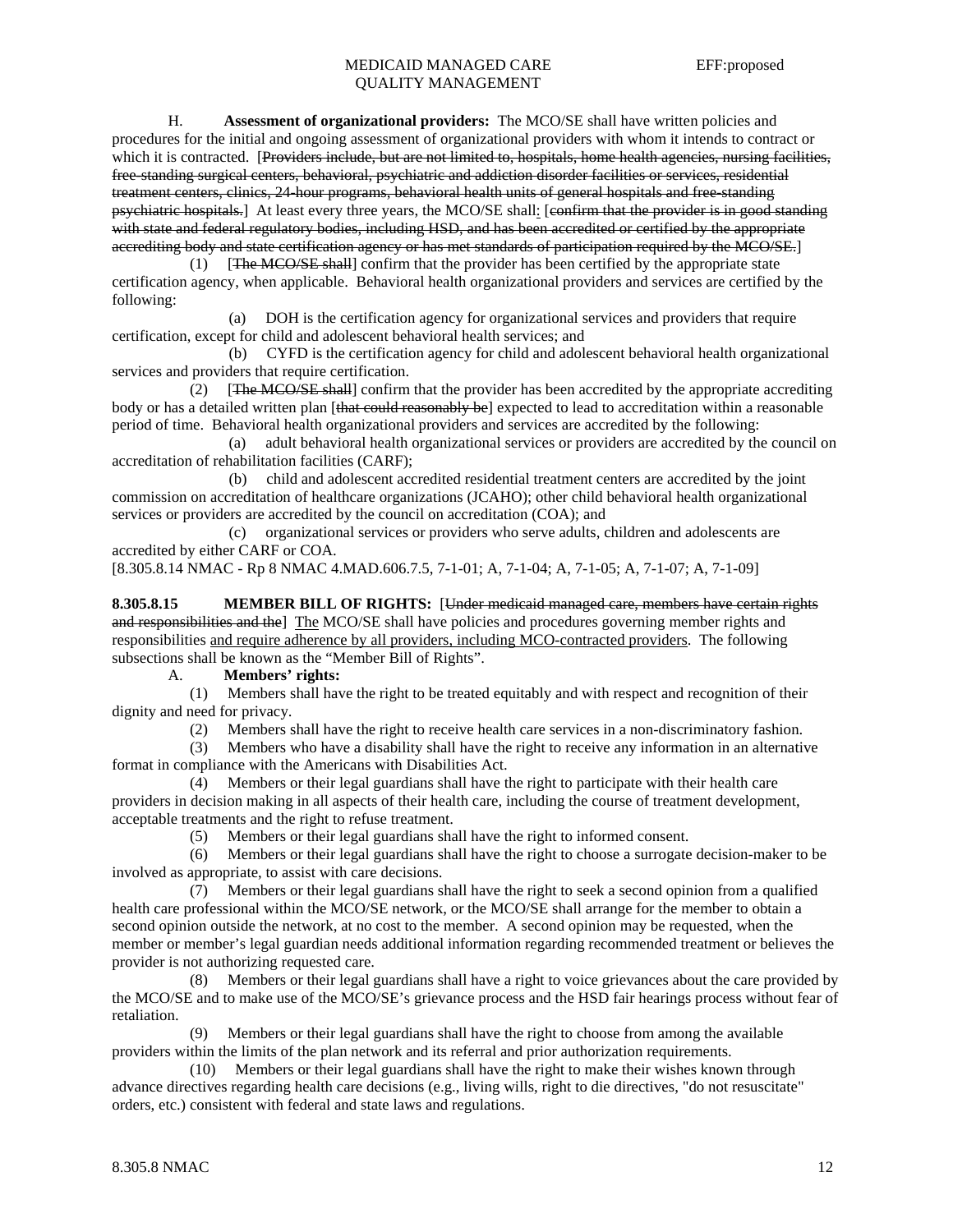(11) Members or their legal guardians shall have the right to access the member's medical records in accordance with the applicable federal and state laws and regulations.

 (12) Members or their legal guardians shall have the right to receive information about: the MCO/SE, its health care services, how to access those services, and the MCO/SE network providers.

 (13) Members or their legal guardians shall have the right to be free from harassment by the MCO/SE or its network providers in regard to contractual disputes between the MCO/SE and providers.

 (14) Members have the right to be free from any form of restraint or seclusion used as a means of coercion, discipline, convenience, or retaliation, as specified in federal or state of New Mexico regulations on the use of restraints and seclusion.

 (15) (MCO only) Members or their legal guardians shall have the right to select an MCO and exercise switch enrollment rights without threats or harassment.

 B. **Members' responsibilities:** Members or their legal guardians shall have certain responsibilities that will facilitate the treatment process.

 (1) Members or their legal guardians shall have the responsibility to provide, whenever possible, information that the MCO/SE and providers need in order to care for them.

 (2) Members or their legal guardians shall have the responsibility to understand the member's health problems and to participate in developing mutually agreed upon treatment goals.

 (3) Members or their legal guardians shall have the responsibility to follow the plans and instructions for care that they have agreed upon with their providers or to notify providers if changes are requested.

 (4) Members or their legal guardians shall have the responsibility to keep, reschedule or cancel an appointment rather than to simply not show up.

## C. **MCO/SE responsibilities:**

 (1) The MCO/SE shall provide a member handbook to its members and to potential members who request the handbook and have the handbook accessible via the internet. The MCO/SE shall publish [in the member handbook] the members' rights and responsibilities from the member bill of rights in the member handbook. MCOs/SE shall honor the provisions set forth in the member bill of rights.

 (2) The MCO/SE shall comply with the grievance resolutions process [found] delineated in 8.305.12 NMAC, *MCO Member Grievance System*.

 (3) The MCO/SE shall provide members or legal guardians with updated information within 30 days of a material change in the MCO/SE provider network, procedures for obtaining benefits, the amount, duration or scope of the benefits available under the contract in sufficient detail to ensure that enrollees understand the benefits to which they are entitled, and information on grievance, appeal and fair hearing procedures.

 (4) The MCO/SE shall provide members and legal guardians with access to a toll-free hot line for the MCO/SE's program for grievance management. The toll-free hot line for grievance management shall include the following features:

(a) requires no more than a two-minute wait except following mass enrollment periods;

(b) does not require a "touch-tone" telephone;

 (c) allows communication with members whose primary language is not English or who are hearing impaired; and

(d) is in operation 24 hours per day, seven days per week.

 (5) The MCO/SE shall provide active and participatory education of members or legal guardians that takes into account the cultural, ethnic and linguistic needs of members in order to assure understanding of the health care program, improve access and enhance the quality of service provided.

(6) The MCO/SE shall protect the confidentiality of member information and records.

 (a) The MCO/SE shall adopt and implement written confidentiality policies and procedures that conform to federal and state laws and regulations.

 (b) The MCO/SE's contracts with providers shall explicitly state expectations about confidentiality of member information and records.

 (c) The MCO/SE shall afford members or legal guardians the opportunity to approve or deny release by the MCO/SE of identifiable personal information to a person or agency outside the MCO/SE, except when release is required by law, state regulation, court order, HSD quality standards, or in the case of behavioral health, the collaborative.

 (d) The MCO/SE shall notify members and legal guardians in a timely manner when information is released in response to a court order.

 (e) The MCO/SE shall have written policies and procedures to maintain confidential information gathered or learned during the investigation or resolution of a complaint, including a member's status as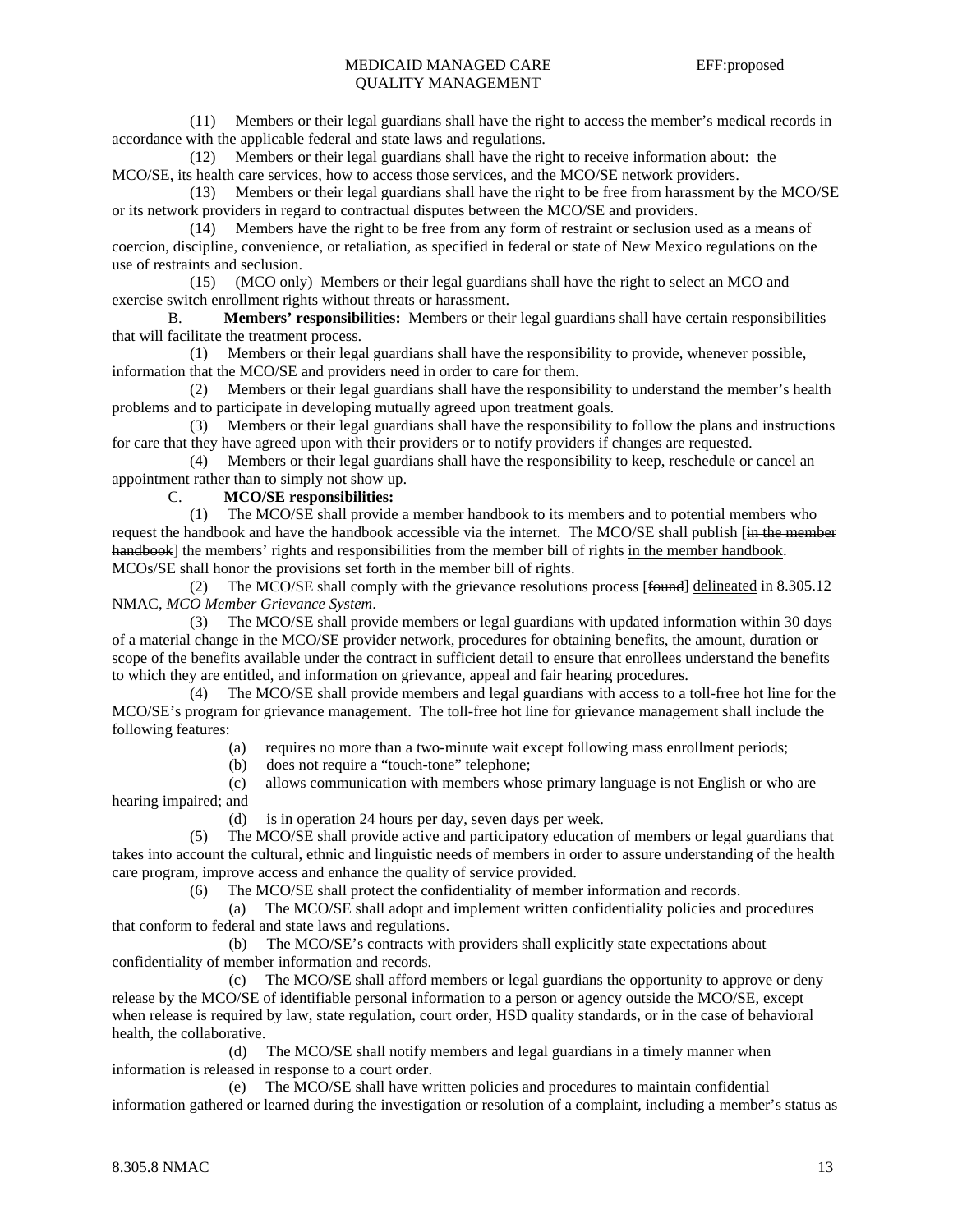a complainant.

 (f) The MCO/SE shall have written policies and procedures to maintain confidentiality of medical records used in quality review, measurement and improvement activities.

 (7) When the MCO/SE delegates member service activity, the MCO/SE shall retain responsibility for documenting MCO/SE oversight of the delegated activity.

 (8) Policies regarding consent for treatment shall be disseminated annually to providers within the MCO/SE network. The MCO/SE shall have written policies regarding the requirement for providers to abide by federal and state law and New Mexico medicaid policies regarding informed consent specific to:

- (a) the treatment of minors;
- (b) adults who are in the custody of the state;
- (c) adults who are the subject of an active protective services case with CYFD;
- (d) children and adolescents who fall under the jurisdiction of CYFD; and

 (e) individuals who are unable to exercise rational judgment or give informed consent consistent with federal and state laws and New Mexico medicaid regulations.

 (9) The MCO/SE shall have a process to detect, measure and eliminate operational bias or discrimination against members. The MCO/SE shall ensure that its providers and their facilities comply with the Americans with Disabilities Act.

 [(10) The MCO/SE shall provide a member handbook to its members or potential members who request the handbook, and it shall be accessible via the internet.]

[(11)] (10) The MCO/SE shall develop and implement policies and procedures to allow members to access behavioral health services without going through the PCP. These policies and procedures must afford timely access to behavioral health services.

 $[\frac{12}{12}]$  (11) The MCO shall not restrict a member's right to choose a provider of family planning services.

 $[ (13) ]$  (12) The MCO/SE's communication with members shall be responsive to the various populations by demonstrating cultural competence in the materials and services provided to members. The MCO/SE shall provide information to its network providers about culturally relevant services and may provide information about alternative treatment options, e.g., American Indian healing practices if available. Information and materials provided by the MCO/SE to medicaid members shall be written at a sixth-grade language level and shall be made available in the prevalent population language.

[8.305.8.15 NMAC - Rp 8 NMAC 4.MAD.606.7.6, 7-1-01; A, 7-1-04; A, 7-1-05; A, 7-1-07; A, 7-1-09]

**8.305.8.16 STANDARDS FOR PREVENTIVE HEALTH SERVICES:** The MCO shall follow current national standards for preventive health services including behavioral health preventive services. [These standards] Standards are derived from several sources, including the U.S. preventive services task force, the centers for disease control and prevention; and the American college of obstetricians and gynecologists. Any preventive health guidelines developed by the MCO under these standards shall be adopted [,] and reviewed at least every two years, updated when appropriate and disseminated to practitioner and member. Unless a member refuses and the refusal is documented, the MCO shall provide the following preventive health services or screens or document that the services (with the results) were provided by other means. The MCO shall document medical reasons not to perform these services for an individual member. Member refusal is defined to include refusal to consent to and refusal to access care.

 A. **Initial assessment:** The MCO shall perform an initial assessment of the medicaid member's health care needs within 90 days of the date the member enrolls in the MCO. For this purpose, a member is considered enrolled at the lock-in date. This assessment must include a question regarding the member's primary language spoken or written.

 B. **Immunizations:** The MCO shall adopt policies that to the extent possible, ensure that within six months of enrollment, members are immunized according to the type and schedule provided by current recommendations of the state department of health. [advisory committee on immunizations. The MCO shall provide the immunizations or verify the member's immunization history by a method acceptable to the health advisory committee.] The MCO shall encourage providers to verify and document all administered immunizations in the New Mexico SIIS system.

 C. **Screens:** The MCO shall adopt policies which will ensure that, to the extent possible, within six months of enrollment or within six months of a change in screening standards, asymptomatic members receive at least the following preventive screening services.

(1) *Screening for breast cancer*: Females aged 40-69 years shall be screened every one to two years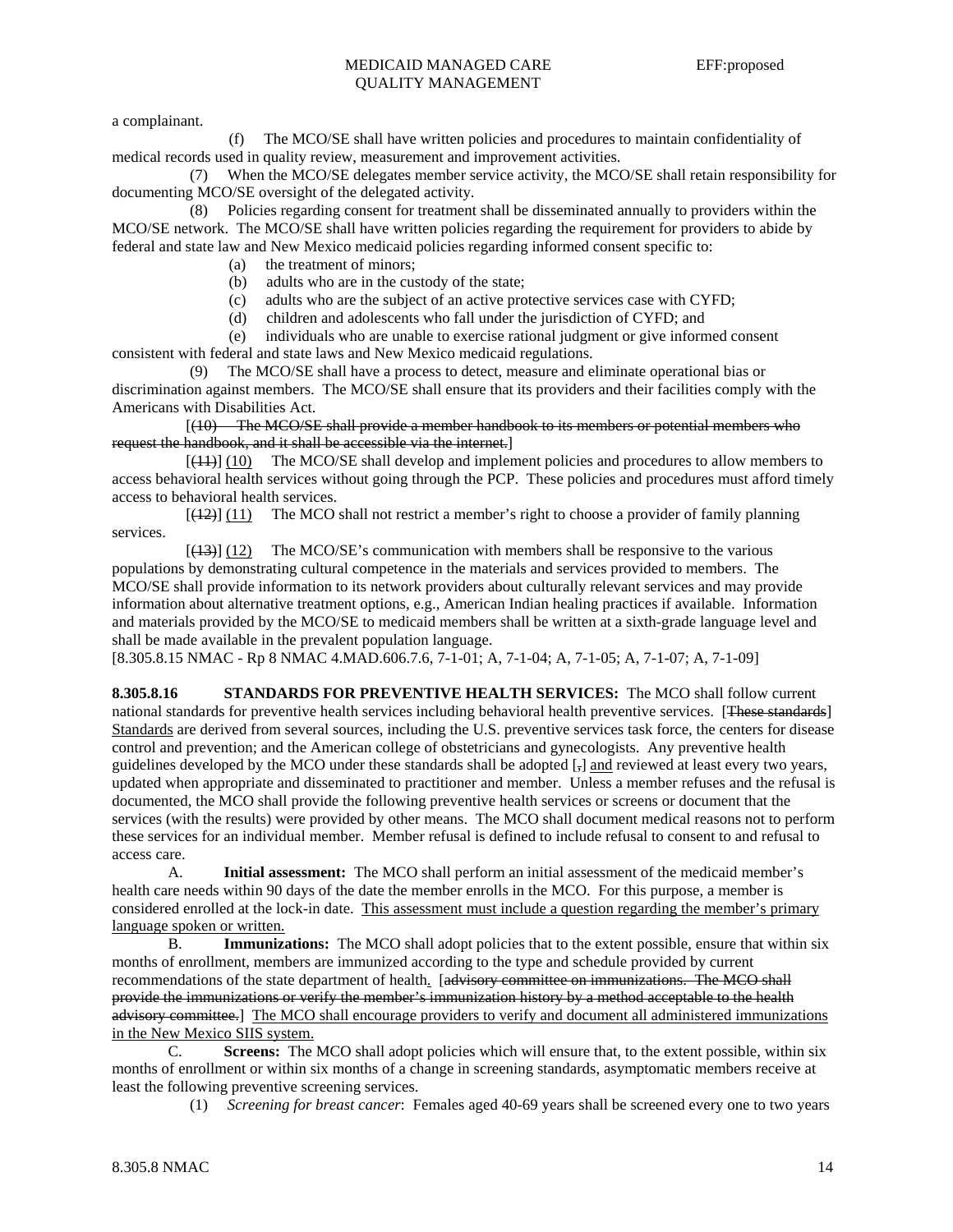by mammography alone or by mammography and annual clinical breast examination.

 (2) *Screening for cervical cancer*: Female members with a cervix shall receive cytopathology testing starting at the onset of sexual activity, but at least by 21 years of age and every three years thereafter until reaching 65 years of age if prior testing has been consistently normal and the member has been confirmed not to be at high risk. If the member is at high risk, the frequency shall be at least annual.

 (3) *Screening for colorectal cancer*: Members aged 50 years and older at normal risk for colorectal cancer shall be screened with annual fecal occult blood testing or sigmoidoscopy or colonoscopy or double contrast barium, at a periodicity determined by the MCO.

 (4) *Blood pressure measurement*: Members over age 18 shall receive a blood pressure measurement at least every two years.

 (5) *Serum cholesterol measurement*: Male members aged 35 and older and female members aged 45 and older who are at normal risk for coronary heart disease shall receive serum cholesterol and HDL cholesterol measurement every five years. Adults aged 20 or older with risk factors for heart disease shall have serum cholesterol and HDL cholesterol measurements.

 (6) *Screening for obesity*: Members shall receive body weight and height/length measurements with each physical exam. Children shall receive BMI percentile designation.

 (7) *Screening for elevated lead levels*: Members aged 9-15 months (ideally at 12 months) shall receive a blood lead measurement at least once.

 (8) *Screening for tuberculosis*: Routine tuberculin skin testing shall not be required for all members. The following high-risk persons shall be screened or previous screening noted: persons who immigrated from countries in Asia, Africa, Latin America or the Middle East in the preceding five years; persons who have substantial contact with immigrants from those areas; migrant farm workers; and persons who are alcoholic, homeless or injecting drug users. HIV-infected persons shall be screened annually. Persons whose screening tuberculin test is positive (>10 mm of induration) must be referred to the local public health office in their community of residence for contact investigation.

 (9) *Screening for rubella*: All female members of childbearing ages shall be screened for rubella susceptibility by history of vaccination or by serology.

 (10) *Screening for chlamydia*: All sexually active female members age 25 or younger shall be screened for chlamydia. All female members over age 25 shall be screened for chlamydia if they inconsistently use barrier contraception, have more than one sex partner, or have had a sexually transmitted disease in the past.

 (11) *Screening for type 2 diabetes*: Individuals with one or more of the following risk factors for diabetes shall be screened. Risk factors include a family history of diabetes (parent or sibling with diabetes); obesity  $(>20\%$  over desired body weight or BMI  $>27\text{kg/m2}$ ; race/ethnicity (e.g. Hispanic, Native American, African American, Asian-Pacific islander); previously identified impaired fasting glucose or impaired glucose tolerance; hypertension (>140/90 mmHg); HDL cholesterol level <35 mg/dl and triglyceride level >250 mg/dl; history of gestational diabetes mellitus (GDM) or delivery of babies over 9 lbs.

 (12) *Prenatal screening*: All pregnant members shall be screened for preeclampsia, D(Rh) incompatibility, down syndrome, neural tube defects, hemoglobinopathies, vaginal and rectal group B streptococcal infection and screened and counseled for HIV in accordance with the most current recommendations of the American college of obstetricians and gynecologists.

 (13) *Newborn screening*: Newborn members shall be screened for those disorders specified in the state of New Mexico metabolic screen.

 (14) *Tot-to-teen health checks*: The MCO shall operate tot-to-teen mandated early and periodic screening, diagnostic and treatment (EPSDT) services as outlined in 8.320.3 NMAC, *Tot-to-Teen Health Checks*. Within three months of enrollment lock-in, the MCO shall ensure that eligible members (up to age 21) are current according to the screening schedule (unless more stringent requirements are specified in these standards). The MCO shall encourage PCPs to assess and document for age, height and gender appropriate weight and for BMI percentage during EPSDT screens to detect and treat evidence of weight or obesity issues in children and adolescents.

 (15) Members over age 21 must be screened to detect high risk for behavioral health conditions at their first encounter with a PCP after enrollment.

 (16) The MCO shall require PCPs to refer members, whenever clinically appropriate, to behavioral health providers. The MCO/SE shall assist the member with an appropriate behavioral health referral.

 D. **Counseling:** The MCO shall adopt policies that shall ensure that applicable asymptomatic members are provided counseling on the following topics unless recipient refusal is documented:

- (1) prevention of tobacco use;
- (2) benefits of physical activity;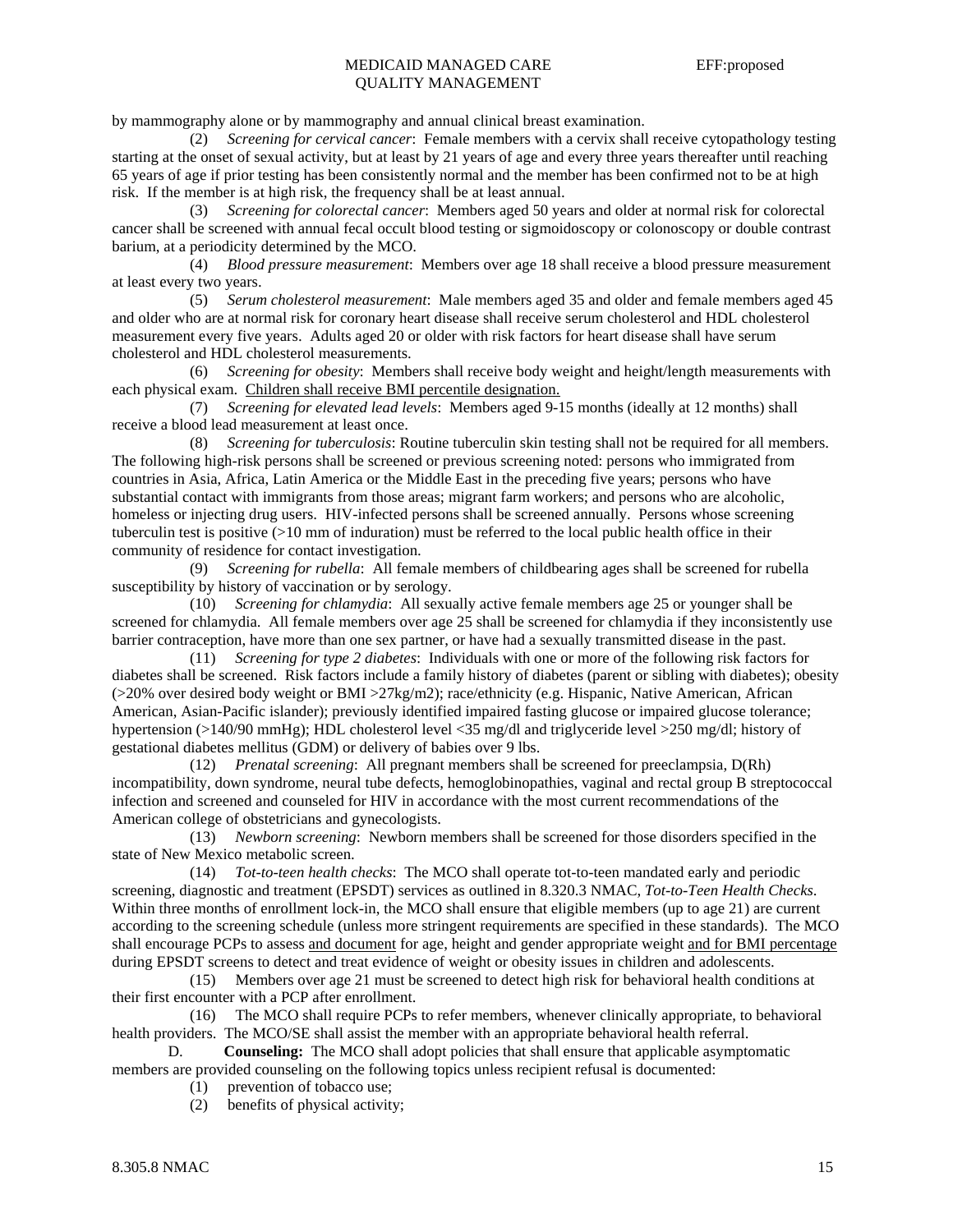(3) benefits of a healthy diet;

 (4) prevention of osteoporosis and heart disease in menopausal women citing the advantages and disadvantages of calcium and hormonal supplementation;

- (5) prevention of motor vehicle injuries;
- (6) prevention of household and recreational injuries;
- (7) prevention of dental and periodontal disease;
- (8) prevention of HIV infection and other sexually transmitted diseases;
- (9) prevention of unintended pregnancies; and
- (10) prevention or intervention for obesity or weight issues.

 E. **Hot line:** The MCO/SE shall provide a toll-free clinical telephone hot line function that includes at least the following services and features:

 (1) clinical assessment and triage to evaluate the acuity and severity of the member's symptoms and make the clinically appropriate referral; and

(2) prediagnostic and post-treatment health care decision assistance based on symptoms.

 F. **Health information line:** The MCO shall provide a toll-free line that includes at least the following services and features:

 (1) general health information on topics appropriate to the various medicaid populations, including those with severe and chronic physical and behavioral health conditions; and

(2) preventive/wellness counseling.

 G. **Family planning:** The MCO must have a family planning policy. This policy must ensure that members of the appropriate age of both sexes who seek family planning services are provided with counseling and treatment, if indicated, as it relates to the following:

- (1) methods of contraception; and
- (2) HIV and other sexually transmitted diseases and risk reduction practices.

 H. **Prenatal care:** The MCO shall operate a proactive prenatal care program to promote early initiation and appropriate frequency of prenatal care consistent with the standards of the American college of obstetrics and gynecology. The program shall include at least the following:

(1) educational outreach to all members of childbearing age;

 (2) prompt and easy access to obstetrical care, including an office visit with a practitioner within three weeks of having a positive pregnancy test (laboratory or home) unless earlier care is clinically indicated;

- (3) risk assessment of all pregnant members to identify high-risk cases for special management;
	- (4) counseling that strongly advises voluntary testing for HIV;
- (5) case management services to address the special needs of members who have a high risk

pregnancy especially if risk is due to psychosocial factors such as substance abuse or teen pregnancy;

(6) screening for determination of need for a post-partum home visit; and

 (7) coordination with other services in support of good prenatal care, including transportation, other community services and referral to an agency that dispenses baby car seats free or at a reduced price. [8.305.8.16 NMAC - Rp 8 NMAC 4.MAD.606.7.7, 7-1-01; A, 7-1-04; A, 7-1-05; A, 7-1-07]

## **8.305.8.17 STANDARDS FOR MEDICAL RECORDS:**

 A. **Standards and policies:** The MCO/SE shall require that member medical records be maintained on paper or electronic format. Member medical records shall be maintained timely, and be legible, current, detailed and organized to permit effective and confidential patient care and quality review.

 (1) The MCO/SE shall have medical record confidentiality policies and procedures in compliance with state and federal guidelines and HIPAA.

 (2) The MCO/SE shall have medical record documentation standards that are enforced with its MCO/SE providers and subcontractors and require that records reflect all aspects of patient care, including ancillary services. The documentation standards shall, at a minimum, require the following:

(a) patient identification information (on each page or electronic file);

 (b) personal biographical data (date of birth, sex, race or ethnicity (if available), mailing address, residential address, employer, school, home and work telephone numbers, name and telephone numbers of emergency contacts, marital status, consent forms and guardianship information);

- (c) date of data entry and date of encounter;<br>(d) provider identification (author of entry):
- provider identification (author of entry);
- (e) allergies and adverse reactions to medications;
- (f) past medical history for patients seen two or more times;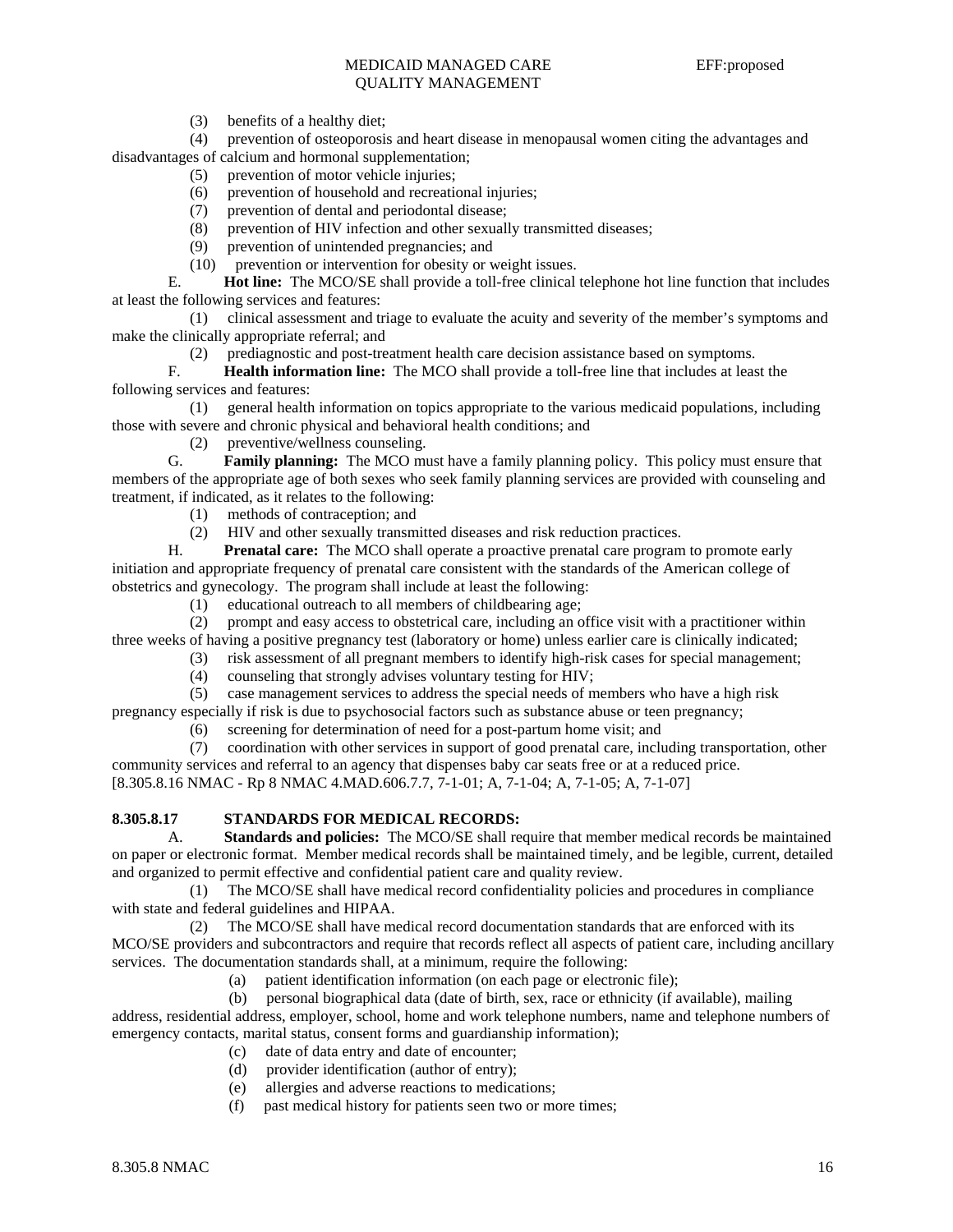(g) status of preventive services provided or at least those specified by HSD, summarized in an auditable form (a single sheet) in the medical record within six months of enrollment;

- (h) diagnostic information;
- (i) medication history including what has been effective and what has not, and why;
- (j) identification of current problems;
- (k) history of smoking, alcohol use and substance abuse;
- (l) reports of consultations and referrals;
- (m) reports of emergency care, to the extent possible;
- (n) advance directive for adults; and
- (o) record legibility to at least a peer of the author.

 (3) [For patients who receive two or more services from a behavioral health provider through the SE within a 12-month period, the documentation standards shall meet medicaid requirements and require that the following items also be included in the medical record in addition to the above:] For behavioral health patients, documentation shall include all elements listed above in addition to the following:

 (a) a mental status evaluation that documents affect, speech, mood, thought content, judgment, insight, concentration, memory and impulse control;

(b) DSM-IV diagnosis consistent with the history, mental status examination or other

assessment data;

 (c) a treatment plan consistent with diagnosis that has objective and measurable goals and time frames for goal attainment or problem resolution;

- (d) documentation of progress toward attainment of the goal; and
- (e) preventive services such as relapse prevention and stress management.

 (4) The MCO/SE standards for a member's medical record shall include the following minimum detail for individual clinical encounters:

 (a) history (and physical examination) for presenting complaints containing relevant psychological and social conditions affecting the patient's behavioral health, including mental health (psychiatric) and substance abuse status;

- (b) plan of treatment;
- (c) diagnostic tests and the results;
- (d) drugs prescribed, including the strength, amount, directions for use and refills;
- (e) therapies and other prescribed regimens and the results;
- (f) follow-up plans and directions (such as, time for return visit, symptoms that shall prompt a

return visit);

- (g) consultations and referrals and the results; and
- (h) any other significant aspect of the member's physical or behavioral health care.

 B. **Review of records:** The MCO/SE shall have a process to systematically review provider medical records to ensure compliance with the medical record standards. The MCO/SE shall institute improvement and actions when standards are not met.

 (1) The EQRO shall conduct reviews of a representative sample of medical records from the MCO's primary care providers, obstetricians, and gynecologists. The EQRO shall conduct a review of a representative sample of clinical records from the SE's behavioral health providers to determine compliance with the SE's established medical record standards and goals.

 (2) The MCO/SE shall have a mechanism to assess the effectiveness of organization-wide and practice-site [follow-up plans to increase] compliance with the MCO/SE's established medical record standards and goals.

 C. **Access to records:** The MCO/SE shall provide HSD or its designee appropriate access to provider medical records.

 (1) The MCO shall ensure that the PCP maintains a primary medical record for each member, which contains sufficient medical information from all providers involved in the member's care, to ensure continuity of care. The MCO shall ensure that providers involved in the member's care have access to the member's primary medical record including the SE, when necessary.

 (2) The MCO/SE shall include provisions in its contracts with providers for appropriate access to the MCO/SE's members' medical records for purposes of in-state quality reviews conducted by HSD or its designee, and for making medical records available to physical health and behavioral health care providers[, including behavioral health, for each clinical encounter].

(3) The MCO shall have a policy that ensures the confidential transfer of medical and dental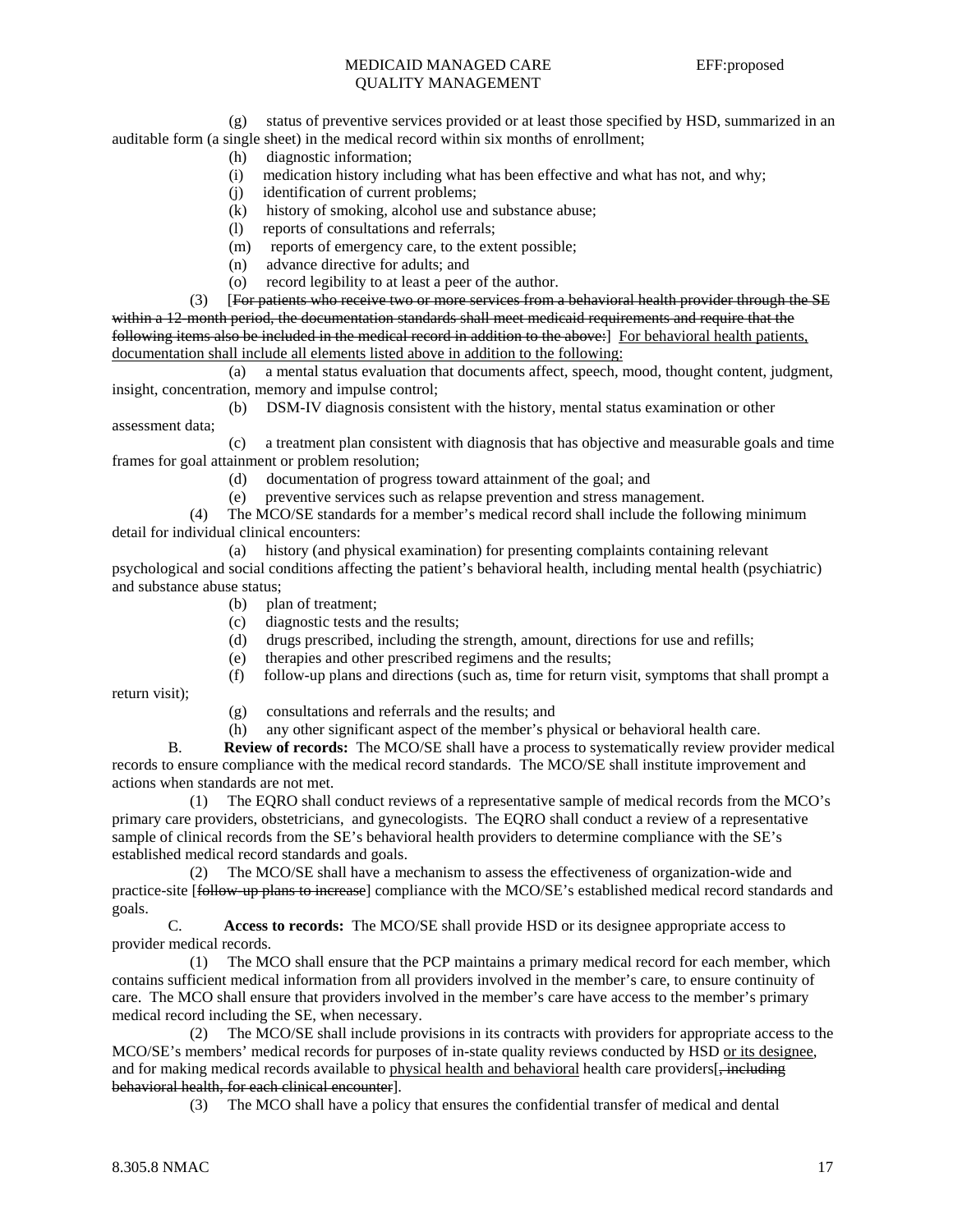information [to another primary medical, or dental practitioner whenever] when a primary medical or dental provider leaves the MCO the member changes primary medical or dental practitioner or after a member changes enrollment from one MCO [and enrolls in] to another MCO.

 (4) The SE shall have a policy that ensures the confidential transfer of behavioral health information from one practitioner to another [whenever] when a provider leaves the SE network or [whenever] the member changes behavioral health provider or practitioner. [The SE shall have a policy that ensures the confidential transfer of behavioral health information from one collaborative agency to another.]

 (5) The SE shall have a policy that ensures the confidential transfer of behavioral health information from one collaborative agency to another.

 $[5]$  (6) The MCO/SE shall forward [to HSD or it designee, specific] health information from the provider's medical records to HSD or its designee, as requested. [Examples of health information will include, but not be limited to, the following:

|     | - the member's principal physical and behavioral health problems, as applicable;           |
|-----|--------------------------------------------------------------------------------------------|
|     |                                                                                            |
| ιU. | - the member's current medications, dosage amounts and frequency;                          |
|     | $\epsilon$ ) the member's preventive health services history; including behavioral health; |
|     |                                                                                            |
|     | <b>EPSDT</b> screening results (if the member is under age 21); and                        |
|     |                                                                                            |
|     | $(a)$ other information as requested.                                                      |
|     | <del>other mrormation as requested</del> .                                                 |

[8.305.8.17 NMAC - Rp 8 NMAC 4.MAD.606.7.8, 7-1-01; A, 7-1-04; A, 7-1-05; A, 7-1-07; A, 7-1-09]

## **8.305.8.18 STANDARDS FOR ACCESS:**

 A. **Ensure access:** The MCO/SE shall establish and follow protocols to ensure the accessibility, availability and referral to health care providers for each medically necessary service. [The MCO/SE shall submit documentation to HSD if requested, at least once per year, giving assurances that it has the capacity to serve the expected enrollment in its service area in accordance with HSD standards and in a format acceptable to HSD.] The MCO/SE shall provide access to the full array of covered services within the benefit package[ $-H$ ] ; if a service is unavailable based on the access guidelines, a service equal to or higher than shall be offered.

 B. **Access to urgent and emergency services:** Services for emergency conditions provided by physical health providers, including emergency transportation, urgent conditions, and post-stabilization care shall be covered by the MCO (only within the United States for both physical and behavioral health). The SE shall coordinate all behavioral health transportation with the member's respective MCO. An urgent condition exists when a member manifests acute symptoms and signs that, by reasonable medical judgment, represent a condition of sufficient severity that the absence of medical attention within 24 hours could reasonably result in an emergency condition. Serious impairment of biopsychosocial functioning, imminent out-of-home placement for children and adolescents or serious jeopardy to the behavioral health of the member are considered urgent conditions. An emergency condition exists when a member manifests acute symptoms and signs that, by reasonable lay person judgment, represent a condition of sufficient severity that the absence of immediate medical attention, including behavioral health, could reasonably result in death, serious impairment of bodily function or major organ or serious jeopardy to the overall health of the member. Post-stabilization care means covered services related to an emergency medical or behavioral health condition, that are provided after the member is stabilized in order to maintain the stabilized condition and may include improving or resolving the member's condition.

 (1) The MCO/SE shall ensure that there is no clinically significant delay caused by the MCO/SE's utilization control measures. Prior authorization is not required for emergency services in or out of the MCO/SE network, and all emergency services shall be reimbursed at the medicaid fee-for-service rate. The MCO/SE shall not retroactively deny a claim for an emergency screening examination because the condition, which appeared to be an emergency medical or behavioral health condition under the prudent lay person standard, turned out to be nonemergency in nature.

 (2) The MCO/SE shall ensure that the member has the right to use any hospital or other licensed emergency setting for emergency care, regardless of whether the provider is contracted with the MCO/SE.

 (3) The MCO/SE shall ensure that members have access to the nearest appropriately designated trauma center according to established EMS triage and transportation protocols.

 C. **Primary care provider availability:** The MCO shall follow a process that ensures a sufficient number of primary care providers are available to members to allow the members a reasonable choice among providers.

 (1) The MCO shall have at least one primary care provider available per 1,500 members and no more than 1,500 members assigned to a single provider unless approved by HSD.

(2) The minimum number of primary care providers from which to choose and the distances to those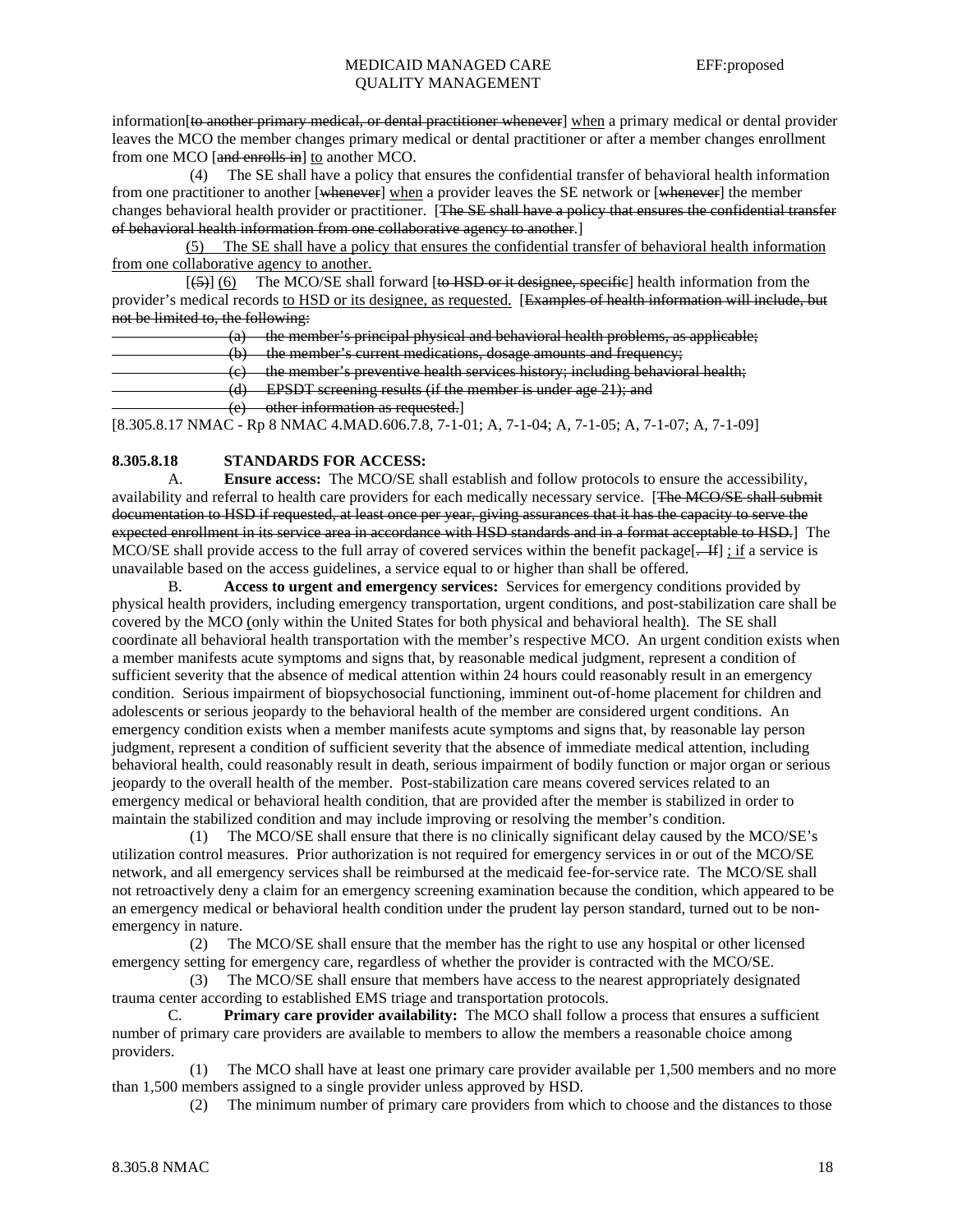providers shall vary by county based on whether the county is urban, rural or frontier. Urban counties are: Bernalillo, Los Alamos, Santa Fe and Dona Ana. Frontier counties are: Catron, Harding, DeBaca, Union, Guadalupe, Hidalgo, Socorro, Mora, Sierra, Lincoln, Torrance, Colfax, Quay, San Miguel and Cibola. Rural counties are those that are not urban or frontier. The standards are as follows:

- (a) 90% of urban residents shall travel no farther than 30 miles;
- (b) 90% of rural residents shall travel no farther than 45 miles; and
- (c) 90% of frontier residents shall travel no farther than 60 miles.

D. **Pharmacy provider availability:** The MCO shall ensure that a sufficient number of pharmacy providers are available to members. The MCO shall ensure that pharmacy services meet geographic access standards based on the member's county of residence. The access standards are as follows:

- (1) 90% of urban residents shall travel no farther than 30 miles;
- (2) 90% of rural residents shall travel no farther than 45 miles; and
- (3) 90% of frontier residents shall travel no farther than 60 miles.

 E. **Access to health care services:** The MCO shall ensure that there are a sufficient number of PCPs and dentists available to members to allow members a reasonable choice. The SE shall ensure that there are a sufficient number of behavioral health providers, based on the least restrictive, medically necessary needs of its members, available statewide to members to allow members a reasonable choice.

 (1) The MCO shall report to HSD all provider groups, health centers and individual physician practices and sites in their network that are not accepting new medicaid members. The SE shall report to HSD all individual providers, provider groups, provider agencies or facilities and corresponding sites in its network that are not accepting new medicaid members.

 (2) (MCO only) For routine, asymptomatic, member-initiated, outpatient appointments for primary medical care, the request-to-appointment time shall be no more than 30 days, unless the member requests a later time.

 (3) (MCO only) For routine asymptomatic member-initiated dental appointments, the request to appointment time shall be consistent with community norms for dental appointments.

 (4) (MCO only) For routine, symptomatic, member-initiated, outpatient appointments for nonurgent primary medical and dental care, the request-to-appointment time shall be no more than 14 days, unless the member requests a later time.

 (5) (SE only) For nonurgent behavioral health care, the request-to-appointment time shall be no more than 14 days, unless the member requests a later time.

 (6) (MCO/SE) Primary medical, dental and behavioral health care outpatient appointments for urgent conditions shall be available within 24 hours.

 (7) (MCO only) For specialty outpatient referral and consultation appointments, excluding behavioral health, which is addressed in (5) above, the request-to-appointment time shall generally be consistent with the clinical urgency, but no more than 21 days, unless the member requests a later time.

 (8) (MCO only) For routine outpatient diagnostic laboratory, diagnostic imaging and other testing appointments, the request-to-appointment time shall be consistent with the clinical urgency, but no more than 14 days, unless the member requests a later time.

 (9) (MCO only) For outpatient diagnostic laboratory, diagnostic imaging and other testing, if a "walk-in" rather than an appointment system is used, the member wait time shall be consistent with severity of the clinical need.

 (10) (MCO only) For urgent outpatient diagnostic laboratory, diagnostic imaging and other testing, appointment availability shall be consistent with the clinical urgency, but no longer than 48 hours.

 (11) (MCO/SE) The in-person prescription fill time (ready for pickup) shall be no longer than 40 minutes. A prescription phoned in by a practitioner shall be filled within 90 minutes.

 (12) (MCO/SE) The timing of scheduled follow-up outpatient visits with practitioners shall be consistent with the clinical need.

 (13) The MCO/SE shall ensure that a medically necessary pharmaceutical agent is provided in a clinically timely manner.

 (14) The MCO/SE's preferred drug list (PDL) shall follow HSD guidelines in Subsection O of 8.305.7.11 NMAC, *Services Included in the Salud! Benefit Package*, *Pharmacy Services*.

 (15) The MCO shall approve or deny a request for new durable medical equipment (DME) or for repairs to existing DME owned or rented by the member within seven working days of the request date.

 (a) All new customized or made-to-measure DME or customized modifications to existing DME owned or rented by the member shall be delivered to the member within 150 days of the request date.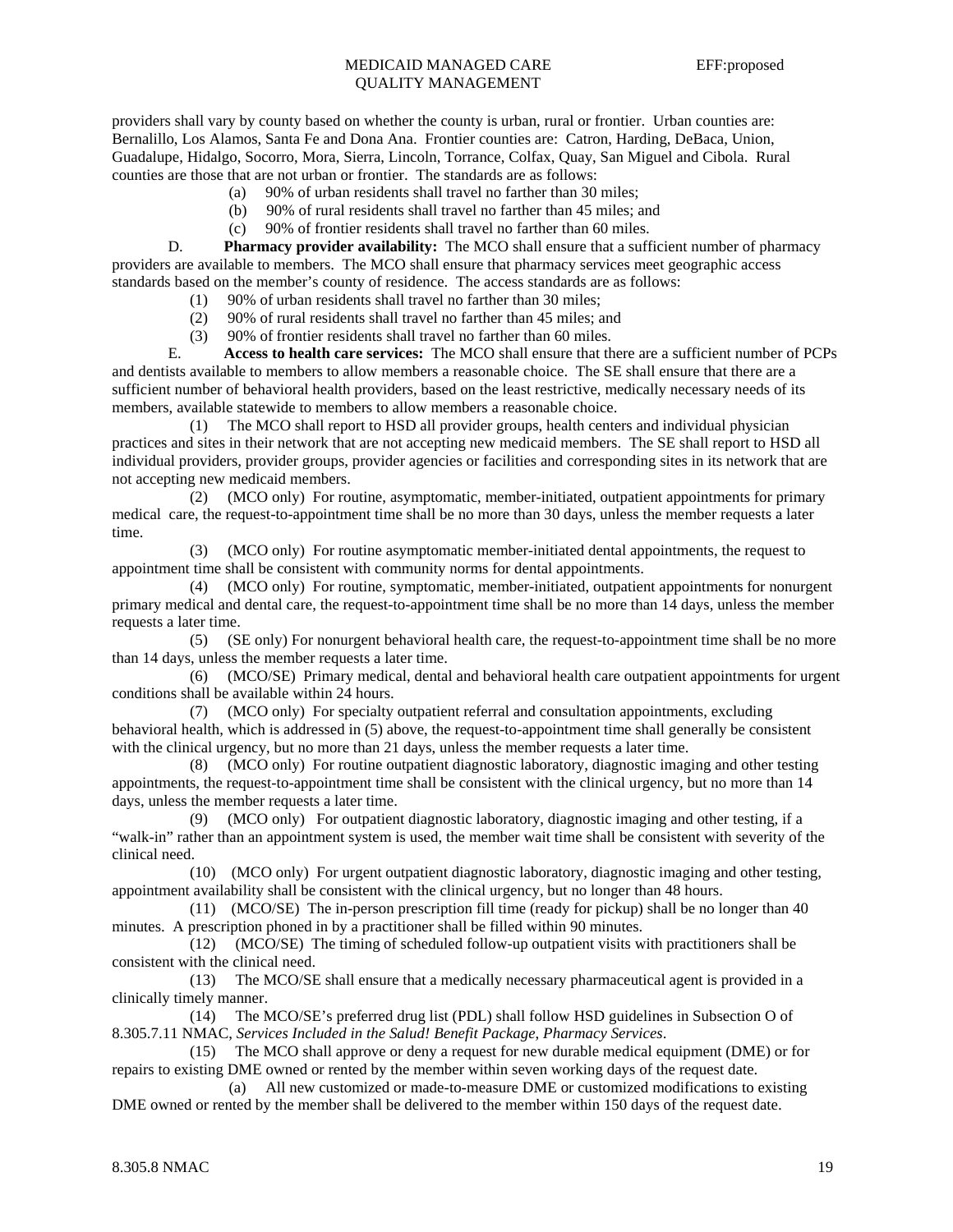|                                                                                                                     | (b) | All standard DME shall be delivered within 24 hours of the request, if needed on an urgent                      |
|---------------------------------------------------------------------------------------------------------------------|-----|-----------------------------------------------------------------------------------------------------------------|
| basis.                                                                                                              |     |                                                                                                                 |
|                                                                                                                     | (c) | All standard DME not needed on an urgent basis shall be delivered within a time frame                           |
| consistent with clinical need.                                                                                      |     |                                                                                                                 |
|                                                                                                                     | (d) | All DME repairs or non-customized modifications shall be delivered within 60 days of the                        |
| request date.                                                                                                       |     |                                                                                                                 |
|                                                                                                                     | (e) | The MCO shall have an emergency response plan for non-customized DME needed on an                               |
| emergent basis.                                                                                                     |     |                                                                                                                 |
| (16)                                                                                                                |     | The MCO shall approve or deny a request for prescribed medical supplies within seven working                    |
| days of the request date. The MCO shall ensure that:                                                                |     |                                                                                                                 |
|                                                                                                                     | (a) | members can access prescribed medical supplies within 24 hours when needed on an urgent                         |
| basis:                                                                                                              |     |                                                                                                                 |
|                                                                                                                     | (b) | members can access routine medical supplies within a time frame consistent with the                             |
| clinical need;                                                                                                      |     |                                                                                                                 |
|                                                                                                                     | (c) | subject to any requirements to procure a physician's order to provide supplies to the                           |
|                                                                                                                     |     | member, members utilizing medical supplies on an ongoing basis shall submit to the MCO lists of needed supplies |
| monthly; and the MCO or its subcontractor shall contact the member if the requested supplies cannot be delivered in |     |                                                                                                                 |

monthly; and the MCO or its subcontractor shall contact the member if the requested supplies cannot be delivered in the time frame expected and make other delivery arrangements consistent with clinical need.

 (17) The MCO shall ensure that members and members' families receive proper instruction on the use of DME and medical supplies provided by the MCO/SE or its subcontractor.

 F. **Access to transportation services:** The MCO shall provide the transportation benefit for medically necessary physical and behavioral health. The MCO shall coordinate behavioral health transportation services with the SE[, and the SE shall coordinate transportation services with the member's respective MCO]. The MCO shall have sufficient transportation providers available to meet the needs of members, including an appropriate number of handivans available for members who are wheelchair or ventilator dependant or have other equipment needs. The MCO shall develop and implement policies and procedures to ensure that:

(1) transportation arranged is appropriate for the member's clinical condition;

 (2) the history of services is available at the time services are requested to expedite appropriate arrangements;

(3) CPR-certified drivers are available to transport members consistent with clinical need;

 (4) the transportation type is clinically appropriate, including access to non-emergency ground ambulance carriers;

 (5) members can access and receive authorization for medically necessary transportation services under certain unusual circumstances without advance notification; and

(6) minors are accompanied by a parent or legal guardian as indicated to provide safe transportation.<br> **G.** Use of technology: The MCO/SE is encouraged to use state-of-the-art technology, such as

Use of technology: The MCO/SE is encouraged to use state-of-the-art technology, such as telemedicine, to ensure access and availability of services statewide. [8.305.8.18 NMAC - Rp 8 NMAC 4.MAD.606.7.9, 7-1-01; A, 7-1-04; A, 7-1-05; A, 7-1-07; A, 7-1-09]

**8.305.8.19** DELEGATION: Delegation is a process whereby an MCO/SE gives another entity the authority to perform certain functions on its behalf. The MCO/SE is fully accountable for all predelegation and delegation activities and decisions made. The MCO/SE shall document its oversight of the delegated activity. The SE may assign, transfer, or delegate to a subcontractor key management functions including, but not limited to, care coordination and universal credentialing with the explicit written approval of HSD [and the collaborative with the written approval of the MCO].

A. A mutually agreed upon document between MCO/SE and the delegated entity shall describe:

(1) the responsibilities of the MCO/SE and the entity to which the activity is delegated;

- (2) the delegated activity;
- (3) the frequency and method of reporting to the MCO/SE;
- (4) the process by which the MCO/SE evaluates the delegated entity's performance; and  $(5)$  the remedies up to, and including, revocation of the delegation, available to the MCO

the remedies up to, and including, revocation of the delegation, available to the MCO/SE if the delegated entity does not fulfill its obligations.

- B. The MCO/SE shall document evidence that the MCO/SE:
	- (1) evaluated the delegated entity's capacity to perform the delegated activities prior to delegation;
	- (2) evaluates regular reports and proactively identifies opportunities for improvement; and
	- (3) evaluates at least semi-annually the delegated entity's activities in accordance with the MCO/SE's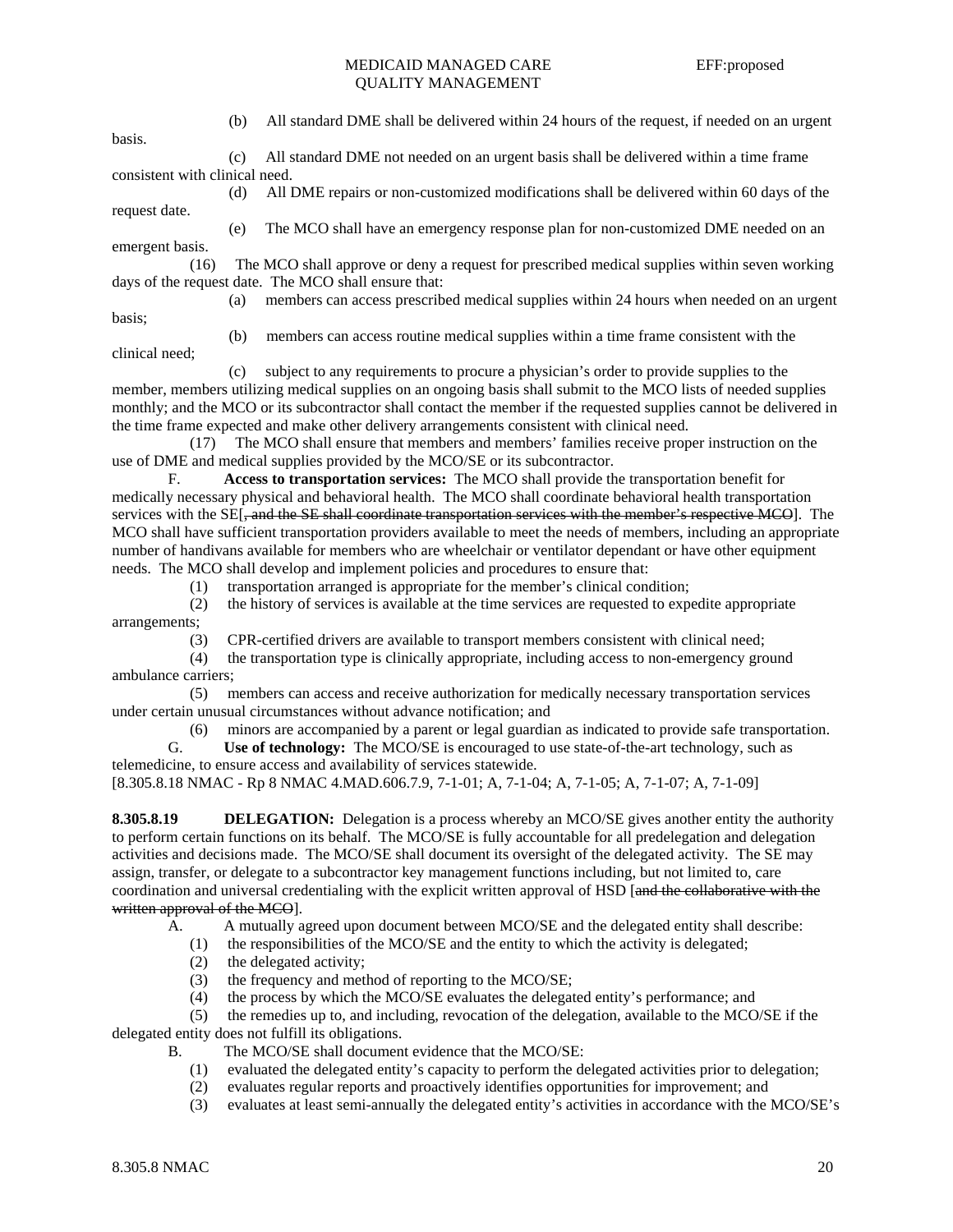expectations and HSD's standards. [8.305.8.19 NMAC - N, 7-1-01; A, 7-1-04; A, 7-1-05; A, 7-1-07; A, 7-1-09]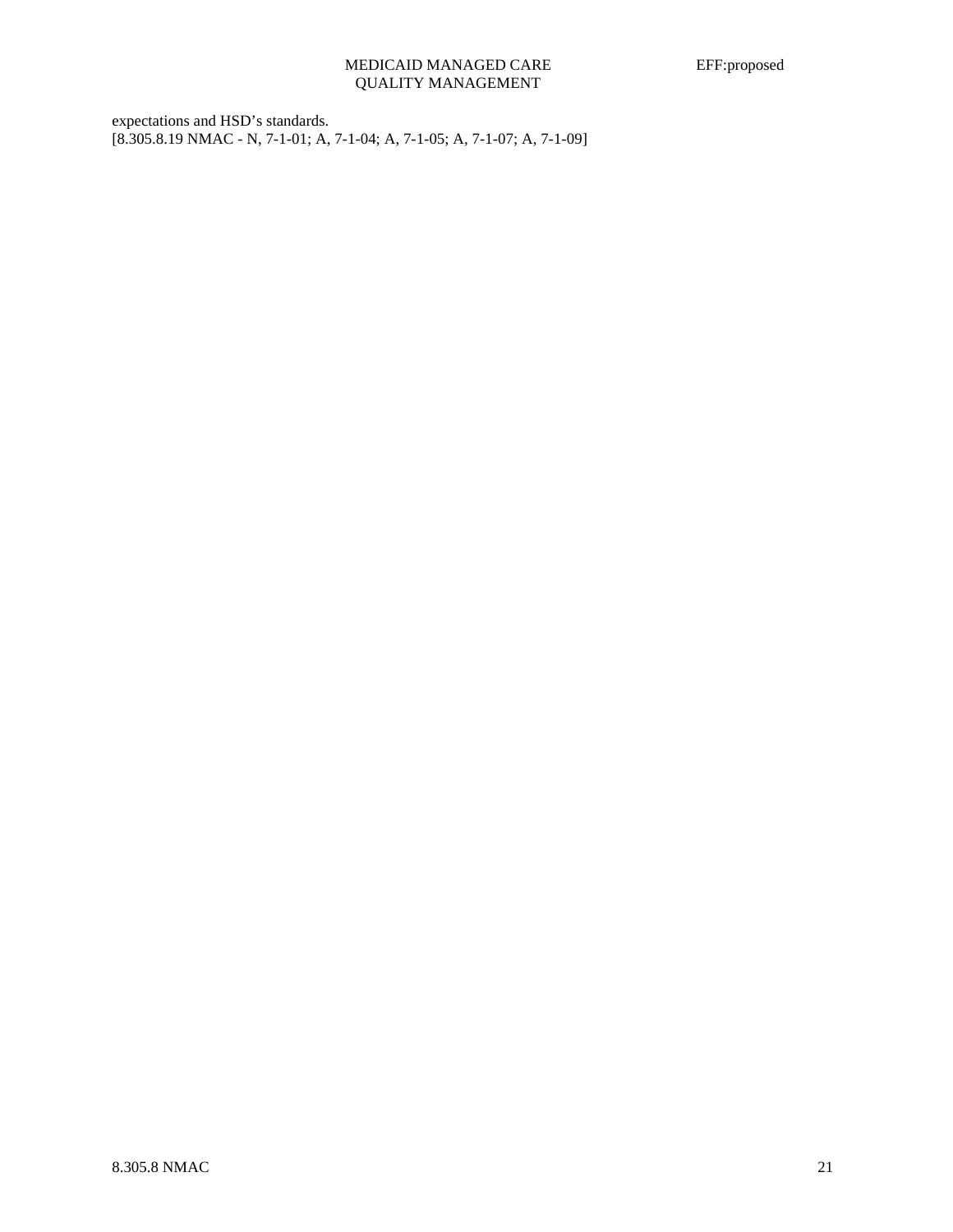## **TITLE 8 SOCIAL SERVICES CHAPTER 305 MEDICAID MANAGED CARE PART 9 COORDINATION OF SERVICES**

#### **8.305.9.9 COORDINATION OF SERVICES:**

 A. The MCO/SE shall develop and implement policies and procedures to ensure access to care coordination for individuals with special health care needs (ISHCN) as defined in 8.305.15.9 NMAC. Care coordination is defined as [a service to assist members with special health care needs, on an as needed basis.] an office-based administrative function to assist members at risk for adverse outcomes to help meet their needs by filling the gaps in current health care on an as needed basis. Care coordination is member-centered, consumerdirected and family-focused, culturally competent, strengths-based and ensures that medical and behavioral health needs are identified. Services are provided and coordinated with the member and family, as appropriate. Care coordination involves, but is not limited to, the following: planning treatment strategies; monitoring outcomes and resource use; coordinating visits with subspecialists; organizing care to avoid duplication of diagnostic tests and services; sharing information among health care professionals and family; facilitating access to services; actively managing transition of care such as hospital discharge; training caregivers; and ongoing reassessment and refinement of the care plan. [It is member-centered, family-focused when appropriate, culturally competent and strength-based.] Care coordination can help to ensure that the physical and behavioral health needs of the medicaid population are identified and services are provided and coordinated with all service providers, individual members and family, if appropriate, and authorized by the member. Care coordination operates within the MCO/SE with a dedicated care coordination staff functioning independently, but is structurally linked to the other MCO/SE systems, such as quality assurance, member services and grievances. Care coordination is not "gate keeping" or "utilization management". Clinical decisions shall be based on the medically necessary covered services and not fiscal considerations. If both physical and behavioral health conditions exist, the primary care coordination responsibility lies with the condition that is most acute. The MCO/SE responsible for the care of the most acute condition shall be primary lead on care coordination activities with necessary assistance and collaboration from both entities. Care shall be coordinated between both physical health MCO staff and behavioral health SE staff. The MCO/SE shall conduct the following system processes for care coordination:

- (1) identify proactively the eligible populations;
- (2) identify proactively the needs of the eligible population;

 (3) provide a designated person to be primarily responsible for coordinating the health services furnished to a specific member and to serve as the single point of contact for the member; and

- (4) ensure access to care coordination for all medicaid eligible ISHCN, as required by federal regulations.
	- B. The care coordinator shall be responsible for the following activities:

(1) communicate to the member the care coordinator's name and how to contact this person;

 (2) ensure and coordinate access to a qualified provider who is responsible for developing and implementing a comprehensive treatment plan as per applicable provider regulations;

 (3) ensure appropriate coordination between physical and behavioral health services and nonmanaged care services; and, in the case of the SE, also coordinate care among other applicable agencies in the collaborative;

 (4) coordinate the needs and identify the status of co-managed cases with either the MCO physical health care coordinator or the SE behavioral health care coordinator;

 (5) monitor progress of members to ensure that medically necessary services are received, to assist in resolving identified problems, and to prevent duplication of services;

 (6) (SE ONLY) coordinate the provision of necessary services and actively assist members in obtaining such services when a local community case manager is not available;

 (7) (SE ONLY) develop a member's individual plan of care (care coordination plan) with involvement from the member and family/guardian (as appropriate) based on a comprehensive assessment of the goals, capabilities and the behavioral health service needs of the member and with consideration of the needs and goals of the family (if appropriate); provide for an evaluation process of the plan that measures the member's response to care and ensures revision of the plan as needed;

 (8) (MCO ONLY) ensure the development of a member's individual plan of care, based on a comprehensive assessment of the goals, capabilities and medical condition of the member and with consideration of the needs and goals of the family; provide for an evaluation process that measures the member's response to care and ensures revision of the plan as needed;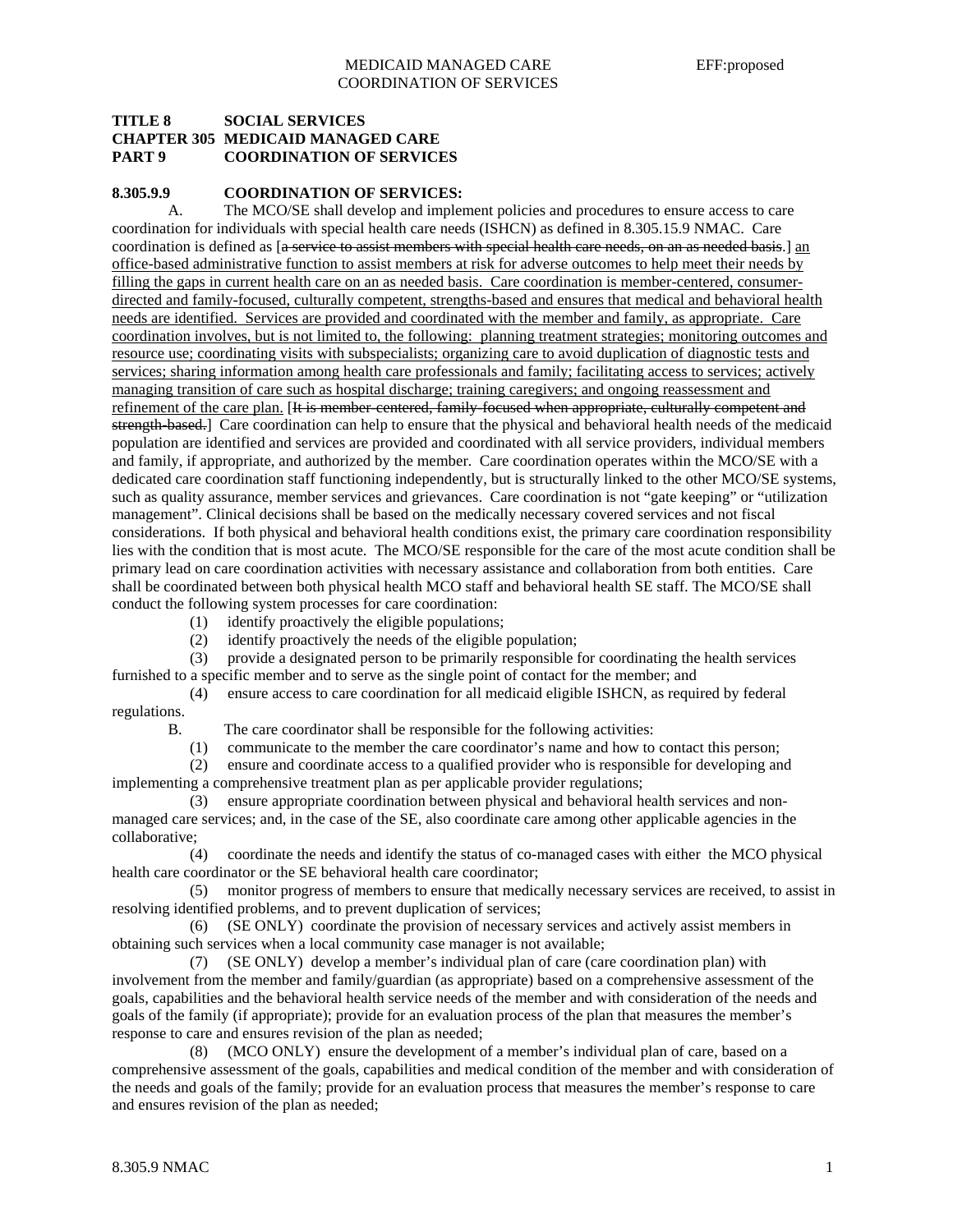(9) involve the member and family in the development of the plan of care, as appropriate; a member or family shall have the right to refuse care coordination or case management, that will be documented in the care coordination file; and

 $(10)$  ensure that all necessary information is shared with key providers [with the member's written permission or documented verbal permission] to ensure optimum care; the MCO/SE shall ensure and document that the releasing provider has obtained either written or documented verbal permission from the member for the release of information; this information sharing is required [to ensure optimum care and] communication between primary care and behavioral health care, as well as among involved behavioral health providers and across other service providing systems.

 C. For clarification purposes, activities provided through care coordination at the MCO/SE level differ from case management activities provided as part of the targeted case management programs included in the medicaid benefit package. These external case management programs shall continue to be important service components delivered as a portion of the medicaid benefit package. The case management programs are defined in 8.326.2 NMAC through 8.326.6 NMAC and 8.320.5 NMAC

[8.305.9.9 NMAC - Rp 8.305.9.9 NMAC, 7-1-04; A, 7-1-05; A, 7-1-07; A, 7-1-09]

## **8.305.9.10 COORDINATION OF PHYSICAL AND BEHAVIORAL HEALTH SERVICES BENEFITS:**

 A. **Coordination of physical and behavioral health services:** Physical and behavioral health services shall be provided through a clinically coordinated system between the MCO and SE. The MCO and SE shall coordinate a member's care with one another, if the member has both physical and behavioral health needs. Both physical and behavioral health care providers would benefit from having access to relevant medical records of mutually-served members to ensure the maximum benefit of services to the member. The MCO and the SE shall develop and share policies and procedures to ensure effective care coordination across systems as authorized by the member. Both contractors shall be responsible for monitoring the effectiveness of referrals and coordinating with multiple providers and for the process of information sharing between the physical and behavioral health care providers. The MCO/SE shall have defined processes for coordinating complex physical and behavioral health cases, which include participation of its medical directors. Confidentiality and HIPAA regulations apply during this coordination process.

 B. **Coordination mechanisms:** The MCO/SE shall work proactively to achieve appropriate coordination between physical and behavioral health services by implementing complimentary policies and procedures for the coordination of services. The MCO/SE shall implement policies and procedures that maximize care coordination to access medicaid services external to the MCO's program, such as home and community-based waiver programs, the medicaid school-based services (MSBS) program and the children's medical services (CMS). The MCO/SE shall have procedures that ensure PCPs consistently receive communication, with the member's written consent, regarding member status and follow-up care by a specialist provider. The MCO/SE shall provide comprehensive education to its provider networks regarding HIPAA compliant protocols for sharing information between physical health, behavioral health and other providers.

 C. **Referrals for behavioral health services:** The MCO shall educate and assist the PCPs regarding proper procedures for making appropriate referrals for behavioral health consultation and treatment through the SE.

 D. **Referrals for physical health services:** The SE shall educate and assist the behavioral health providers regarding proper procedures for making appropriate referrals for physical health consultation and treatment when accessing needed physical health services. The SE shall coordinate care with primary care providers, with the member's written consent.

E. **Referral policies and procedures:** The MCO/SE shall offer statewide trainings to all providers regarding its specific referral policies and procedures. [The MCO/SE referral policies and procedures shall also be provided in provider manuals distributed to all contracted providers.] The MCO/SE shall develop and implement policies and procedures that encourage PCPs to refer members to the SE for behavioral health services or directly to behavioral health service providers in an appropriate and timely manner, with the member's documented permission. These referral policies and procedures shall be provided in provider manuals distributed to all contracted providers. A member may access behavioral health services through direct contact with the SE or by going directly to a behavioral health provider. A written report of the behavioral health service containing sufficient information to coordinate the member's care shall be forwarded to the PCP by the behavioral health provider with the member's written consent with oversight from the SE within 7 calendar days after screening and evaluation.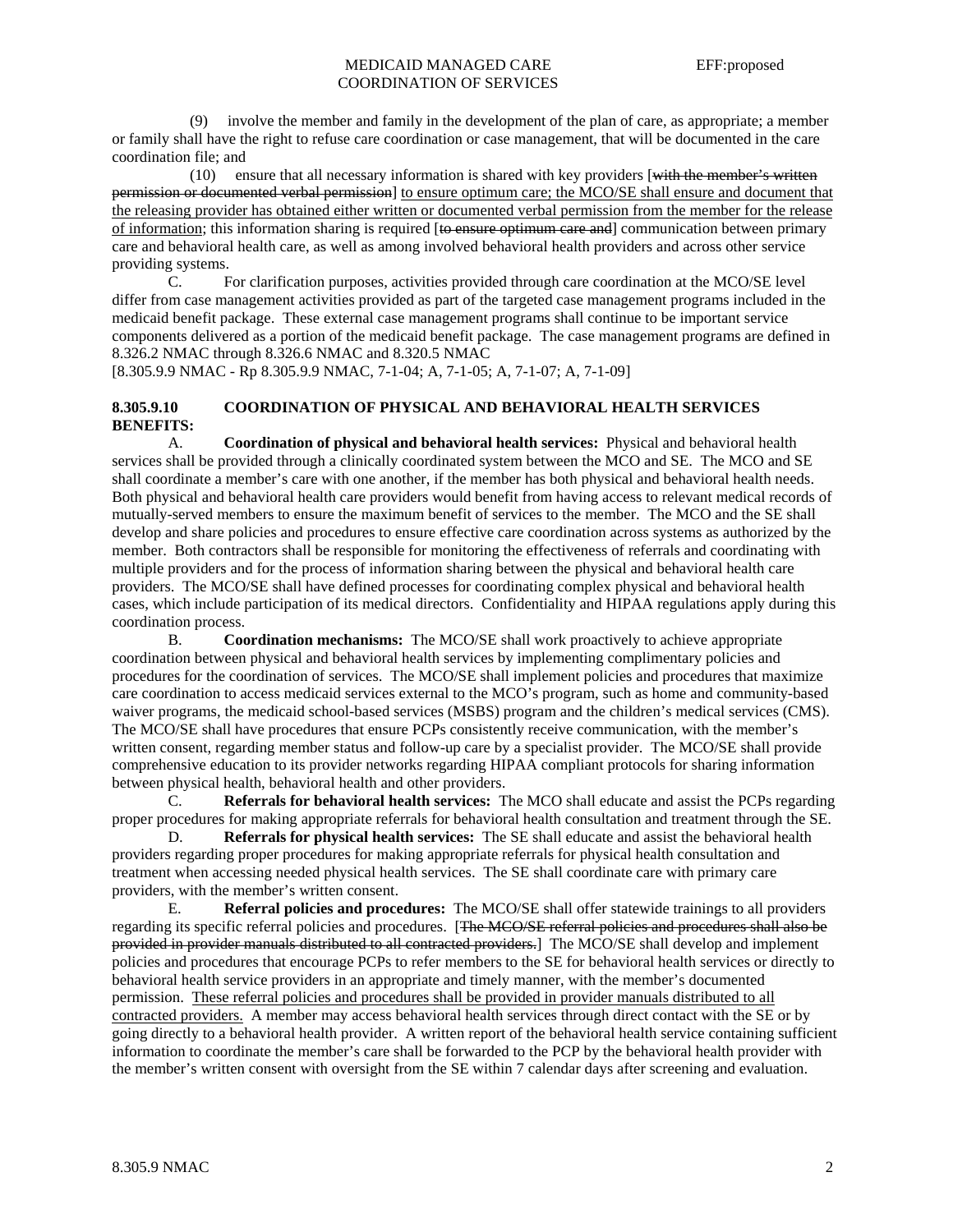F. **Indicators for PCP referral to behavioral health services:** The following are common

indicators for a referral to the SE for behavioral health services or for a referral directly to a behavioral health provider by a PCP:

- (1) suicidal/homicidal ideation or behavior;
- (2) at-risk of hospitalization due to a behavioral health condition;
- (3) children or adolescents at imminent risk of out-of-home placement in a psychiatric acute care

hospital, residential treatment facility, or treatment foster care placement;

(4) trauma victims including possible abused or neglected members;

 (5) serious threat of physical or sexual abuse or risk to life or health due to impaired mental status and judgment, mental retardation, or other developmental disabilities;

- (6) request by member, parent or legal guardian of a minor for behavioral health services;
- (7) clinical status that suggests the need for behavioral health services;
- (8) identified psychosocial stressors and precipitants;
- (9) treatment compliance complicated by behavioral characteristics;
- (10) behavioral, psychiatric or substance abuse factors influencing a medical condition;
- (11) victims or perpetrators of abuse and neglect;
- (12) non-medical management of substance abuse;
- (13) follow-up to medical detoxification;

 (14) an initial PCP contact or routine physical examination indicates a substance abuse or mental health problem;

(15) a prenatal visit indicates a substance abuse or mental health problem;

 (16) positive response to questions indicates substance abuse, observation of clinical indicators or laboratory values that indicate substance abuse;

 (17) a pattern of inappropriate use of medical, surgical, trauma, urgent care or emergency room services that could be related to substance abuse or other behavioral health conditions; and

(18) the persistence of serious functional impairment.

 G. **Referrals for physical health or behavioral health consultation and treatment:** The SE shall educate and assist behavioral health providers to make appropriate referrals for physical health consultation and treatment to the medicaid member's PCP or MCO as authorized by the member. The MCO shall educate and assist the physical health providers to make appropriate referrals for behavioral health consultation and treatment.

 H. **Independent access:** The MCO/SE shall develop and implement policies and procedures that allow members access to behavioral health services through the SE directly and without referral from the PCP. These policies and procedures shall require timely access to behavioral health services.

 I. **Behavioral health plan:** The behavioral health provider designated as the "clinical home" shall take responsibility for developing and implementing the member's behavioral health treatment plan in coordination with the member, parent or legal guardian and other providers, when clinically indicated. With the member's documented permission, multiple behavioral health providers shall coordinate their treatment plans and progress information to provide optimum care for the member. Community case managers shall be responsible for monitoring the treatment plan and coordinating treatment team meetings for members receiving behavioral health care from multiple providers.

## J. **On-going reporting:**

 (1) The SE shall require that a behavioral health provider must keep the member's PCP informed, with the member's written consent, of the following:

- (a) drug therapy;
- (b) laboratory and radiology results;
- (c) sentinel events such as hospitalization, emergencies, and incarceration;

 (d) discharge from a psychiatric hospital, residential treatment services, treatment foster care placement or from other behavioral health services; and

(e) all transitions in level of care.

 (2) The MCO shall require that a PCP must keep the member's behavioral health provider informed, with the member's written consent, of the following:

- (a) drug therapy;
- (b) laboratory and radiology results;
- (c) medical consultations; and
- (d) sentinel events such as hospitalization and emergencies.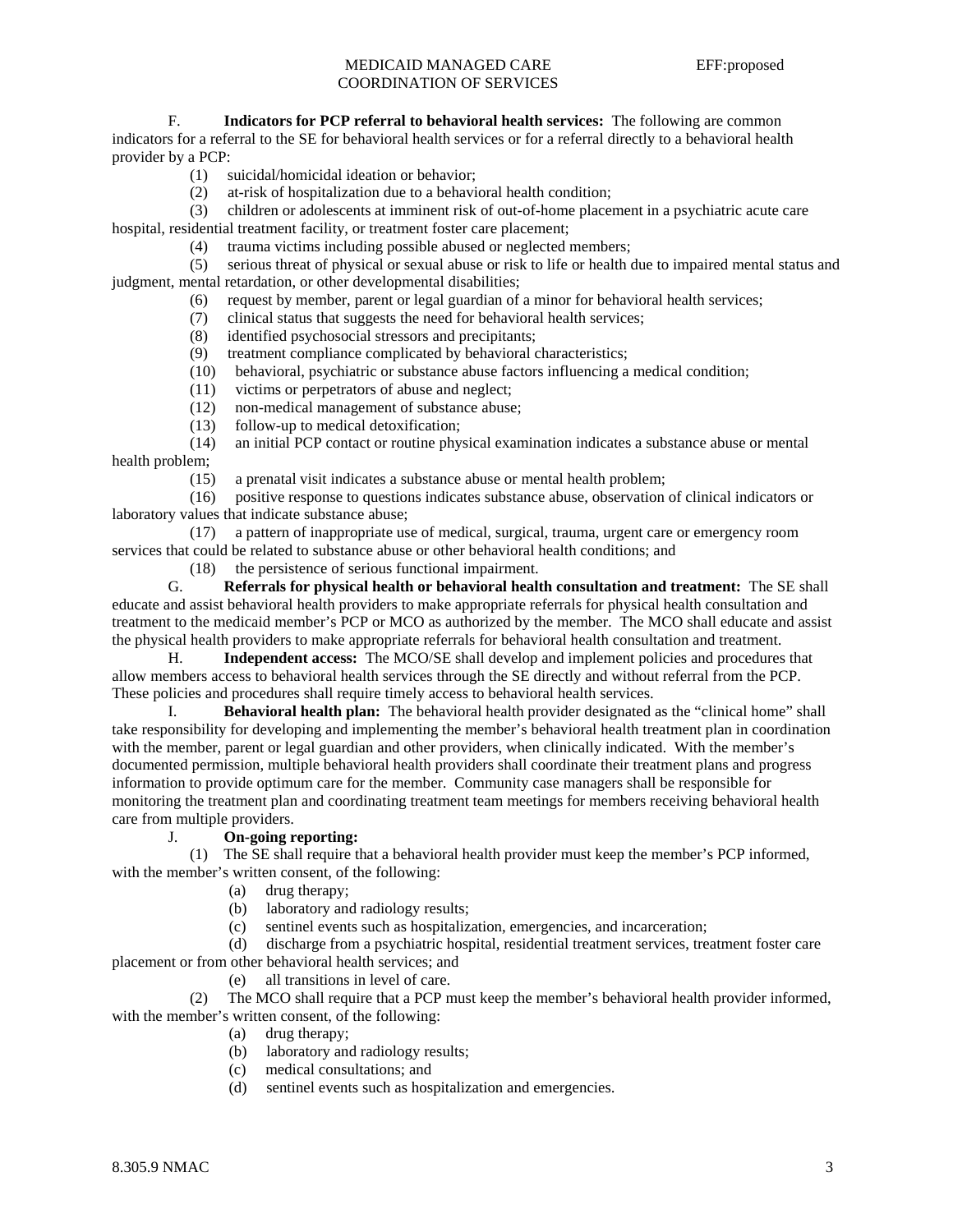## MEDICAID MANAGED CARE EFF:proposed COORDINATION OF SERVICES

 K. **Psychiatric consultation:** The PCP and all behavioral health providers are encouraged to obtain consultations and assistance with psychopharmacotherapy and diagnostic evaluations from an SE contracted psychiatrist or other behavioral health specialist with prescribing authority, when clinically appropriate. [8.305.9.10 NMAC - Rp 8.305.9.10 NMAC, 7-1-04; A, 7-1-05; A, 7-1-07; A, 7-1-09]

**8.305.9.11 COORDINATION WITH WAIVER PROGRAMS:** The MCO/SE shall have policies and procedures governing coordination of services with home and community-based medicaid waiver programs to assist with complex care coordination. The MCO/SE shall coordinate care with the member's waiver case manager or the mi via consultant to ensure that medical information is shared, following HIPAA guidelines, and that medically necessary services are provided and are not duplicated. HSD shall monitor utilization of services by waiver recipients to ensure that the MCO/SE provides to members who are waiver participants all benefits included in the medicaid benefit package.

[8.305.9.11 NMAC - Rp 8.305.9.11 NMAC, 7-1-04; A, 7-1-05; A, 7-1-07; 7-1-09]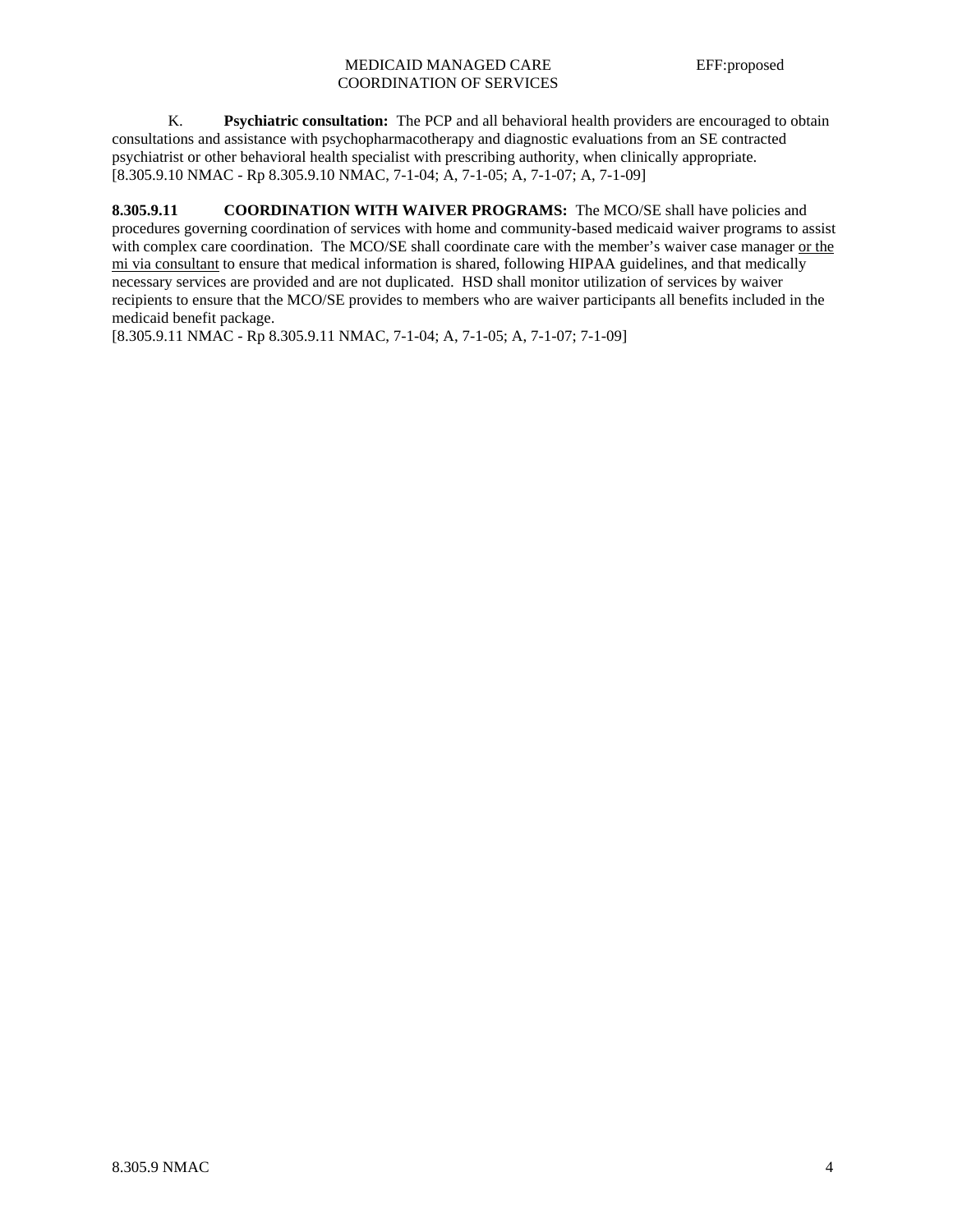## **TITLE 8 SOCIAL SERVICES CHAPTER 305 MEDICAID MANAGED CARE PART 10 ENCOUNTERS**

**8.305.10.11 ENCOUNTER SUBMISSION TIME FRAMES:** The MCOs/SE shall submit encounter data to HSD within 120 days of the service delivery date, payment date or discharge as defined by HSD. HSD shall establish error thresholds, time frames and procedures for the submission, correction and resubmission of encounter data.

[8.305.10.11 NMAC - Rp 8 NMAC 4.MAD.606.9.2, 7-1-01; A, 7-1-04; A, 7-1-05; A, 7-1-09]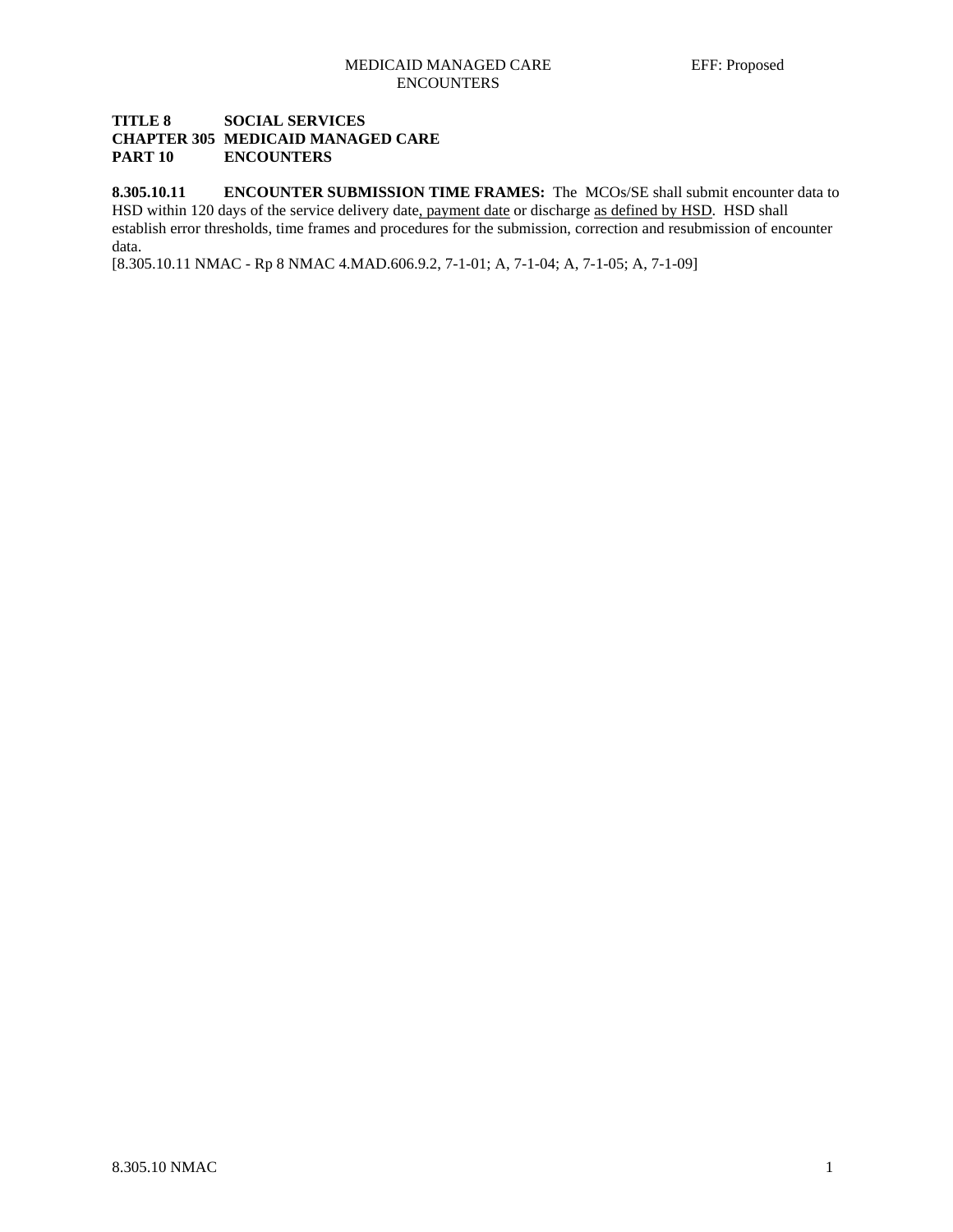## **TITLE 8 SOCIAL SERVICES CHAPTER 305 COORDINATED LONG-TERM SERVICES PART 11 REIMBURSEMENT FOR MANAGED CARE**

#### **8.305.11.9 REIMBURSEMENT FOR MANAGED CARE:**

A. **Payment for services:** HSD shall make actuarially sound payments under capitated risk contracts to the designated MCO/SE. Rates, whether set by HSD, or negotiated between HSD and the MCO/SE are considered confidential. Rates shall be appropriate for the medicaid populations to be covered and the services to be furnished under the contract. The MCO/SE shall be responsible for the provision of services for members during the month of capitation. Medicaid members shall not be liable for debts incurred by an MCO/SE under the MCO's or SE's managed care contract for providing health care to medicaid members. This shall include, but not be limited to:

(1) the MCO's/SE's debts in the event of the MCO's/SE's insolvency;

 (2) services provided to the member, that are not included in the medicaid benefit package and for which HSD does not pay the MCO/SE, e.g., value added services;

 (3) when the MCO/SE does not pay the health care provider that furnishes the services under contractual, referral, or other arrangement;

 (4) payments for covered services furnished under contract, referral, or other arrangement to the extent that those payments are in excess of the amount that the member would owe if the MCO/SE provided the service directly; and

 (5) if an MCO/SE member loses eligibility for any reason and is reinstated as eligible by HSD before the end of the month, the MCO/SE shall accept a retro capitation payment for that month of eligibility and assume financial responsibility for all medically necessary covered benefit services supplied to the member.

 B. **Capitation disbursement requirements:** HSD shall pay a capitated amount to the MCO/SE for the provision of the managed care benefit package at specified rates. The monthly rate is based on actuarially sound capitation rate cells. The MCO/SE shall accept the capitation rate paid each month by HSD as payment in full for all services to be provided pursuant to the agreement, including all administrative costs associated therewith. HSD/MAD will calculate or verify the MCO/SE's income at the end of the state fiscal year to determine if the extent was expended on the services required under the contract utilizing reported information and the department of insurance reports. Administrative costs, to be no higher than the allowable percent, including all MCO/SEdelegated entities (if applicable), and other financial information will be monitored. The MCO/SE does not have the option of deleting benefits from the medicaid defined benefit package. Should the MCO/SE not meet the required administrative or direct services costs within the terms of the contract, sanctions or financial penalties may be imposed.

 C. **Payment time frames:** Clean claims as defined in Subsection L of 8.305.1.7 NMAC, *Clean Claim*, shall be paid by the MCO/SE to contracted and noncontracted providers according to the following timeframe: 90% within 30 days of the date of receipt and 99 percent within 90 days of the date of receipt, as required by federal guidelines in the Code of Federal Regulations, Section 42 CFR 447.45. The date of receipt is the date the MCO/SE first receives the claim either manually or electronically. The MCO/SE is required to date stamp all claims on the date of receipt. The date of payment is the date of the check or other form of payment. An exception to this rule may be made if the MCO/SE and its providers, by mutual agreement, establish an alternative payment schedule. However, any such alternative payment schedule shall first be incorporated into the contract between HSD and the MCO/SE. The MCO/SE shall be financially responsible for paying all claims for all covered emergency and post-stabilization services that are furnished by non-contracted providers, at no more than the feefor-service rate, including medically or clinically necessary testing to determine if a physical or behavioral health emergency exists.

 (1) An MCO/SE shall pay contracted and noncontracted providers interest on the MCO's/SE's liability at the rate of 1 1/2 percent per month on the amount of a clean claim (based upon the current medicaid fee schedule) submitted by the participating provider and not paid within 30 days of the date of receipt of an electronic claim and 45 days of receipt of a manual claim. Interest shall accrue from the  $31<sup>st</sup>$  day for electronic claims and from the  $46<sup>th</sup>$  day for manual claims. The MCO/SE shall be required to report the number of claims and the amount of interest paid, on a timeframe determined by HSD/MAD.

 (2) No contract between the MCO/SE and a participating provider shall include a clause that has the effect of relieving either party of liability for its actions or inactions.

 (3) If the MCO/SE is unable to determine liability for, or refuses to pay, a claim of a participating provider within the times specified above, the MCO/SE shall make a good-faith effort to notify the participating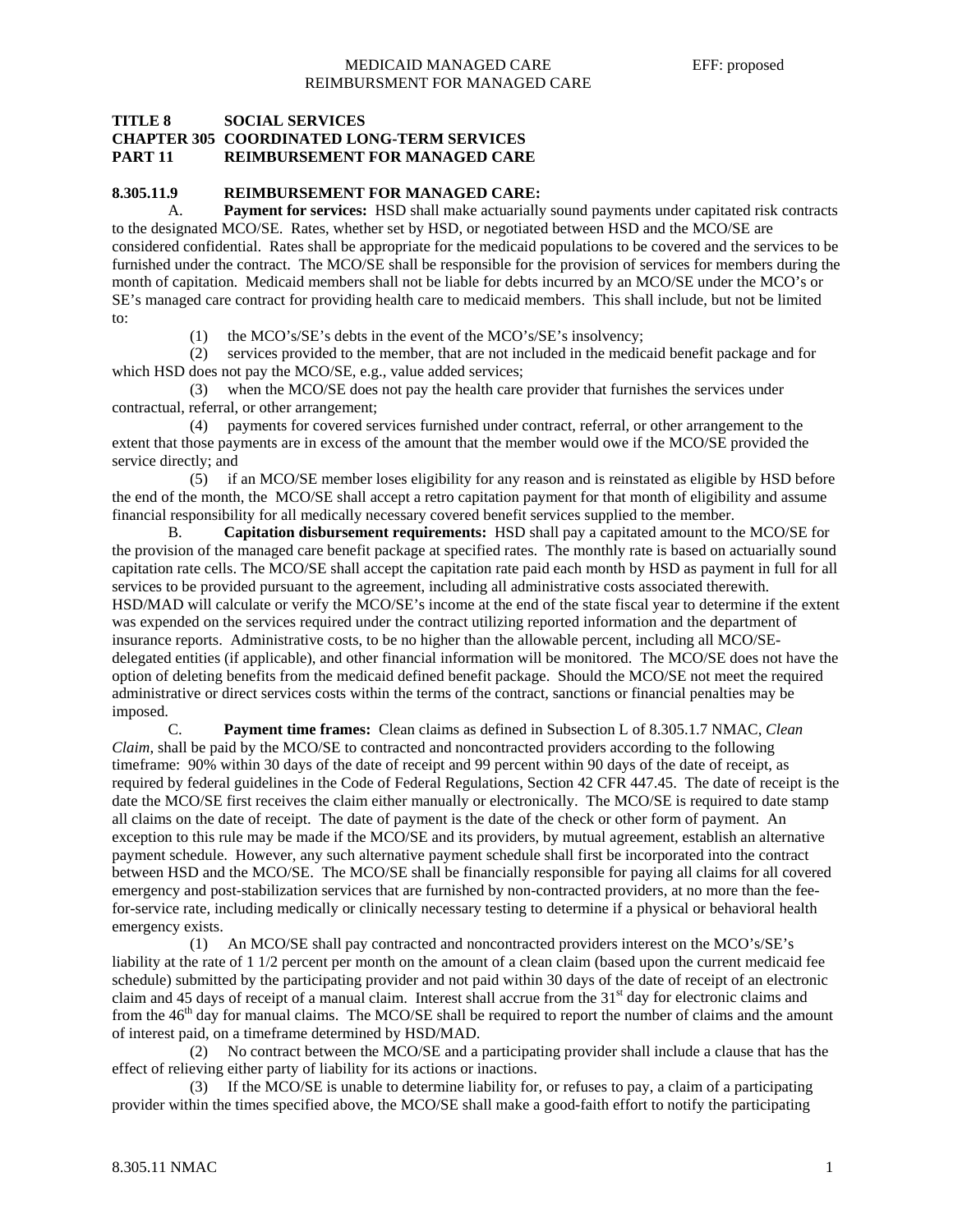## MEDICAID MANAGED CARE EFF: proposed REIMBURSMENT FOR MANAGED CARE

provider by fax, electronic or other written communication within 30 days of receipt of the claim, stating specific reasons why it is not liable for the claim or request specific information necessary to determine liability for the claim.

 D. **Rate setting:** Capitation rates paid by HSD to the MCO/SE for the provision of the managed care medicaid benefit package shall be calculated through actuarial analysis, be actuarially sound and meet the standards set by 42 CFR 438.6(c).

 E. **Payment on risk basis:** The MCO/SE is at risk of incurring losses if its costs of providing the managed care medicaid benefit package exceed its capitation payment. HSD shall not provide retroactive payment adjustments to the MCO/SE to reflect the actual cost of services furnished by the MCO/SE.

 F. **Change in capitation rates:** HSD shall review the capitation rates 12 months from the effective date of the contract and annually thereafter. HSD may adjust the capitation rates based on factors such as the following: changes in the scope of work; CMS requiring a modification of the state's waiver; if new or amended federal or state laws or regulations are implemented; inflation; or if significant changes in the demographic characteristics of the member population occur.

 G. **Solvency requirements and risk protections:** An MCO/SE that contracts with HSD to provide medicaid physical or behavioral health services shall comply with, and be subject to, all applicable state and federal laws and regulations, including solvency and risk standards. In addition to requirements imposed by state and federal law, the MCO/SE shall be required to meet specific medicaid financial requirements and to provide to HSD the information and records necessary to determine the MCO's/SE's financial condition. Requests for information and records shall be delivered to HSD, at no cost to HSD, in a reasonable time after the date of request or as specified in the contract.

 (1) **Reinsurance:** An MCO participating in medicaid managed care shall purchase reinsurance at a minimum of \$1,000,000.00 in reinsurance protection against financial loss due to outlier (catastrophic) cases. The MCO shall document for HSD that reinsurance is in effect through the term of the contract and that the amount of reinsurance is sufficient to cover probable outlier cases or overall member utilization at an amount greater than expected. Pursuant to  $42$  CFR  $438.6(e)(5)$ , contract provisions for reinsurance, stop-loss limits, or other risk sharing methodologies shall be computed on an actuarially sound basis.

 (2) **Third party liability (TPL):** The MCO/SE shall be responsible for identifying a member's third party coverage and coordinating of benefits with third parties as required by federal law. The MCO/SE shall inform HSD when a member has other health care insurance coverage. The MCO shall have the sole right of subrogration, for 12 months, from when the MCO incurred the cost on behalf of the members, to initiate recovery or to attempt to recover any third-party resources available to medicaid members and shall make records pertaining to third party collections (TPL) for members available to HSD/MAD for audit and review. If the MCO has not initiated recovery or attempted to recover any third-party resources available to medicaid members within 12 months, HSD will pursue the member's third party resources. The MCO/SE shall provide to HSD for audit and review all records pertaining to TPL collections for members.

 (3) **Fidelity bond requirement:** The MCO/SE shall maintain a fidelity bond in the maximum amount specified under the Insurance Code.

 (4) **Net worth requirement:** The MCO/SE shall comply with the net worth requirements of the Insurance Code.

 (5) **Solvency cash reserve requirement:** The MCO/SE shall have sufficient reserve funds available to ensure that the provision of services to medicaid members is not at risk in the event of MCO/SE insolvency.

 (6) **Per enrollee cash reserve:** The MCO/SE shall maintain three percent of the monthly capitation payments per member with an independent trustee during each month of the agreement. [If the agreement replaces a previous agreement with HSD/MAD to provide Medicaid managed care, then continued maintenance of the per member cash reserve established and maintained by the MCO/SE pursuant to such previous agreement shall be deemed to satisfy this requirement. HSD shall adjust this cash reserve requirement annually, or as needed, based on the number of the MCO's/SE's members, or the failure of the MCO/SE to maintain the required cash reserve, and shall notify the MCO/SE of the cash reserve requirement. Each MCO/SE shall maintain its own cash reserve account. This account may be accessed solely for payment for services to the MCO's/SE's members in the event that the MCO/SE becomes insolvent. Money in the reserve account remains the property of the MCO/SE, and any interest earned (even if retained in the account) shall be the property of the MCO/SE. Failure to maintain the reserve as directed above will result in financial penalties equal to the amount of shortfall in the account each month. If the cash reserve account exceeds 105% of an amount equal to 3% of the annualized capitation as determined above, for more than two months, HSD will direct the MCO/SE to reduce the reserve to the 100% level and the MCO/SE shall comply with such direction within 30 days.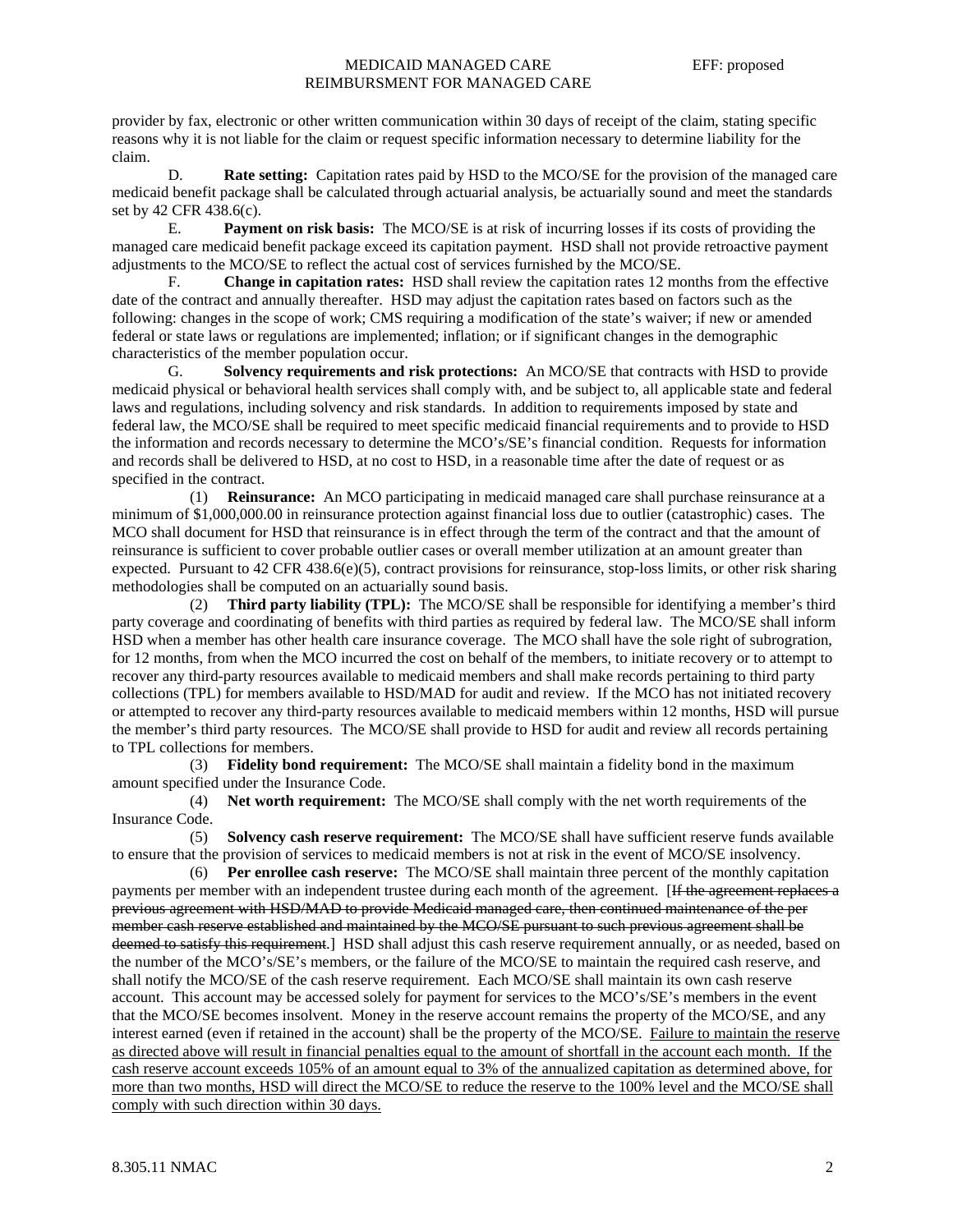## MEDICAID MANAGED CARE EFF: proposed REIMBURSMENT FOR MANAGED CARE

 H. **Inspection and audit for solvency requirements:** The MCO/SE shall meet all requirements for state licensure with respect to inspection and auditing of financial records. The MCO/SE shall provide to HSD or its designee all financial records required by HSD. HSD, or its designees may inspect and audit the MCO's/SE's financial records at least annually or at HSD discretion.

 I. **Special payment requirements:** This section lists special payment requirements by provider type.

 (1) **Reimbursement for FQHCs:** Under federal law, FQHCs shall be reimbursed at 100 percent of reasonable cost under a medicaid fee-for-service or managed care program. The FQHC may waive its right to 100 percent of reasonable cost and elect to receive a rate negotiated with the MCO/SE. HSD shall provide a discounted wrap-around payment to FQHCs that have waived a right to 100 percent reimbursement of reasonable cost from the MCO/SE.

 (2) **Reimbursement for providers furnishing care to Native Americans:** If an Indian health service (IHS) or tribal 638 provider delivers services to an MCO/SE member who is Native American, the MCO/SE shall reimburse the provider at the rate established by the office of management and budget (OMB) for specified services for the [HHS facilities, except when otherwise specified by HSD ] IHS and Tribal 638 facilities and providers. Pharmacy, inpatient physician services, case management, vision appliances, nutritional services and ambulatory surgical center services shall be paid at the fee schedule rate established by HSD. With the exception of residential treatment center services, services provided at Indian health service and Tribal 638 facilities are not subject to prior authorization.

 (3) **Reimbursement for family planning services:** The MCOs shall reimburse out-of-network family planning providers for services provided to MCO members at a rate at least equal to the medicaid fee-forservice rate for the provider type.

 (4) **Reimbursement for women in the third trimester of pregnancy:** If a woman in the third trimester of pregnancy at the time of her enrollment in managed care has an established relationship with an obstetrical provider and desires to continue that relationship and the provider is not contracted with the MCO, the MCO shall reimburse the out-of-network provider for care directly related to the pregnancy, including delivery and a six-week post-partum visit.

 (5) **Reimbursement for members who disenroll while hospitalized:** [If a medicaid member is hospitalized at the time of disenrollment, the organization MCO/SE or FFS exempt, which was originally responsible for the hospital impatient placement, shall remain financially responsible for payment of all covered inpatient facility and professional services from the date of admission to the date of discharge, or upon transfer to a lower level of care. Upon discharge, the member will then become the financial responsibility of the organization receiving capitation payments.] Regarding Salud! MCO and medicaid fee-for-service (FFS) members: If an MCO or FFS member is hospitalized at the time of enrollment into or disenrollment from managed care or upon an approved switch from one MCO to another, the originating MCO shall be responsible for payment of all covered inpatient facility and professional services provided within a licensed acute care facility, or a non-psychiatric specialty unit or hospitals as designated by the New Mexico department of health. The payer at the date of admission remains responsible for the services until the date of discharge. Upon discharge, the member will then become the financial responsibility of the organization or entity receiving capitation payments or FFS in the case of disenrollment from Salud! Regarding Salud! MCO and CoLTS MCO members: For members transitioning to CoLTS, the originating MCO shall be responsible for payment of all covered inpatient facility and professional services up to the date of disenrollment from Salud! to CoLTS or disenrollment from CoLTS to Salud! For either transition, services provided at a free-standing psychiatric hospital or within a psychiatric unit of an acute care hospital are the responsibility of the SE.

 (6) **Sanctions for noncompliance:** The department may impose financial penalties or sanctions against an MCO/SE that fails to meet the financial requirements specified in this section or additional requirements specified in the terms of the medicaid managed care contract or federal medicaid law.

J. **Recoupment payments:** HSD shall recoup payments for MCO members who are incorrectly enrolled with more than one MCO, including members categorized as newborns or X5; payments made for MCO/SE members who die prior to the enrollment month for which payment was made; or payments to the MCO/SE for members whom HSD later determines were not eligible for medicaid during the enrollment month for which payment was made. Any duplicate payment identified by either the MCO/SE or HSD shall be recouped upon identification. In the event of an error, which causes payment(s) to the MCO/SE to be issued by HSD, HSD shall recoup the full amount of the payment. Interest shall accrue at the statutory rate on any amounts not paid and determined to be due after the  $30<sup>th</sup>$  day following the notice. Any process that automates the recoupment procedures shall be discussed in advance by HSD and the MCO/SE and documented in writing, prior to implementation of the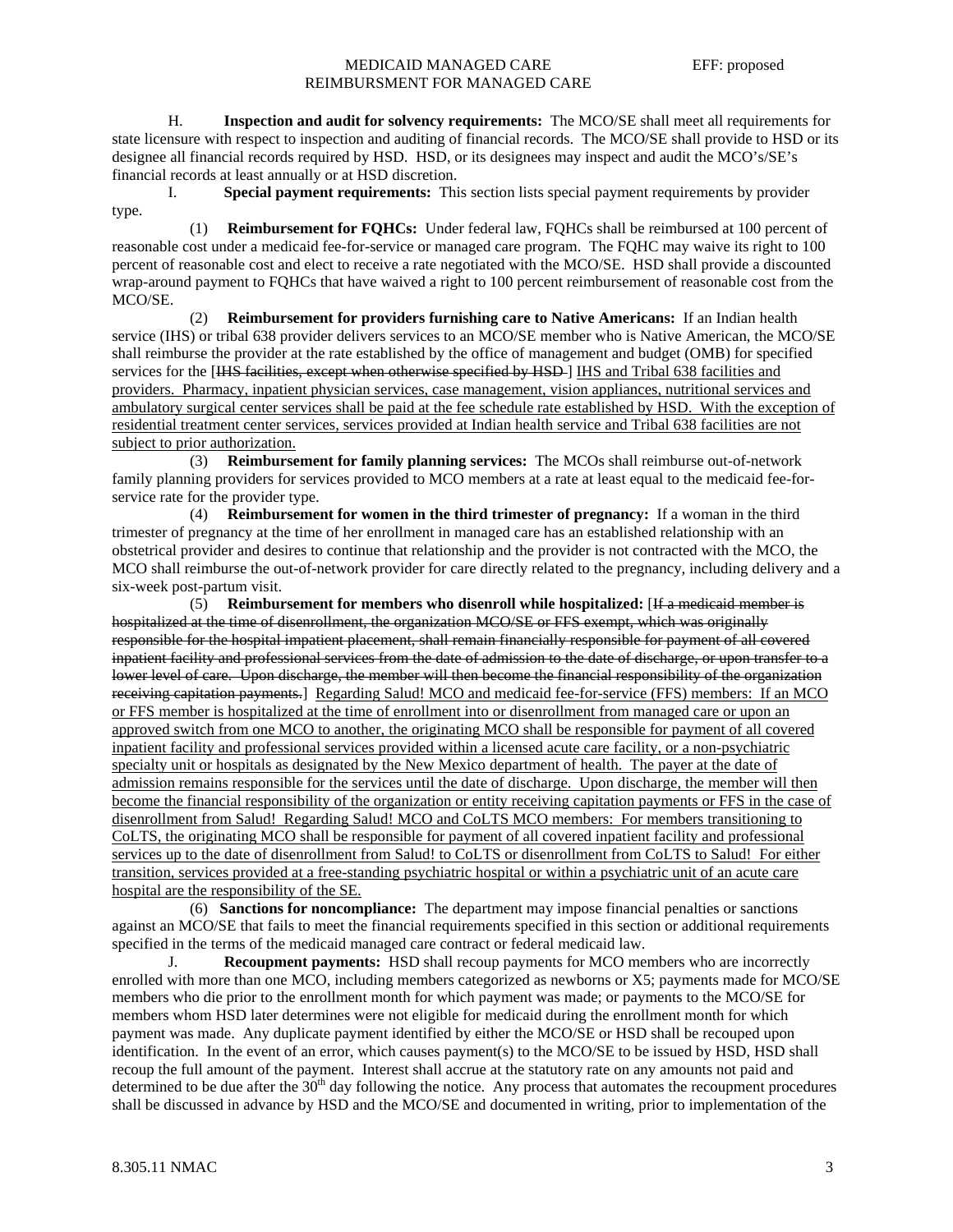## MEDICAID MANAGED CARE EFF: proposed REIMBURSMENT FOR MANAGED CARE

new automated recoupment process. The MCO/SE has the right to dispute any recoupment action in accordance with contractual provisions.

 K. HSD shall pay interest at 9 percent per annum on any capitation payment due to the MCO/SE that is more than 30 days late. No interest or penalty shall accrue for any other late payments or reimbursements.

 L. HSD may initiate alternate payment methodology for specified program services or responsibilities.

[8.305.11.9 NMAC - Rp 8 NMAC 4.MAD.606.10, 7-1-01; A, 7-1-04; A, 71/05; A, 9-1-06; A, 7-1-07; A, 7-1-08; A, 7-16-08; A, 7-1-09]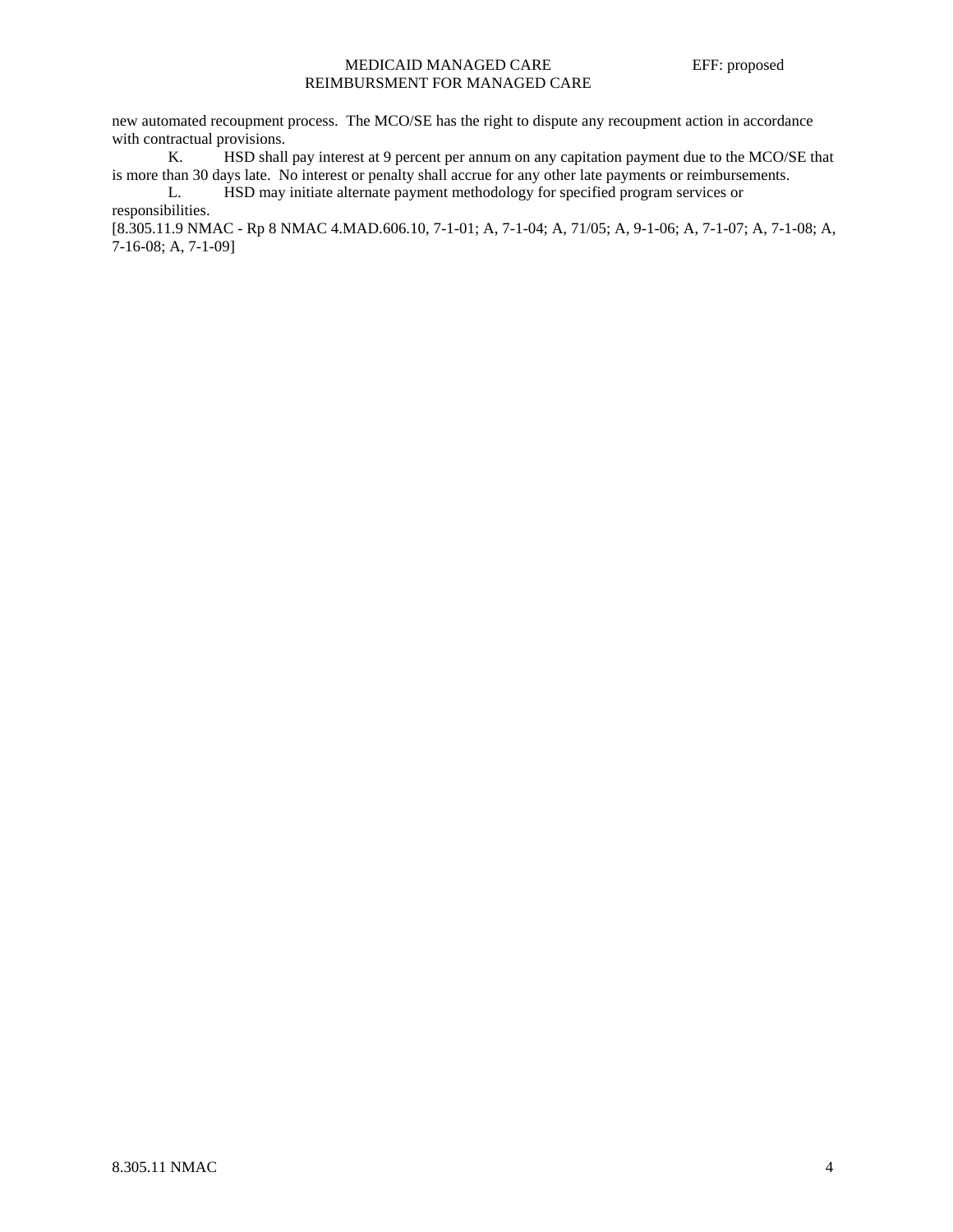## **TITLE 8 SOCIAL SERVICES CHAPTER 305 MEDICAID MANAGED CARE PART 12 MCO MEMBER GRIEVANCE SYSTEM**

#### **8.305.12.10 GENERAL REQUIREMENTS FOR GRIEVANCE AND APPEALS:**

A. The MCO/SE shall have a grievance system in place for members that includes a grievance process related to dissatisfaction and an appeals process related to an MCO/SE action, including the opportunity to request an HSD fair hearing.

 B. The MCO/SE shall implement written policies and procedures describing how the member may submit a request for a grievance or an appeal with the MCO/SE or submit a request for a fair hearing with HSD. The policy shall include a description of how the MCO/SE resolves the grievance or appeal.

 C. The MCO/SE shall provide to all service providers in the MCO/SE's network a written description of the MCO/SE's grievance and appeal process and how the provider can submit a grievance or appeal.

D. The MCO/SE shall have available reasonable assistance in completing forms and taking other procedural steps. This includes, but is not limited to, providing interpreter services and toll-free numbers that have adequate TTY/TTD and interpreter capability.

 E. The MCO/SE shall name a specific individual(s) designated as the MCO/SE's medicaid member grievance or appeal coordinator with the authority to administer the policies and procedures for resolution of a grievance or an appeal, to review patterns/trends in grievances or appeals, and to initiate corrective action.

 F. The MCO/SE shall ensure that the individuals who make decisions on grievances or appeals are not involved in any previous level of review or decision-making. The MCO/SE shall also ensure that health care professionals with appropriate clinical expertise shall make decisions for the following:

- (1) an appeal of an MCO/SE denial that is based on lack of medical necessity;
- (2) an MCO/SE denial that is upheld in an expedited resolution; and
- (3) a grievance or appeal that involves clinical issues.

 G. Upon enrollment, the MCO/SE shall provide members, at no cost, with a member information sheet or handbook that provides information on how they or their representative(s) can file a grievance or an appeal, and the resolution process. The member information shall also advise members of their right to file a request for an administrative hearing with the HSD hearings bureau, upon notification of an MCO/SE action, or concurrent with, subsequent to or in lieu of an appeal of the MCO/SE action. The information shall meet the standards specified in Paragraph (15) of Subsection C of 8.305.8.15 NMAC.

 H. The MCO/SE shall ensure that punitive or retaliatory action is not taken against a member or a provider that files a grievance or an appeal, or a provider that supports a member's grievance or appeal. [8.305.12.10 NMAC - Rp 8.305.12.10 & 11 NMAC, 7-1-04; A, 7-1-05; A, 7-1-07; A, 7-1-09]

**8.305.12.12** APPEALS: An appeal is a request for review by the MCO/SE of an MCO/SE action.

- A. An action is defined as:
	- (1) the denial or limited authorization of a requested service, including the type or level of service;
	- (2) the reduction, suspension, or termination of a previously authorized service;
	- (3) the denial, in whole or in part, of payment for a service;
	- (4) the failure of the MCO/SE to provide services in a timely manner, as defined by HSD; or

(5) the failure of the MCO/SE to complete the authorization request in a timely manner as defined in

42 CFR 438.408.

 B. **Notice of MCO/SE action:** The MCO/SE shall mail a notice of action to the member or provider within 10 days of the date of the action for previously authorized services as permitted under 42 CFR 431.213 and 431.214 and within 14 days of the action for newly requested services. Denials of claims that may result in member financial liability require immediate notification. The notice shall contain, but not be limited to, the following:

- (1) the action the MCO/SE has taken or intends to take;
- (2) the reasons for the action;

 (3) the member's or the provider's right, as applicable, to file an appeal of the MCO/SE action through the MCO/SE;

- (4) the member's right to request an HSD fair hearing and what the process would be;
- (5) the procedures for exercising the rights specified;
- (6) the circumstances under which expedited resolution of an appeal is available and how to request

it;

(7) the member's right to have benefits continue pending resolution of an appeal or fair hearing, how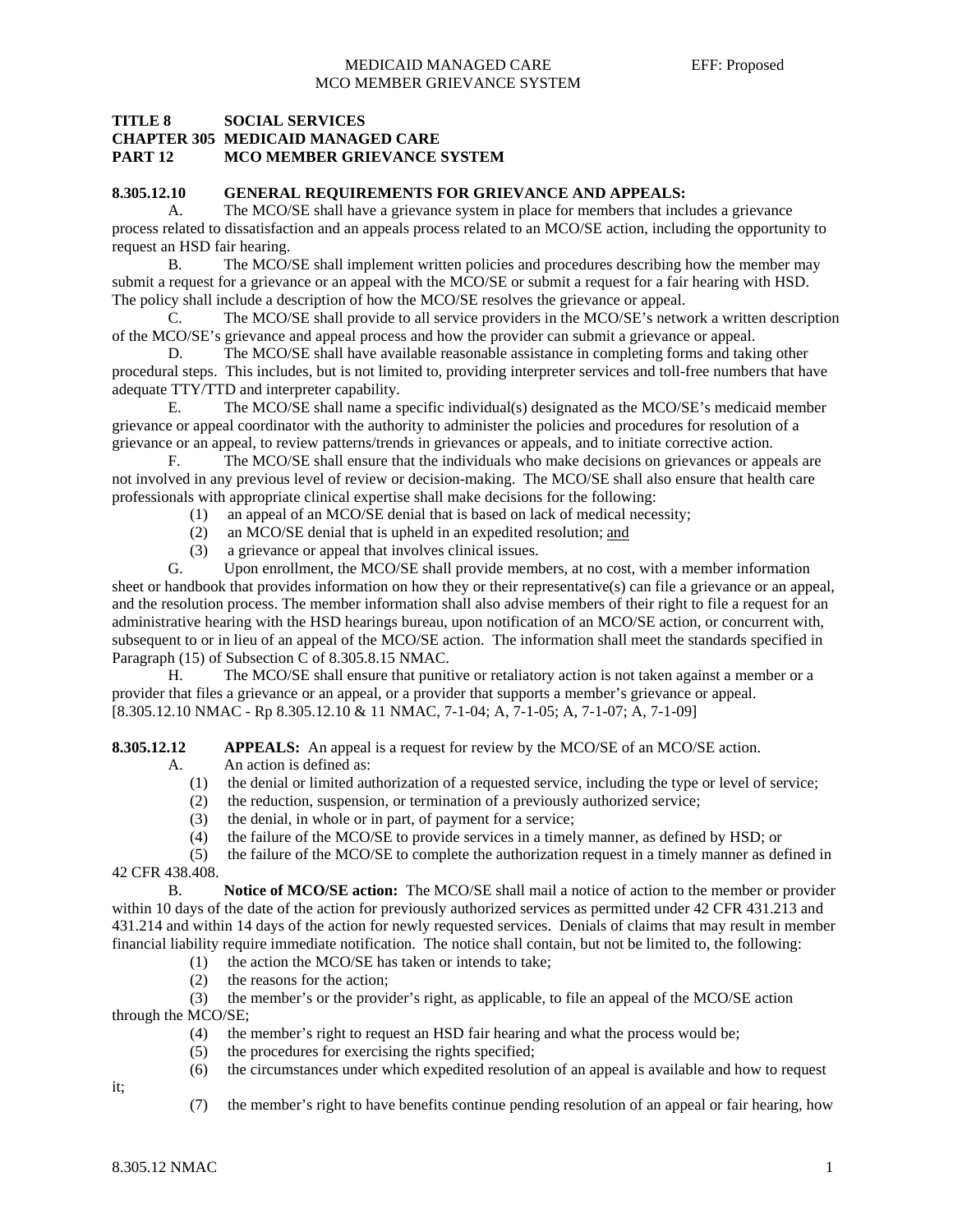## MEDICAID MANAGED CARE EFF: Proposed MCO MEMBER GRIEVANCE SYSTEM

to request the continuation of benefits, and the circumstances under which the member may be required to pay the costs of continuing these benefits.

 C. A member may file an appeal of an MCO/SE action within 90 calendar days of receiving the MCO/SE's notice of action. The legal guardian of the member for a minor or an incapacitated adult, a representative of the member as designated in writing to the MCO/SE, or a provider acting on behalf of the member with the member's written consent, have the right to file an appeal of an action on behalf of the member. The MCO/SE shall consider the member, representative, or estate representative of a deceased member as parties to the appeal.

D. The MCO/SE has 30 calendar days from the date the initial oral or written appeal is received by the MCO/SE to resolve the appeal. The MCO/SE shall appoint at least one person to review the appeal who is qualified to make the decision and was not involved in the initial decision [and who is not the subordinate of any person involved in the initial decision.].

 E. The MCO/SE shall have a process in place that ensures that an oral or written inquiry from a member seeking to appeal an action is treated as an appeal (to establish the earliest possible filing date for the appeal). An oral appeal shall be followed by a written appeal within 10 calendar days that is signed by the member. The MCO/SE shall use its best efforts to assist members as needed with the written appeal and may continue to process the appeal.

 F. Within five working days of receipt of the appeal, the MCO/SE shall provide the grievant with written notice that the appeal has been received and the expected date of its resolution. The MCO/SE shall confirm in writing receipt of oral appeals, unless the member or the provider requests an expedited resolution.

 G. The MCO/SE may extend the 30-day timeframe by 14 calendar days if the member requests the extension, or the MCO/SE demonstrates to HSD that there is need for additional information, and the extension is in the member's interest. For any extension not requested by the member, the MCO/SE shall give the member written notice of the extension and the reason for the extension within two working days of the decision to extend the timeframe.

 H. The MCO/SE shall provide the member or the member's representative a reasonable opportunity to present evidence of the facts or law, in person as well as in writing.

 I. The MCO/SE shall provide the member or the representative the opportunity, before and during the appeals process, to examine the member's case file, including medical or clinical records (subject to HIPAA requirements), and any other documents and records considered during the appeals process. The MCO/SE shall include as parties to the appeal the member and his or her representative, or the legal representative of a deceased member's estate.

 J. For all appeals, the MCO/SE shall provide written notice within the 30-calendar-day timeframe for resolutions to the member or the provider, if the provider filed the appeal.

 (1) The written notice of the appeal resolution shall include, but not be limited to, the following information:

- (a) the results of the appeal resolution; and
- (b) the date it was completed.

 (2) The written notice of the appeal resolution for appeals not resolved wholly in favor of the member shall include, but not be limited to, the following information:

- (a) the right to request an HSD fair hearing and how to do so;
- (b) the right to request receipt of benefits while the hearing is pending, and how to make the

request; and

- (c) that the member may be held liable for the cost of continuing benefits if the hearing decision upholds the MCO/SE's action.
	- K. The MCO/SE may continue benefits while the appeal or the HSD fair hearing process is pending.
		- (1) The MCO/SE shall continue the member's benefits if all of the following are met:

 (a) the member or the provider files a timely appeal of the MCO/SE action or the member asks for a fair hearing within 13 days from the date on the MCO/SE notice of action;

- (b) the appeal involves the termination, suspension, or reduction of a previously authorized course of treatment;
	- (c) the services were ordered by an authorized provider;
	- (d) the time period covered by the original authorization has not expired; and
	- (e) the member requests extension of the benefits.
	- (2) The MCO/SE shall provide benefits until one of the following occurs:
		- (a) the member withdraws the appeal;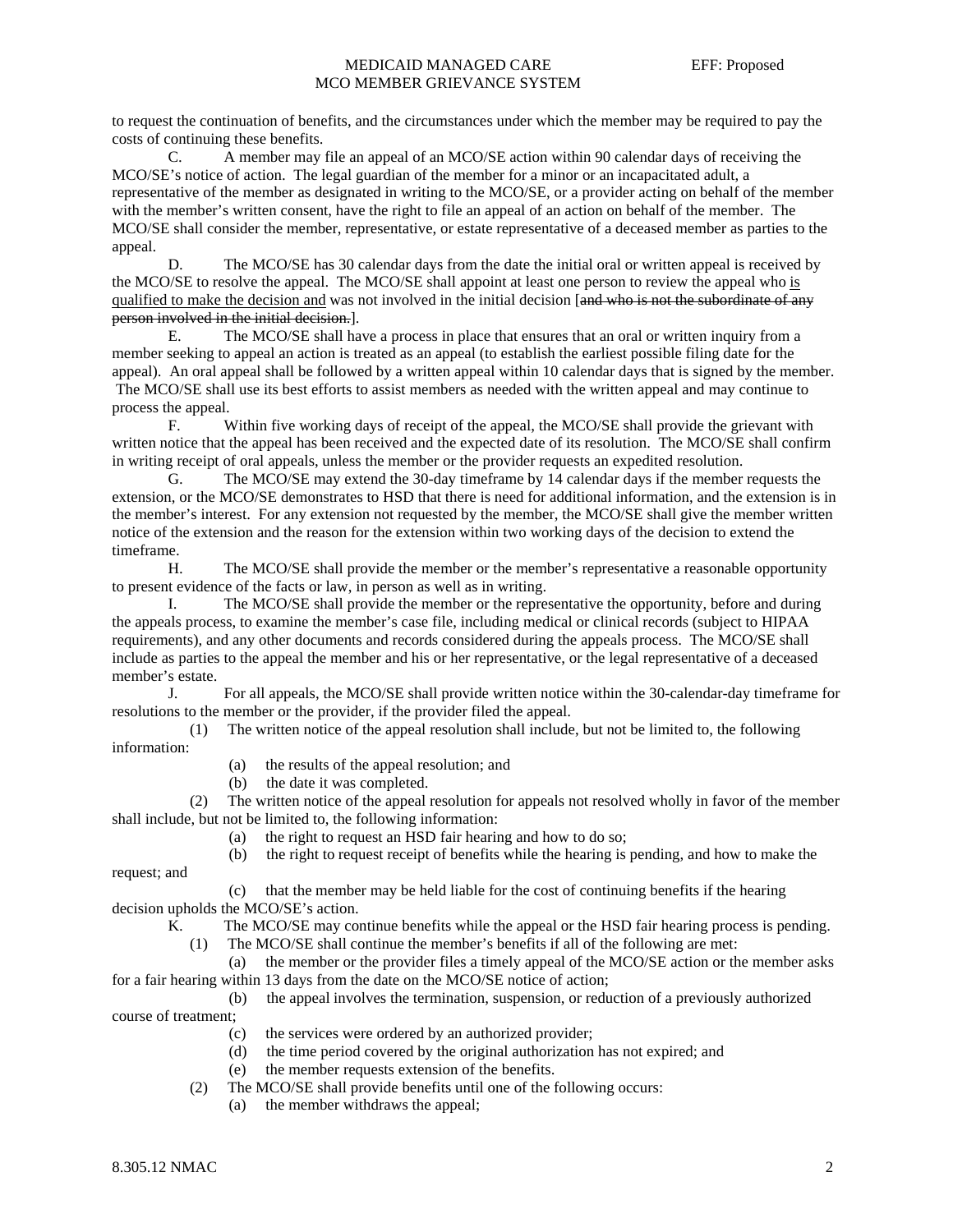## MEDICAID MANAGED CARE EFF: Proposed MCO MEMBER GRIEVANCE SYSTEM

 (b) 13 days have passed since the date of the resolution letter, provided the resolution of the appeal was against the member and the member has taken no further action;

- (c) HSD issues a hearing decision adverse to the member; and
- (d) the time period or service limits of a previously authorized service has expired.

 (3) If the final resolution of the appeal is adverse to the member, that is, the MCO/SE's action is upheld, the MCO/SE may recover the cost of the services furnished to the member while the appeal was pending, to the extent that services were furnished solely because of the requirements of this section and in accordance with the policy in 42 CFR 431.230(b).

 (4) If the MCO/SE or HSD reverses a decision to deny, limit, or delay services, and these services were not furnished while the appeal was pending, the MCO/SE shall authorize or provide the disputed services promptly and as expeditiously as the member's health condition requires.

 (5) If the MCO/SE or HSD reverses a decision to deny, limit or delay services and the member received the disputed services while the appeal was pending, the MCO/SE shall pay for these services. [8.305.12.12 NMAC - Rp 8.305.12.12 NMAC, 7-1-04; A. 7-1-05; A, 9-1-06; A, 7-1-07, A, 7-1-08; A, 7-1-09]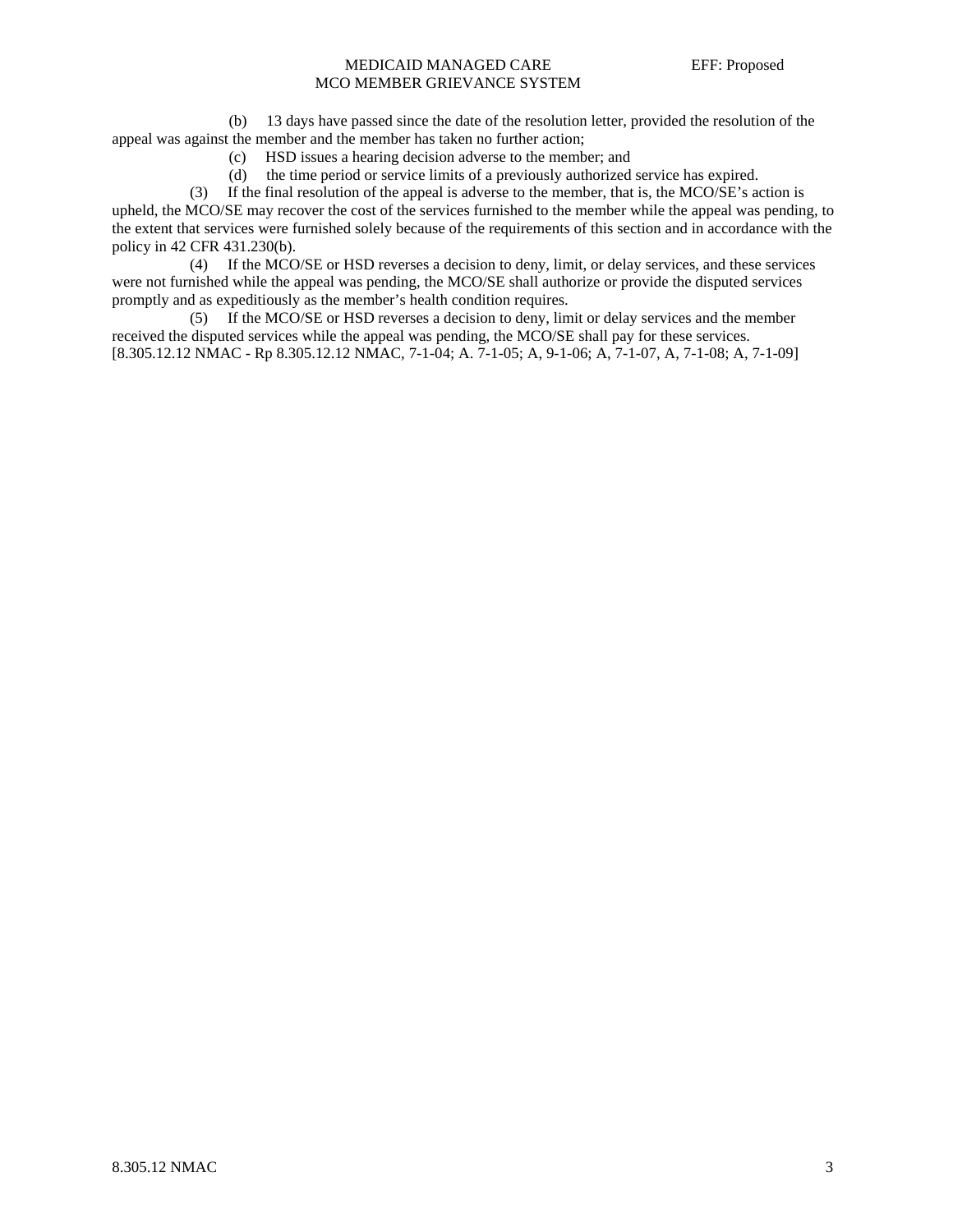## **TITLE 8 SOCIAL SERVICES CHAPTER 305 MEDICAID MANAGED CARE PART 13 FRAUD AND ABUSE**

#### **8.305.13.10 MANAGED CARE ORGANIZATION AND SINGLE STATEWIDE ENTITY**

**REQUIREMENTS:** The MCO/SE shall have in place internal controls, policies and procedures for the prevention, detection, investigation and reporting of potential fraud and abuse activities concerning providers and members. The MCO/SE specific internal controls, policies and procedures shall be described in a comprehensive written plan submitted to HSD, or its designee, for approval. Substantive amendments or modifications to the plan shall be approved by HSD. The MCO/SE shall maintain procedures for reporting potential and actual fraud and abuse by clients or providers to HSD. The MCO/SE shall:

 A. have internal procedures that facilitate preliminary investigating and reporting of potential and actual fraud and abuse to HSD, or its designee, for further investigation;

 B. have specific controls in place for prevention and detection of potential cases of fraud and abuse, such as claims edits, post processing review of claims, provider profiling/exception reporting and credentialing prior authorizations, utilization/quality management monitoring;

 C. have a mechanism to work with HSD, or its designee, to further develop prevention and detection methods and best practices and to monitor outcomes for medicaid managed care;

 D. have internal procedures to prevent, detect and investigate program violations to recover funds misspent due to fraudulent or abusive actions;

 E. report to HSD the names of all providers identified with aberrant utilization, according to provider profiles, regardless of the cause of the aberrancy;

F. report to HSD any administrative action taken to limit the ability of an individual or entity to participate in the program;

 G. report to HSD any individual or entity that has been excluded from providing items or services to medicaid members;

 [F.] H. designate a compliance officer and a compliance committee who are accountable to senior management;

 [G.] I. provide effective fraud and abuse detection training, administrative remedies for false claims and statements and whistleblower protection under such laws to the MCO/SE's employees that includes:

 (1) written policies for all employees, agents or contractors that provide detailed information regarding the New Mexico Medicaid False Claims Act, NMSA 1978, and the federal False Claims Act established under sections 3729 through 3733 of Title 31, United States Code, administrative remedies for false claims and statements established under Chapter 38 of Title 31, United States code, including but not limited to, preventing and detecting fraud, waste and abuse in federal health care programs (as defined in section 1128B (f) of the Social Security Act);

 (2) include as part of such written policies, detailed provision regarding the MCO/SE's policies and procedures for detecting and preventing fraud, waste and abuse; and

 (3) include in any employee handbook, a specific discussion of the laws described in Paragraph (1) above, the rights of employees to be protected as whistleblowers, and the contractor's or subcontractor's policies and procedures for detecting and preventing fraud, waste and abuse;

 $[H<sub>+</sub>]$  implement effective lines of communication between the compliance officer and the MCO/SE's employees;

[I.] K. require enforcement of standards through well-publicized disciplinary guidelines; and

 [J.] L. have a provision for prompt response to detected offenses and for development of corrective action initiatives relating to the MCO/SE's contract. [8.305.13.10 NMAC - Rp 8 NMAC 4.MAD.606.12.1, 7-1-01; A, 7-1-05; A, 7-1-07; A, 7-1-09]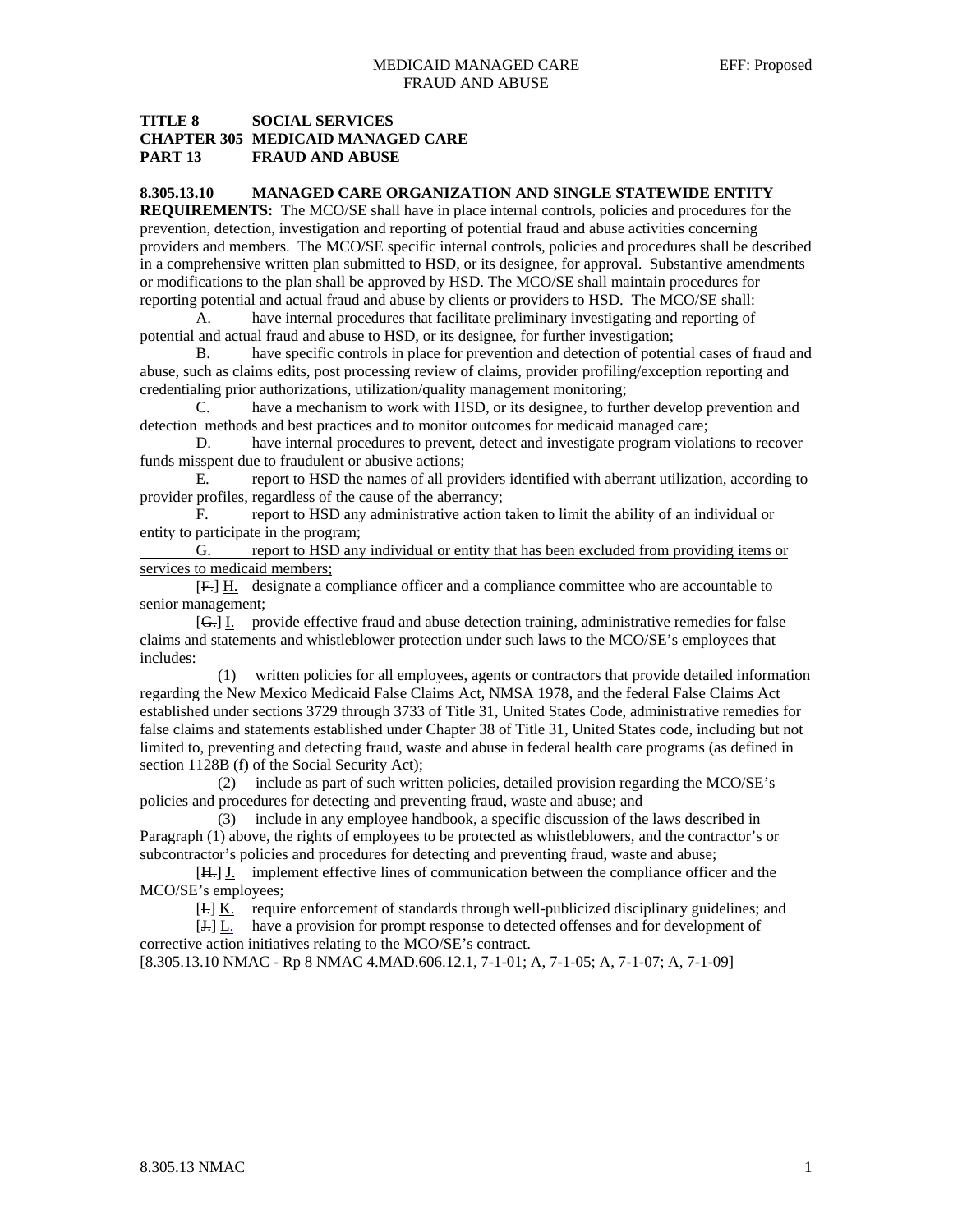## **TITLE 8 SOCIAL SERVICES CHAPTER 305 MEDICAID MANAGED CARE PART 14 REPORTING REQUIRMENTS**

#### **8.305.14.10 REPORTING STANDARDS:**

A. Reports submitted by the MCO/SE to HSD shall meet certain standards.

 (1) The MCO/SE shall verify the accuracy of data and other information on reports submitted. The MCO/SE shall send a written data certification. The data shall be certified by the MCO/SE's: 1) Chief Executive Officer; 2) Chief Financial Officer; or 3) an individual who has delegated authority to sign for, and who reports directly to, the MCO/SE's Chief Executive Officer or Chief Financial Officer. The certification shall attest, based on best knowledge, information and beliefs as to the accuracy, completeness and truthfulness of the documents and data. The MCO/SE shall submit the certification concurrently with the certified data and documents.

(2) Reports or other required data shall be received on or before scheduled due dates.

(3) Reports or other required data shall conform to HSD's defined standards as specified in writing.

 (4) All required information shall be fully disclosed in a manner that is responsive and with no material omission.

 (5) The MCO/SE shall analyze all required reports internally before submitting them to HSD. The MCO/SE shall analyze the report for any early patterns of change, identified trend, or outlier (catastrophic case), and shall submit this analysis with the required report. The MCO/SE shall send a written narrative for specified reports with the report documenting the MCO/SE's interpretation of the early pattern of change, identified trend, or outlier.

 B. **Consequences of violation of reporting standards:** The submission of late, inaccurate or otherwise incomplete reports shall be considered failure to report. Sanctions may be imposed by HSD, or its designee on the MCO/SE for failure to submit accurate and timely reports.

 C. **Changes in requirements:** HSD's requirements regarding reports, report content and frequency of submission may change during the term of the contract. The MCO/SE shall comply with changes specified by HSD.

[8.305.14.10 NMAC - Rp 8 NMAC 4.MAD.606.13.1, 7-1-01; A, 7-1-04; A, 7-1-05; A, 7-1-07; A, 7-1-09]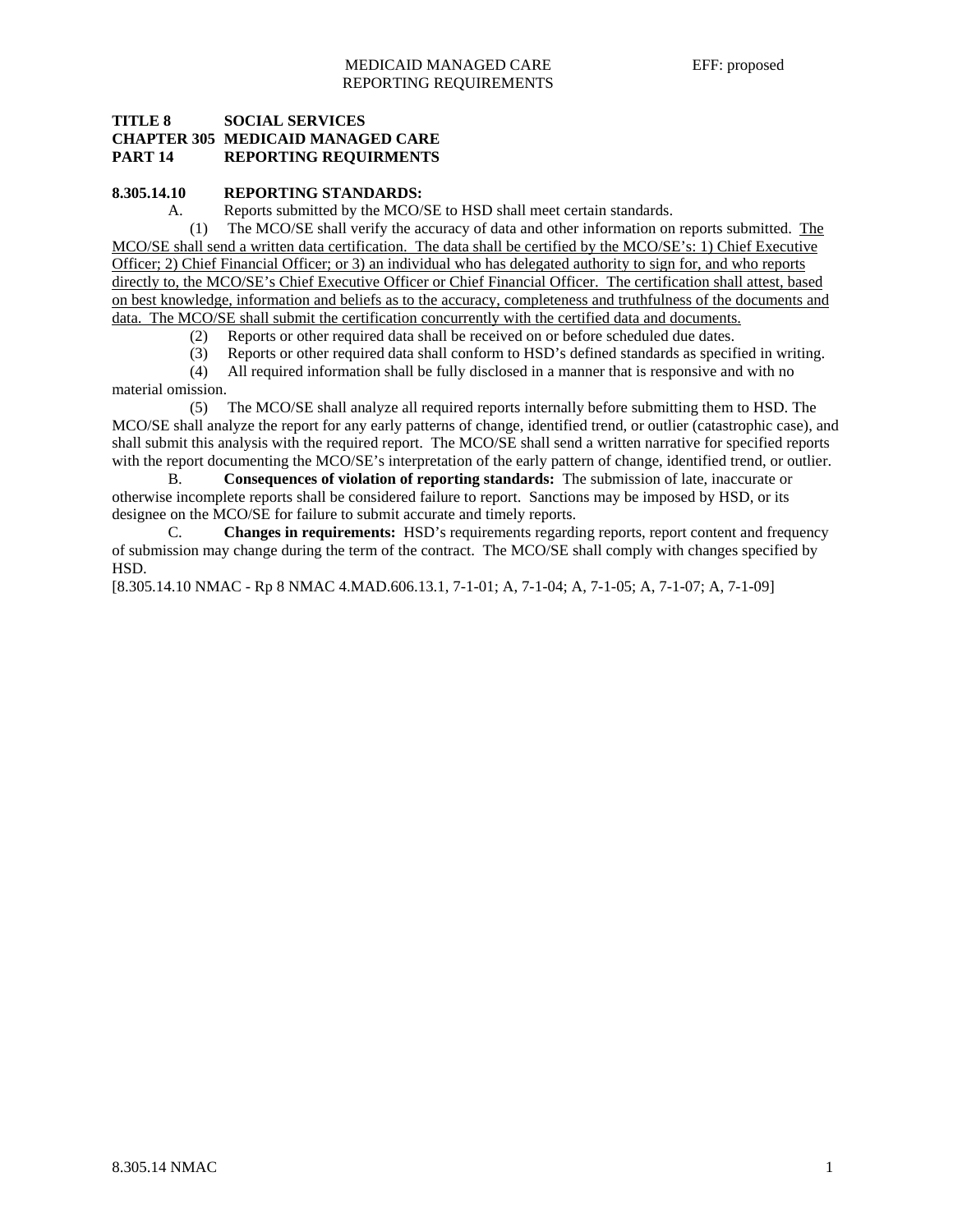#### MEDICAID MANAGED CARE EFF: Proposed SERVICES FOR INDIVIDUALS WITH SPECIAL HEALTH CARE NEEDS (ISHCN)

#### **TITLE 8 SOCIAL SERVICES CHAPTER 305 MEDICAID MANAGED CARE PART 15 SERVICES FOR INDIVIDUALS WITH SPECIAL HEALTH CARE NEEDS**

## **8.305.15.9 SERVICES FOR INDIVIDUALS WITH SPECIAL HEALTH CARE NEEDS (ISHCN):**

 A. ISHCN require a broad range of primary, specialized medical, behavioral health and related services. ISHCN are individuals who have, or are at an increased risk for, a chronic physical, developmental, behavioral, neurobiological or emotional condition [, or low to severe functional limitation,] and who [also] require health and related services of a type or amount beyond that required by other individuals. ISHCN have ongoing health conditions, high or complex service utilization, and low to severe functional limitations. The primary purpose of the definition is to identify these individuals so that the MCO/SE can facilitate access to appropriate services. The definition also allows for flexible targeting of individuals based on clinical justification and discontinuing targeted efforts when such efforts are no longer needed.

 B. **Identification of enrolled ISHCN:** The MCO/SE shall have written policies and procedures in place with HSD's approval, which govern how members with multiple and complex physical and behavioral health care needs shall be identified. The MCO/SE shall have an internal operational process, in accordance with policy and procedure, to target members for the purpose of applying stratification criteria to identify ISHCNs. The MCO/SE shall employ reasonable effort to identify ISHCNs based at least on the following criteria:

- (1) individuals eligible for SSI;
- (2) individuals enrolled in the home-based waiver programs;
- (3) children receiving foster care or adoption assistance support;
- (4) individuals identified by service utilization, clinical assessment, or diagnosis; and
- (5) [ referral] individuals referred by family or a public or community program.

[8.305.15.9 NMAC - Rp 8.305.15.9 NMAC, 7-1-04; A, 7-1-05; A, 7-1-09]

**8.305.15.11 CHOICE OF SPECIALIST AS PCP:** The MCO shall develop and implement policies and procedures governing the process for member selection of a PCP, including the right by an ISHCN to choose a specialist as a PCP. The specialist provider must agree to [be the PCP.] provide all mandated PCP services. See 8.305.6.12 NMAC, *Primary Care Providers.*

[8.305.15.11 NMAC - Rp 8.305.15.11 NMAC, 7-1-04; A, 7-1-09]

**8.305.15.14** CARE COORDINATION FOR ISHCN: The [MCOs] MCO/SE shall develop policies and procedures to provide care coordination for ISHCN. Please refer to Section 8.305.9.9 NMAC, *Coordination of Services*, for definition.

 A. The MCO/SE shall have an internal operational process, in accordance with policy and procedure, to target medicaid members for purposes of applying stratification criteria to identify those who are potential ISHCN. The contractor shall provide HSD with the applicable policy and procedure describing the targeting and stratification process.

 B. The MCO/SE shall have written policies and procedures to ensure that each member identified as having special health care needs is assessed by an appropriate health care professional regarding the need for care coordination. If the member has both physical and behavioral health special needs, the MCO and SE shall coordinate care in a timely collaborative manner.

 C. The MCO/SE shall have written policies and procedures for educating ISHCN [needs] and, in the case of children with special health care needs, parent(s), legal guardians, that care coordination is available and when it may be appropriate to their needs.

[8.305.15.14 NMAC - Rp 8.305.15.14 NMAC, 7-1-04; A, 7-1-05; A, 7-1-09]

## **8.305.15.15 EMERGENCY, INPATIENT AND OUTPATIENT AMBULATORY SURGERY HOSPITAL REQUIREMENTS FOR ISHCN:** The MCO/SE shall develop and implement policies and

procedures for:

A. educating the ISHCN, the ISHCN's family members and/or caregivers concerning [the ISHCNs] ISHCN with complicated clinical histories on how to access emergency room care and what clinical history to provide when emergency care or inpatient admission is needed, including behavioral health emergency care;

 B. how coordination with the PCP, the SE (if applicable) and the hospitalist shall occur when an ISHCN is hospitalized;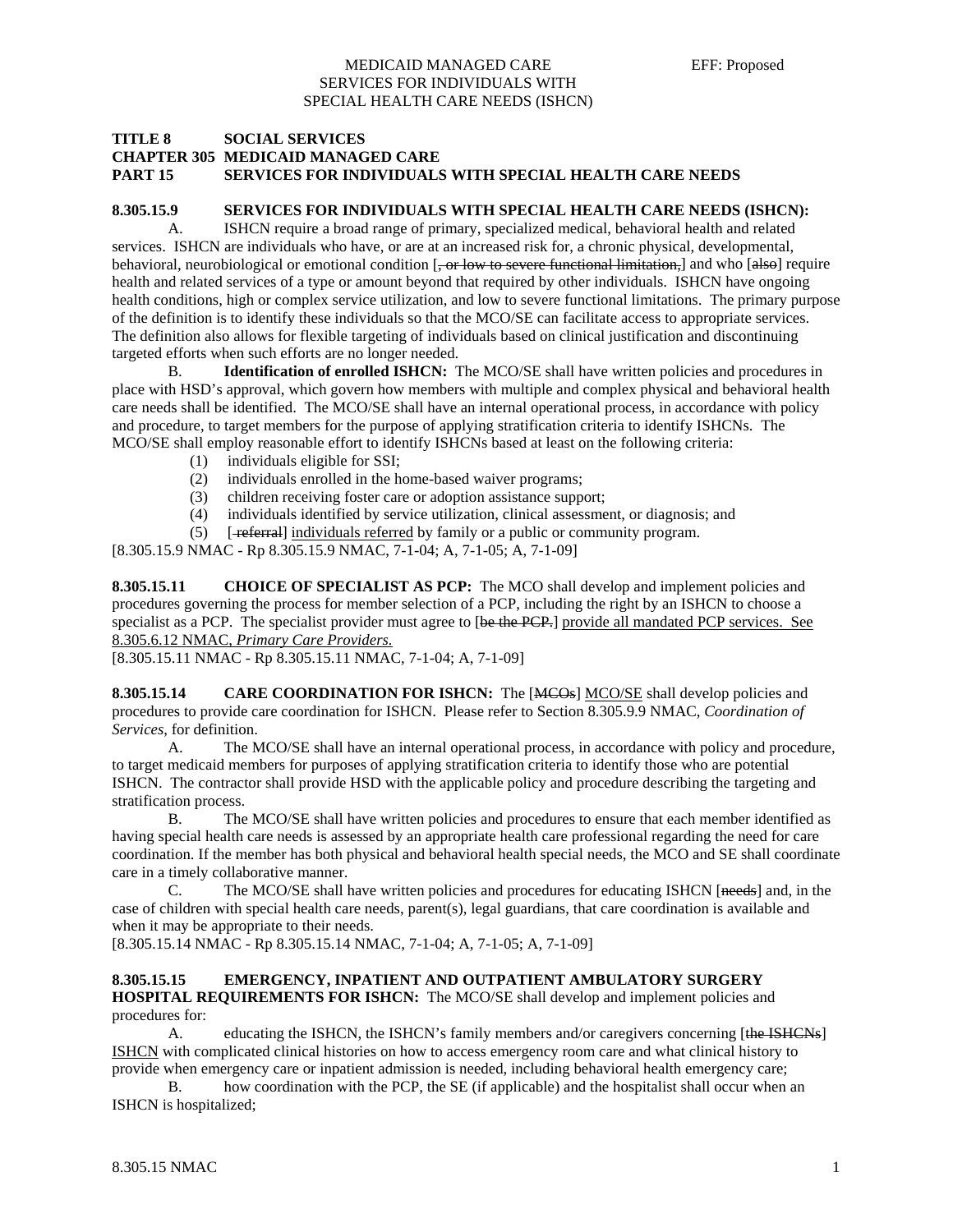## MEDICAID MANAGED CARE EFF: Proposed SERVICES FOR INDIVIDUALS WITH SPECIAL HEALTH CARE NEEDS (ISHCN)

 C. ensuring that the emergency room physician has access to the individual's medical and/or behavioral health clinical history; and

 D. obtaining any necessary referrals from PCPs for inpatient hospital staff providing outpatient or ambulatory surgical procedures.

[8.305.15.15 NMAC - Rp 8.305.15.15 NMAC, 7-1-04; A, 7-1-05; A, 7-1-09]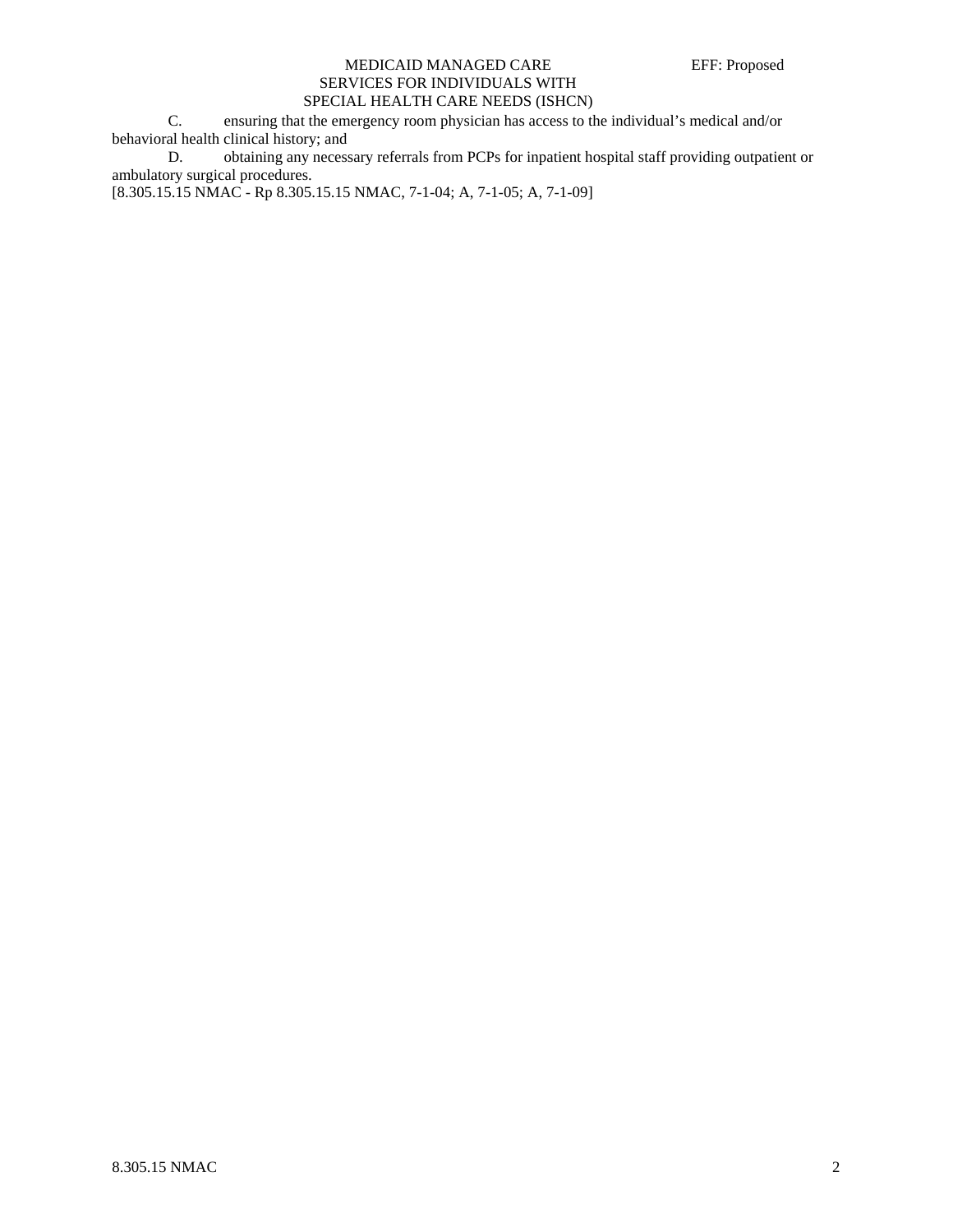## **MEDICAID MANAGED CARE EFF: proposed CLIENT TRANSITION OF CARE**

## **TITLE 8 SOCIAL SERVICES CHAPTER 305 MEDICAID MANAGED CARE PART 16 CLIENT TRANSITION OF CARE**

**8.305.16.9 MEMBER TRANSITION OF CARE:** Transition of care refers to the movement of members from one health care practitioner or setting to another as their condition and care needs change. The MCO/SE shall have the resources and policies and procedures in place to [ensure continuity of care without disruption in service to members and to assure the service provider of payment. The MCO/SE shall actively assist members, in particular ISHCN] actively assist members with transition of care. Members transitioning from institutional levels of care such as hospitals, nursing homes, residential treatment facilities or ICF/MRs back to community services with transition of care needs shall be [effered] provided with care coordination services [as indicated]. Medicaid-eligible clients may initially receive physical and behavioral health services under fee-for-service medicaid prior to enrollment in managed care. During the member's medicaid eligibility period, enrollment status with a particular MCO may change and the member may switch enrollment to a different MCO. Certain members covered under managed care may become exempt and other members may lose their medicaid eligibility while enrolled in an MCO/SE. A member changing from MCO to MCO, fee-for-service to managed care coverage and vice versa shall continue to receive medically necessary services in an uninterrupted manner.

 A. **Member transition:** The MCO/SE shall have policies and procedures that address member identification and the clinical transition and transfer of members into or out of the MCO, including the [CLTS] CoLTS MCO.

 (1) The MCO shall have policies and procedures that cover potentially large or mass transfer of members into or out of the MCO, including the identification of members currently receiving services, and the SE shall be notified.

 (2) The MCO shall have policies and procedures covering the transition into the MCO of an individual member, which shall include member and provider education about the MCO, about self-care and the optimization of treatment, and the review and update of existing courses of treatment. The SE shall be notified and coordination of care shall occur.

 (3) The MCO shall have policies and procedures that identify members transferring out of the MCO and ensure the provision of member data and clinical information to the future MCO necessary to avoid delays in member treatment. The MCO shall have written policies and procedures to facilitate a smooth transition of a member to another MCO when a member chooses and is approved to switch to another MCO.

 (4) The MCO/SE shall have policies and procedures regarding provider responsibility for discharge planning upon the member's discharge from an inpatient or residential treatment facility, and the MCO/SE shall help coordinate for a seamless transition of post-discharge care. The MCO/SE shall have a mechanism for monitoring the transition of care from an inpatient or residential treatment facility.

## B. **Prior authorization and provider payment requirements:**

 (1) For newly enrolled members, the MCO/SE shall honor all prior authorizations granted by HSD through its contractors or the [CLTS] CoLTS MCO for the first 30 days of enrollment or until the MCO/SE has made other arrangements for the transition of services. Providers who delivered services approved by HSD through its contractors shall be reimbursed by the MCO/SE.

 (2) For members who recently became exempt from managed care or enrolled in [CLTS] CoLTS, HSD or the [CLTS] CoLTS MCO shall honor prior authorization of fee-for-service covered benefits granted by the MCO/SE for the first 30 days under fee-for-service medicaid or until other arrangements for the transition of services have been made. Providers who deliver these services and are eligible and willing to enroll as medicaid fee-for-service providers shall be reimbursed by HSD.

 (3) For members who had transplant services approved by HSD under fee-for-service or under [CLTS] CoLTS, the MCO shall reimburse the providers approved by HSD or [CLTS] CoLTS MCO if a donor organ becomes available for the member during the first 30 days of enrollment.

 (4) For members who had transplant services approved by the MCO, HSD or the [CLTS] CoLTS MCO shall reimburse the providers approved by the MCO if a donor organ becomes available for the member during the first 30 days under fee-for-service medicaid. Providers who deliver these services shall be eligible and willing to enroll as medicaid fee-for-service providers.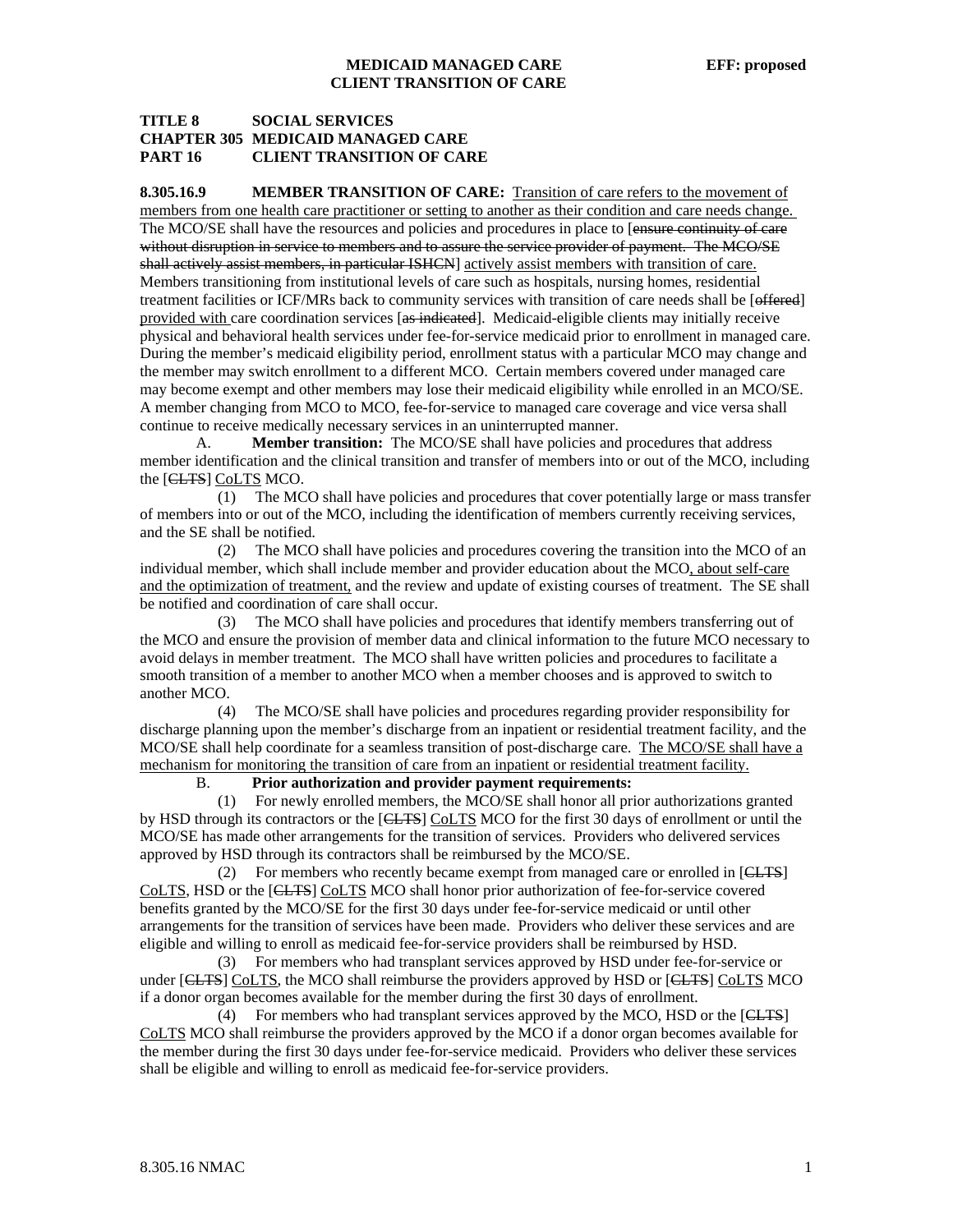## **MEDICAID MANAGED CARE EFF: proposed CLIENT TRANSITION OF CARE**

 (5) For newly enrolled members, the MCO/SE shall pay for prescriptions for drug refills for the first 30 days or until the MCO/SE has made other arrangements. All drugs prescribed by a licensed behavioral health provider shall be paid for by the SE.

 (6) For members who recently became exempt from managed care, HSD shall pay for prescriptions for drug refills for the first 30 days under the fee-for-service formulary. The pharmacy provider shall be eligible and willing to enroll as a medicaid fee-for-service provider.

 (7) The MCO shall pay for DME costing \$2,000 or more, approved by the MCO but delivered to the member after disenrollment from managed care or enrollment into [CLTS] CoLTS.

 (8) HSD or the [CLTS] CoLTS MCO shall pay for DME costing \$2,000 or more, approved by HSD or the CLTS MCO but delivered to the member after enrollment in the MCO. The DME provider shall be eligible for and willing to enroll as a medicaid fee-for-service provider. DME is not covered by the SE unless it has been prescribed by a behavioral health provider.

 C. **Special payment requirement.** The MCO shall be responsible for payment of covered physical health services, provided to the member for any month the MCO receives a capitation payment. The SE shall be responsible for payment of covered behavioral health services provided to the member for any month the SE receives a capitation payment.

 D. **Claims processing and payment:** In the event that an MCO's/SE's contract with HSD or the collaborative has ended, is not renewed or is terminated, the MCO/SE shall remain responsible for processing and paying claims for services delivered through the contract period, but submitted after the MCO's/SE's contract has ended.

 (1) The MCO/SE shall be required to inform providers in writing, at least 30 days prior to the end of the contract, of the termination of the contract and of the process for providers to submit claims for services provided through the contract end date. The letter shall include the telephone, fax numbers, and the billing address for claims submissions as well as the names of persons to contact with questions.

 (2) The MCO/SE shall allow six months to process claims for services provided prior to the contract termination date.

 (3) The MCO/SE shall continue to meet timeframes established for processing all claims. [8.305.16.9 NMAC - N, 7-1-01; A, 7-1-04; A, 7-1-05; A, 7-1-07; A, 7-1-08; A, 7-1-09]